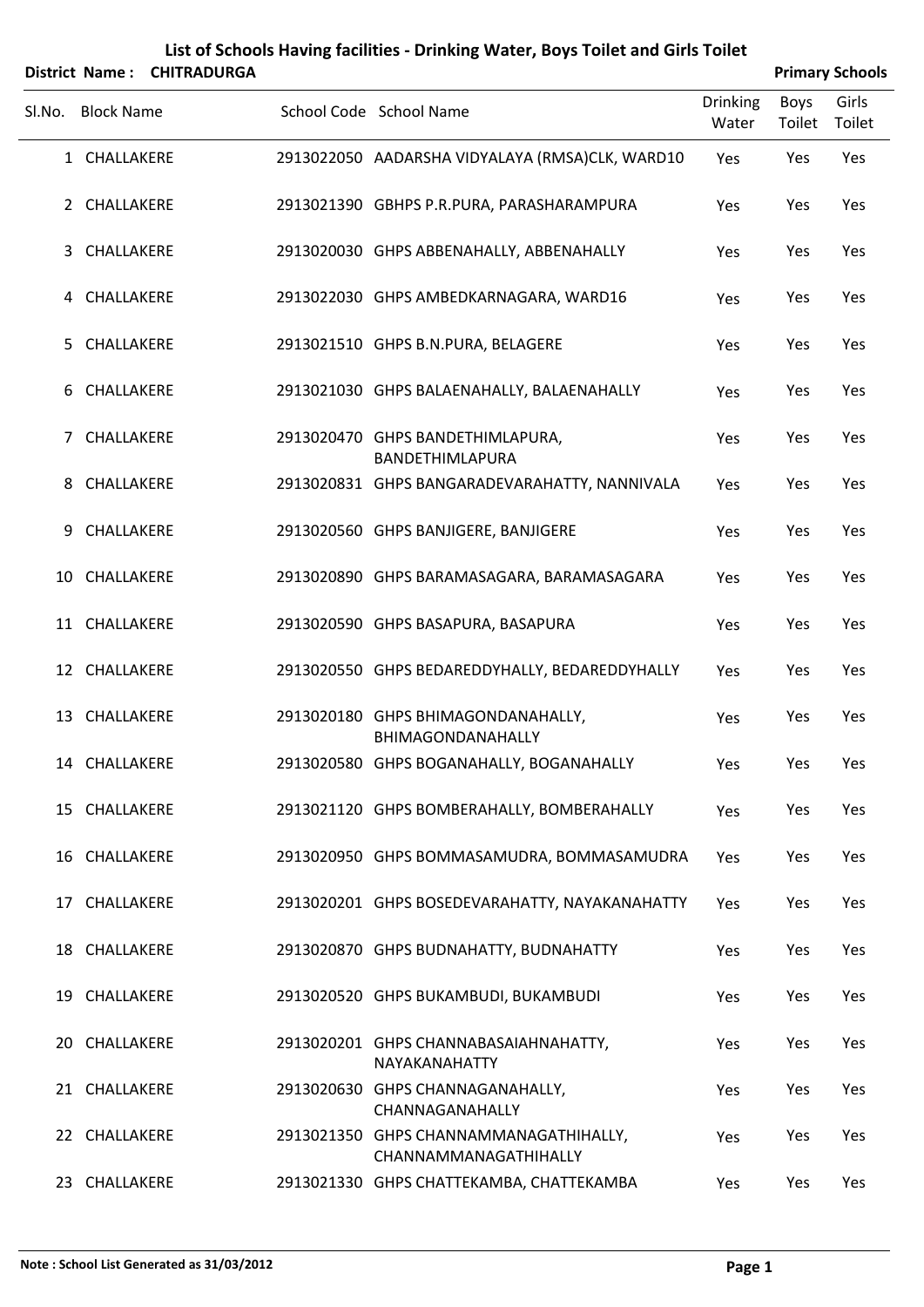|                   | District Name: CHITRADURGA |                                                              |                          |                | <b>Primary Schools</b> |
|-------------------|----------------------------|--------------------------------------------------------------|--------------------------|----------------|------------------------|
| Sl.No. Block Name |                            | School Code School Name                                      | <b>Drinking</b><br>Water | Boys<br>Toilet | Girls<br>Toilet        |
| 24 CHALLAKERE     |                            | 2913021450 GHPS CHIKKACHELLUR, CHIKKACHELLUR                 | Yes                      | Yes            | Yes                    |
| 25 CHALLAKERE     |                            | 2913020530 GHPS CHIKKAHALLY, CHIKKAHALLY                     | Yes                      | Yes            | Yes                    |
| 26 CHALLAKERE     |                            | 2913021040 GHPS CHIKKAMADURE, CHIKKAMADURE                   | Yes                      | Yes            | Yes                    |
| 27 CHALLAKERE     |                            | 2913020680 GHPS CHIKKAMMANAHALLY,<br>CHIKKAMMANAHALLY        | Yes                      | Yes            | Yes                    |
| 28 CHALLAKERE     |                            | 2913020690 GHPS CHIKKAULLARTHY, CHIKKAULLARTHY               | Yes                      | Yes            | Yes                    |
| 29 CHALLAKERE     |                            | 2913021150 GHPS CHIKKENAHALLY, CHIKKENAHALLY                 | Yes                      | Yes            | Yes                    |
| 30 CHALLAKERE     |                            | 2913021960 GHPS CHITRAIAHNAHATTI, WARD5                      | Yes                      | Yes            | Yes                    |
| 31 CHALLAKERE     |                            | 2913020620 GHPS CHITRANAYAKANAHALLY,<br>CHITHRANAYAKANAHALLY | Yes                      | Yes            | Yes                    |
| 32 CHALLAKERE     |                            | 2913020060 GHPS CHOWLAKERE, CHOWLAKERE                       | Yes                      | Yes            | Yes                    |
| 33 CHALLAKERE     |                            | 2913021380 GHPS CHOWLUR, CHOWLUR                             | Yes                      | Yes            | Yes                    |
| 34 CHALLAKERE     |                            | 2913021130 GHPS D.MARIKUNTE, DEVERAMARIKUNTE                 | Yes                      | Yes            | Yes                    |
| 35 CHALLAKERE     |                            | 2913020960 GHPS D.UPPARAHATTY, DODDERI                       | Yes                      | Yes            | Yes                    |
| 36 CHALLAKERE     |                            | 2913020510 GHPS DEVAREDDYHALLY, DEVAREDDYHALLY               | Yes                      | Yes            | Yes                    |
| 37 CHALLAKERE     |                            | 2913021600 GHPS DODDA CHELLUR, DODDA CHELLUR                 | Yes                      | Yes            | Yes                    |
| 38 CHALLAKERE     |                            | 2913020790 GHPS DODDABADIHALLY, DODDABADIHALLY               | Yes                      | Yes            | Yes                    |
| 39 CHALLAKERE     |                            | 2913021590 GHPS DODDABEERANAHALLY,<br>DODDABEERANAHALLY      | Yes                      | Yes            | Yes                    |
| 40 CHALLAKERE     |                            | 2913020700 GHPS DODDAULLARTHY, DODDAULLARTHY                 | Yes                      | Yes            | Yes                    |
| 41 CHALLAKERE     |                            | 2913020960 GHPS DODDERI, DODDERI                             | Yes                      | Yes            | Yes                    |
| 42 CHALLAKERE     |                            | 2913020800 GHPS DONEHALLY, DONEHALLY                         | Yes                      | Yes            | Yes                    |
| 43 CHALLAKERE     |                            | 2913020880 GHPS DURGAVARA, DURGAVARA                         | Yes                      | Yes            | Yes                    |
| 44 CHALLAKERE     |                            | 2913020500 GHPS G.DEVARAHALLY, G.DEVARAHALLY                 | Yes                      | Yes            | Yes                    |
| 45 CHALLAKERE     |                            | 2913020250 GHPS GAJUGANAHALLY, GAJUGANAHALLY                 | Yes                      | Yes            | Yes                    |
| 46 CHALLAKERE     |                            | 2913022010 GHPS GANDHINAGARA, WARD13                         | Yes                      | Yes            | Yes                    |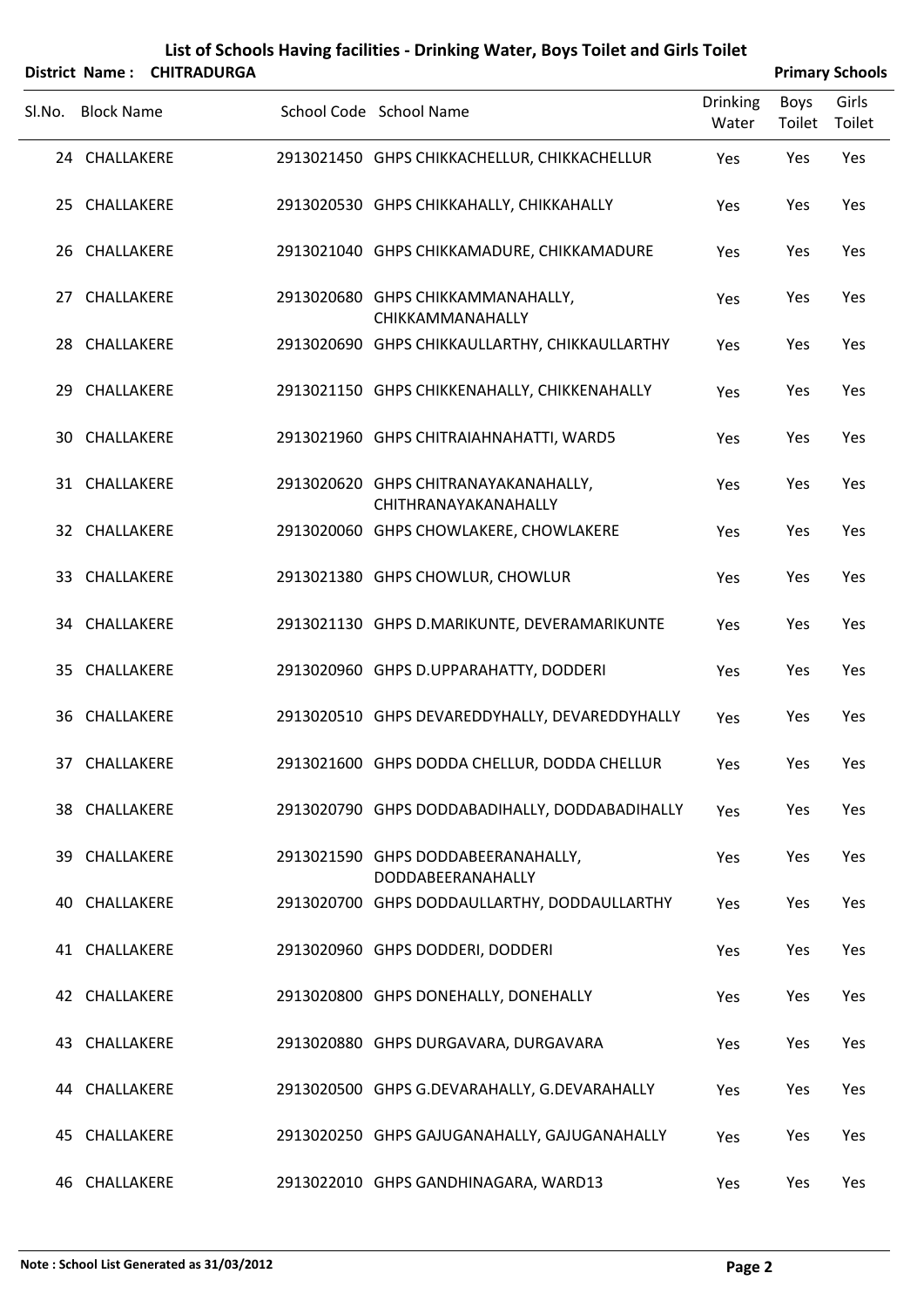|    |                       | List of Schools Having facilities - Drinking Water, Boys Toilet and Girls Toilet |  |                                                               |                          |                       |                        |  |  |  |  |
|----|-----------------------|----------------------------------------------------------------------------------|--|---------------------------------------------------------------|--------------------------|-----------------------|------------------------|--|--|--|--|
|    | <b>District Name:</b> | <b>CHITRADURGA</b>                                                               |  |                                                               |                          |                       | <b>Primary Schools</b> |  |  |  |  |
|    | Sl.No. Block Name     |                                                                                  |  | School Code School Name                                       | <b>Drinking</b><br>Water | <b>Boys</b><br>Toilet | Girls<br>Toilet        |  |  |  |  |
|    | 47 CHALLAKERE         |                                                                                  |  | 2913021190 GHPS GANJIGUNTE, GANJIGUNTE                        | Yes                      | Yes                   | Yes                    |  |  |  |  |
|    | 48 CHALLAKERE         |                                                                                  |  | 2913020570 GHPS GATAPARTHY, GATAPARTHY                        | Yes                      | Yes                   | Yes                    |  |  |  |  |
| 49 | CHALLAKERE            |                                                                                  |  | 2913020670 GHPS GIRIYAMMANAHALLY,<br><b>GIRIYAMMANAHALLY</b>  | Yes                      | Yes                   | Yes                    |  |  |  |  |
|    | 50 CHALLAKERE         |                                                                                  |  | 2913022100 GHPS GIRLS, WARD1                                  | Yes                      | Yes                   | Yes                    |  |  |  |  |
|    | 51 CHALLAKERE         |                                                                                  |  | 2913022140 GHPS GOPANAHALLI, GOPANAHALLI                      | Yes                      | Yes                   | Yes                    |  |  |  |  |
|    | 52 CHALLAKERE         |                                                                                  |  | 2913021550 GHPS GORALATHU, GORALATHU                          | Yes                      | Yes                   | Yes                    |  |  |  |  |
|    | 53 CHALLAKERE         |                                                                                  |  | 2913021480 GHPS GOSIKERE, GOSIKERE                            | Yes                      | Yes                   | Yes                    |  |  |  |  |
|    | 54 CHALLAKERE         |                                                                                  |  | 2913020190 GHPS GOWDAGERE, GOWDAGERE                          | Yes                      | Yes                   | Yes                    |  |  |  |  |
|    | 55 CHALLAKERE         |                                                                                  |  | 2913020480 GHPS GOWRASAMUDRA, GOWRASAMUDRA                    | Yes                      | Yes                   | Yes                    |  |  |  |  |
|    | 56 CHALLAKERE         |                                                                                  |  | 2913020320 GHPS GOWRIPURA, N.GOWRIPURA                        | Yes                      | Yes                   | Yes                    |  |  |  |  |
|    | 57 CHALLAKERE         |                                                                                  |  | 2913020740 GHPS GUDIHALLY, GUDIHALLY                          | Yes                      | Yes                   | Yes                    |  |  |  |  |
|    | 58 CHALLAKERE         |                                                                                  |  | 2913020120 GHPS GUNTHAKOLAMMANAHALLY,<br>GUNTHAKOLAMMANAHALLY | Yes                      | Yes                   | Yes                    |  |  |  |  |
|    | 59 CHALLAKERE         |                                                                                  |  | 2913021260 GHPS HALIGONDANAHALLY,<br>HALIGONDANAHALLY         | Yes                      | Yes                   | Yes                    |  |  |  |  |
|    | 60 CHALLAKERE         |                                                                                  |  | 2913020450 GHPS HANUMANTHANAHALLY,<br>HANUMTHANAHALLY         | Yes                      | Yes                   | Yes                    |  |  |  |  |
|    | 61 CHALLAKERE         |                                                                                  |  | 2913021270 GHPS HARAVIGONDANAHALLY,<br>HARAVIGONDANAHALLY     | Yes                      | Yes                   | Yes                    |  |  |  |  |
|    | 62 CHALLAKERE         |                                                                                  |  | 2913021200 GHPS HEGGERE, HEGGERE                              | Yes                      | Yes                   | Yes                    |  |  |  |  |
|    | 63 CHALLAKERE         |                                                                                  |  | 2913021050 GHPS HIREMADURE, HIRAEMADURE                       | Yes                      | Yes                   | Yes                    |  |  |  |  |
|    | 64 CHALLAKERE         |                                                                                  |  | 2913020570 GHPS HONNURU, GATAPARTHY                           | Yes                      | Yes                   | Yes                    |  |  |  |  |
|    | 65 CHALLAKERE         |                                                                                  |  | 2913020540 GHPS HOSAHALLY, MANNEKOTE                          | Yes                      | Yes                   | Yes                    |  |  |  |  |
|    | 66 CHALLAKERE         |                                                                                  |  | 2913021070 GHPS HOTTE GOLLARAHATTY,<br>HOTTEPANAHALLY         | Yes                      | Yes                   | Yes                    |  |  |  |  |
|    | 67 CHALLAKERE         |                                                                                  |  | 2913021070 GHPS HOTTEPANAHALLY, HOTTEPANAHALLY                | Yes                      | Yes                   | Yes                    |  |  |  |  |
|    | 68 CHALLAKERE         |                                                                                  |  | 2913021390 GHPS HULIKATTE DODDAGOLLARAHAT,<br>PARASHARAMPURA  | Yes                      | Yes                   | Yes                    |  |  |  |  |
|    | 69 CHALLAKERE         |                                                                                  |  | 2913021520 GHPS HULIKUNTE, HULIKUNTE                          | Yes                      | Yes                   | Yes                    |  |  |  |  |

#### **Note : School List Generated as 31/03/2012 Page 3**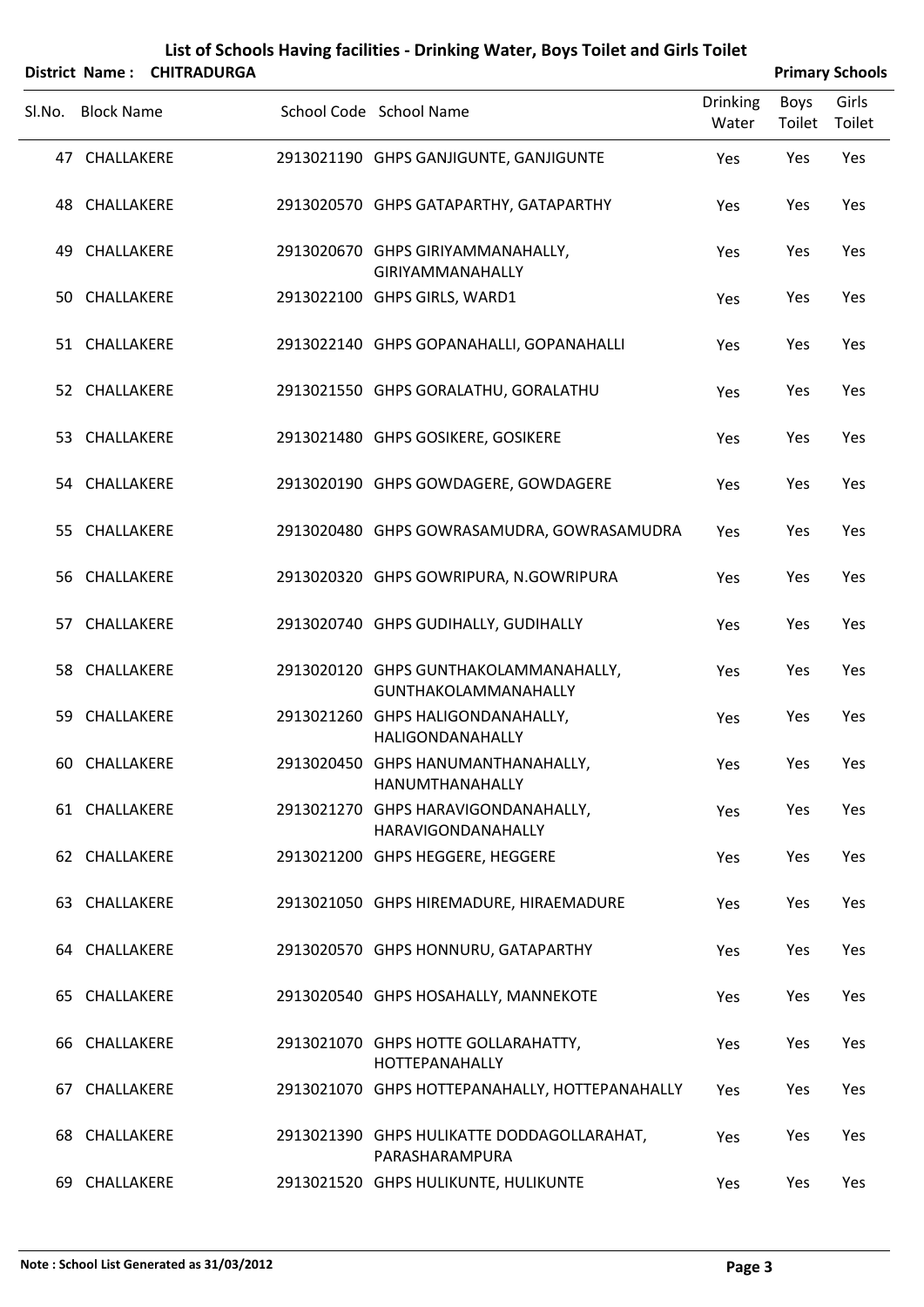|        |                   | District Name: CHITRADURGA |                                                                        |                          |                       | <b>Primary Schools</b> |
|--------|-------------------|----------------------------|------------------------------------------------------------------------|--------------------------|-----------------------|------------------------|
| SI.No. | <b>Block Name</b> |                            | School Code School Name                                                | <b>Drinking</b><br>Water | <b>Boys</b><br>Toilet | Girls<br>Toilet        |
|        | 70 CHALLAKERE     |                            | 2913020202 GHPS JAGRANANHATTY, NAYAKANAHATTY                           | Yes                      | Yes                   | Yes                    |
|        | 71 CHALLAKERE     |                            | 2913021240 GHPS JAJUR, JAJUR                                           | Yes                      | Yes                   | Yes                    |
|        | 72 CHALLAKERE     |                            | 2913020280 GHPS JAMBAIAHNAHATTY,<br><b>JAMBAIHNAHATTY</b>              | Yes                      | Yes                   | Yes                    |
|        | 73 CHALLAKERE     |                            | 2913020820 GHPS JANNENAHALLY, JANNENAHALLY                             | Yes                      | Yes                   | Yes                    |
|        | 74 CHALLAKERE     |                            | 2913021320 GHPS JINJURUGUNTE, JINJURUGUNTE                             | Yes                      | Yes                   | Yes                    |
|        | 75 CHALLAKERE     |                            | 2913020150 GHPS JOGIHATTY, JOGIHATTY                                   | Yes                      | Yes                   | Yes                    |
|        | 76 CHALLAKERE     |                            | 2913020770 GHPS K.D.KOTE, KATAMDEVARAKOTE                              | Yes                      | Yes                   | Yes                    |
|        | 77 CHALLAKERE     |                            | 2913021610 GHPS KADEUDE, KADEUDAE                                      | Yes                      | Yes                   | Yes                    |
|        | 78 CHALLAKERE     |                            | 2913021540 GHPS KALAMARAHALLY, KALAMARAHALLY                           | Yes                      | Yes                   | Yes                    |
|        | 79 CHALLAKERE     |                            | 2913020710 GHPS KALUVEHALLY, KALUVEHALLY                               | Yes                      | Yes                   | Yes                    |
|        | 80 CHALLAKERE     |                            | 2913021240 GHPS KAMASAMUDRA, JAJUR                                     | Yes                      | Yes                   | Yes                    |
|        | 81 CHALLAKERE     |                            | 2913021060 GHPS KAMMATHMARIKUNTE,<br>KAMMATHMARIKUNTE                  | Yes                      | Yes                   | Yes                    |
| 82     | CHALLAKERE        |                            | 2913020210 GHPS KANNADA, N.MAHADEVAPURA                                | Yes                      | Yes                   | Yes                    |
|        | 83 CHALLAKERE     |                            | 2913021210 GHPS KAPARAHALLY, KAPARAHALLY                               | Yes                      | Yes                   | Yes                    |
|        | 84 CHALLAKERE     |                            | 2913020920 GHPS KARIKERE, KARIKERE                                     | Yes                      | Yes                   | Yes                    |
|        | 85 CHALLAKERE     |                            | 2913022210 GHPS KASAVIGONDANAHALLI,<br>KASAVIGONDANAHALLI GOLLARAHATTI | Yes                      | Yes                   | Yes                    |
|        | 86 CHALLAKERE     |                            | 2913021090 GHPS KASTURITHIMMANAHALLY,<br>KASTURITHIMMANAHALLY          | Yes                      | Yes                   | Yes                    |
|        | 87 CHALLAKERE     |                            | 2913021950 GHPS KATAPPANAHATTI, CHALLAKERE TOWN                        | Yes                      | Yes                   | Yes                    |
|        | 88 CHALLAKERE     |                            | 2913020400 GHPS KATAVVANAHALLY, KATAVVANAHALLY                         | Yes                      | Yes                   | Yes                    |
|        | 89 CHALLAKERE     |                            | 2913020960 GHPS KENCHAVEERANAHALLY, DODDERI                            | Yes                      | Yes                   | Yes                    |
|        | 90 CHALLAKERE     |                            | 2913020270 GHPS KEREYAAGALAHALLY,<br>KEREYAAGALAHALLY                  | Yes                      | Yes                   | Yes                    |
|        | 91 CHALLAKERE     |                            | 2913020540 GHPS KODIHALLY, MANNEKOTE                                   | Yes                      | Yes                   | Yes                    |
|        | 92 CHALLAKERE     |                            | 2913021300 GHPS KORLAKUNTE, KORLAKUNTE                                 | Yes                      | Yes                   | Yes                    |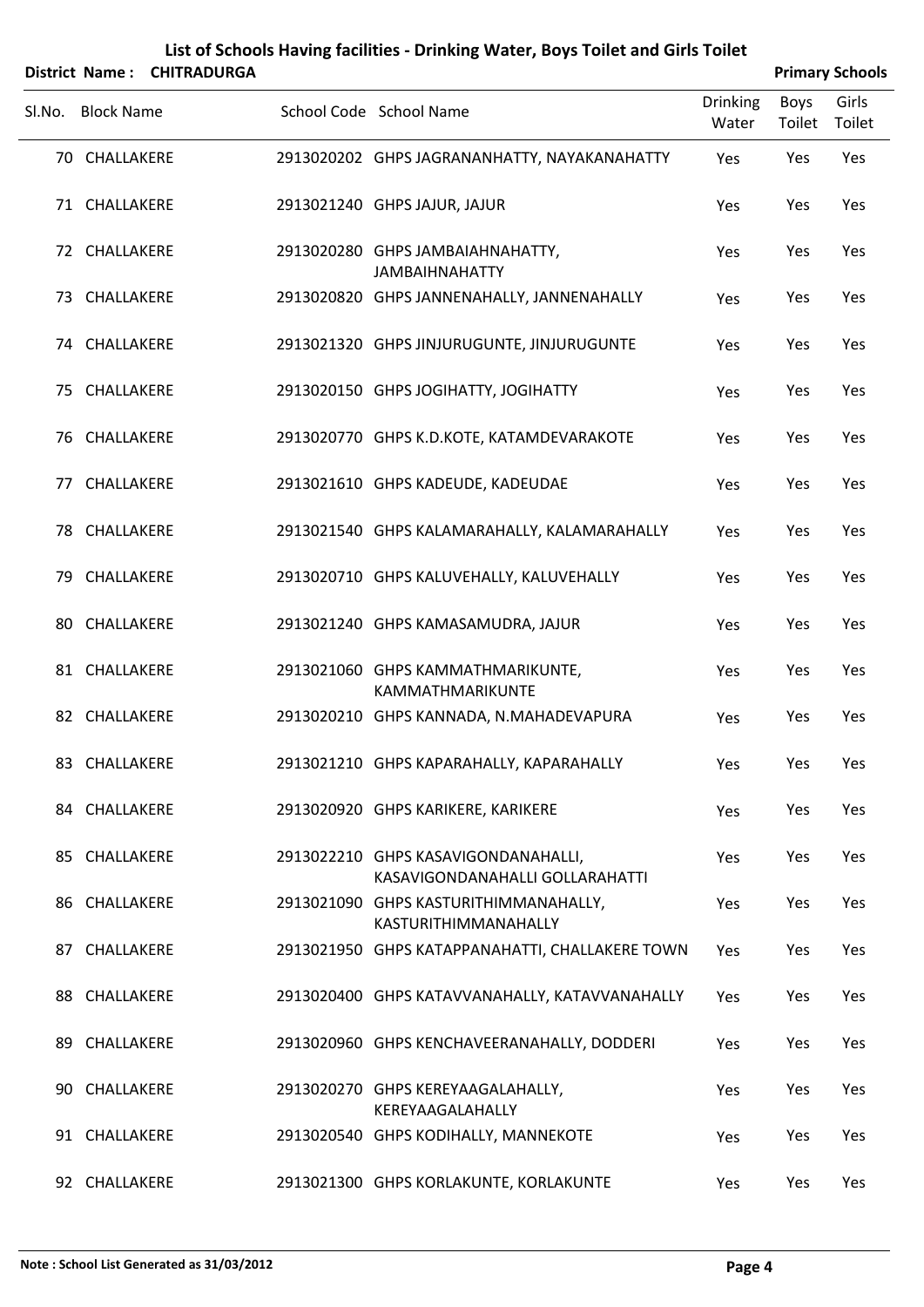|        | <b>District Name:</b> | <b>CHITRADURGA</b> |                                                           |                          |                       | <b>Primary Schools</b> |
|--------|-----------------------|--------------------|-----------------------------------------------------------|--------------------------|-----------------------|------------------------|
| Sl.No. | <b>Block Name</b>     |                    | School Code School Name                                   | <b>Drinking</b><br>Water | <b>Boys</b><br>Toilet | Girls<br>Toilet        |
|        | 93 CHALLAKERE         |                    | 2913021980 GHPS KSHETRA BOYS, WARD9                       | Yes                      | Yes                   | Yes                    |
|        | 94 CHALLAKERE         |                    | 2913021010 GHPS KURAUDIHALLY, KURAUDIHALLY                | Yes                      | Yes                   | Yes                    |
|        | 95 CHALLAKERE         |                    | 2913021620 GHPS KYADHIGUNTE, KYADHIGUNTE                  | Yes                      | Yes                   | Yes                    |
|        | 96 CHALLAKERE         |                    | 2913020720 GHPS KYATHAGONDANAHALLY,<br>KYATHAGONDANAHALLY | Yes                      | Yes                   | Yes                    |
|        | 97 CHALLAKERE         |                    | 2913020990 GHPS LAKSHMIPURA, LAKSHMI PURA                 | Yes                      | Yes                   | Yes                    |
|        | 98 CHALLAKERE         |                    | 2913022040 GHPS MADAKARINAGARA, WARD23                    | Yes                      | Yes                   | Yes                    |
|        | 99 CHALLAKERE         |                    | 2913020490 GHPS MALLASAMUDRA, MALLASAMUDRA                | Yes                      | Yes                   | Yes                    |
|        | 100 CHALLAKERE        |                    | 2913020040 GHPS MALLEBORANAHATTY,<br>MALLEBORANAHATTY     | Yes                      | Yes                   | Yes                    |
|        | 101 CHALLAKERE        |                    | 2913020080 GHPS MALLURAHALLY, MALLURAHALLY                | Yes                      | Yes                   | Yes                    |
|        | 102 CHALLAKERE        |                    | 2913020140 GHPS MALLURAHATTY, MALLURAHATTY                | Yes                      | Yes                   | Yes                    |
|        | 103 CHALLAKERE        |                    | 2913020540 GHPS MANNEKOTE, MANNEKOTE                      | Yes                      | Yes                   | Yes                    |
|        | 104 CHALLAKERE        |                    | 2913020340 GHPS MANUMAIAHNAHATTY,<br>MANUMAIHNAHATTY      | Yes                      | Yes                   | Yes                    |
|        | 105 CHALLAKERE        |                    | 2913021340 GHPS MATHSAMUDRA, MATHSAMUDRA                  | Yes                      | Yes                   | Yes                    |
|        | 106 CHALLAKERE        |                    | 2913020940 GHPS MEERASABHIHALLY,<br>MEERASABHIHALLY       | Yes                      | Yes                   | Yes                    |
|        | 107 CHALLAKERE        |                    | 2913020050 GHPS MUSTALGUMMY, MUSTALAGUMMY                 | Yes                      | Yes                   | Yes                    |
|        | 108 CHALLAKERE        |                    | 2913020610 GHPS MYLANAHALLY, MYLANAHALLY                  | Yes                      | Yes                   | Yes                    |
|        | 109 CHALLAKERE        |                    | 2913020310 GHPS N.DEVARAHALLY, N.DEVARAHALLY              | Yes                      | Yes                   | Yes                    |
|        | 110 CHALLAKERE        |                    | 2913020390 GHPS N.KURUBARAHATTY, NERALAGUNTE              | Yes                      | Yes                   | Yes                    |
|        | 111 CHALLAKERE        |                    | 2913020360 GHPS N.UPPARAHATTY, GOLLAHALLY                 | Yes                      | Yes                   | Yes                    |
|        | 112 CHALLAKERE        |                    | 2913021250 GHPS NAGAGONDANAHALLY,<br>NAGAGONDANAHALLY     | Yes                      | Yes                   | Yes                    |
|        | 113 CHALLAKERE        |                    | 2913020970 GHPS NAGAREMGERE, NAGAREMGERE                  | Yes                      | Yes                   | Yes                    |
|        | 114 CHALLAKERE        |                    | 2913020380 GHPS NALAGETHANAHATTY,<br>NALAGAETHANAHATTY    | Yes                      | Yes                   | Yes                    |
|        | 115 CHALLAKERE        |                    | 2913020831 GHPS NANNIVALA, NANNIVALA                      | Yes                      | Yes                   | Yes                    |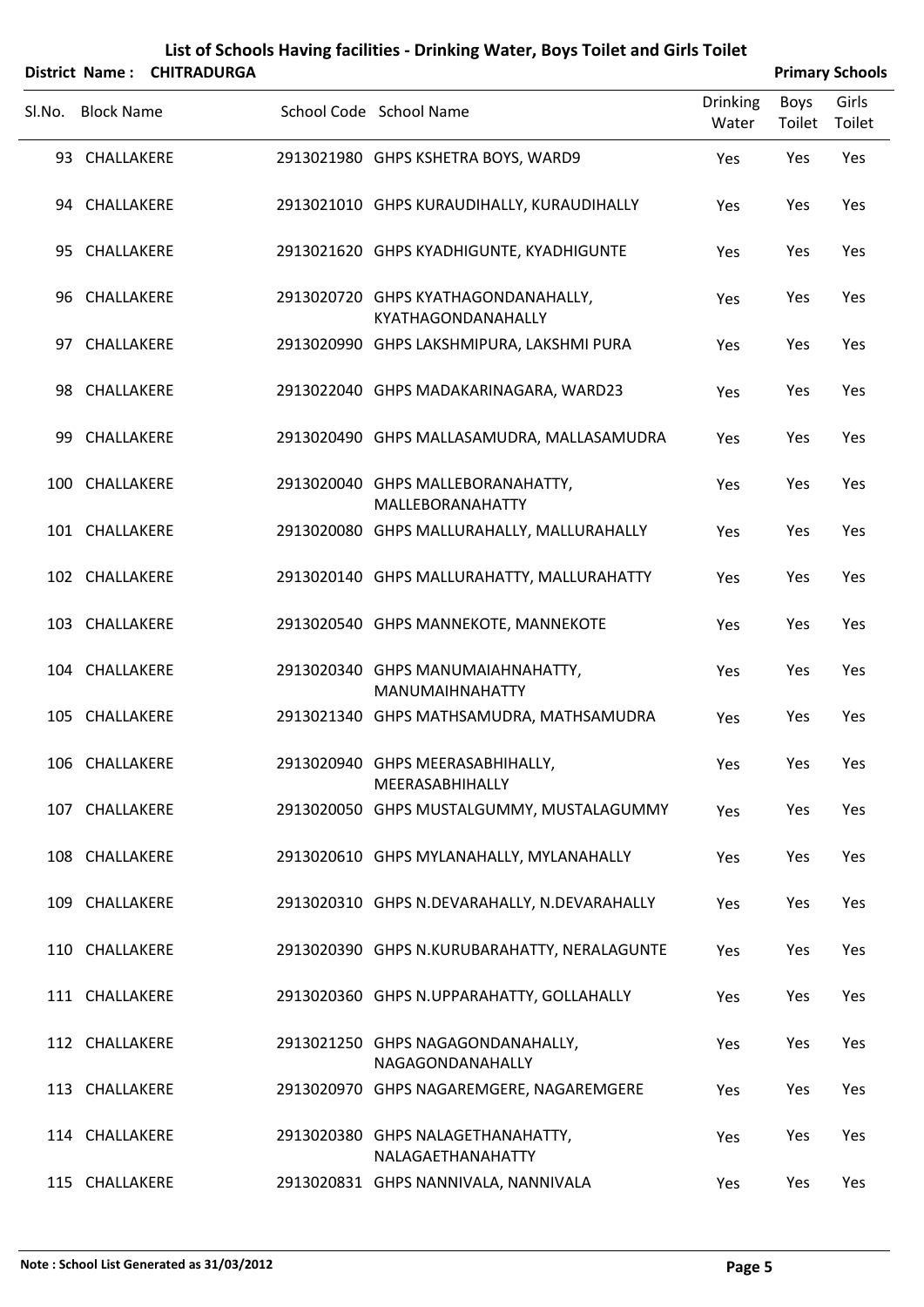|        | District Name:    | <b>CHITRADURGA</b> |                                                     |                          |                       | <b>Primary Schools</b> |
|--------|-------------------|--------------------|-----------------------------------------------------|--------------------------|-----------------------|------------------------|
| SI.No. | <b>Block Name</b> |                    | School Code School Name                             | <b>Drinking</b><br>Water | <b>Boys</b><br>Toilet | Girls<br>Toilet        |
|        | 116 CHALLAKERE    |                    | 2913020970 GHPS NARAHARINAGARA, NAGAREMGERE         | Yes                      | Yes                   | Yes                    |
|        | 117 CHALLAKERE    |                    | 2913020390 GHPS NERALAGUNTE, NERALAGUNTE            | Yes                      | Yes                   | Yes                    |
|        | 118 CHALLAKERE    |                    | 2913020230 GHPS OBAIAHNAHATTY, OBAIAHNAHATTY        | Yes                      | Yes                   | Yes                    |
|        | 119 CHALLAKERE    |                    | 2913020780 GHPS OBALAPURA, OBALAPURA                | Yes                      | Yes                   | Yes                    |
|        | 120 CHALLAKERE    |                    | 2913021440 GHPS OBANAHALLY, OBANAHALLY              | Yes                      | Yes                   | Yes                    |
|        | 121 CHALLAKERE    |                    | 2913020440 GHPS OBANNANAHALLY, OBANNANAHALLY        | Yes                      | Yes                   | Yes                    |
|        | 122 CHALLAKERE    |                    | 2913021400 GHPS P.GOWRIPURA, P.GOWRIPURA            | Yes                      | Yes                   | Yes                    |
|        | 123 CHALLAKERE    |                    | 2913021430 GHPS P.MAHADEVAPURA,<br>P.MAHADEVAPURA   | Yes                      | Yes                   | Yes                    |
|        | 124 CHALLAKERE    |                    | 2913021390 GHPS P.R.PURA(URDU), PARASHARAMPURA      | Yes                      | Yes                   | Yes                    |
|        | 125 CHALLAKERE    |                    | 2913021390 GHPS P.R.PURA, PARASHARAMPURA            | Yes                      | Yes                   | Yes                    |
|        | 126 CHALLAKERE    |                    | 2913021280 GHPS PAGADALABANDE, PAGADALABANDE        | Yes                      | Yes                   | Yes                    |
|        | 127 CHALLAKERE    |                    | 2913020430 GHPS PALANAYAKANAKOTE, HIREHALLY         | Yes                      | Yes                   | Yes                    |
|        | 128 CHALLAKERE    |                    | 2913021410 GHPS PILLAHALLY, PILLAHALLY              | Yes                      | Yes                   | Yes                    |
|        | 129 CHALLAKERE    |                    | 2913021360 GHPS PURLEHALLY, PURLEYHALLY             | Yes                      | Yes                   | Yes                    |
|        | 130 CHALLAKERE    |                    | 2913021280 GHPS PUTLORAHALLY, PAGADALABANDE         | Yes                      | Yes                   | Yes                    |
|        | 131 CHALLAKERE    |                    | 2913020860 GHPS RAMJIHATTY, VEERADHIMMANAHALLY      | Yes                      | Yes                   | Yes                    |
|        | 132 CHALLAKERE    |                    | 2913021020 GHPS RAMJOGIHALLY, RAMJOGIHALLY          | Yes                      | Yes                   | Yes                    |
|        | 133 CHALLAKERE    |                    | 2913020900 GHPS RANGAVVANAHALLY,<br>RANGAVVANAHALLY | Yes                      | Yes                   | Yes                    |
|        | 134 CHALLAKERE    |                    | 2913021080 GHPS REDDYHALLY, REDDYHALLY              | Yes                      | Yes                   | Yes                    |
|        | 135 CHALLAKERE    |                    | 2913020110 GHPS REKHALAGERE, REKHALAGERE            | Yes                      | Yes                   | Yes                    |
|        | 136 CHALLAKERE    |                    | 2913020600 GHPS RENUKAPURA, RENUKAPURA              | Yes                      | Yes                   | Yes                    |
|        | 137 CHALLAKERE    |                    | 2913020430 GHPS RUDRAMMANAHALLY, HIREHALLY          | Yes                      | Yes                   | Yes                    |
|        | 138 CHALLAKERE    |                    | 2913021180 GHPS SANIKERE, SANIKERE                  | Yes                      | Yes                   | Yes                    |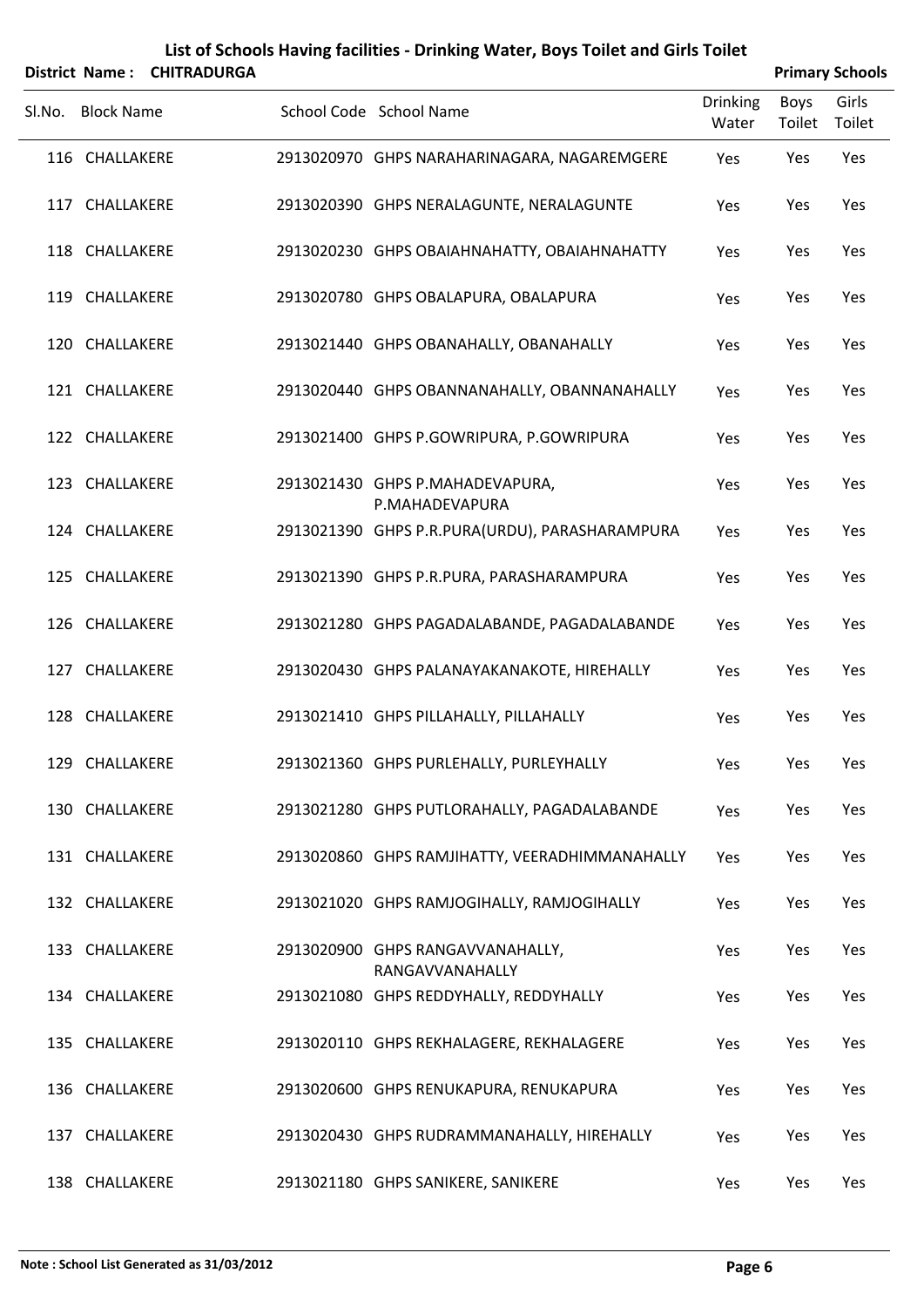| List of Schools Having facilities - Drinking Water, Boys Toilet and Girls Toilet |  |
|----------------------------------------------------------------------------------|--|
|                                                                                  |  |

|        |                   | District Name: CHITRADURGA |                                                                   |                          |                | <b>Primary Schools</b> |
|--------|-------------------|----------------------------|-------------------------------------------------------------------|--------------------------|----------------|------------------------|
| SI.No. | <b>Block Name</b> |                            | School Code School Name                                           | <b>Drinking</b><br>Water | Boys<br>Toilet | Girls<br>Toilet        |
|        | 139 CHALLAKERE    |                            | 2913020980 GHPS SIDDAPURA, SIDDAPURA                              | Yes                      | Yes            | Yes                    |
|        | 140 CHALLAKERE    |                            | 2913021420 GHPS SIDDESHWARANADURGA,<br>SIDDESHWARANADURGA         | Yes                      | Yes            | Yes                    |
|        | 141 CHALLAKERE    |                            | 2913021000 GHPS SOMAGUDDU, SOMAGUDDU                              | Yes                      | Yes            | Yes                    |
|        | 142 CHALLAKERE    |                            | 2913021370 GHPS SOORANAHALLY, SOORANAHALLY                        | Yes                      | Yes            | Yes                    |
|        | 143 CHALLAKERE    |                            | 2913021960 GHPS SUJIMALLESWARANAGARA, WARD5                       | Yes                      | Yes            | Yes                    |
|        | 144 CHALLAKERE    |                            | 2913021570 GHPS T.N.KOTE, T.N.KOTE                                | Yes                      | Yes            | Yes                    |
|        | 145 CHALLAKERE    |                            | 2913020660 GHPS THALAK, THALAK                                    | Yes                      | Yes            | Yes                    |
|        | 146 CHALLAKERE    |                            | 2913020760 GHPS THAPPAGONDANAHALLY,<br>THAPPAGONDANAHALLY         | Yes                      | Yes            | Yes                    |
|        | 147 CHALLAKERE    |                            | 2913020650 GHPS THIMMANNANAHALLY,<br>THIMMANNANAHALLY             | Yes                      | Yes            | Yes                    |
|        | 148 CHALLAKERE    |                            | 2913020260 GHPS THIMMAPPAIAHNAHALLY,<br><b>THIMMAPAIAHNAHALLY</b> | Yes                      | Yes            | Yes                    |
|        | 149 CHALLAKERE    |                            | 2913020810 GHPS THIPPAREDDYHALLY,<br>THIPPAREDDYHALLY             | Yes                      | Yes            | Yes                    |
|        | 150 CHALLAKERE    |                            | 2913021560 GHPS TOREBEERANAHALLY,<br><b>TOREBEERANAHALLY</b>      | Yes                      | Yes            | Yes                    |
|        | 151 CHALLAKERE    |                            | 2913020010 GHPS TOREKOLAMMANAHALLI,<br><b>TOREKOLAMMANAHALLI</b>  | Yes                      | Yes            | Yes                    |
|        | 152 CHALLAKERE    |                            | 2913021110 GHPS VADERAHALLY, VADERAHALLY                          | Yes                      | Yes            | Yes                    |
|        | 153 CHALLAKERE    |                            | 2913020640 GHPS VALASE, VALASE                                    | Yes                      | Yes            | Yes                    |
|        | 154 CHALLAKERE    |                            | 2913020420 GHPS VARAVU, VARAVU                                    | Yes                      | Yes            | Yes                    |
|        | 155 CHALLAKERE    |                            | 2913020860 GHPS VEERADHIMMANAHALLY,<br>VEERADHIMMANAHALLY         | Yes                      | Yes            | Yes                    |
|        | 156 CHALLAKERE    |                            | 2913020660 GHPS VENKANNAYABADAVANE, THALAK                        | Yes                      | Yes            | Yes                    |
|        | 157 CHALLAKERE    |                            | 2913021960 GHPS VENKTESHWARANAGARA, WARD5                         | Yes                      | Yes            | Yes                    |
|        | 158 CHALLAKERE    |                            | 2913020930 GHPS VIDUPANAKUNTE, VIDUPANAKUNTE                      | Yes                      | Yes            | Yes                    |
|        | 159 CHALLAKERE    |                            | 2913021280 GHPS VRUNDAVANAHALLY,<br>PAGADALABANDE                 | Yes                      | Yes            | Yes                    |
|        | 160 CHALLAKERE    |                            | 2913020730 GHPS YADALAGATTE, YADALAGATTE                          | Yes                      | Yes            | Yes                    |
|        | 161 CHALLAKERE    |                            | 2913021500 GHPS YALAGATTE GOLLARAHATTY,<br>YALAGATTE              | Yes                      | Yes            | Yes                    |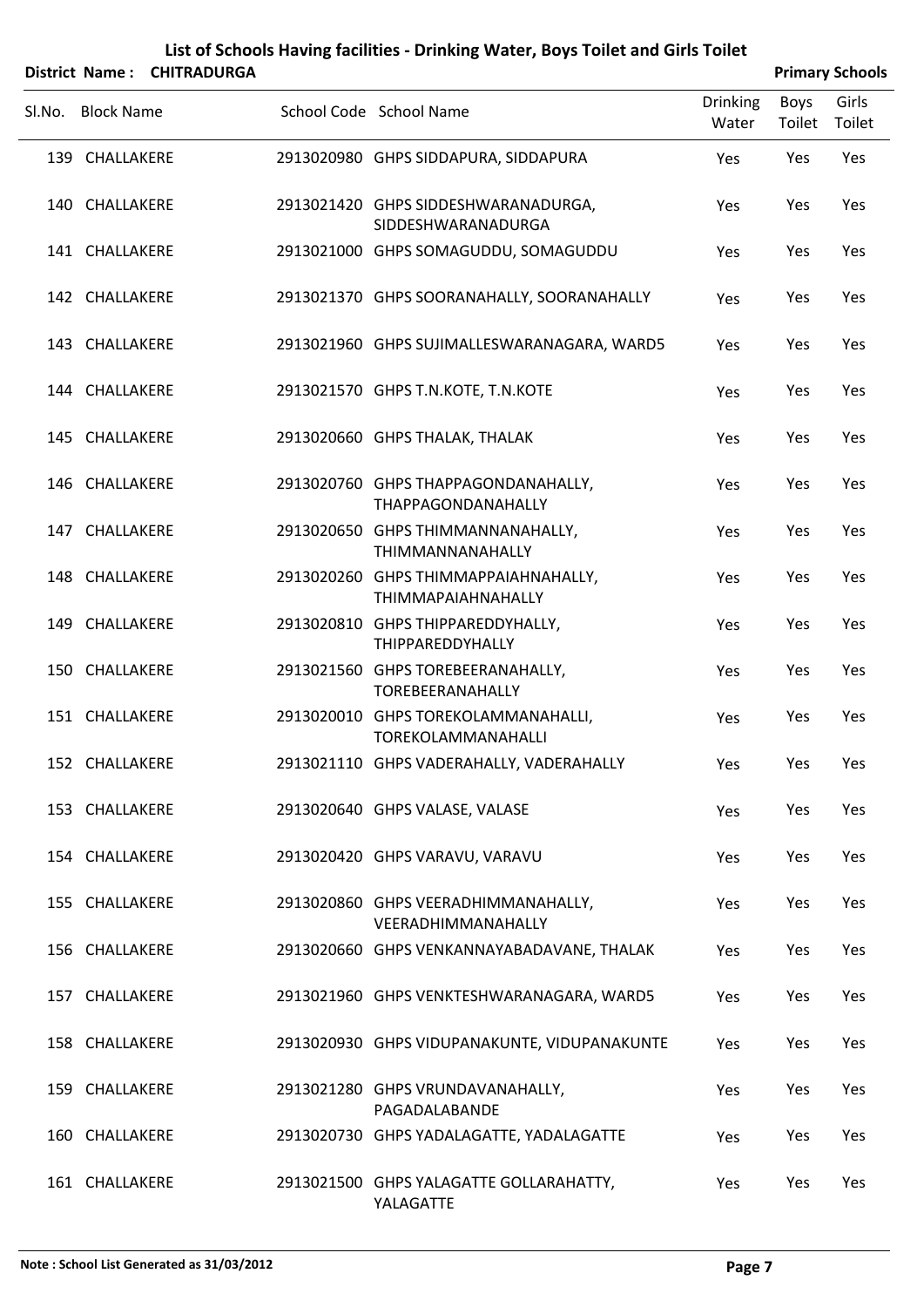|        |                   | District Name: CHITRADURGA |                                                                  |                          |                       | <b>Primary Schools</b> |
|--------|-------------------|----------------------------|------------------------------------------------------------------|--------------------------|-----------------------|------------------------|
| Sl.No. | <b>Block Name</b> |                            | School Code School Name                                          | <b>Drinking</b><br>Water | <b>Boys</b><br>Toilet | Girls<br>Toilet        |
|        | 162 CHALLAKERE    |                            | 2913020570 GLPS AJJANAHALLY, GATAPARTHY                          | Yes                      | Yes                   | Yes                    |
|        | 163 CHALLAKERE    |                            | 2913021310 GLPS ALLAPURA, BOMMANAKUNTE                           | Yes                      | Yes                   | Yes                    |
|        | 164 CHALLAKERE    |                            | 2913020030 GLPS ANJANEYA BADAVANE, ABBENAHALLY                   | Yes                      | Yes                   | Yes                    |
|        | 165 CHALLAKERE    |                            | 2913020600 GLPS BALAIAHNAVARAHATTI, RENUKAPURA                   | Yes                      | Yes                   | Yes                    |
|        | 166 CHALLAKERE    |                            | 2913020080 GLPS BALLANAYAKANAHATTY,<br>MALLURAHALLY              | Yes                      | Yes                   | Yes                    |
|        | 167 CHALLAKERE    |                            | 2913020571 GLPS BANAVAGONDANAHALLI, GATAPARTHY                   | Yes                      | Yes                   | Yes                    |
|        | 168 CHALLAKERE    |                            | 2913020830 GLPS BANDEHATTY, NANNIVALA                            | Yes                      | Yes                   | Yes                    |
|        | 169 CHALLAKERE    |                            | 2913020431 GLPS BANDEKATTE, HIREHALLY                            | Yes                      | Yes                   | Yes                    |
| 170    | CHALLAKERE        |                            | 2913021380 GLPS BASAVESHWARA COLONY, CHOWLUR                     | Yes                      | Yes                   | Yes                    |
|        | 171 CHALLAKERE    |                            | 2913020390 GLPS BATHYANAHATTY, NERALAGUNTE                       | Yes                      | Yes                   | Yes                    |
|        | 172 CHALLAKERE    |                            | 2913021510 GLPS BELEGERE, BELAGERE                               | Yes                      | Yes                   | Yes                    |
|        | 173 CHALLAKERE    |                            | 2913020440 GLPS BELLADARAHATTY, OBANNANAHALLY                    | Yes                      | Yes                   | Yes                    |
|        | 174 CHALLAKERE    |                            | 2913020300 GLPS BHIMANAKERE-A.K.COLONY,<br>BHIMNAKERE-A.K.COLONY | Yes                      | Yes                   | Yes                    |
|        | 175 CHALLAKERE    |                            | 2913020890 GLPS B-LAM-HATTY, BARAMASAGARA                        | Yes                      | Yes                   | Yes                    |
|        | 176 CHALLAKERE    |                            | 2913020310 GLPS BOGOLARAHATTY, N.DEVARAHALLY                     | Yes                      | Yes                   | Yes                    |
|        | 177 CHALLAKERE    |                            | 2913020831 GLPS BOMMADEVARAHATTY, NANNIVALA                      | Yes                      | Yes                   | Yes                    |
|        | 178 CHALLAKERE    |                            | 2913021310 GLPS BOMMANAKUNTE, BOMMANAKUNTE                       | Yes                      | Yes                   | Yes                    |
|        | 179 CHALLAKERE    |                            | 2913021290 GLPS BORAPPANAGUDI, PUTLORAHALLY                      | Yes                      | Yes                   | Yes                    |
|        | 180 CHALLAKERE    |                            | 2913020860 GLPS BORAPPANAHATTY,<br>VEERADHIMMANAHALLY            | Yes                      | Yes                   | Yes                    |
|        | 181 CHALLAKERE    |                            | 2913020610 GLPS BUDIHALLY, MYLANAHALLY                           | Yes                      | Yes                   | Yes                    |
|        | 182 CHALLAKERE    |                            | 2913020070 GLPS BUKLORAHALLY, BUKLORAHALLY                       | Yes                      | Yes                   | Yes                    |
|        | 183 CHALLAKERE    |                            | 2913020870 GLPS BU-LAM-HATTY, BUDNAHATTY                         | Yes                      | Yes                   | Yes                    |
|        | 184 CHALLAKERE    |                            | 2913020431 GLPS BUTTARAKAPILE, HIREHALLY                         | Yes                      | Yes                   | Yes                    |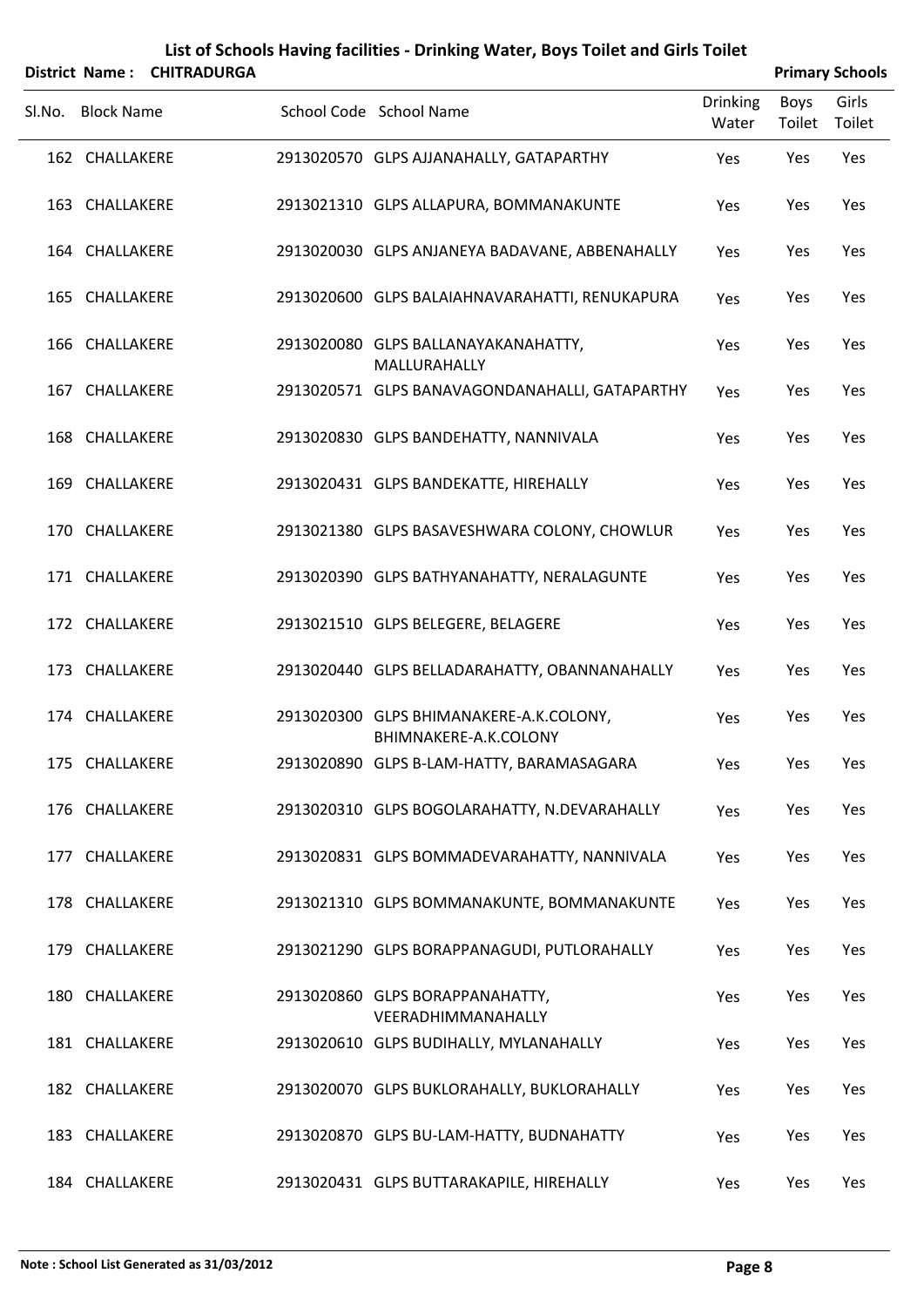|        |                   | District Name: CHITRADURGA |                                                           |                          |                | <b>Primary Schools</b> |
|--------|-------------------|----------------------------|-----------------------------------------------------------|--------------------------|----------------|------------------------|
| SI.No. | <b>Block Name</b> |                            | School Code School Name                                   | <b>Drinking</b><br>Water | Boys<br>Toilet | Girls<br>Toilet        |
|        | 185 CHALLAKERE    |                            | 2913020160 GLPS BYARANAYAKANAHATTY,<br>BYARANAYAKANAHATTY | Yes                      | Yes            | Yes                    |
|        | 186 CHALLAKERE    |                            | 2913021150 GLPS C-GOLLARAHATTY, CHIKKENAHALLY             | Yes                      | Yes            | Yes                    |
|        | 187 CHALLAKERE    |                            | 2913020690 GLPS C-GOWDRAHATTY, CHIKKAULLARTHY             | Yes                      | Yes            | Yes                    |
|        | 188 CHALLAKERE    |                            | 2913020831 GLPS CHANDRAGIRIHATTY, NANNIVALA               | Yes                      | Yes            | Yes                    |
|        | 189 CHALLAKERE    |                            | 2913021190 GLPS CHIGATHANAHALLY, GANJIGUNTE               | Yes                      | Yes            | Yes                    |
|        | 190 CHALLAKERE    |                            | 2913020790 GLPS CHIKKABADIHALLY(NEW),<br>DODDABADIHALLY   | Yes                      | Yes            | Yes                    |
|        | 191 CHALLAKERE    |                            | 2913021590 GLPS CHIKKABEERANAHALLI,<br>DODDABEERANAHALLY  | Yes                      | Yes            | Yes                    |
|        | 192 CHALLAKERE    |                            | 2913020830 GLPS CHIKKATHALAHATTY, NANNIVALA               | Yes                      | Yes            | Yes                    |
|        | 193 CHALLAKERE    |                            | 2913021470 GLPS CHOWLUR-KAVAL, CHOWLUR-KAVAL              | Yes                      | Yes            | Yes                    |
|        | 194 CHALLAKERE    |                            | 2913020960 GLPS D.A.K.COLONY, DODDERI                     | Yes                      | Yes            | Yes                    |
|        | 195 CHALLAKERE    |                            | 2913020960 GLPS D.GOLLARAHATTY, DODDERI                   | Yes                      | Yes            | Yes                    |
|        | 196 CHALLAKERE    |                            | 2913021960 GLPS D.SUDHAKRANAGARA CHALLAKERE,<br>WARD5     | Yes                      | Yes            | Yes                    |
|        | 197 CHALLAKERE    |                            | 2913020970 GLPS DASANAYAKANAHATTY,<br>NAGAREMGERE         | Yes                      | Yes            | Yes                    |
|        | 198 CHALLAKERE    |                            | 2913020400 GLPS DASARAGIDDAIAHNAHATTY,<br>KATAVVANAHALLY  | Yes                      | Yes            | Yes                    |
|        | 199 CHALLAKERE    |                            | 2913020780 GLPS DASARALAHALLY, OBALAPURA                  | Yes                      | Yes            | Yes                    |
|        | 200 CHALLAKERE    |                            | 2913020100 GLPS DASARAMUTHENAHALLY,<br>DASARAMUTHENAHALLY | Yes                      | Yes            | Yes                    |
|        | 201 CHALLAKERE    |                            | 2913020470 GLPS DODDANAGAIAHNAHATTY,<br>BANDETHIMLAPURA   | Yes                      | Yes            | Yes                    |
|        | 202 CHALLAKERE    |                            | 2913021600 GLPS DODDAPURA(new), DODDA CHELLUR             | Yes                      | Yes            | Yes                    |
|        | 203 CHALLAKERE    |                            | 2913020830 GLPS DOREHATTY, NANNIVALA                      | Yes                      | Yes            | Yes                    |
|        | 204 CHALLAKERE    |                            | 2913020350 GLPS DOREYAGALAHATTY, RAMADURGA                | Yes                      | Yes            | Yes                    |
|        | 205 CHALLAKERE    |                            | 2913021100 GLPS DYAVARANAHALLY, DYAVARANAHALLY            | Yes                      | Yes            | Yes                    |
|        | 206 CHALLAKERE    |                            | 2913020571 GLPS G.HOSAKAPILE, GATAPARTHY                  | Yes                      | Yes            | Yes                    |
|        | 207 CHALLAKERE    |                            | 2913020460 GLPS G.KAVAL, GOWRASAMUDRA KAVAL               | Yes                      | Yes            | Yes                    |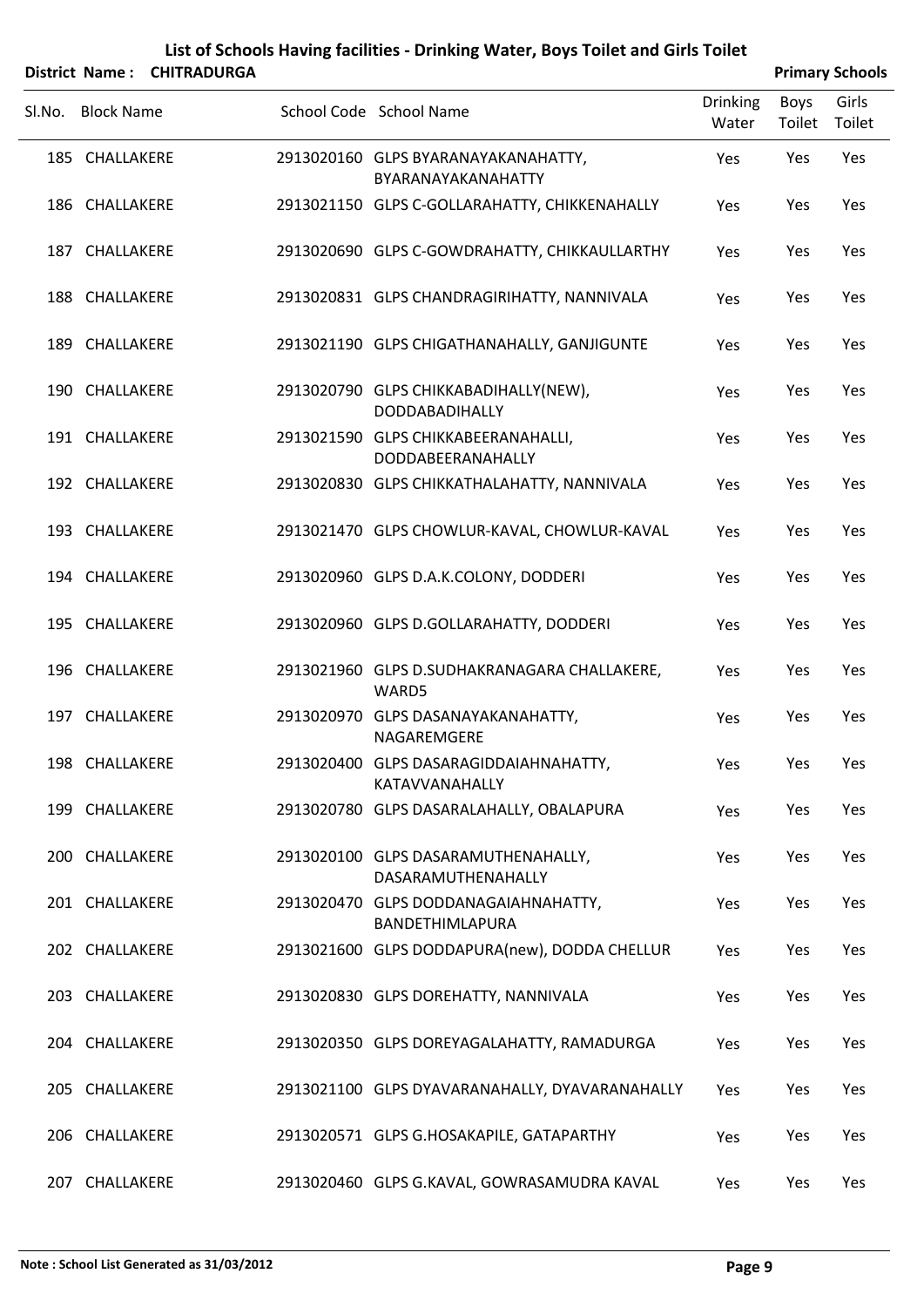|        |                   | District Name: CHITRADURGA |                                                                |                          |                | <b>Primary Schools</b> |
|--------|-------------------|----------------------------|----------------------------------------------------------------|--------------------------|----------------|------------------------|
| Sl.No. | <b>Block Name</b> |                            | School Code School Name                                        | <b>Drinking</b><br>Water | Boys<br>Toilet | Girls<br>Toilet        |
|        | 208 CHALLAKERE    |                            | 2913020570 GLPS G.VARAKALUVE, GATAPARTHY                       | Yes                      | Yes            | Yes                    |
|        | 209 CHALLAKERE    |                            | 2913020830 GLPS GADDADORAHATTY, NANNIVALA                      | Yes                      | Yes            | Yes                    |
|        | 210 CHALLAKERE    |                            | 2913020970 GLPS GANAPANAHATTY, NAGAREMGERE                     | Yes                      | Yes            | Yes                    |
|        | 211 CHALLAKERE    |                            | 2913020200 GLPS GANGAIAHNAHATTY, NAYAKANAHATTY                 | Yes                      | Yes            | Yes                    |
|        | 212 CHALLAKERE    |                            | 2913021190 GLPS GANJI-LAM-HATTY, GANJIGUNTE                    | Yes                      | Yes            | Yes                    |
|        | 213 CHALLAKERE    |                            | 2913021250 GLPS GIDDAPANAVARAKAPILE,<br>NAGAGONDANAHALLY       | Yes                      | Yes            | Yes                    |
|        | 214 CHALLAKERE    |                            | 2913020220 GLPS GIDDAPURA, GIDDAPURA                           | Yes                      | Yes            | Yes                    |
|        | 215 CHALLAKERE    |                            | 2913020360 GLPS GOLLAHALLY, GOLLAHALLY                         | Yes                      | Yes            | Yes                    |
|        | 216 CHALLAKERE    |                            | 2913021300 GLPS GOVARADANAGIRI, KORLAKUNTE                     | Yes                      | Yes            | Yes                    |
|        | 217 CHALLAKERE    |                            | 2913020431 GLPS GUDDIPALAIAHNA KAPILE, HIREHALLY               | Yes                      | Yes            | Yes                    |
|        | 218 CHALLAKERE    |                            | 2913021520 GLPS H.BOVI COLONY, HULIKUNTE                       | Yes                      | Yes            | Yes                    |
|        | 219 CHALLAKERE    |                            | 2913021520 GLPS H.GOLLARAHATTY, HULIKUNTE                      | Yes                      | Yes            | Yes                    |
|        | 220 CHALLAKERE    |                            | 2913020450 GLPS H.GOLLRAHATTY, HANUMTHANAHALLY                 | Yes                      | Yes            | Yes                    |
|        | 221 CHALLAKERE    |                            | 2913021500 GLPS HALE GOLLARAHATTY, YALAGATTE                   | Yes                      | Yes            | Yes                    |
|        | 222 CHALLAKERE    |                            | 2913021270 GLPS HALLE HARAVIGONDANHALLI,<br>HARAVIGONDANAHALLY | Yes                      | Yes            | Yes                    |
|        | 223 CHALLAKERE    |                            | 2913020170 GLPS HIRAEKERE-KAVAL, HIRAEKERE-KAVAL               | Yes                      | Yes            | Yes                    |
|        | 224 CHALLAKERE    |                            | 2913021050 GLPS HIRE-UPPARAHATTY, HIRAEMADURE                  | Yes                      | Yes            | Yes                    |
|        | 225 CHALLAKERE    |                            | 2913021590 GLPS HONNAIAHNAROPPA,<br>DODDABEERANAHALLY          | Yes                      | Yes            | Yes                    |
|        | 226 CHALLAKERE    |                            | 2913021430 GLPS HORAGADDE, P.MAHADEVAPURA                      | Yes                      | Yes            | Yes                    |
|        | 227 CHALLAKERE    |                            | 2913020150 GLPS HOSAJOGIHATTY, JOGIHATTY                       | Yes                      | Yes            | Yes                    |
|        | 228 CHALLAKERE    |                            | 2913020520 GLPS HOSAKAPILE, BUKAMBUDI                          | Yes                      | Yes            | Yes                    |
|        | 229 CHALLAKERE    |                            | 2913020820 GLPS HOSAMUCHIGUNTE, JANNENAHALLY                   | Yes                      | Yes            | Yes                    |
|        | 230 CHALLAKERE    |                            | 2913020860 GLPS HOSURUTHANDA,<br>VEERADHIMMANAHALLY            | Yes                      | Yes            | Yes                    |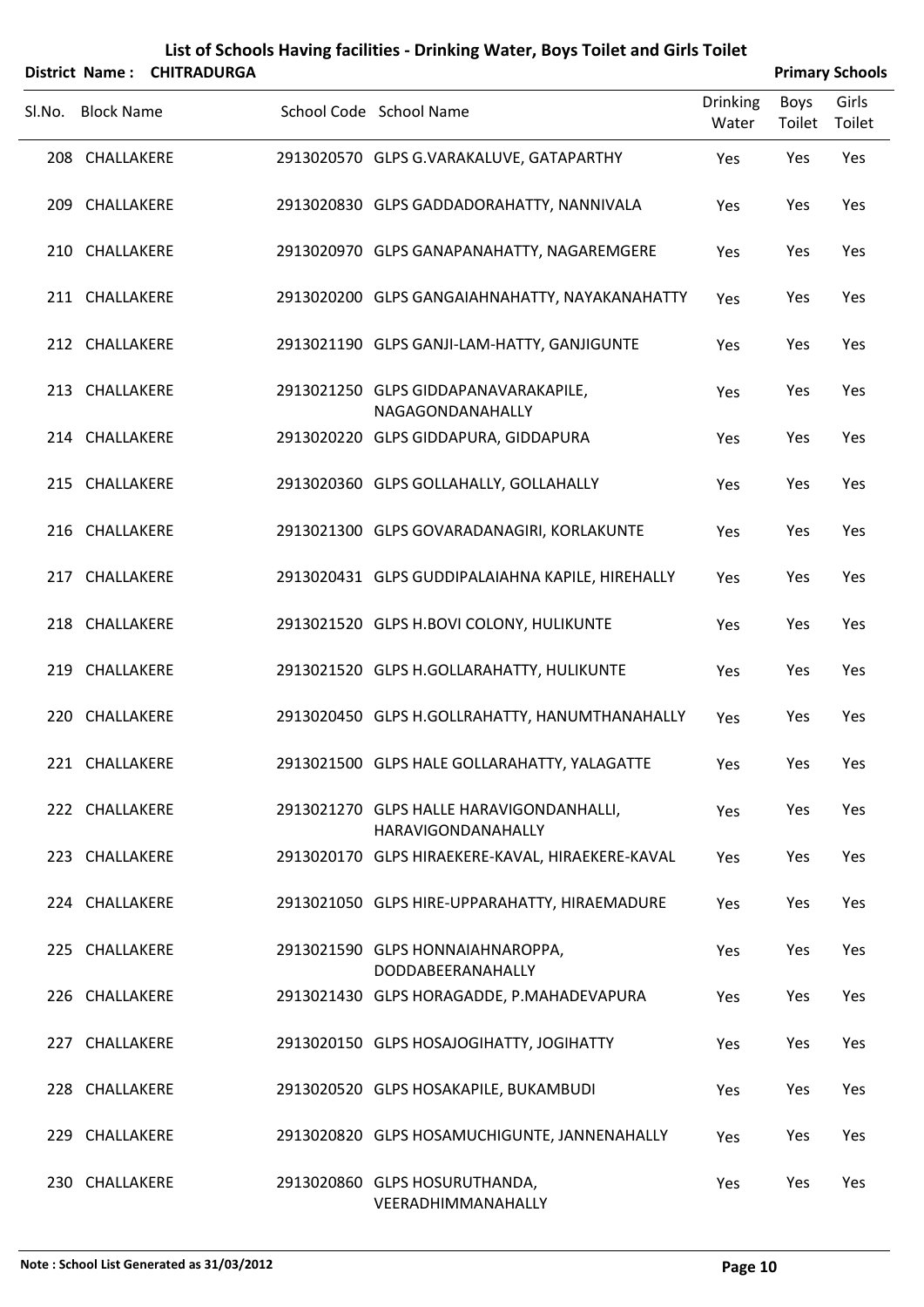|        |                   | District Name: CHITRADURGA |                                                                                |                          |                | <b>Primary Schools</b> |
|--------|-------------------|----------------------------|--------------------------------------------------------------------------------|--------------------------|----------------|------------------------|
| Sl.No. | <b>Block Name</b> |                            | School Code School Name                                                        | <b>Drinking</b><br>Water | Boys<br>Toilet | Girls<br>Toilet        |
|        | 231 CHALLAKERE    |                            | 2913021200 GLPS HOTTEJANAKAPILE, HEGGERE                                       | Yes                      | Yes            | Yes                    |
|        | 232 CHALLAKERE    |                            | 2913021220 GLPS INDIRANAGAR, JADAEKUNTE                                        | Yes                      | Yes            | Yes                    |
|        | 233 CHALLAKERE    |                            | 2913020820 GLPS J LAMBANIHATTI, JANNENAHALLY                                   | Yes                      | Yes            | Yes                    |
|        | 234 CHALLAKERE    |                            | 2913021220 GLPS JADEKUNTE, JADAEKUNTE                                          | Yes                      | Yes            | Yes                    |
|        | 235 CHALLAKERE    |                            | 2913021540 GLPS JALIGOLLARAHATTI, KALAMARAHALLY                                | Yes                      | Yes            | Yes                    |
|        | 236 CHALLAKERE    |                            | 2913021391 GLPS JAYANNA NAGARA, PARASHARAMPURA                                 | Yes                      | Yes            | Yes                    |
|        | 237 CHALLAKERE    |                            | 2913020650 GLPS JEMLANAYAKANAHATTY,<br>THIMMANNANAHALLY                        | Yes                      | Yes            | Yes                    |
|        | 238 CHALLAKERE    |                            | 2913020540 GLPS K.T.KAPILE, MANNEKOTE                                          | Yes                      | Yes            | Yes                    |
|        | 239 CHALLAKERE    |                            | 2913020430 GLPS KAKIBORANAHATTY, HIREHALLY                                     | Yes                      | Yes            | Yes                    |
|        | 240 CHALLAKERE    |                            | 2913020830 GLPS KALVORAHATTY, NANNIVALA                                        | Yes                      | Yes            | Yes                    |
|        | 241 CHALLAKERE    |                            | 2913021240 GLPS KAMASAMUDRA DINNE (NEW), JAJUR                                 | Yes                      | Yes            | Yes                    |
|        | 242 CHALLAKERE    |                            | 2913021280 GLPS KANAKAGIRI (PAGADALABANDE)(NEW,<br>PAGADALABANDE               | Yes                      | Yes            | Yes                    |
|        | 243 CHALLAKERE    |                            | 2913021180 GLPS KANDEGOLLARAHATTY, SANIKERE                                    | Yes                      | Yes            | Yes                    |
|        | 244 CHALLAKERE    |                            | 2913020200 GLPS KANNAIAHNAHATTY, NAYAKANAHATTY                                 | Yes                      | Yes            | Yes                    |
|        | 245 CHALLAKERE    |                            | 2913021391 GLPS KAREKALL GOLARAHATTY,<br>PARASHARAMPURA                        | Yes                      | Yes            | Yes                    |
|        | 246 CHALLAKERE    |                            | 2913020830 GLPS KAREKATLAHATTY, NANNIVALA                                      | Yes                      | Yes            | Yes                    |
|        | 247 CHALLAKERE    |                            | 2913020410 GLPS KARTHIKENAHATTY, KARTHIKENAHATTY                               | Yes                      | Yes            | Yes                    |
|        | 248 CHALLAKERE    |                            | 2913022210 GLPS KASAVIGONDANAHALLI G.HATTI,<br>KASAVIGONDANAHALLI GOLLARAHATTI | Yes                      | Yes            | Yes                    |
|        | 249 CHALLAKERE    |                            | 2913020200 GLPS KAVALU BASAVESWARANA,<br>NAYAKANAHATTY                         | Yes                      | Yes            | Yes                    |
|        | 250 CHALLAKERE    |                            | 2913020670 GLPS KENGAIAHNAHATTY,<br><b>GIRIYAMMANAHALLY</b>                    | Yes                      | Yes            | Yes                    |
|        | 251 CHALLAKERE    |                            | 2913020420 GLPS KERAMUNDLAHATTY, VARAVU                                        | Yes                      | Yes            | Yes                    |
|        | 252 CHALLAKERE    |                            | 2913020880 GLPS KEREHINDALAHATTY, DURGAVARA                                    | Yes                      | Yes            | Yes                    |
|        | 253 CHALLAKERE    |                            | 2913021210 GLPS KEREMUNDALAHATTY(NEW),<br>KAPARAHALLY                          | Yes                      | Yes            | Yes                    |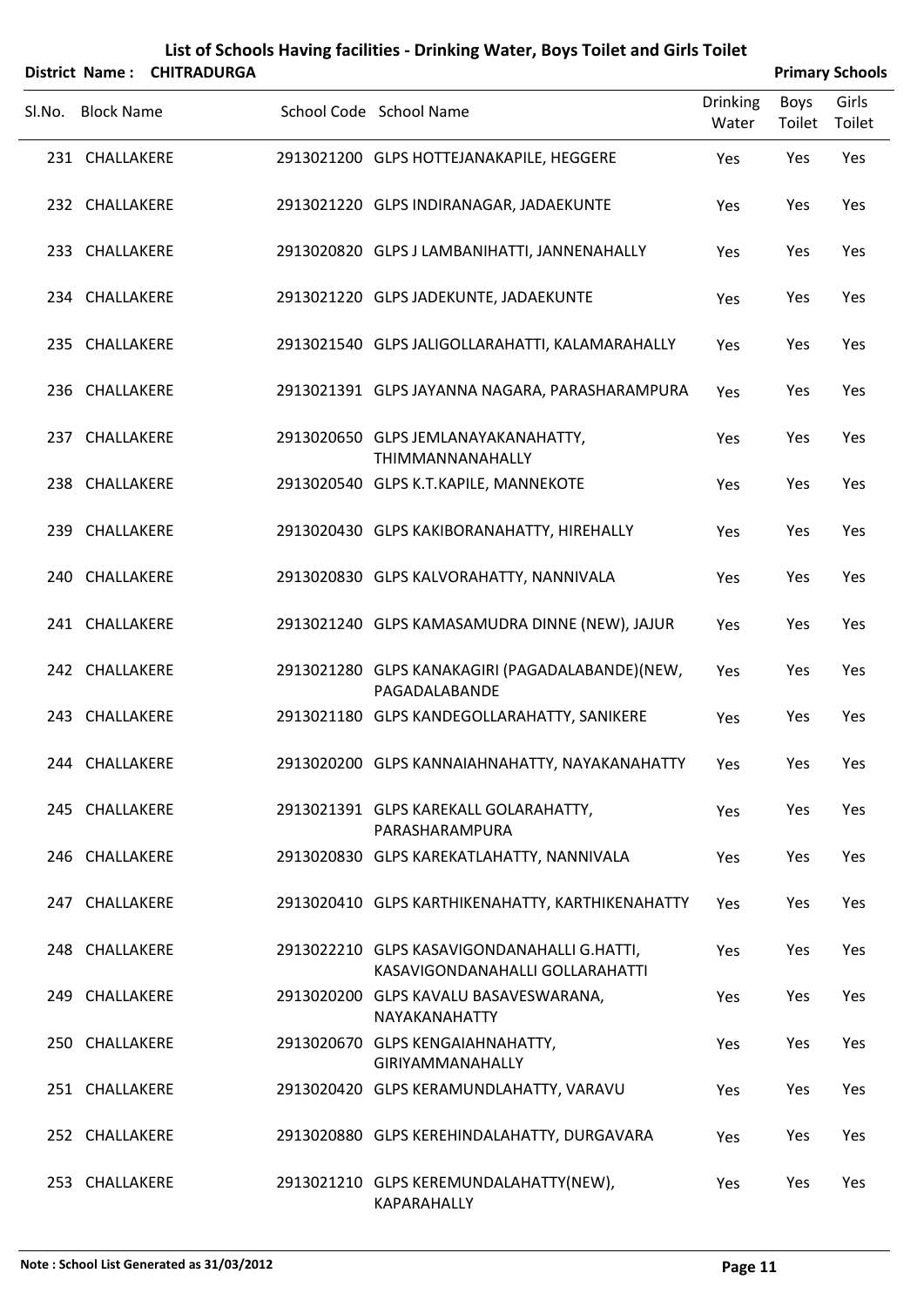|        | District Name:    | List of Schools Having facilities - Drinking Water, Boys Toilet and Girls Toilet<br><b>CHITRADURGA</b> | <b>Primary Schools</b>                                        |                          |                |                 |
|--------|-------------------|--------------------------------------------------------------------------------------------------------|---------------------------------------------------------------|--------------------------|----------------|-----------------|
| Sl.No. | <b>Block Name</b> |                                                                                                        | School Code School Name                                       | <b>Drinking</b><br>Water | Boys<br>Toilet | Girls<br>Toilet |
|        | 254 CHALLAKERE    |                                                                                                        | 2913020710 GLPS K-GOWDRAHATTY, KALUVEHALLY                    | Yes                      | Yes            | Yes             |
|        | 255 CHALLAKERE    |                                                                                                        | 2913020710 GLPS K-GOWDRAKAPILE, KALUVEHALLY                   | Yes                      | Yes            | Yes             |
|        | 256 CHALLAKERE    |                                                                                                        | 2913020780 GLPS KODIHATTY, OBALAPURA                          | Yes                      | Yes            | Yes             |
|        | 257 CHALLAKERE    |                                                                                                        | 2913020200 GLPS KONDAIAHNAKAPILE, NAYAKANAHATTY               | Yes                      | Yes            | Yes             |
|        | 258 CHALLAKERE    |                                                                                                        | 2913021490 GLPS KONIGARAHALLY, KONIGARAHALLY                  | Yes                      | Yes            | Yes             |
|        | 259 CHALLAKERE    |                                                                                                        | 2913020020 GLPS KORADIHALLY, KORADIHALLY                      | Yes                      | Yes            | Yes             |
|        | 260 CHALLAKERE    |                                                                                                        | 2913021580 GLPS KOTE OBALAPURA, KOTE OBALAPURA                | Yes                      | Yes            | Yes             |
|        | 261 CHALLAKERE    |                                                                                                        | 2913020130 GLPS KOULANAHALLY, KOULANAHALLY                    | Yes                      | Yes            | Yes             |
|        | 262 CHALLAKERE    |                                                                                                        | 2913021370 GLPS KRISHANANAGARA(new),<br>SOORANAHALLY          | Yes                      | Yes            | Yes             |
|        | 263 CHALLAKERE    |                                                                                                        | 2913020330 GLPS KUDHAPURA, KUDHAPURA                          | Yes                      | Yes            | Yes             |
|        | 264 CHALLAKERE    |                                                                                                        | 2913020330 GLPS KU-LAM-HATTY, KUDHAPURA                       | Yes                      | Yes            | Yes             |
| 265    | CHALLAKERE        |                                                                                                        | 2913021590 GLPS KUMARIKAPILE, DODDABEERANAHALLY               | Yes                      | Yes            | Yes             |
|        | 266 CHALLAKERE    |                                                                                                        | 2913020670 GLPS KURIBOMMAIAHNAHATTY,<br>GIRIYAMMANAHALLY      | Yes                      | Yes            | Yes             |
|        | 267 CHALLAKERE    |                                                                                                        | 2913020870 GLPS KURININGAIAHNAHATTY, BUDNAHATTY               | Yes                      | Yes            | Yes             |
|        | 268 CHALLAKERE    |                                                                                                        | 2913020430 GLPS KURUBARA KAPILE, HIREHALLY                    | Yes                      | Yes            | Yes             |
| 269    | CHALLAKERE        |                                                                                                        | 2913021010 GLPS KURU-LAM-HATTY, KURAUDIHALLY                  | Yes                      | Yes            | Yes             |
|        | 270 CHALLAKERE    |                                                                                                        | 2913020470 GLPS KUTHLARAHATTY, BANDETHIMLAPURA                | Yes                      | Yes            | Yes             |
|        | 271 CHALLAKERE    |                                                                                                        | 2913021530 GLPS KYATHANAMALE, KYATHANAMALE                    | Yes                      | Yes            | Yes             |
|        | 272 CHALLAKERE    |                                                                                                        | 2913020080 GLPS M LAMBANIHATTY, MALLURAHALLY                  | Yes                      | Yes            | Yes             |
|        | 273 CHALLAKERE    |                                                                                                        | 2913020081 GLPS M.BADADADDAIAHANA CLONY(NEW),<br>MALLURAHALLY | Yes                      | Yes            | Yes             |
|        | 274 CHALLAKERE    |                                                                                                        | 2913020090 GLPS M.BARAMASAGARA,<br>M.BARAMASAGARA             | Yes                      | Yes            | Yes             |
| 275    | CHALLAKERE        |                                                                                                        | 2913020540 GLPS M.BOVI COLONY, MANNEKOTE                      | Yes                      | Yes            | Yes             |
|        | 276 CHALLAKERE    |                                                                                                        | 2913020080 GLPS M.GOWDRAPALYA, MALLURAHALLY                   | Yes                      | Yes            | Yes             |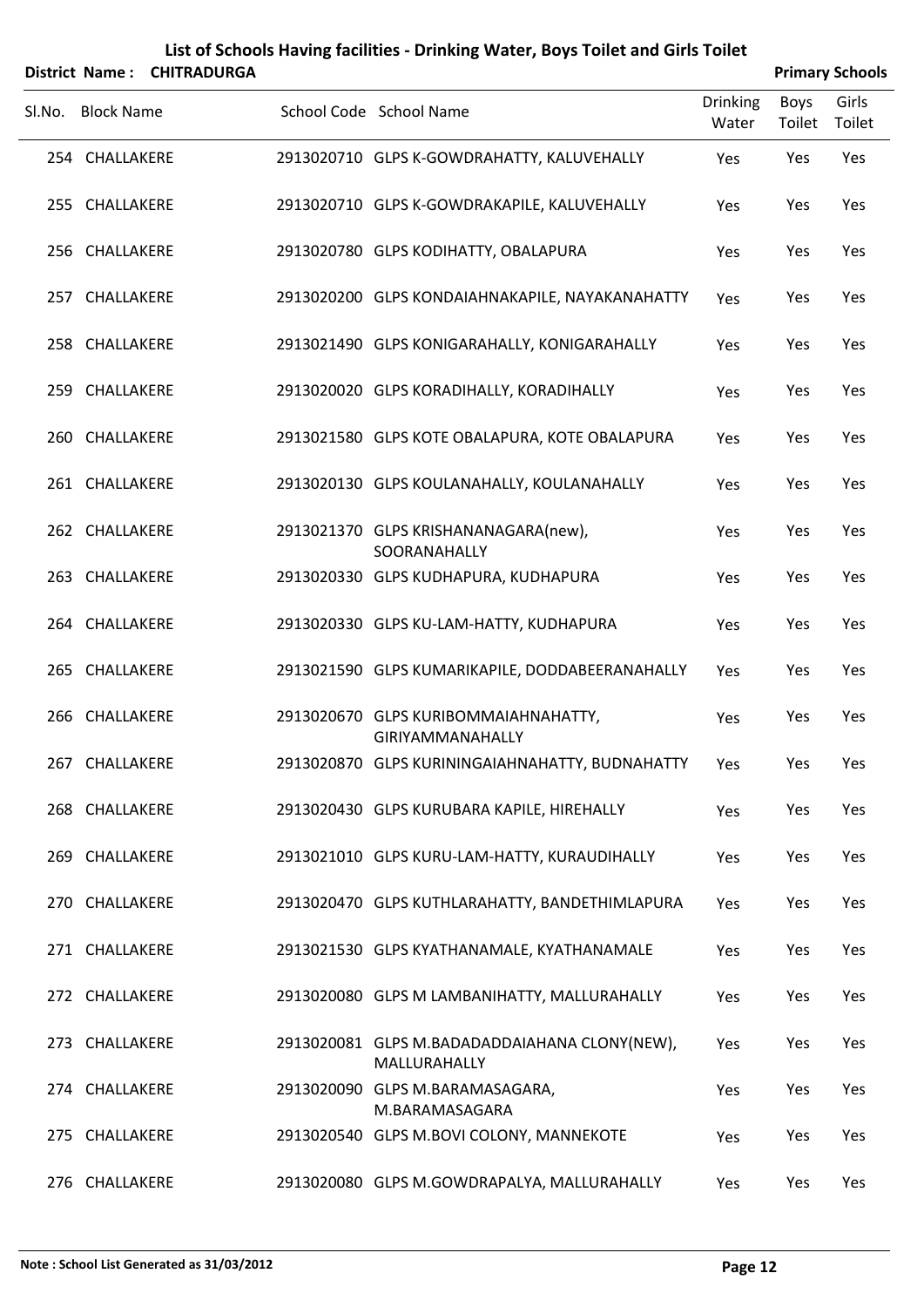|        |                   | District Name: CHITRADURGA |                 |                                                                       |                          |                | <b>Primary Schools</b> |
|--------|-------------------|----------------------------|-----------------|-----------------------------------------------------------------------|--------------------------|----------------|------------------------|
| SI.No. | <b>Block Name</b> |                            |                 | School Code School Name                                               | <b>Drinking</b><br>Water | Boys<br>Toilet | Girls<br>Toilet        |
|        | 277 CHALLAKERE    |                            |                 | 2913020080 GLPS M.MYASARAHATTY, MALLURAHALLY                          | Yes                      | Yes            | Yes                    |
|        | 278 CHALLAKERE    |                            |                 | 2913020200 GLPS MADAIAHNAHATTY, NAYAKANAHATTY                         | Yes                      | Yes            | Yes                    |
|        | 279 CHALLAKERE    |                            | 2913021050 GLPS | MAHALINGESHAWARABADABVANE(NEW),                                       | Yes                      | Yes            | Yes                    |
|        | 280 CHALLAKERE    |                            |                 | 2913021380 GLPS MALLAJJI KAPILE, CHOWLUR                              | Yes                      | Yes            | Yes                    |
|        | 281 CHALLAKERE    |                            |                 | 2913020200 GLPS MALLAPANAHATTY, NAYAKANAHATTY                         | Yes                      | Yes            | Yes                    |
|        | 282 CHALLAKERE    |                            |                 | 2913020080 GLPS MALLURAHALLYKURABARA KAPILE,<br>MALLURAHALLY          | Yes                      | Yes            | Yes                    |
|        | 283 CHALLAKERE    |                            |                 | 2913021420 GLPS MARADIHATTY,<br>SIDDESHWARANADURGA                    | Yes                      | Yes            | Yes                    |
|        | 284 CHALLAKERE    |                            |                 | 2913020860 GLPS MARADIHATTY,<br>VEERADHIMMANAHALLY                    | Yes                      | Yes            | Yes                    |
|        | 285 CHALLAKERE    |                            |                 | 2913020420 GLPS MARAIAHNAHATTY, VARAVU                                | Yes                      | Yes            | Yes                    |
|        | 286 CHALLAKERE    |                            |                 | 2913020680 GLPS MARUTHINAGARA,<br>CHIKKAMMANAHALLY                    | Yes                      | Yes            | Yes                    |
|        | 287 CHALLAKERE    |                            |                 | 2913021510 GLPS MATLAGERE G.HATTY, BELAGERE                           | Yes                      | Yes            | Yes                    |
|        | 288 CHALLAKERE    |                            |                 | 2913021570 GLPS MELUKOTE, T.N.KOTE                                    | Yes                      | Yes            | Yes                    |
|        | 289 CHALLAKERE    |                            |                 | 2913020580 GLPS MITLAKATTE, BOGANAHALLY                               | Yes                      | Yes            | Yes                    |
|        | 290 CHALLAKERE    |                            |                 | 2913021230 GLPS MODORU, MODURU                                        | Yes                      | Yes            | Yes                    |
|        | 291 CHALLAKERE    |                            |                 | 2913020080 GLPS MTHIPPABORAVVNAKAPILE,<br>MALLURAHALLY                | Yes                      | Yes            | Yes                    |
|        | 292 CHALLAKERE    |                            |                 | 2913020470 GLPS MYASARAHTTI (BANDE.T.PURA),<br><b>BANDETHIMLAPURA</b> | Yes                      | Yes            | Yes                    |
|        | 293 CHALLAKERE    |                            |                 | 2913022100 GLPS MYRADA COLONY, WARD1                                  | Yes                      | Yes            | Yes                    |
|        | 294 CHALLAKERE    |                            |                 | 2913020250 GLPS N.B.COLONY, GAJUGANAHALLY                             | Yes                      | Yes            | Yes                    |
|        | 295 CHALLAKERE    |                            |                 | 2913020200 GLPS N.K.HATTY A.K.COLONY,<br>NAYAKANAHATTY                | Yes                      | Yes            | Yes                    |
|        | 296 CHALLAKERE    |                            |                 | 2913021430 GLPS NAGAPPANAHALLI GATE,<br>P.MAHADEVAPURA                | Yes                      | Yes            | Yes                    |
|        | 297 CHALLAKERE    |                            |                 | 2913020831 GLPS NAKLORAHATTY, NANNIVALA                               | Yes                      | Yes            | Yes                    |
|        | 298 CHALLAKERE    |                            |                 | 2913021010 GLPS NALAJJAMMANAHATTY, KURAUDIHALLY                       | Yes                      | Yes            | Yes                    |
|        | 299 CHALLAKERE    |                            |                 | 2913021140 GLPS NALLURUHALLY, NALLURUHALLY                            | Yes                      | Yes            | Yes                    |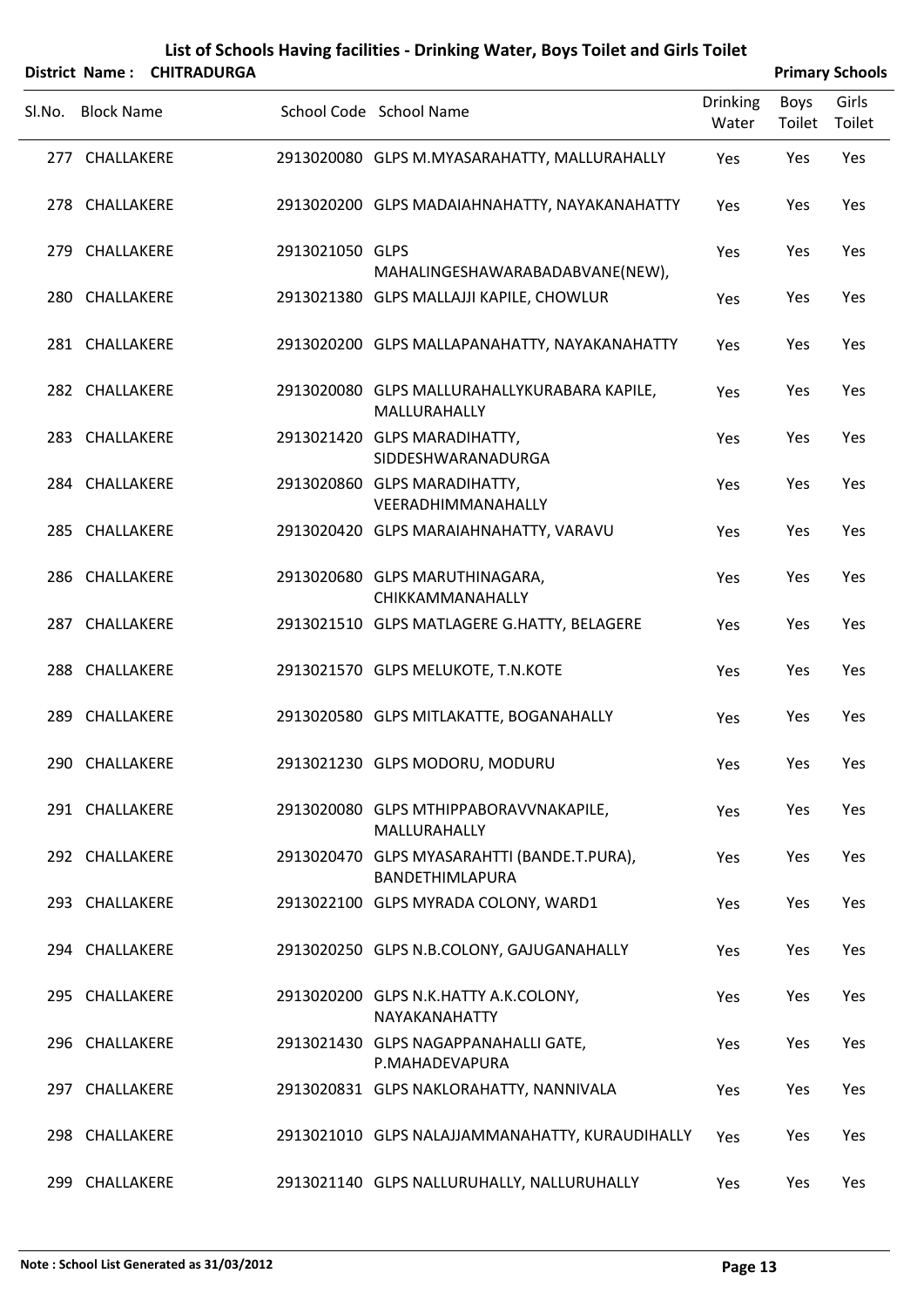|        |                   | District Name: CHITRADURGA |                                                              |                          |                | <b>Primary Schools</b> |
|--------|-------------------|----------------------------|--------------------------------------------------------------|--------------------------|----------------|------------------------|
| SI.No. | <b>Block Name</b> |                            | School Code School Name                                      | <b>Drinking</b><br>Water | Boys<br>Toilet | Girls<br>Toilet        |
|        | 300 CHALLAKERE    |                            | 2913021510 GLPS NARAYANAPURA, BELAGERE                       | Yes                      | Yes            | Yes                    |
|        | 301 CHALLAKERE    |                            | 2913020831 GLPS N-GOLLARAHATTY, NANNIVALA                    | Yes                      | Yes            | Yes                    |
|        | 302 CHALLAKERE    |                            | 2913020830 GLPS NINGLORAHATTY, NANNIVALA                     | Yes                      | Yes            | Yes                    |
|        | 303 CHALLAKERE    |                            | 2913020780 GLPS NOMAGADDAPURA, OBALAPURA                     | Yes                      | Yes            | Yes                    |
|        | 304 CHALLAKERE    |                            | 2913020230 GLPS O.B-GOLLARAHATTY, OBAIAHNAHATTY              | Yes                      | Yes            | Yes                    |
|        | 305 CHALLAKERE    |                            | 2913021440 GLPS OBANAHALLY BOVI COLONY,<br><b>OBANAHALLY</b> | Yes                      | Yes            | Yes                    |
|        | 306 CHALLAKERE    |                            | 2913021380 GLPS PALANETHRAPURA, CHOWLUR                      | Yes                      | Yes            | Yes                    |
|        | 307 CHALLAKERE    |                            | 2913021390 GLPS PARASHURAMPURA KAVAL,<br>PARASHARAMPURA      | Yes                      | Yes            | Yes                    |
|        | 308 CHALLAKERE    |                            | 2913020780 GLPS PATHAPPANAGUDI, OBALAPURA                    | Yes                      | Yes            | Yes                    |
|        | 309 CHALLAKERE    |                            | 2913020680 GLPS PEELAHAINAHATTI,<br>CHIKKAMMANAHALLY         | Yes                      | Yes            | Yes                    |
|        | 310 CHALLAKERE    |                            | 2913020830 GLPS PETTAMMANAVARAHATTY, NANNIVALA               | Yes                      | Yes            | Yes                    |
|        | 311 CHALLAKERE    |                            | 2913021410 GLPS PILLAHALLI (GATE), PILLAHALLY                | Yes                      | Yes            | Yes                    |
|        | 312 CHALLAKERE    |                            | 2913020500 GLPS PINJARAHATTY, G.DEVARAHALLY                  | Yes                      | Yes            | Yes                    |
|        | 313 CHALLAKERE    |                            | 2913020810 GLPS PODALU THIMMANAPALYA,<br>THIPPAREDDYHALLY    | Yes                      | Yes            | Yes                    |
|        | 314 CHALLAKERE    |                            | 2913020831 GLPS PUJARIPALLAIAHNAHATTY, NANNIVALA             | Yes                      | Yes            | Yes                    |
|        | 315 CHALLAKERE    |                            | 2913020420 GLPS PURICHENNAIAHNAHATTY, VARAVU                 | Yes                      | Yes            | Yes                    |
|        | 316 CHALLAKERE    |                            | 2913020110 GLPS R.GOLLARAHATTY, REKHALAGERE                  | Yes                      | Yes            | Yes                    |
|        | 317 CHALLAKERE    |                            | 2913020110 GLPS R.LAMBANIHATTY, REKHALAGERE                  | Yes                      | Yes            | Yes                    |
|        | 318 CHALLAKERE    |                            | 2913021350 GLPS RAJEEVANAGAR,<br>CHANNAMMANAGATHIHALLY       | Yes                      | Yes            | Yes                    |
|        | 319 CHALLAKERE    |                            | 2913020350 GLPS RAMADURGA, RAMADURGA                         | Yes                      | Yes            | Yes                    |
|        | 320 CHALLAKERE    |                            | 2913020240 GLPS RAMASAGARA, RAMASAGARA                       | Yes                      | Yes            | Yes                    |
|        | 321 CHALLAKERE    |                            | 2913020860 GLPS RAMJIHATTY A.K.COLONY,<br>VEERADHIMMANAHALLY | Yes                      | Yes            | Yes                    |
|        | 322 CHALLAKERE    |                            | 2913021510 GLPS RANGANATHAPURA, BELAGERE                     | Yes                      | Yes            | Yes                    |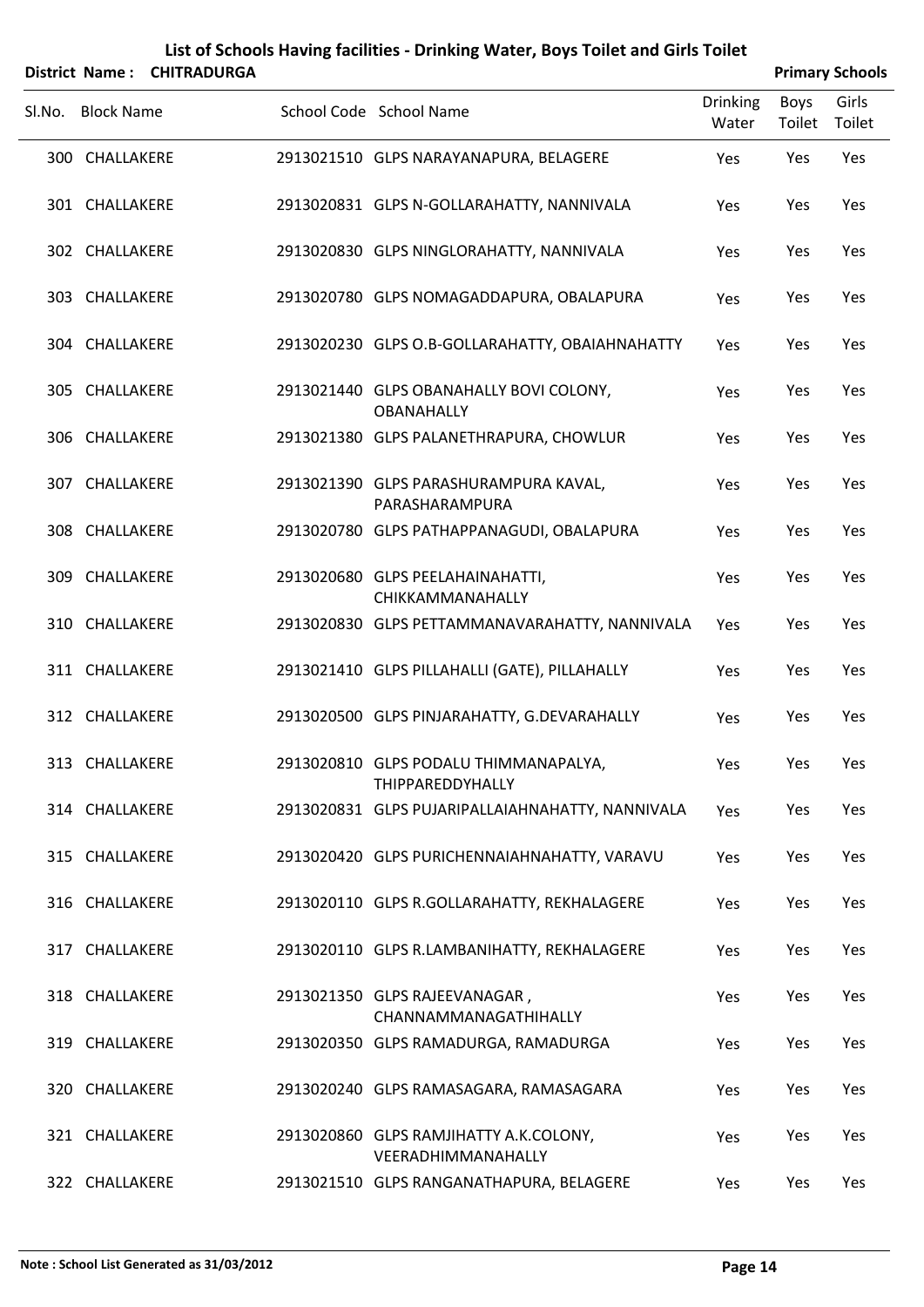|        |                   | District Name: CHITRADURGA |                                                                 |                          |                | <b>Primary Schools</b> |
|--------|-------------------|----------------------------|-----------------------------------------------------------------|--------------------------|----------------|------------------------|
| SI.No. | <b>Block Name</b> |                            | School Code School Name                                         | <b>Drinking</b><br>Water | Boys<br>Toilet | Girls<br>Toilet        |
|        | 323 CHALLAKERE    |                            | 2913020831 GLPS RATHNAGIRIHATTY, NANNIVALA                      | Yes                      | Yes            | Yes                    |
|        | 324 CHALLAKERE    |                            | 2913020110 GLPS REKHALAGERE KAVAL, REKHALAGERE                  | Yes                      | Yes            | Yes                    |
|        | 325 CHALLAKERE    |                            | 2913021260 GLPS RENUKAGIRI, HALIGONDANAHALLY                    | Yes                      | Yes            | Yes                    |
|        | 326 CHALLAKERE    |                            | 2913022240 GLPS RUDRAJJANA KAPILE, RUDRAJJANA<br><b>KAPILE</b>  | Yes                      | Yes            | Yes                    |
|        | 327 CHALLAKERE    |                            | 2913020370 GLPS SARJAVVANAHALLY, SARJAVVANAHALLY                | Yes                      | Yes            | Yes                    |
|        | 328 CHALLAKERE    |                            | 2913021090 GLPS SHANTHINAGARA,<br>KASTURITHIMMANAHALLY          | Yes                      | Yes            | Yes                    |
|        | 329 CHALLAKERE    |                            | 2913021480 GLPS SHARADA COLONY GOSIKERE, GOSIKERE               | Yes                      | Yes            | Yes                    |
|        | 330 CHALLAKERE    |                            | 2913021590 GLPS SHIRADARAKAPILE,<br>DODDABEERANAHALLY           | Yes                      | Yes            | Yes                    |
|        | 331 CHALLAKERE    |                            | 2913021540 GLPS SIDDESHWARA BADAVANE,<br>KALAMARAHALLY          | Yes                      | Yes            | Yes                    |
|        | 332 CHALLAKERE    |                            | 2913020480 GLPS SIRIVALINAGARA, GOWRASAMUDRA                    | Yes                      | Yes            | Yes                    |
|        | 333 CHALLAKERE    |                            | 2913020260 GLPS T.P.HALLY G.HATTY,<br><b>THIMMAPAIAHNAHALLY</b> | Yes                      | Yes            | Yes                    |
|        | 334 CHALLAKERE    |                            | 2913020290 GLPS THIPPAIAHNAKOTE, THIPPAIAHNAKOTE                | Yes                      | Yes            | Yes                    |
|        | 335 CHALLAKERE    |                            | 2913020660 GLPS T-LAM-HATTY, THALAK                             | Yes                      | Yes            | Yes                    |
|        | 336 CHALLAKERE    |                            | 2913020831 GLPS TODLARAHATTY, NANNIVALA                         | Yes                      | Yes            | Yes                    |
|        | 337 CHALLAKERE    |                            | 2913020870 GLPS URDU BUDNAHATTY, BUDNAHATTY                     | Yes                      | Yes            | Yes                    |
|        | 338 CHALLAKERE    |                            | 2913020960 GLPS URDU DODDERI, DODDERI                           | Yes                      | Yes            | Yes                    |
|        | 339 CHALLAKERE    |                            | 2913020840 GLPS URDU IMAMPURA, CHALLAKERE-RURAL                 | Yes                      | Yes            | Yes                    |
|        | 340 CHALLAKERE    |                            | 2913020710 GLPS URDU KALU-GOUDRAHATTY,<br>KALUVEHALLY           | Yes                      | Yes            | Yes                    |
|        | 341 CHALLAKERE    |                            | 2913020970 GLPS URDU NAGAREMGERE, NAGAREMGERE                   | Yes                      | Yes            | Yes                    |
|        | 342 CHALLAKERE    |                            | 2913021500 GLPS VALMIKI NAGARA, YALAGATTE                       | Yes                      | Yes            | Yes                    |
|        | 343 CHALLAKERE    |                            | 2913022050 GLPS VALMIKINAGARA, WARD10                           | Yes                      | Yes            | Yes                    |
|        | 344 CHALLAKERE    |                            | 2913020830 GLPS VARAVINORAHATTY, NANNIVALA                      | Yes                      | Yes            | Yes                    |
|        | 345 CHALLAKERE    |                            | 2913020910 GLPS VISHVESHWARAPURA,<br>VISHVESHWARAPURA           | Yes                      | Yes            | Yes                    |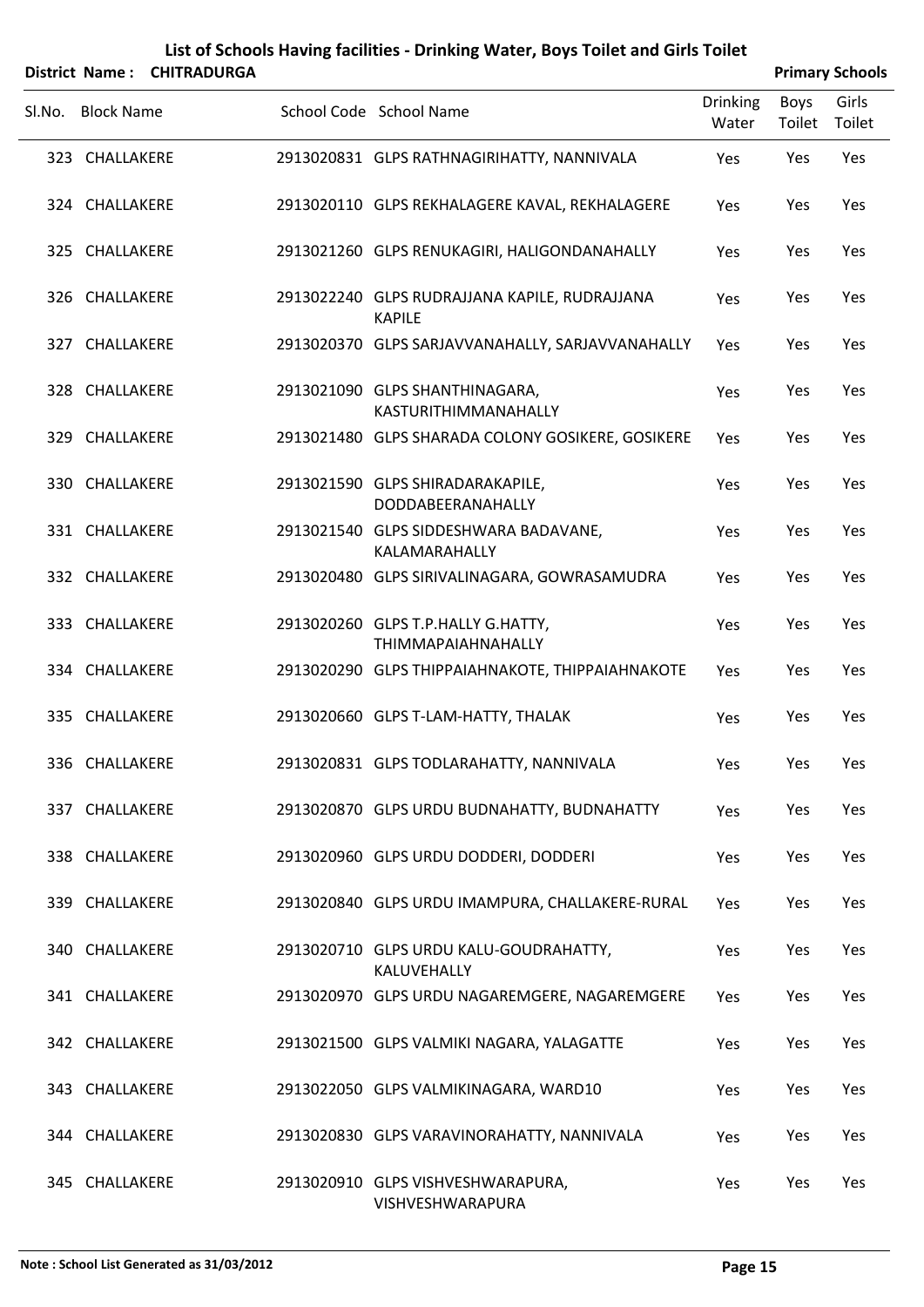|        |                       |                    | List of Schools Having facilities - Drinking Water, Boys Toilet and Girls Toilet |                          |                       |                        |
|--------|-----------------------|--------------------|----------------------------------------------------------------------------------|--------------------------|-----------------------|------------------------|
|        | <b>District Name:</b> | <b>CHITRADURGA</b> |                                                                                  |                          |                       | <b>Primary Schools</b> |
| SI.No. | <b>Block Name</b>     |                    | School Code School Name                                                          | <b>Drinking</b><br>Water | <b>Boys</b><br>Toilet | Girls<br>Toilet        |
|        | 346 CHALLAKERE        |                    | 2913020730 GLPS YADALAGATTE G.HATTY, YADALAGATTE                                 | Yes                      | Yes                   | Yes                    |
|        | 347 CHALLAKERE        |                    | 2913021500 GLPS YELAGATTE, YALAGATTE                                             | Yes                      | Yes                   | Yes                    |
|        | 348 CHALLAKERE        |                    | 2913020390 GLPS YERAMANJAIAHNAHATTY,<br>NERALAGUNTE                              | Yes                      | Yes                   | Yes                    |
|        | 349 CHALLAKERE        |                    | 2913020431 GLSP HIREHALLY GOLLARAHATTY, HIREHALLY                                | Yes                      | Yes                   | Yes                    |
|        | 350 CHALLAKERE        |                    | 2913020050 GLSP HOSUR BADAVANE, MUSTALAGUMMY                                     | Yes                      | Yes                   | Yes                    |
|        | 351 CHALLAKERE        |                    | 2913022130 GMHPS HALENAGARA, WARD8                                               | Yes                      | Yes                   | Yes                    |
|        | 352 CHALLAKERE        |                    | 2913020430 GMHPS HIREHALLY, HIREHALLY                                            | Yes                      | Yes                   | Yes                    |
|        | 353 CHALLAKERE        |                    | 2913020201 GMHPS NAYAKANAHATTY, NAYAKANAHATTY                                    | Yes                      | Yes                   | Yes                    |
|        | 354 CHALLAKERE        |                    | 2913022020 GUHPS GANDHINAGARA, WARD15                                            | Yes                      | Yes                   | Yes                    |
|        | 355 CHALLAKERE        |                    | 2913022120 GUHPS MAIN CHLK, WARD2                                                | Yes                      | Yes                   | Yes                    |
|        | 356 CHALLAKERE        |                    | 2913020210 GUHPS N.MAHADEVAPURA,<br>N.MAHADEVAPURA                               | Yes                      | Yes                   | Yes                    |
|        | 357 CHALLAKERE        |                    | 2913020201 GUHPS NAYAKANAHATTY, NAYAKANAHATTY                                    | Yes                      | Yes                   | Yes                    |
|        | 358 CHALLAKERE        |                    | 2913021960 GUHPS SM NAGARA, WARD5                                                | Yes                      | Yes                   | Yes                    |
|        | 359 CHALLAKERE        |                    | 2913022030 GULPS AMBEDKARA NAGARA, WARD16                                        | Yes                      | Yes                   | Yes                    |
|        | 360 CHALLAKERE        |                    | 2913020060 GULPS CHOWLAKERE, CHOWLAKERE                                          | Yes                      | Yes                   | Yes                    |
|        | 361 CHALLAKERE        |                    | 2913022040 GULPS MADAKARINAGARA, WARD23                                          | Yes                      | Yes                   | Yes                    |
|        | 362 CHALLAKERE        |                    | 2913021970 GULPS RAHEEMANAGARA, WARD7                                            | Yes                      | Yes                   | Yes                    |
|        | 363 CHALLAKERE        |                    | 2913021960 GULPS VENKTESHWARANAGARA, WARD5                                       | Yes                      | Yes                   | Yes                    |
|        | 364 CHALLAKERE        |                    | 2913022050 KGBV BEHIND BMGHS CHALLAKERE,<br>WARD10                               | Yes                      | Yes                   | Yes                    |
|        | 365 CHALLAKERE        |                    | 2913021070 LPS ANANTHA BADAVANE, HOTTEPANAHALLY                                  | Yes                      | Yes                   | Yes                    |
|        | 366 CHALLAKERE        |                    | 2913022160 LPS DODDAOBAIAHNAHTTI,<br><b>DODDAOBAIAHNAHATTI</b>                   | Yes                      | Yes                   | Yes                    |
| 367    | CHALLAKERE            |                    | 2913021480 LPS G.HOSAKAPILE, GOSIKERE                                            | Yes                      | Yes                   | Yes                    |
|        | 368 CHALLAKERE        |                    | 2913022140 LPS GOPANAHALLI YADAV NAGARA,<br><b>GOPANAHALLI</b>                   | Yes                      | Yes                   | Yes                    |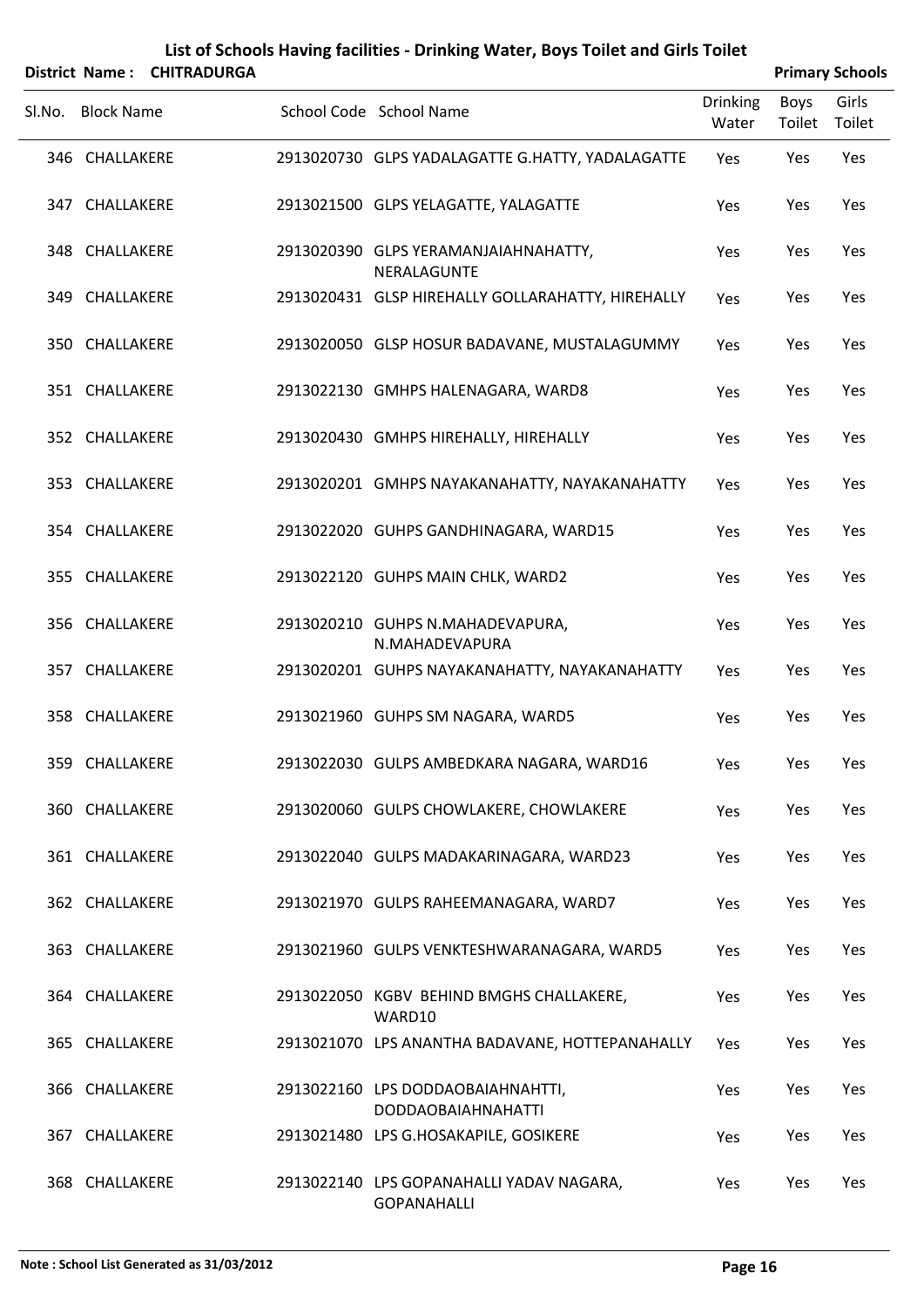|        |                   | District Name: CHITRADURGA |                                                                        |                          |                | <b>Primary Schools</b> |
|--------|-------------------|----------------------------|------------------------------------------------------------------------|--------------------------|----------------|------------------------|
| Sl.No. | <b>Block Name</b> |                            | School Code School Name                                                | <b>Drinking</b><br>Water | Boys<br>Toilet | Girls<br>Toilet        |
|        | 369 CHALLAKERE    |                            | 2913022140 LPS GOVARDHANAGIRI, GOPANAHALLI                             | Yes                      | Yes            | Yes                    |
|        | 370 CHALLAKERE    |                            | 2913020660 LPS GUDDADAKAPILE, THALAK                                   | Yes                      | Yes            | Yes                    |
|        | 371 CHALLAKERE    |                            | 2913021490 LPS KONIGARAHALLI AMBEDKAR COLONY,<br>KONIGARAHALLY         | Yes                      | Yes            | Yes                    |
|        | 372 CHALLAKERE    |                            | 2913021010 LPS KURUDIHALLY GOLLAHATTY,<br>KURAUDIHALLY                 | Yes                      | Yes            | Yes                    |
|        | 373 CHALLAKERE    |                            | 2913020080 LPS M.GUDDADAKAPILE, MALLURAHALLY                           | Yes                      | Yes            | Yes                    |
|        | 374 CHALLAKERE    |                            | 2913020470 LPS MAHESHWARI NAGARA-G,<br>BANDETHIMLAPURA                 | Yes                      | Yes            | Yes                    |
|        | 375 CHALLAKERE    |                            | 2913021380 LPS ONKARANAGARA, CHOWLUR                                   | Yes                      | Yes            | Yes                    |
|        | 376 CHALLAKERE    |                            | 2913021440 LPS SHANTIPURA, OBANAHALLY                                  | Yes                      | Yes            | Yes                    |
|        | 377 CHALLAKERE    |                            | 2913021290 LPS VRUNDA-GOLLARAHATTY,<br>PUTLORAHALLY                    | Yes                      | Yes            | Yes                    |
|        | 378 CHITRADURGA   |                            | 2913010160 (NEW)G.H.P.S. NAYAKARA SOLLAPURA,<br>SOLLAPURA              | Yes                      | Yes            | Yes                    |
|        | 379 CHITRADURGA   |                            | 2913010440 (NEW)G.H.P.S. NEW COLONY C.G.HALLI,<br>CHIKKGONDANAHALLY    | Yes                      | Yes            | Yes                    |
|        | 380 CHITRADURGA   |                            | 2913010550 (new)G.L.P.S. A.K.COLONY, G.R. HAL,<br>GUDDADARANGVANAHALLY | Yes                      | Yes            | Yes                    |
|        | 381 CHITRADURGA   |                            | 2913011750 (new)G.U.L.P.S. MADAKARIPURA,<br>MADAKARIPURA               | Yes                      | Yes            | Yes                    |
|        | 382 CHITRADURGA   |                            | 2913010350 G.H.P.S. HIREKABBIGERE, HIREKABBIGERE                       | Yes                      | Yes            | Yes                    |
|        | 383 CHITRADURGA   |                            | 2913012150 G.M.H.P.S BAHADURGHATTA,<br><b>BAHUDURAGATTA</b>            | Yes                      | Yes            | Yes                    |
|        | 384 CHITRADURGA   |                            | 2913011320 GHPS AK COLONY, THURUVANURU                                 | Yes                      | Yes            | Yes                    |
|        | 385 CHITRADURGA   |                            | 2913012450 GHPS ARABAGATTA, ARABAGATTE                                 | Yes                      | Yes            | Yes                    |
|        | 386 CHITRADURGA   |                            | 2913010570 GHPS AYITHOLU, AYITHOLU                                     | Yes                      | Yes            | Yes                    |
|        | 387 CHITRADURGA   |                            | 2913011920 GHPS BACHABORANAHATTI,<br><b>BACHABORANAHATTI</b>           | Yes                      | Yes            | Yes                    |
|        | 388 CHITRADURGA   |                            | 2913011420 GHPS BAGENAHALLI, BAGENAHALLY                               | Yes                      | Yes            | Yes                    |
|        | 389 CHITRADURGA   |                            | 2913011720 GHPS BALEGATTE, BALEGATTE                                   | Yes                      | Yes            | Yes                    |
|        | 390 CHITRADURGA   |                            | 2913011340 GHPS BANGARAKKANAHALLI,<br>BANGARAKKANAHALLY                | Yes                      | Yes            | Yes                    |
|        | 391 CHITRADURGA   |                            | 2913012080 GHPS BARAMASAGARA, BARAMASAGARA                             | Yes                      | Yes            | Yes                    |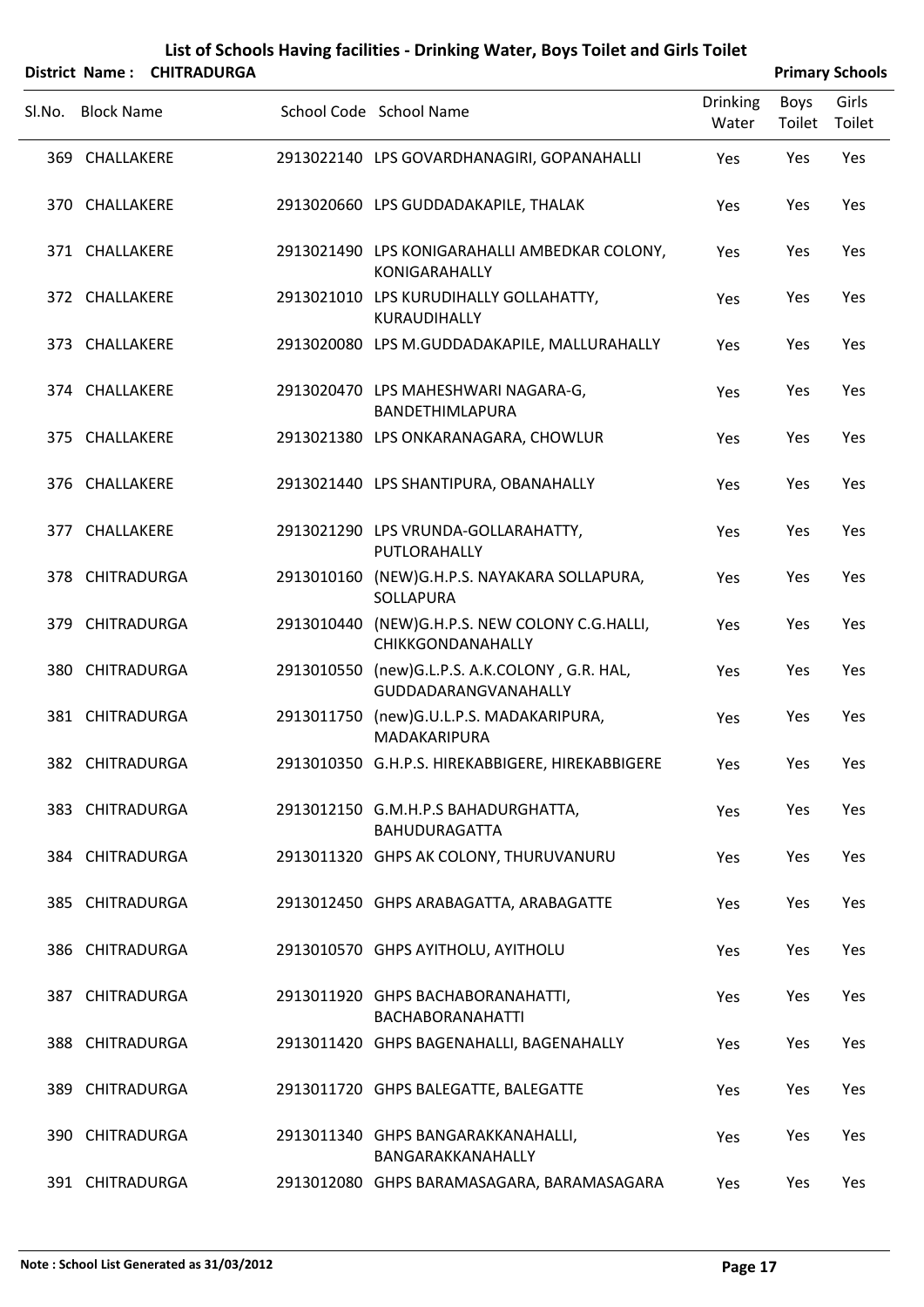|        |                   | District Name: CHITRADURGA |                                                                           |                          |                | <b>Primary Schools</b> |
|--------|-------------------|----------------------------|---------------------------------------------------------------------------|--------------------------|----------------|------------------------|
| Sl.No. | <b>Block Name</b> |                            | School Code School Name                                                   | <b>Drinking</b><br>Water | Boys<br>Toilet | Girls<br>Toilet        |
|        | 392 CHITRADURGA   |                            | 2913012090 GHPS BARAMASAGARAGOLLARAHATTI,<br>BARAMASAGARAGOLLARAHATTI     | Yes                      | Yes            | Yes                    |
|        | 393 CHITRADURGA   |                            | 2913012320 GHPS BASAVANASHIIVANAKERE,<br>BASAVANASHIVANAKERE              | Yes                      | Yes            | Yes                    |
|        | 394 CHITRADURGA   |                            | 2913012310 GHPS BEDARASHIVANAKERE,<br>BEDARASHIVANAKERE                   | Yes                      | Yes            | Yes                    |
|        | 395 CHITRADURGA   |                            | 2913011490 GHPS BELAGATTA, BELAGATTA                                      | Yes                      | Yes            | Yes                    |
|        | 396 CHITRADURGA   |                            | 2913012010 GHPS BETTADANAGENAHALLI,<br>BETTADANAGENAHALLY                 | Yes                      | Yes            | Yes                    |
|        | 397 CHITRADURGA   |                            | 2913012120 GHPS BEVINAHALLI, BEVINAHALLI                                  | Yes                      | Yes            | Yes                    |
|        | 398 CHITRADURGA   |                            | 2913011990 GHPS BHIMASAMUDRA, BHIMASAMUDRA                                | Yes                      | Yes            | Yes                    |
|        | 399 CHITRADURGA   |                            | 2913011700 GHPS BIRAVARA, BIRAVARA                                        | Yes                      | Yes            | Yes                    |
|        | 400 CHITRADURGA   |                            | 2913011350 GHPS BOGALERHATTI, BOGALERAHATTI                               | Yes                      | Yes            | Yes                    |
|        | 401 CHITRADURGA   |                            | 2913011470 GHPS BOMMAKKANAHALLI,<br>BOMMAKKANAHALLY                       | Yes                      | Yes            | Yes                    |
|        | 402 CHITRADURGA   |                            | 2913010760 GHPS BOMMAVANAGTHIHALLI,<br>BOMMAVANAGTHIHALLY                 | Yes                      | Yes            | Yes                    |
|        | 403 CHITRADURGA   |                            | 2913012040 GHPS BOMMENAHALLI, BOMMENAHALLY                                | Yes                      | Yes            | Yes                    |
|        | 404 CHITRADURGA   |                            | 2913012710 GHPS BOVI COLONY, WARD 13                                      | Yes                      | Yes            | Yes                    |
|        | 405 CHITRADURGA   |                            | 2913010830 GHPS BOYS D.S.HALLI, D.S.HALLY                                 | Yes                      | Yes            | Yes                    |
|        | 406 CHITRADURGA   |                            | 2913010590 GHPS BOYS SIRIGERE, SIRIGERE                                   | Yes                      | Yes            | Yes                    |
|        | 407 CHITRADURGA   |                            | 2913011320 GHPS BOYS THURUVANURU, THURUVANURU                             | Yes                      | Yes            | Yes                    |
|        | 408 CHITRADURGA   |                            | 2913012920 GHPS BUDHA NAGARA, WARD 34                                     | Yes                      | Yes            | Yes                    |
|        | 409 CHITRADURGA   |                            | 2913012330 GHPS BYALAHAL, BYALAHAL                                        | Yes                      | Yes            | Yes                    |
|        | 410 CHITRADURGA   |                            | 2913011710 GHPS CHANNAYANAHATTI,<br>CHANNAYANAHATTI                       | Yes                      | Yes            | Yes                    |
|        | 411 CHITRADURGA   |                            | 2913012260 GHPS CHAVALIHALLI G.GOLLARAHATTI,<br>CHAVALIHALLI GOLLARAHATTI | Yes                      | Yes            | Yes                    |
|        | 412 CHITRADURGA   |                            | 2913012250 GHPS CHAVALIHALLI, CHAVALIHALLI                                | Yes                      | Yes            | Yes                    |
|        | 413 CHITRADURGA   |                            | 2913012290 GHPS CHIKKABENNURU, CHIKKABENNURU                              | Yes                      | Yes            | Yes                    |
|        | 414 CHITRADURGA   |                            | 2913010790 GHPS CHIKKALGATTA, CHIKKALGATTA                                | Yes                      | Yes            | Yes                    |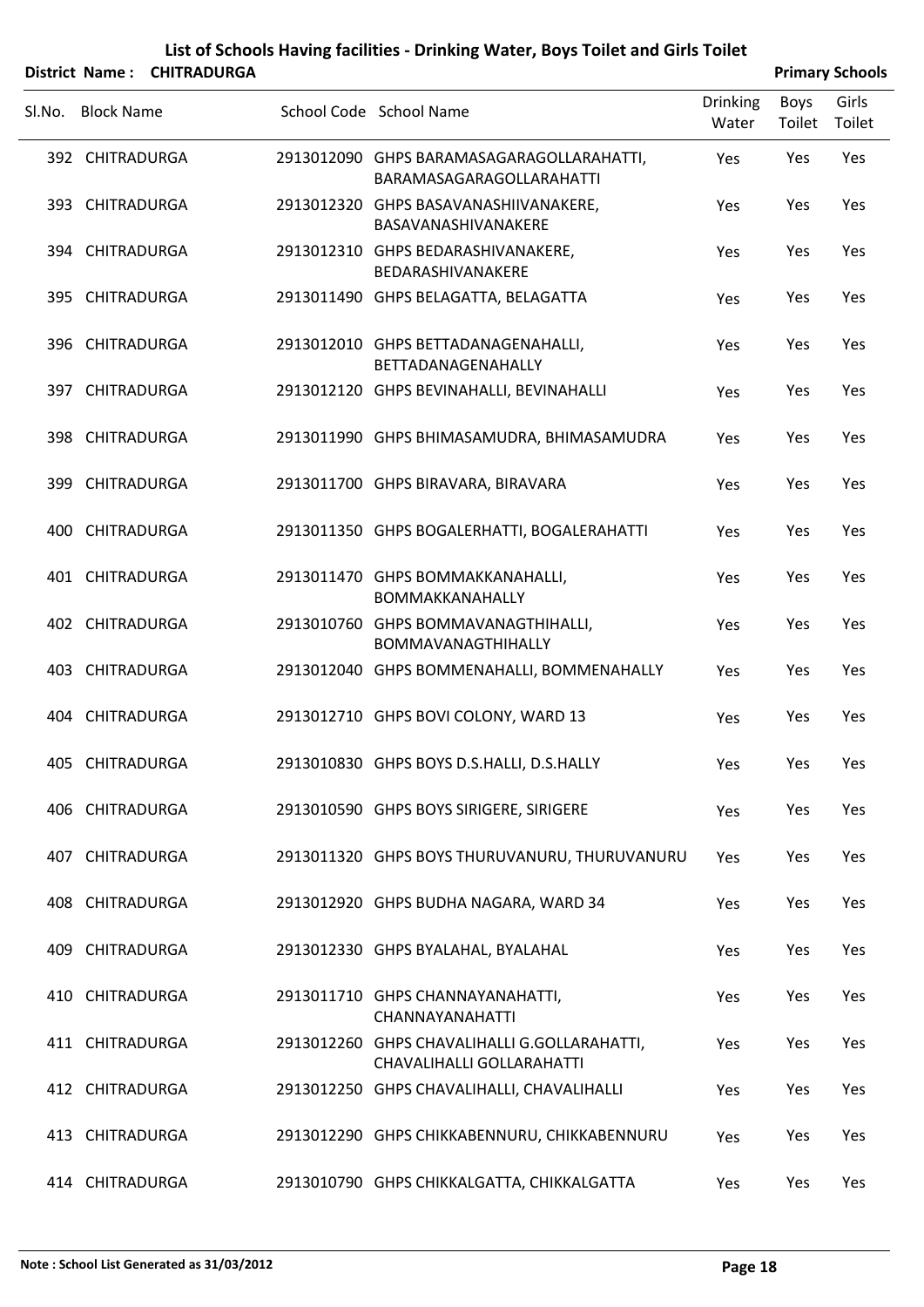|        |                   | District Name: CHITRADURGA |                                                                  |                          |                | <b>Primary Schools</b> |
|--------|-------------------|----------------------------|------------------------------------------------------------------|--------------------------|----------------|------------------------|
| SI.No. | <b>Block Name</b> |                            | School Code School Name                                          | <b>Drinking</b><br>Water | Boys<br>Toilet | Girls<br>Toilet        |
|        | 415 CHITRADURGA   |                            | 2913012570 GHPS CHIKKAPURA G.HATTI, CHIKKAPURA<br><b>G.HATTI</b> | Yes                      | Yes            | Yes                    |
|        | 416 CHITRADURGA   |                            | 2913012520 GHPS CHIKKAPURA, CHIKKAPURA                           | Yes                      | Yes            | Yes                    |
|        | 417 CHITRADURGA   |                            | 2913010750 GHPS CHIKKENAHALLI, CHIKKENAHALLY                     | Yes                      | Yes            | Yes                    |
|        | 418 CHITRADURGA   |                            | 2913010690 GHPS D.MEDIKERIPURA, D.MEDIKERIPURA                   | Yes                      | Yes            | Yes                    |
|        | 419 CHITRADURGA   |                            | 2913013070 GHPS DANDINAKURUBARAHATTI,<br>DANDINAKURUBARAHATTI    | Yes                      | Yes            | Yes                    |
|        | 420 CHITRADURGA   |                            | 2913011360 GHPS DODDAGATTA, DODDAGATTA                           | Yes                      | Yes            | Yes                    |
|        | 421 CHITRADURGA   |                            | 2913010740 GHPS DODDALGATTA, DODDALGATTA                         | Yes                      | Yes            | Yes                    |
|        | 422 CHITRADURGA   |                            | 2913012280 GHPS DYAPANAHALLI, DYVAPANAHALLI                      | Yes                      | Yes            | Yes                    |
|        | 423 CHITRADURGA   |                            | 2913012430 GHPS EMMEHATTI, EMMEHATTI                             | Yes                      | Yes            | Yes                    |
|        | 424 CHITRADURGA   |                            | 2913011060 GHPS EREHALLI, EREHALLY                               | Yes                      | Yes            | Yes                    |
|        | 425 CHITRADURGA   |                            | 2913010550 GHPS G.R.HALLY,<br>GUDDADARANGVANAHALLY               | Yes                      | Yes            | Yes                    |
|        | 426 CHITRADURGA   |                            | 2913010180 GHPS GANJIGATTE, GANJIGHATTE                          | Yes                      | Yes            | Yes                    |
|        | 427 CHITRADURGA   |                            | 2913012730 GHPS GH THIPPAREDDY NAGAR, WARD 15                    | Yes                      | Yes            | Yes                    |
|        | 428 CHITRADURGA   |                            | 2913010590 GHPS GIRLS SIRIGERE, SIRIGERE                         | Yes                      | Yes            | Yes                    |
|        | 429 CHITRADURGA   |                            | 2913011320 GHPS GIRLS THURUVANURAU,<br>THURUVANURU               | Yes                      | Yes            | Yes                    |
|        | 430 CHITRADURGA   |                            | 2913013050 GHPS GONURU, GONURU                                   | Yes                      | Yes            | Yes                    |
|        | 431 CHITRADURGA   |                            | 2913012820 GHPS GOPALPURA, WARD 24                               | Yes                      | Yes            | Yes                    |
|        | 432 CHITRADURGA   |                            | 2913011590 GHPS GUTHINADU, GUTHINADU                             | Yes                      | Yes            | Yes                    |
|        | 433 CHITRADURGA   |                            | 2913012580 GHPS GUTHINADU.V.HATTI, GUTHINADU<br><b>G.HATTI</b>   | Yes                      | Yes            | Yes                    |
|        | 434 CHITRADURGA   |                            | 2913011820 GHPS H M AK HATTI, HAMPAIAHANA MELEGE                 | Yes                      | Yes            | Yes                    |
|        | 435 CHITRADURGA   |                            | 2913011830 GHPS H.M.G.HATTI, H.M.G.HATTI                         | Yes                      | Yes            | Yes                    |
|        | 436 CHITRADURGA   |                            | 2913012420 GHPS HAEGGERE, HAEGGERE                               | Yes                      | Yes            | Yes                    |
|        | 437 CHITRADURGA   |                            | 2913011500 GHPS HAKYAL, HAKYAL                                   | Yes                      | Yes            | Yes                    |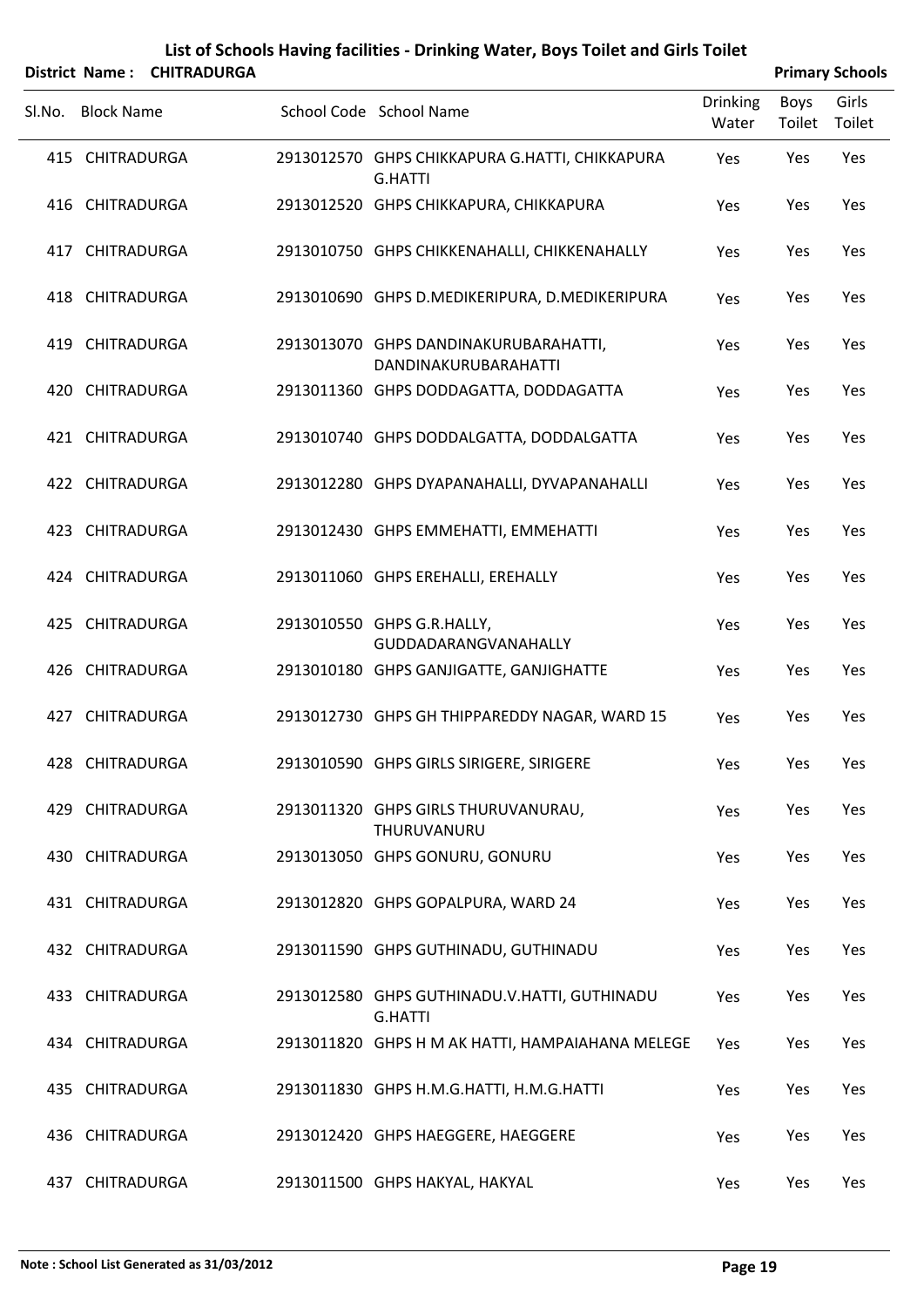|        |                   | District Name: CHITRADURGA |                                                                        |                          |                | <b>Primary Schools</b> |
|--------|-------------------|----------------------------|------------------------------------------------------------------------|--------------------------|----------------|------------------------|
| SI.No. | <b>Block Name</b> |                            | School Code School Name                                                | <b>Drinking</b><br>Water | Boys<br>Toilet | Girls<br>Toilet        |
|        | 438 CHITRADURGA   |                            | 2913010650 GHPS HALAGAWADI, HALAGAWADI                                 | Yes                      | Yes            | Yes                    |
|        | 439 CHITRADURGA   |                            | 2913011550 GHPS HALEDODDAHATTI, HALEDODDAHATTI                         | Yes                      | Yes            | Yes                    |
|        | 440 CHITRADURGA   |                            | 2913011790 GHPS HALEDYVAMMANAHALLI,<br>HALEDYVAMMANAHAALI              | Yes                      | Yes            | Yes                    |
|        | 441 CHITRADURGA   |                            | 2913011870 GHPS HALEKALLHALLI, HALEKALLAHALLI                          | Yes                      | Yes            | Yes                    |
|        | 442 CHITRADURGA   |                            | 2913011090 GHPS HALIYURU, HALIYURU                                     | Yes                      | Yes            | Yes                    |
|        | 443 CHITRADURGA   |                            | 2913010710 GHPS HALLAHUVDRA LAMBANIHATTI,<br>HALLAHUVDRA LAMBANIHATTI  | Yes                      | Yes            | Yes                    |
|        | 444 CHITRADURGA   |                            | 2913010700 GHPS HALLAHUVDRA, HALLAHUVDRA                               | Yes                      | Yes            | Yes                    |
|        | 445 CHITRADURGA   |                            | 2913010640 GHPS HALLERANGAPUR, HALLERANGAPUR                           | Yes                      | Yes            | Yes                    |
|        | 446 CHITRADURGA   |                            | 2913012440 GHPS HAMPANUR, HAMPANUR                                     | Yes                      | Yes            | Yes                    |
|        | 447 CHITRADURGA   |                            | 2913011390 GHPS HAVALLENAHLLI, HAVALLENAHALLY                          | Yes                      | Yes            | Yes                    |
|        | 448 CHITRADURGA   |                            | 2913012390 GHPS HIREBENNUR G.HATTI, HIREBENNURE<br><b>GOLLARAHATTI</b> | Yes                      | Yes            | Yes                    |
|        | 449 CHITRADURGA   |                            | 2913012380 GHPS HIREBENNURE, HIREBENNURE                               | Yes                      | Yes            | Yes                    |
|        | 450 CHITRADURGA   |                            | 2913011070 GHPS HIREGUNTANUR, HIREGUNTANUR                             | Yes                      | Yes            | Yes                    |
|        | 451 CHITRADURGA   |                            | 2913011140 GHPS HIREGUNTANURU G.HATTI, HIRE<br><b>GOLLARAHATTI</b>     | Yes                      | Yes            | Yes                    |
|        | 452 CHITRADURGA   |                            | 2913013050 GHPS HOCHI BORAIH BADAVANE, GONURU                          | Yes                      | Yes            | Yes                    |
|        | 453 CHITRADURGA   |                            | 2913011880 GHPS HOSA KALLAHALLI, HOSA KALLAHALLY                       | Yes                      | Yes            | Yes                    |
|        | 454 CHITRADURGA   |                            | 2913011100 GHPS HOSAHALLI, HOSAHALLY                                   | Yes                      | Yes            | Yes                    |
|        | 455 CHITRADURGA   |                            | 2913011200 GHPS HULLURU, HULLURU                                       | Yes                      | Yes            | Yes                    |
|        | 456 CHITRADURGA   |                            | 2913011410 GHPS HUNASEKATTE, HUNASEKATTE                               | Yes                      | Yes            | Yes                    |
|        | 457 CHITRADURGA   |                            | 2913011640 GHPS ICHALANAGENAHALLI,<br>ICHALANAGENAHALLY                | Yes                      | Yes            | Yes                    |
|        | 458 CHITRADURGA   |                            | 2913011660 GHPS INALAKURABARAHATTI,<br>INALAKURABARAHATTI              | Yes                      | Yes            | Yes                    |
|        | 459 CHITRADURGA   |                            | 2913011010 GHPS INGALADALA LAMBANIHATTI,<br>INGALADALA LAMBANIHATTI    | Yes                      | Yes            | Yes                    |
|        | 460 CHITRADURGA   |                            | 2913010990 GHPS INGALADALA, INGALADALA                                 | Yes                      | Yes            | Yes                    |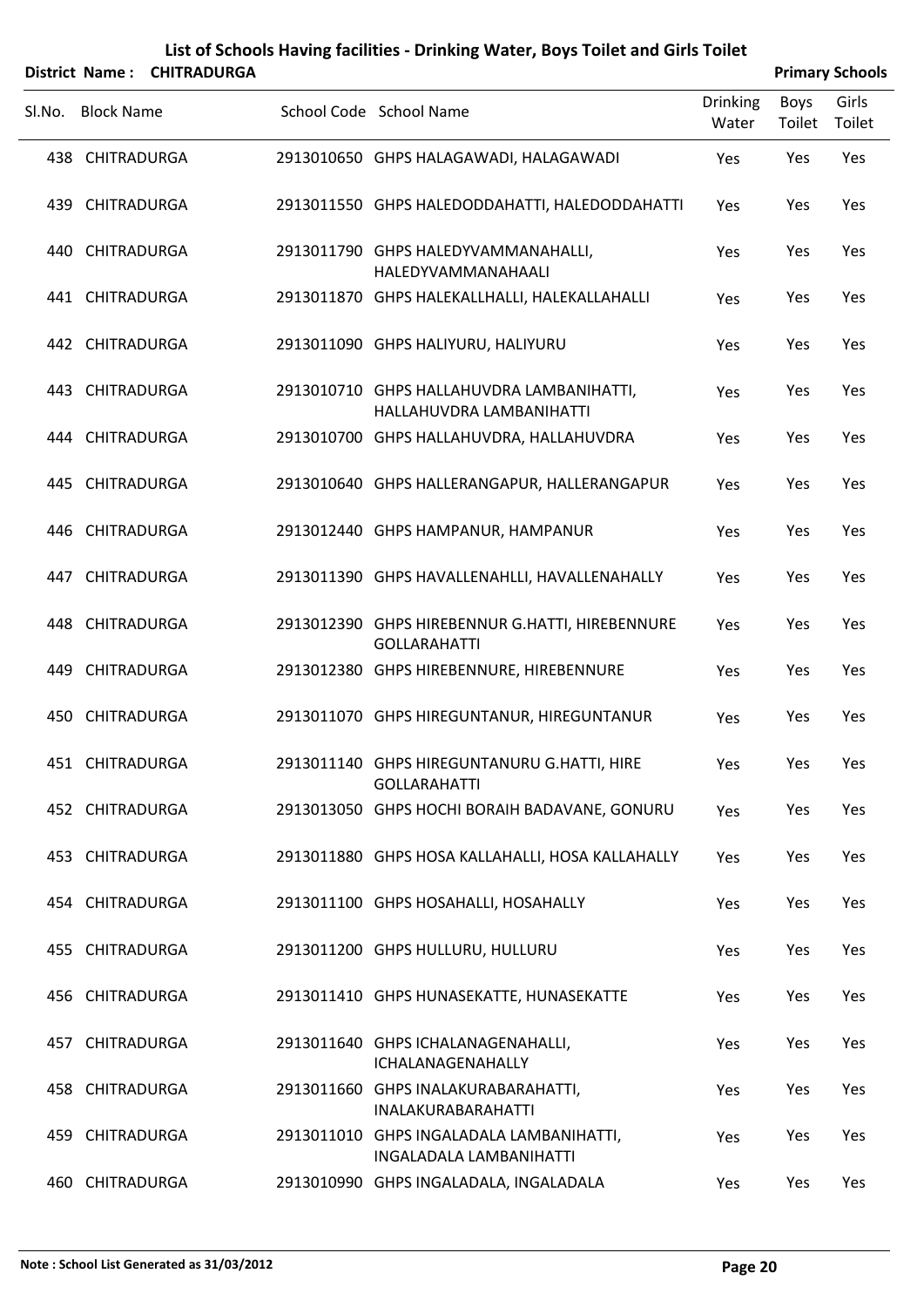|        |                   | District Name: CHITRADURGA |                                                                                   |                          |                | <b>Primary Schools</b> |
|--------|-------------------|----------------------------|-----------------------------------------------------------------------------------|--------------------------|----------------|------------------------|
| SI.No. | <b>Block Name</b> |                            | School Code School Name                                                           | <b>Drinking</b><br>Water | Boys<br>Toilet | Girls<br>Toilet        |
|        | 461 CHITRADURGA   |                            | 2913010900 GHPS J.N.KOTE, J.N.KOTE                                                | Yes                      | Yes            | Yes                    |
|        | 462 CHITRADURGA   |                            | 2913011250 GHPS JALIKATTE, JALIKATTE                                              | Yes                      | Yes            | Yes                    |
|        | 463 CHITRADURGA   |                            | 2913010140 GHPS JANUKONDA, JANUKONDA                                              | Yes                      | Yes            | Yes                    |
|        | 464 CHITRADURGA   |                            | 2913012920 GHPS JATPATNAGAR, WARD 34                                              | Yes                      | Yes            | Yes                    |
|        | 465 CHITRADURGA   |                            | 2913010960 GHPS JODI CHIKKENAHALLI, JODI<br>CHIKKENAHALLY                         | Yes                      | Yes            | Yes                    |
|        | 466 CHITRADURGA   |                            | 2913010970 GHPS JODICHIKKENAHALLI.GOLLARAHATTI,<br>JODICHIKKENAHALLY GOLLARAHATTI | Yes                      | Yes            | Yes                    |
|        | 467 CHITRADURGA   |                            | 2913011370 GHPS K.MISARA HATTI, K.MISARA HATTI                                    | Yes                      | Yes            | Yes                    |
|        | 468 CHITRADURGA   |                            | 2913011330 GHPS KADABANAKATTE, KADABANAKATTE                                      | Yes                      | Yes            | Yes                    |
|        | 469 CHITRADURGA   |                            | 2913012050 GHPS KADLEGUDDU, KADLEGUDDU                                            | Yes                      | Yes            | Yes                    |
|        | 470 CHITRADURGA   |                            | 2913012240 GHPS KAKABALU, KAKABALU                                                | Yes                      | Yes            | Yes                    |
|        | 471 CHITRADURGA   |                            | 2913012200 GHPS KALAGERE, KALAGERE                                                | Yes                      | Yes            | Yes                    |
|        | 472 CHITRADURGA   |                            | 2913012400 GHPS KALKUNTE, KALKUNTE                                                | Yes                      | Yes            | Yes                    |
|        | 473 CHITRADURGA   |                            | 2913011310 GHPS KALLAHATTI G.HATTI, KALLAHATTI<br><b>GOLLARAHATI</b>              | Yes                      | Yes            | Yes                    |
|        | 474 CHITRADURGA   |                            | 2913011970 GHPS KALLENAHALLI, KALLENAHALLI                                        | Yes                      | Yes            | Yes                    |
|        | 475 CHITRADURGA   |                            | 2913012340 GHPS KANNADA GOWRAMMANAHALLI,<br><b>GOWRAMMANAHALLY</b>                | Yes                      | Yes            | Yes                    |
|        | 476 CHITRADURGA   |                            | 2913012300 GHPS KARIYAMMANAHATTI,<br>KARIYAMMANAHATTI                             | Yes                      | Yes            | Yes                    |
|        | 477 CHITRADURGA   |                            | 2913010880 GHPS KASAVANAHALLY.D.S.HALLY,<br>KASAVANAHALLY D.S.HALLY               | Yes                      | Yes            | Yes                    |
|        | 478 CHITRADURGA   |                            | 2913011850 GHPS KASAVARAHATTI, KASAVARAHATTI                                      | Yes                      | Yes            | Yes                    |
|        | 479 CHITRADURGA   |                            | 2913011670 GHPS KATHRALA BALLEKATTE, KATHRALA<br><b>BALLEKATTE</b>                | Yes                      | Yes            | Yes                    |
|        | 480 CHITRADURGA   |                            | 2913011300 GHPS KATIHALLY, KATTIHALLY                                             | Yes                      | Yes            | Yes                    |
|        | 481 CHITRADURGA   |                            | 2913011620 GHPS KAVADIGARAHATTY,<br>KAVADIGARAHALLY                               | Yes                      | Yes            | Yes                    |
|        | 482 CHITRADURGA   |                            | 2913011040 GHPS KENNADALU, KENNADALU                                              | Yes                      | Yes            | Yes                    |
|        | 483 CHITRADURGA   |                            | 2913011080 GHPS KODAGAVALLI, KODAGAVALLI                                          | Yes                      | Yes            | Yes                    |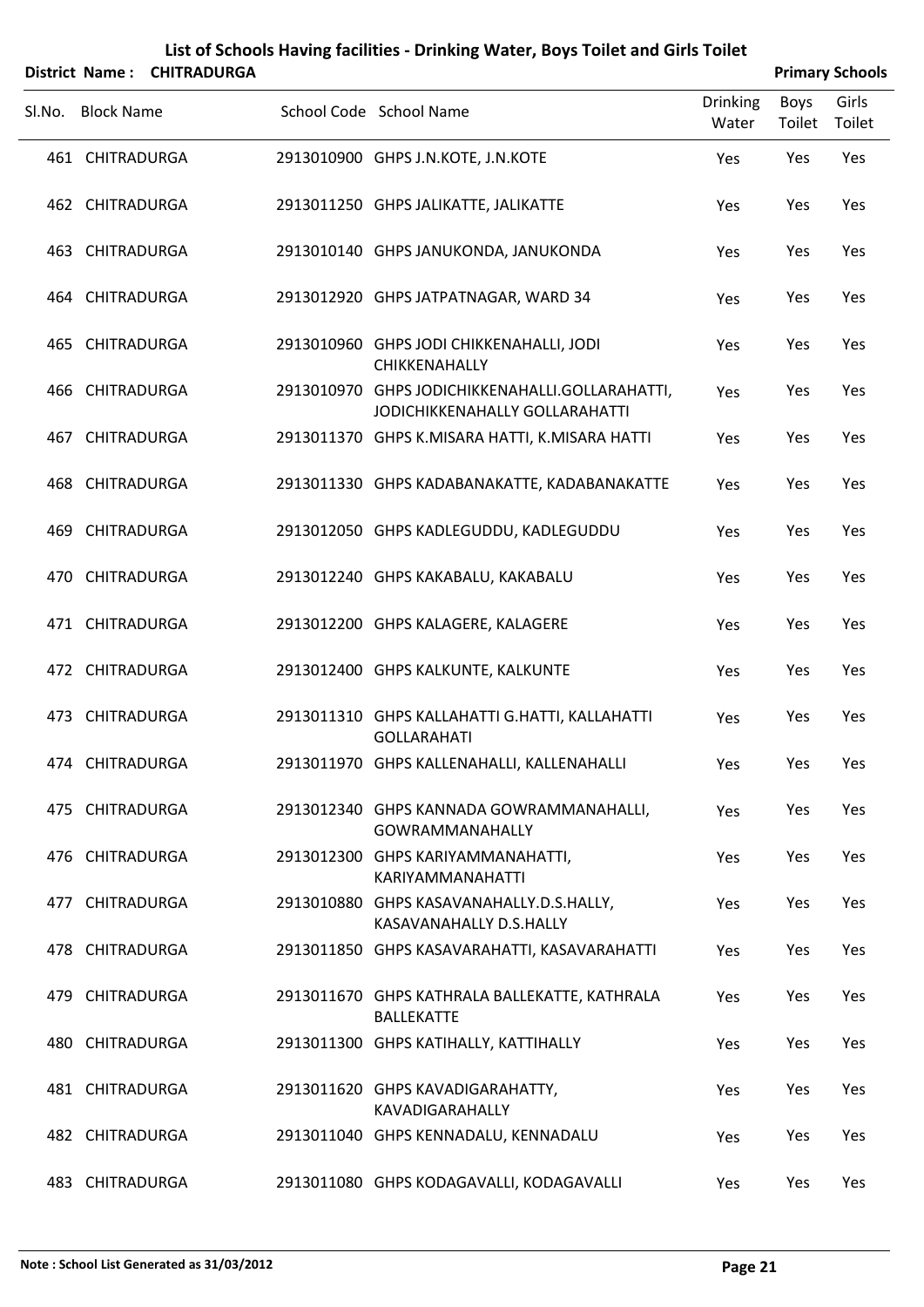|        |                   | District Name: CHITRADURGA |                                                                 |                          |                | <b>Primary Schools</b> |
|--------|-------------------|----------------------------|-----------------------------------------------------------------|--------------------------|----------------|------------------------|
| SI.No. | <b>Block Name</b> |                            | School Code School Name                                         | <b>Drinking</b><br>Water | Boys<br>Toilet | Girls<br>Toilet        |
|        | 484 CHITRADURGA   |                            | 2913011580 GHPS KODAYANAHATTI, KODAYANAHATTI                    | Yes                      | Yes            | Yes                    |
|        | 485 CHITRADURGA   |                            | 2913012140 GHPS KODDIHALLY, KODDIHALLY                          | Yes                      | Yes            | Yes                    |
|        | 486 CHITRADURGA   |                            | 2913012100 GHPS KODIRANAGAVANAHALLI,<br>KODIRANGAVANAHALLI      | Yes                      | Yes            | Yes                    |
|        | 487 CHITRADURGA   |                            | 2913012130 GHPS KOGUNDE, KOGUNDE                                | Yes                      | Yes            | Yes                    |
|        | 488 CHITRADURGA   |                            | 2913012480 GHPS KOLAHAL G.HATTI, KOLAHAL<br><b>GOLLARAHATTI</b> | Yes                      | Yes            | Yes                    |
|        | 489 CHITRADURGA   |                            | 2913012410 GHPS KOLAHALA, KOLAHALA                              | Yes                      | Yes            | Yes                    |
|        | 490 CHITRADURGA   |                            | 2913011400 GHPS KONABEVU, KONABEVU                              | Yes                      | Yes            | Yes                    |
|        | 491 CHITRADURGA   |                            | 2913010770 GHPS KONNANUR, KONNANUR                              | Yes                      | Yes            | Yes                    |
|        | 492 CHITRADURGA   |                            | 2913011000 GHPS KUNCHIGANALL, KUNCHIGANALL                      | Yes                      | Yes            | Yes                    |
|        | 493 CHITRADURGA   |                            | 2913011180 GHPS KURABARAHALLI, KURABARAHALLY                    | Yes                      | Yes            | Yes                    |
|        | 494 CHITRADURGA   |                            | 2913011030 GHPS KURUMADIKERE, KURUMARDIKERE                     | Yes                      | Yes            | Yes                    |
|        | 495 CHITRADURGA   |                            | 2913010850 GHPS KYADIGERE, KYADIGERE                            | Yes                      | Yes            | Yes                    |
|        | 496 CHITRADURGA   |                            | 2913012500 GHPS KYSAPURA, KYSAPURA                              | Yes                      | Yes            | Yes                    |
|        | 497 CHITRADURGA   |                            | 2913012490 GHPS LAKSHMISAGARA, LAKSHMISAGAR                     | Yes                      | Yes            | Yes                    |
|        | 498 CHITRADURGA   |                            | 2913011910 GHPS LINGAVARA HATTI, LINGAVARA HATTI                | Yes                      | Yes            | Yes                    |
|        | 499 CHITRADURGA   |                            | 2913011750 GHPS M L HATTY, MADAKARIPURA                         | Yes                      | Yes            | Yes                    |
|        | 500 CHITRADURGA   |                            | 2913010310 GHPS M.HOSAHATTI, MUDDAPURA<br><b>HOSAHATTI</b>      | Yes                      | Yes            | Yes                    |
|        | 501 CHITRADURGA   |                            | 2913011750 GHPS MADAKARIPURA, MADAKARIPURA                      | Yes                      | Yes            | Yes                    |
|        | 502 CHITRADURGA   |                            | 2913011630 GHPS MALAPPANAHATTI, MALAPPANAHATTI                  | Yes                      | Yes            | Yes                    |
|        | 503 CHITRADURGA   |                            | 2913011940 GHPS MALLAPURA, MALLAPURA                            | Yes                      | Yes            | Yes                    |
|        | 504 CHITRADURGA   |                            | 2913011980 GHPS MALLAPURA.G.HATTI, MALLAPURA<br><b>G.HATTI</b>  | Yes                      | Yes            | Yes                    |
|        | 505 CHITRADURGA   |                            | 2913011260 GHPS MANANGI, MANAGANGI                              | Yes                      | Yes            | Yes                    |
|        | 506 CHITRADURGA   |                            | 2913011680 GHPS MARAGATTA, MARAGATTA                            | Yes                      | Yes            | Yes                    |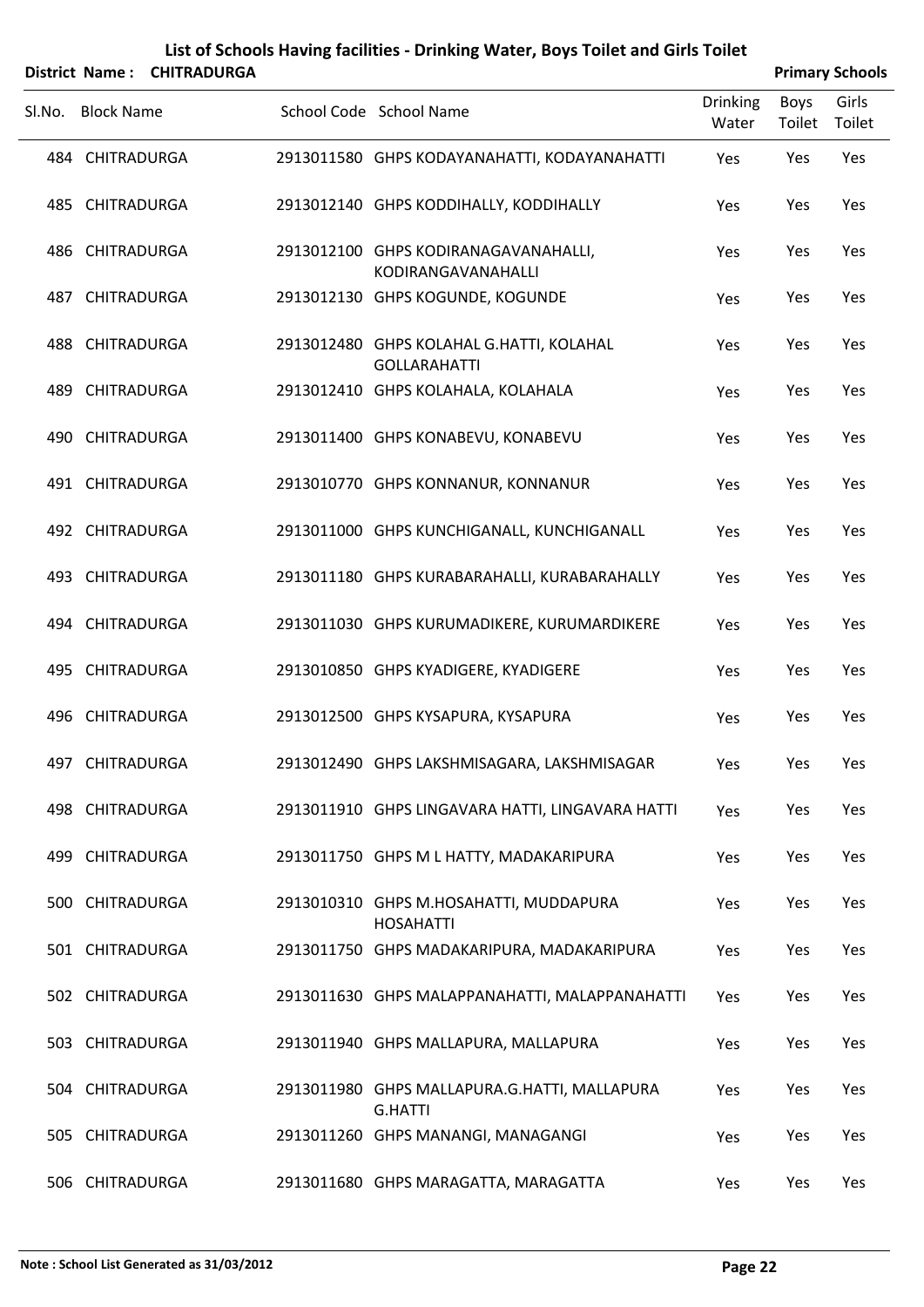|        |                   | District Name: CHITRADURGA |                                                                     |                          |                | <b>Primary Schools</b> |
|--------|-------------------|----------------------------|---------------------------------------------------------------------|--------------------------|----------------|------------------------|
| SI.No. | <b>Block Name</b> |                            | School Code School Name                                             | <b>Drinking</b><br>Water | Boys<br>Toilet | Girls<br>Toilet        |
|        | 507 CHITRADURGA   |                            | 2913011570 GHPS MATADAKURABARAHATTI,<br>MATADAKURABARAHATTI         | Yes                      | Yes            | Yes                    |
|        | 508 CHITRADURGA   |                            | 2913011650 GHPS MEDEHALLI, MEDEHALLY                                | Yes                      | Yes            | Yes                    |
|        | 509 CHITRADURGA   |                            | 2913012060 GHPS MEGALAHALLI, MEGALAHALLI                            | Yes                      | Yes            | Yes                    |
|        | 510 CHITRADURGA   |                            | 2913011220 GHPS MUDADAKEREHATTI,<br>MUDADAKEREHATTI                 | Yes                      | Yes            | Yes                    |
|        | 511 CHITRADURGA   |                            | 2913011610 GHPS MURUGARAJENDRA NAGARA,<br>MURUGARAJENDRANAGAR       | Yes                      | Yes            | Yes                    |
|        | 512 CHITRADURGA   |                            | 2913011950 GHPS MUTHYANAHATTI, MUTHYANAHATTI                        | Yes                      | Yes            | Yes                    |
|        | 513 CHITRADURGA   |                            | 2913012220 GHPS NALLEKATTE GOLLARAHALLI,<br>NALLEKATTE GOLLARAHALLY | Yes                      | Yes            | Yes                    |
|        | 514 CHITRADURGA   |                            | 2913012210 GHPS NALLEKATTE, NALLEKATTE                              | Yes                      | Yes            | Yes                    |
|        | 515 CHITRADURGA   |                            | 2913010110 GHPS NANDIPURA, NADIPURA                                 | Yes                      | Yes            | Yes                    |
|        | 516 CHITRADURGA   |                            | 2913012020 GHPS NELLIKATTI SCHOOL, NALLIKATTI                       | Yes                      | Yes            | Yes                    |
|        | 517 CHITRADURGA   |                            | 2913010910 GHPS NERENALA, NERENALA                                  | Yes                      | Yes            | Yes                    |
|        | 518 CHITRADURGA   |                            | 2913012960 GHPS OBANNANAHALLI, OBANNANAHALLI                        | Yes                      | Yes            | Yes                    |
|        | 519 CHITRADURGA   |                            | 2913010720 GHPS OBLAPURA, OBLAPURA                                  | Yes                      | Yes            | Yes                    |
|        | 520 CHITRADURGA   |                            | 2913010780 GHPS OBVANAGTHIHALLI,<br><b>OBVANAGTHIHALLY</b>          | Yes                      | Yes            | Yes                    |
|        | 521 CHITRADURGA   |                            | 2913010660 GHPS PALIKEHALLI, PALIKEHALLY                            | Yes                      | Yes            | Yes                    |
|        | 522 CHITRADURGA   |                            | 2913010950 GHPS PALLAVAGERE, PALLAVAGERE                            | Yes                      | Yes            | Yes                    |
|        | 523 CHITRADURGA   |                            | 2913010190 GHPS PANDRAHALLI, PANDARAHALLI                           | Yes                      | Yes            | Yes                    |
|        | 524 CHITRADURGA   |                            | 2913010530 GHPS PAPENAHALLY, PAPENAHALLY                            | Yes                      | Yes            | Yes                    |
|        | 525 CHITRADURGA   |                            | 2913011510 GHPS PELORAHATTI, PELURAHATTI                            | Yes                      | Yes            | Yes                    |
|        | 526 CHITRADURGA   |                            | 2913011760 GHPS PILLEKERANAHALLI, PILLEKERANAHALLY                  | Yes                      | Yes            | Yes                    |
|        | 527 CHITRADURGA   |                            | 2913010520 GHPS RAYANNANAHALLY, RAYANNANAHALLY                      | Yes                      | Yes            | Yes                    |
|        | 528 CHITRADURGA   |                            | 2913010600 GHPS S S PURA, SIRIGERE SIDDPUR                          | Yes                      | Yes            | Yes                    |
|        | 529 CHITRADURGA   |                            | 2913012510 GHPS SADRAHALLI, SADRAHALLI                              | Yes                      | Yes            | Yes                    |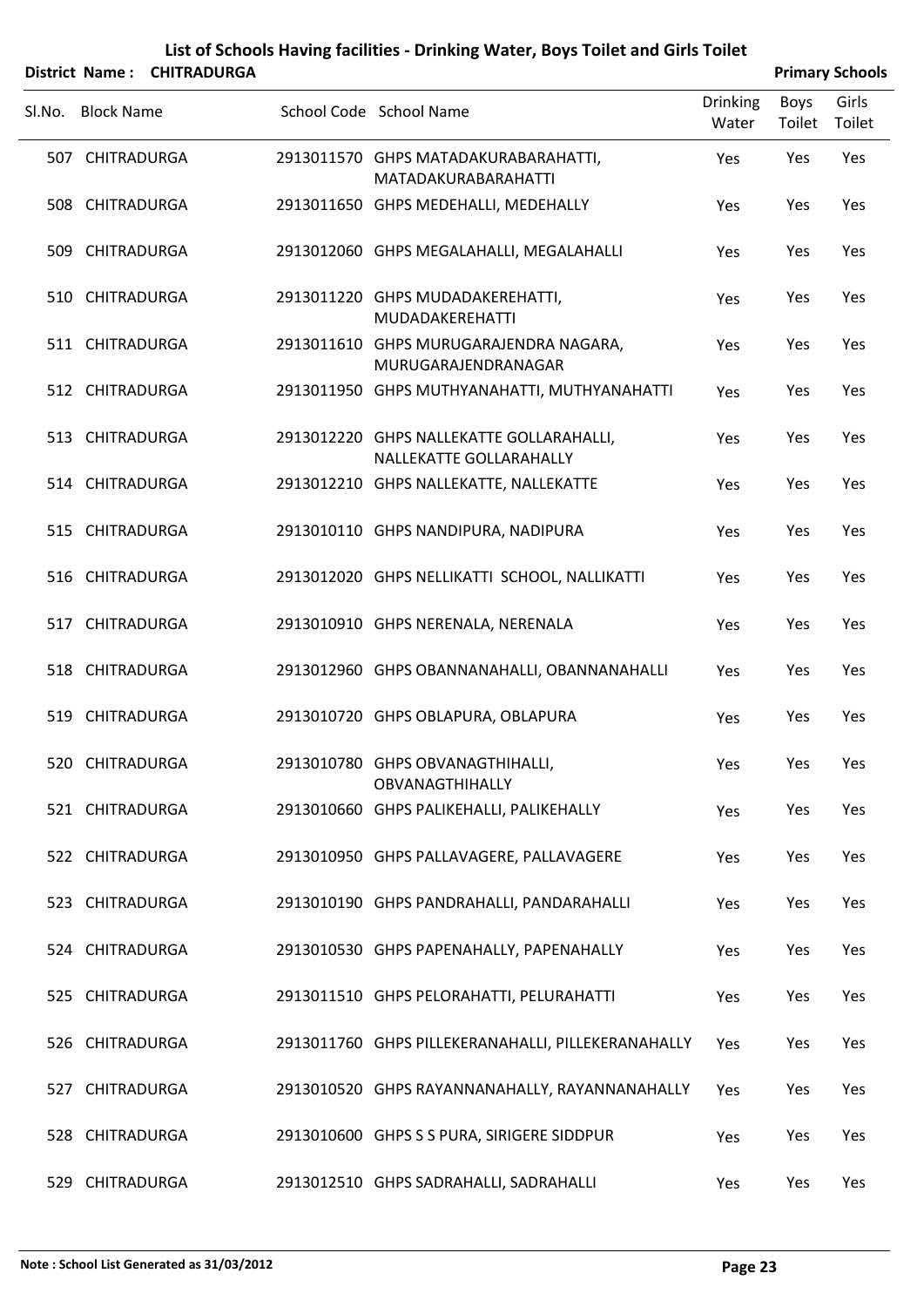|        |                   | District Name: CHITRADURGA |                                                                        |                          |                | <b>Primary Schools</b> |
|--------|-------------------|----------------------------|------------------------------------------------------------------------|--------------------------|----------------|------------------------|
| Sl.No. | <b>Block Name</b> |                            | School Code School Name                                                | <b>Drinking</b><br>Water | Boys<br>Toilet | Girls<br>Toilet        |
|        | 530 CHITRADURGA   |                            | 2913010940 GHPS SAJJANAKERE, SAJJANAKERE                               | Yes                      | Yes            | Yes                    |
|        | 531 CHITRADURGA   |                            | 2913011960 GHPS SASALAHATTI, SASALAHATTI                               | Yes                      | Yes            | Yes                    |
|        | 532 CHITRADURGA   |                            | 2913011600 GHPS SIBARA, SIBARA                                         | Yes                      | Yes            | Yes                    |
|        | 533 CHITRADURGA   |                            | 2913011270 GHPS SIDDAPURA, SIDDAPURA                                   | Yes                      | Yes            | Yes                    |
|        | 534 CHITRADURGA   |                            | 2913010300 GHPS SIDDAVANADURGA,<br>SIDDAVANADURGA                      | Yes                      | Yes            | Yes                    |
|        | 535 CHITRADURGA   |                            | 2913011190 GHPS SINGAPURA, SINGAPURA                                   | Yes                      | Yes            | Yes                    |
|        | 536 CHITRADURGA   |                            | 2913012590 GHPS SWAMYVIVEKANADHA NAGAR, WARD<br>1                      | Yes                      | Yes            | Yes                    |
|        | 537 CHITRADURGA   |                            | 2913011380 GHPS T.UPPARAHATTI, T.UPPARAHATTI                           | Yes                      | Yes            | Yes                    |
|        | 538 CHITRADURGA   |                            | 2913012970 GHPS TAGARANAHATTI, TAGARANAHATTI                           | Yes                      | Yes            | Yes                    |
|        | 539 CHITRADURGA   |                            | 2913010560 GHPS TAMATAKALLU, TAMATAKALLU                               | Yes                      | Yes            | Yes                    |
|        | 540 CHITRADURGA   |                            | 2913011130 GHPS THIRUMALAPURA, THIRUMALAPURA                           | Yes                      | Yes            | Yes                    |
|        | 541 CHITRADURGA   |                            | 2913011860 GHPS THOPUR MALEGE, THOPURA MALEGE                          | Yes                      | Yes            | Yes                    |
|        | 542 CHITRADURGA   |                            | 2913011690 GHPS VADDANAHALLI, VADDANAHALLY                             | Yes                      | Yes            | Yes                    |
|        | 543 CHITRADURGA   |                            | 2913010800 GHPS VADDARA SIDDAPPANAHALLI,<br>VADDARA SIDDAPPANAHALLY    | Yes                      | Yes            | Yes                    |
|        | 544 CHITRADURGA   |                            | 2913012000 GHPS VADDARAPALYA, VADDARAPALYA                             | Yes                      | Yes            | Yes                    |
|        | 545 CHITRADURGA   |                            | 2913011780 GHPS VENKATESWARA BADAVANE,<br><b>VENKATESWARA BADAVANE</b> | Yes                      | Yes            | Yes                    |
|        | 546 CHITRADURGA   |                            | 2913012910 GHPS VIDYA NAGAR, WARD 33                                   | Yes                      | Yes            | Yes                    |
|        | 547 CHITRADURGA   |                            | 2913012550 GHPS VIJAPURA G.HATTI, VIJAPURA G.HATTI                     | Yes                      | Yes            | Yes                    |
|        | 548 CHITRADURGA   |                            | 2913012540 GHPS VIJAPURA, VIJAPURA                                     | Yes                      | Yes            | Yes                    |
|        | 549 CHITRADURGA   |                            | 2913012680 GHPS, BURUJANAHATTI WARD10, WARD 10                         | Yes                      | Yes            | Yes                    |
|        | 550 CHITRADURGA   |                            | 2913012871 GHPS, IUDP LAY OUT, WARD 29                                 | Yes                      | Yes            | Yes                    |
|        | 551 CHITRADURGA   |                            | 2913010250 GLPS ADAVIGOLLARAHALLI,<br><b>ADAVIGOLLARAHATTI</b>         | Yes                      | Yes            | Yes                    |
|        | 552 CHITRADURGA   |                            | 2913012080 GLPS AK COLONY, BARAMASAGARA                                | Yes                      | Yes            | Yes                    |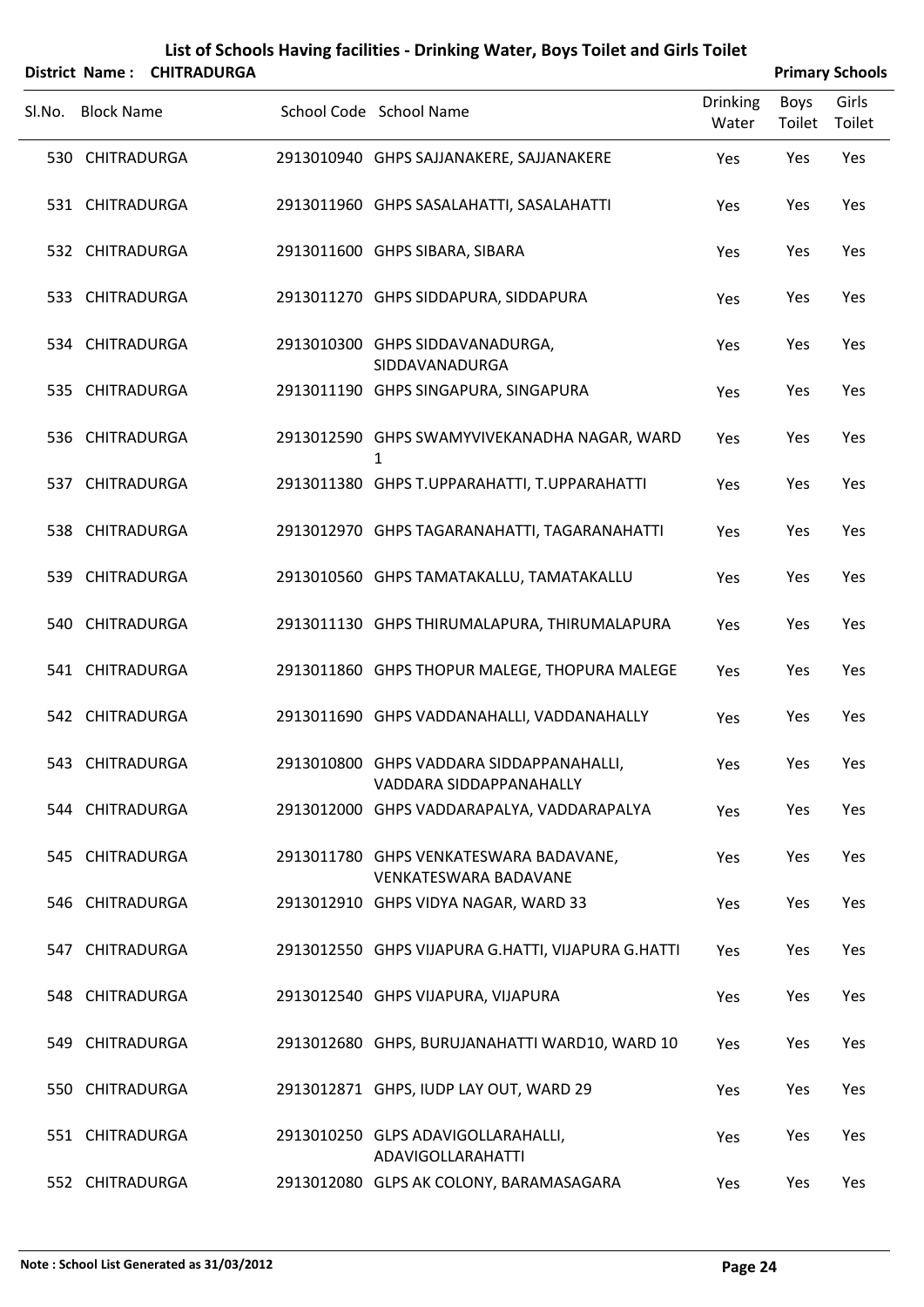|        |                   | District Name: CHITRADURGA |                                                                          |                          |                | <b>Primary Schools</b> |
|--------|-------------------|----------------------------|--------------------------------------------------------------------------|--------------------------|----------------|------------------------|
| SI.No. | <b>Block Name</b> |                            | School Code School Name                                                  | <b>Drinking</b><br>Water | Boys<br>Toilet | Girls<br>Toilet        |
|        | 553 CHITRADURGA   |                            | 2913011210 GLPS BENAKANAHALLI, BENAKANAHALLY                             | Yes                      | Yes            | Yes                    |
|        | 554 CHITRADURGA   |                            | 2913012160 GLPS BHADURAGATTA H.HATTI,<br><b>BAHADURAGATTA HOSAHATTI</b>  | Yes                      | Yes            | Yes                    |
|        | 555 CHITRADURGA   |                            | 2913010460 GLPS C G HATTI, CHIKKGONDNAHLLY<br><b>GOLLERAHATTI</b>        | Yes                      | Yes            | Yes                    |
|        | 556 CHITRADURGA   |                            | 2913010470 GLPS C G HATTI, CK HOSAGOLLERHATTI                            | Yes                      | Yes            | Yes                    |
|        | 557 CHITRADURGA   |                            | 2913012940 GLPS CHEELANGI, CHEELANGI                                     | Yes                      | Yes            | Yes                    |
|        | 558 CHITRADURGA   |                            | 2913011110 GLPS CHIKKAGUNTANUR, CHIKKAGUNTANUR                           | Yes                      | Yes            | Yes                    |
|        | 559 CHITRADURGA   |                            | 2913011440 GLPS CHIKKAJAGALURU, CHIKKAJAGALURU                           | Yes                      | Yes            | Yes                    |
|        | 560 CHITRADURGA   |                            | 2913010790 GLPS CHIKKALGATTA H COLONY,<br>CHIKKALGATTA                   | Yes                      | Yes            | Yes                    |
|        | 561 CHITRADURGA   |                            | 2913011540 GLPS CHINURITHIPPAYANAHATTI,<br><b>CHINURITHIPPAYANAHATTI</b> | Yes                      | Yes            | Yes                    |
|        | 562 CHITRADURGA   |                            | 2913010830 GLPS D.S.HALLI, D.S.HALLY                                     | Yes                      | Yes            | Yes                    |
|        | 563 CHITRADURGA   |                            | 2913010670 GLPS DODDGANAL HOSAHATTI, DODDGANAL<br><b>HOSAHATTI</b>       | Yes                      | Yes            | Yes                    |
|        | 564 CHITRADURGA   |                            | 2913010680 GLPS DODDIGANAL, DODDIGANAL                                   | Yes                      | Yes            | Yes                    |
|        | 565 CHITRADURGA   |                            | 2913010890 GLPS ENNIGERE, ENNIGERE                                       | Yes                      | Yes            | Yes                    |
|        | 566 CHITRADURGA   |                            | 2913011050 GLPS GANDHINAGAR, GANDHINAGAR                                 | Yes                      | Yes            | Yes                    |
|        | 567 CHITRADURGA   |                            | 2913010920 GLPS GOLLANAKATTE, GOLLANAKATTE                               | Yes                      | Yes            | Yes                    |
|        | 568 CHITRADURGA   |                            | 2913011160 GLPS H UPPARAHATTY, H UPPARAHATTI                             | Yes                      | Yes            | Yes                    |
|        | 569 CHITRADURGA   |                            | 2913011520 GLPS HAKYAL GOLLERAHATTI, HAKYAL<br><b>GOLLERAHATTI</b>       | Yes                      | Yes            | Yes                    |
|        | 570 CHITRADURGA   |                            | 2913011820 GLPS HAMPAIAHANA MELEGE,<br><b>HAMPAIAHANA MELEGE</b>         | Yes                      | Yes            | Yes                    |
|        | 571 CHITRADURGA   |                            | 2913012350 GLPS HANUMANAHALLY, HANUMANAHALLI                             | Yes                      | Yes            | Yes                    |
|        | 572 CHITRADURGA   |                            | 2913012460 GLPS HEGADIHAL, HEGADIHAL                                     | Yes                      | Yes            | Yes                    |
|        | 573 CHITRADURGA   |                            | 2913011800 GLPS HOSA DYVAMMANAHALLI, HOSA<br>DYVAMMANAHALLY              | Yes                      | Yes            | Yes                    |
|        | 574 CHITRADURGA   |                            | 2913011560 GLPS HOSACHURIPAPAYANAHATTI,<br>HOSACHURI PAPAYANAHATTI       | Yes                      | Yes            | Yes                    |
|        | 575 CHITRADURGA   |                            | 2913011810 GLPS HOSAMALEGE, HOSAMALEGE                                   | Yes                      | Yes            | Yes                    |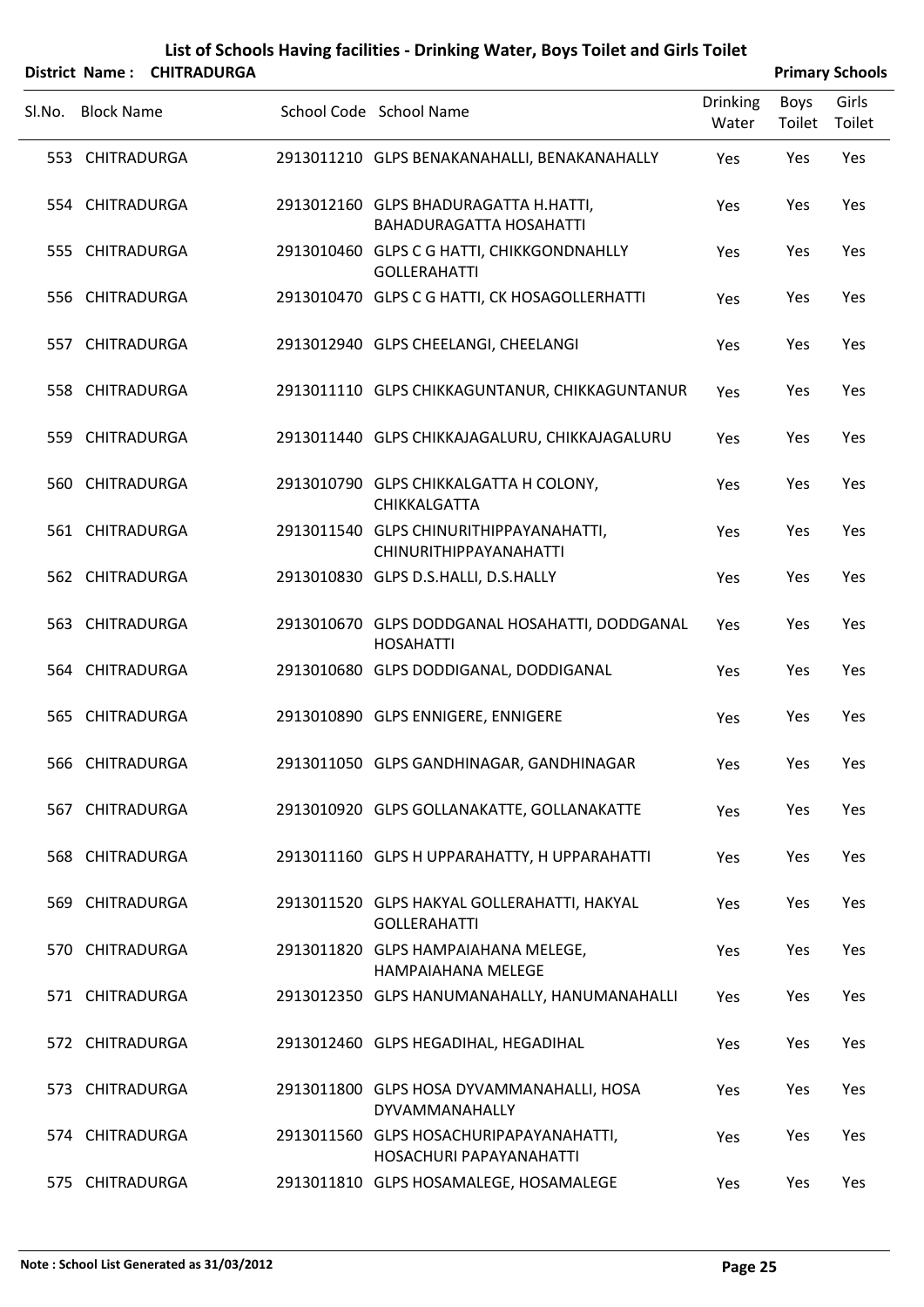|        |                   | District Name: CHITRADURGA |                                                                            |                          |                | <b>Primary Schools</b> |
|--------|-------------------|----------------------------|----------------------------------------------------------------------------|--------------------------|----------------|------------------------|
| SI.No. | <b>Block Name</b> |                            | School Code School Name                                                    | <b>Drinking</b><br>Water | Boys<br>Toilet | Girls<br>Toilet        |
|        | 576 CHITRADURGA   |                            | 2913011240 GLPS HOSAMUDADAKEREHATTI,<br><b>HOSAMDUDADAKEREHATTI</b>        | Yes                      | Yes            | Yes                    |
|        | 577 CHITRADURGA   |                            | 2913010620 GLPS HOSARANGAPURA, HOSARANGAPUR                                | Yes                      | Yes            | Yes                    |
|        | 578 CHITRADURGA   |                            | 2913010260 GLPS HULLHALL GOLLERAHALLI, HULLHALL<br><b>GOLLERHATTI</b>      | Yes                      | Yes            | Yes                    |
|        | 579 CHITRADURGA   |                            | 2913011230 GLPS HULLURU LAMBANIHATTI, HULLURU<br><b>LAMBANIHATTI</b>       | Yes                      | Yes            | Yes                    |
|        | 580 CHITRADURGA   |                            | 2913011150 GLPS HUNSEKATTE, HUNSEKATTE                                     | Yes                      | Yes            | Yes                    |
|        | 581 CHITRADURGA   |                            | 2913013040 GLPS INAHALLI, INAHALLI                                         | Yes                      | Yes            | Yes                    |
|        | 582 CHITRADURGA   |                            | 2913011290 GLPS IRAJJANAHATTI, IRAJJANAHATTI                               | Yes                      | Yes            | Yes                    |
|        | 583 CHITRADURGA   |                            | 2913010610 GLPS JAMMENAHALLY, JAMMENASHALLY                                | Yes                      | Yes            | Yes                    |
|        | 584 CHITRADURGA   |                            | 2913012780 GLPS JJHATTI, WARD 20                                           | Yes                      | Yes            | Yes                    |
|        | 585 CHITRADURGA   |                            | 2913011430 GLPS K.GOLLERHATTI, K.GOLLERAHATTI                              | Yes                      | Yes            | Yes                    |
|        | 586 CHITRADURGA   |                            | 2913011900 GLPS KALLAHALLI G.HATTI, KALLAHALLI<br><b>G.HATTI</b>           | Yes                      | Yes            | Yes                    |
|        | 587 CHITRADURGA   |                            | 2913010930 GLPS KALLIROPPA, KALLIROPPA                                     | Yes                      | Yes            | Yes                    |
|        | 588 CHITRADURGA   |                            | 2913010150 GLPS KARIHATTI, KARIHATTY                                       | Yes                      | Yes            | Yes                    |
|        | 589 CHITRADURGA   |                            | 2913011460 GLPS KARIMMANAHATTI, KARIMMANAHATTI                             | Yes                      | Yes            | Yes                    |
|        | 590 CHITRADURGA   |                            | 2913012270 GLPS KARIYANNAHALLI, KARIYANNANAHALLI                           | Yes                      | Yes            | Yes                    |
|        | 591 CHITRADURGA   |                            | 2913012470 GLPS KASAVANAHALLI, KASAVANAHALLI                               | Yes                      | Yes            | Yes                    |
|        | 592 CHITRADURGA   |                            | 2913011740 GLPS KATHRAL THIMMAPPANAHALLI,<br>KATHRAL THIMMAPPANAHALLY      | Yes                      | Yes            | Yes                    |
|        | 593 CHITRADURGA   |                            | 2913011120 GLPS KATTI THIMMAYYANAHATTI, KATTHE<br><b>THIMMAIAHANAHATTI</b> | Yes                      | Yes            | Yes                    |
|        | 594 CHITRADURGA   |                            | 2913012750 GLPS KAVADIHARAHATTY A. BADAVANE,<br>WARD 17                    | Yes                      | Yes            | Yes                    |
|        | 595 CHITRADURGA   |                            | 2913011890 GLPS KELEGALAHATTI, KELEGALA HATTI                              | Yes                      | Yes            | Yes                    |
|        | 596 CHITRADURGA   |                            | 2913012560 GLPS KITTADAHATTI, KITTADAHATTI                                 | Yes                      | Yes            | Yes                    |
|        | 597 CHITRADURGA   |                            | 2913011530 GLPS KOTEHATTI, KOTEHATTI                                       | Yes                      | Yes            | Yes                    |
|        | 598 CHITRADURGA   |                            | 2913012370 GLPS LINGAVVANAGATHIHALLI,<br>LINGAVVANAGATHIHALLI              | Yes                      | Yes            | Yes                    |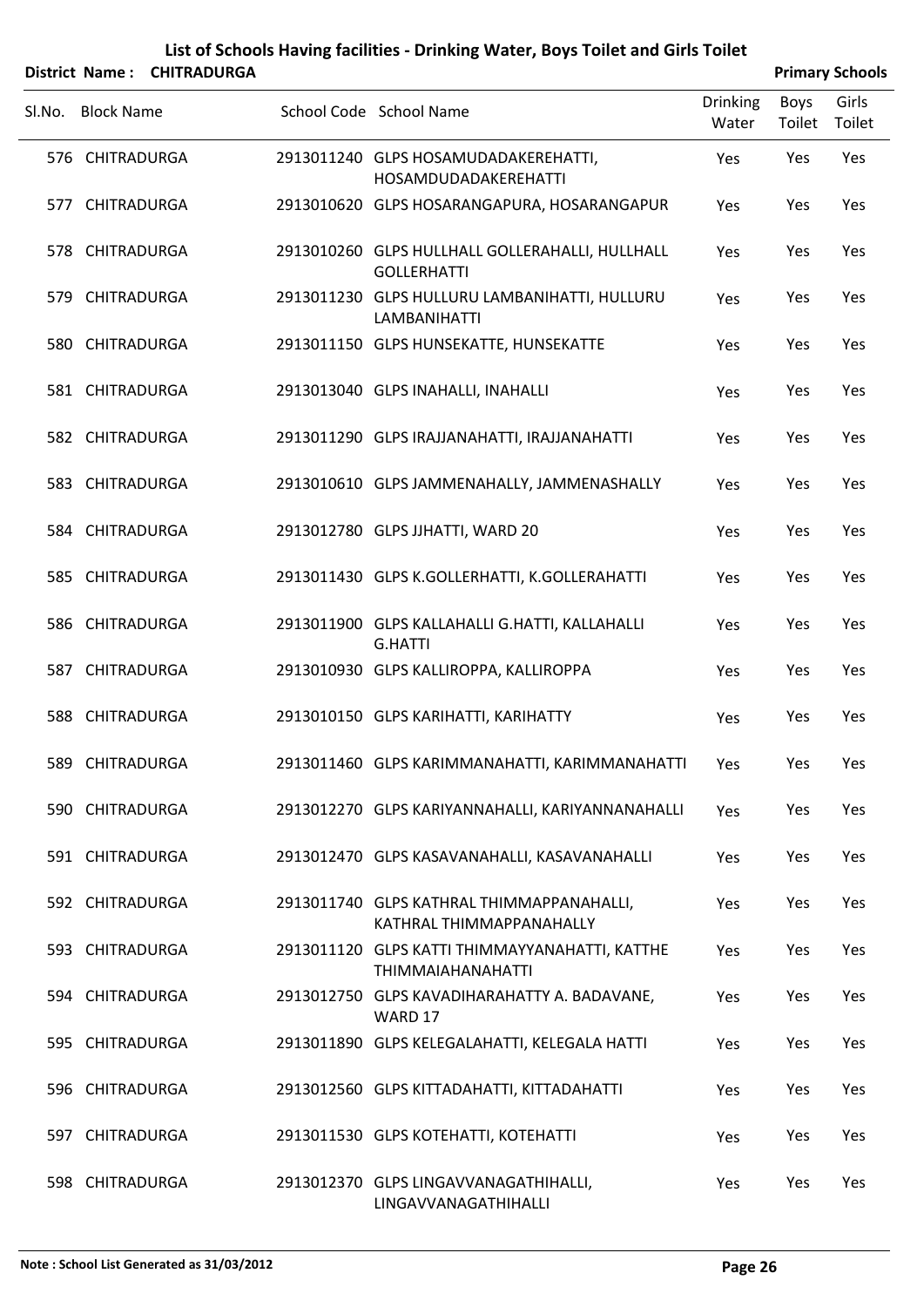|        |                   | District Name: CHITRADURGA |                                                                     |                          |                | <b>Primary Schools</b> |
|--------|-------------------|----------------------------|---------------------------------------------------------------------|--------------------------|----------------|------------------------|
| Sl.No. | <b>Block Name</b> |                            | School Code School Name                                             | <b>Drinking</b><br>Water | Boys<br>Toilet | Girls<br>Toilet        |
|        | 599 CHITRADURGA   |                            | 2913013034 GLPS MAHATHMAGANDINAGARA,<br><b>CHITRADURGA CITY</b>     | Yes                      | Yes            | Yes                    |
|        | 600 CHITRADURGA   |                            | 2913012030 GLPS MALALI, MALALI                                      | Yes                      | Yes            | Yes                    |
|        | 601 CHITRADURGA   |                            | 2913011730 GLPS MALENAHALLI, MALENAHALLY                            | Yes                      | Yes            | Yes                    |
|        | 602 CHITRADURGA   |                            | 2913011480 GLPS MANNEBORENAHATTI,<br><b>MANNEBORENAHATTI</b>        | Yes                      | Yes            | Yes                    |
|        | 603 CHITRADURGA   |                            | 2913010860 GLPS MOTHKARAHATTI, MATHKAR HATTI                        | Yes                      | Yes            | Yes                    |
|        | 604 CHITRADURGA   |                            | 2913012210 GLPS NALLEKATTE HOSABADAVANE,<br>NALLEKATTE              | Yes                      | Yes            | Yes                    |
|        | 605 CHITRADURGA   |                            | 2913012190 GLPS NANDHIHALLI, NANDHIHALLY                            | Yes                      | Yes            | Yes                    |
|        | 606 CHITRADURGA   |                            | 2913010780 GLPS OBAVVANAGATHI HALLI G. HATTI,<br>OBVANAGTHIHALLY    | Yes                      | Yes            | Yes                    |
|        | 607 CHITRADURGA   |                            | 2913010870 GLPS ORAGUNTRA MALIGE, ORAGUNTRA<br><b>MALIGE</b>        | Yes                      | Yes            | Yes                    |
|        | 608 CHITRADURGA   |                            | 2913012180 GLPS PANJAYENAHATTI, PANJAYENAHATTI                      | Yes                      | Yes            | Yes                    |
|        | 609 CHITRADURGA   |                            | 2913010730 GLPS PUDUKALHALLY, PUDUKALAHALLY                         | Yes                      | Yes            | Yes                    |
|        | 610 CHITRADURGA   |                            | 2913010540 GLPS RIMMAGATTE, RIMMAGATTE                              | Yes                      | Yes            | Yes                    |
|        | 611 CHITRADURGA   |                            | 2913010630 GLPS SIGEHALLI, SIGEHALLY                                | Yes                      | Yes            | Yes                    |
|        | 612 CHITRADURGA   |                            | 2913012170 GLPS YEMMANAGATTA, YEMMANAGATTA                          | Yes                      | Yes            | Yes                    |
|        | 613 CHITRADURGA   |                            | 2913013080 GLPS, BAGGULARANGAVVANA HALLI,<br>BAGGULARANGAVVANAHALLI | Yes                      | Yes            | Yes                    |
|        | 614 CHITRADURGA   |                            | 2913012840 GOVERNMENT MODEL H.P.S, WARD 26                          | <b>Yes</b>               | Yes            | Yes                    |
|        | 615 CHITRADURGA   |                            | 2913012080 GUHPS BARAMASAGARA, BARAMASAGARA                         | Yes                      | Yes            | Yes                    |
|        | 616 CHITRADURGA   |                            | 2913012340 GUHPS GOWRAMMANAHALLI,<br><b>GOWRAMMANAHALLY</b>         | Yes                      | Yes            | Yes                    |
|        | 617 CHITRADURGA   |                            | 2913011280 GUHPS HIDAYATHAPURA, HIDAYATHPURA                        | Yes                      | Yes            | Yes                    |
|        | 618 CHITRADURGA   |                            | 2913011180 GUHPS KURABARAHALLI, KURABARAHALLY                       | Yes                      | Yes            | Yes                    |
|        | 619 CHITRADURGA   |                            | 2913011570 GUHPS M.K.HATTI, MATADAKURABARAHATTI                     | Yes                      | Yes            | Yes                    |
|        | 620 CHITRADURGA   |                            | 2913012530 GUHPS NELENAHATTI, NELENAHATTI                           | Yes                      | Yes            | Yes                    |
|        | 621 CHITRADURGA   |                            | 2913010510 GUHPS SULTHANIPURA, SULTHANIPURA                         | Yes                      | Yes            | Yes                    |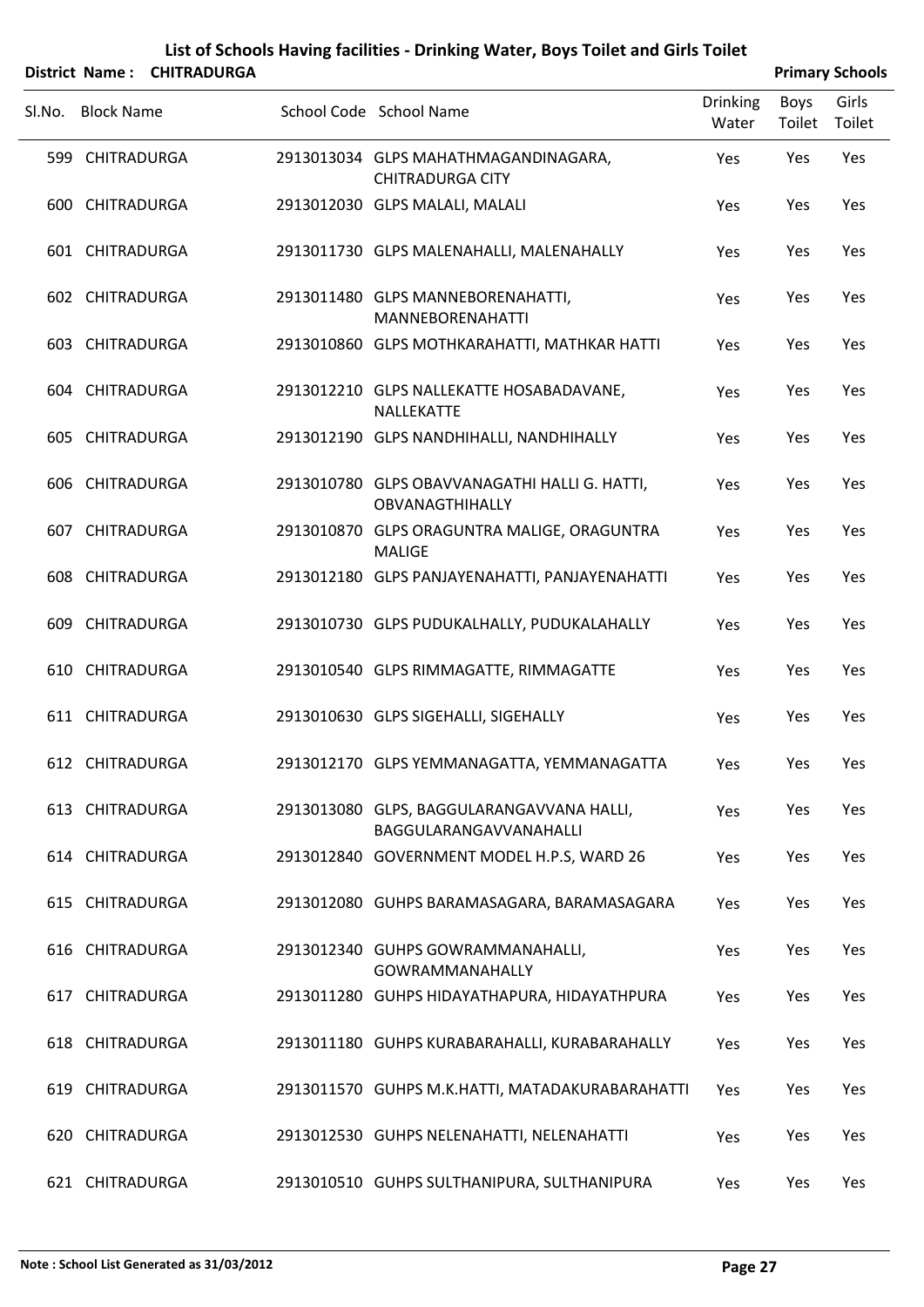|        |                   | District Name: CHITRADURGA |                                                                          |                          |                | <b>Primary Schools</b> |
|--------|-------------------|----------------------------|--------------------------------------------------------------------------|--------------------------|----------------|------------------------|
| SI.No. | <b>Block Name</b> |                            | School Code School Name                                                  | <b>Drinking</b><br>Water | Boys<br>Toilet | Girls<br>Toilet        |
|        | 622 CHITRADURGA   |                            | 2913012690 GUHPS, BURUJANAHATTI, WARD 11                                 | Yes                      | Yes            | Yes                    |
|        | 623 CHITRADURGA   |                            | 2913012150 GULPS BAHUDRAGATTA, BAHUDURAGATTA                             | Yes                      | Yes            | Yes                    |
|        | 624 CHITRADURGA   |                            | 2913011990 GULPS BHIMASAMUDRA, BHIMASAMUDRA                              | Yes                      | Yes            | Yes                    |
|        | 625 CHITRADURGA   |                            | 2913012040 GULPS BOMMENAHALLI, BOMMENAHALLY                              | Yes                      | Yes            | Yes                    |
|        | 626 CHITRADURGA   |                            | 2913011090 GULPS HALIYURU, HALIYURU                                      | Yes                      | Yes            | Yes                    |
|        | 627 CHITRADURGA   |                            | 2913011070 GULPS HIREGUNTANUR, HIREGUNTANUR                              | Yes                      | Yes            | Yes                    |
|        | 628 CHITRADURGA   |                            | 2913011100 GULPS HOSAHALLI, HOSAHALLY                                    | Yes                      | Yes            | Yes                    |
|        | 629 CHITRADURGA   |                            | 2913011170 GULPS HOSURU, HOSURU                                          | Yes                      | Yes            | Yes                    |
|        | 630 CHITRADURGA   |                            | 2913012800 GULPS MYSORE LAYOUT(RC), WARD 22                              | Yes                      | Yes            | Yes                    |
|        | 631 CHITRADURGA   |                            | 2913011780 GULPS VENKATESWARA BADAVANE,<br><b>VENKATESWARA BADAVANE</b>  | Yes                      | Yes            | Yes                    |
|        | 632 CHITRADURGA   |                            | 2913012230 GULPS, PICHARAHATTI, PICHARAHATTI                             | Yes                      | Yes            | Yes                    |
|        | 633 CHITRADURGA   |                            | 2913012760 HPS AGASANAKALLU, WARD 18                                     | Yes                      | Yes            | Yes                    |
|        | 634 CHITRADURGA   |                            | 2913010010 HPS ANNEHAL, ANNEHAL                                          | Yes                      | Yes            | Yes                    |
|        | 635 CHITRADURGA   |                            | 2913010500 HPS CHIKKAPPANAHALLY,<br>CHIKKAPPANAHALLY                     | Yes                      | Yes            | Yes                    |
|        | 636 CHITRADURGA   |                            | 2913010280 HPS CHIKKBBIGERE, CHIKKBBIGERE                                | Yes                      | Yes            | Yes                    |
|        | 637 CHITRADURGA   |                            | 2913010440 HPS CHIKKGONDANAHALLI,<br>CHIKKGONDANAHALLY                   | Yes                      | Yes            | Yes                    |
|        | 638 CHITRADURGA   |                            | 2913010450 HPS CHIPPINAKERE, CHIPPINAKERE                                | Yes                      | Yes            | Yes                    |
|        | 639 CHITRADURGA   |                            | 2913012880 HPS CK PURA, WARD 30                                          | Yes                      | Yes            | Yes                    |
|        | 640 CHITRADURGA   |                            | 2913010400 HPS ESASAMUDRA GOLLERAHATTI,<br><b>ESASAMUDRA GOLLERHATTI</b> | Yes                      | Yes            | Yes                    |
|        | 641 CHITRADURGA   |                            | 2913010390 HPS ESASAMUDRA HOSAHATTI,<br><b>ESASAMUDRA HOSAHATTI</b>      | Yes                      | Yes            | Yes                    |
|        | 642 CHITRADURGA   |                            | 2913010380 HPS ESASAMUDRA, ESASAMUDRA                                    | Yes                      | Yes            | Yes                    |
|        | 643 CHITRADURGA   |                            | 2913012700 HPS GIRLS SANTHEPETE, WARD 12                                 | Yes                      | Yes            | Yes                    |
|        | 644 CHITRADURGA   |                            | 2913010080 HPS GODABANAL, GODABANAL                                      | Yes                      | Yes            | Yes                    |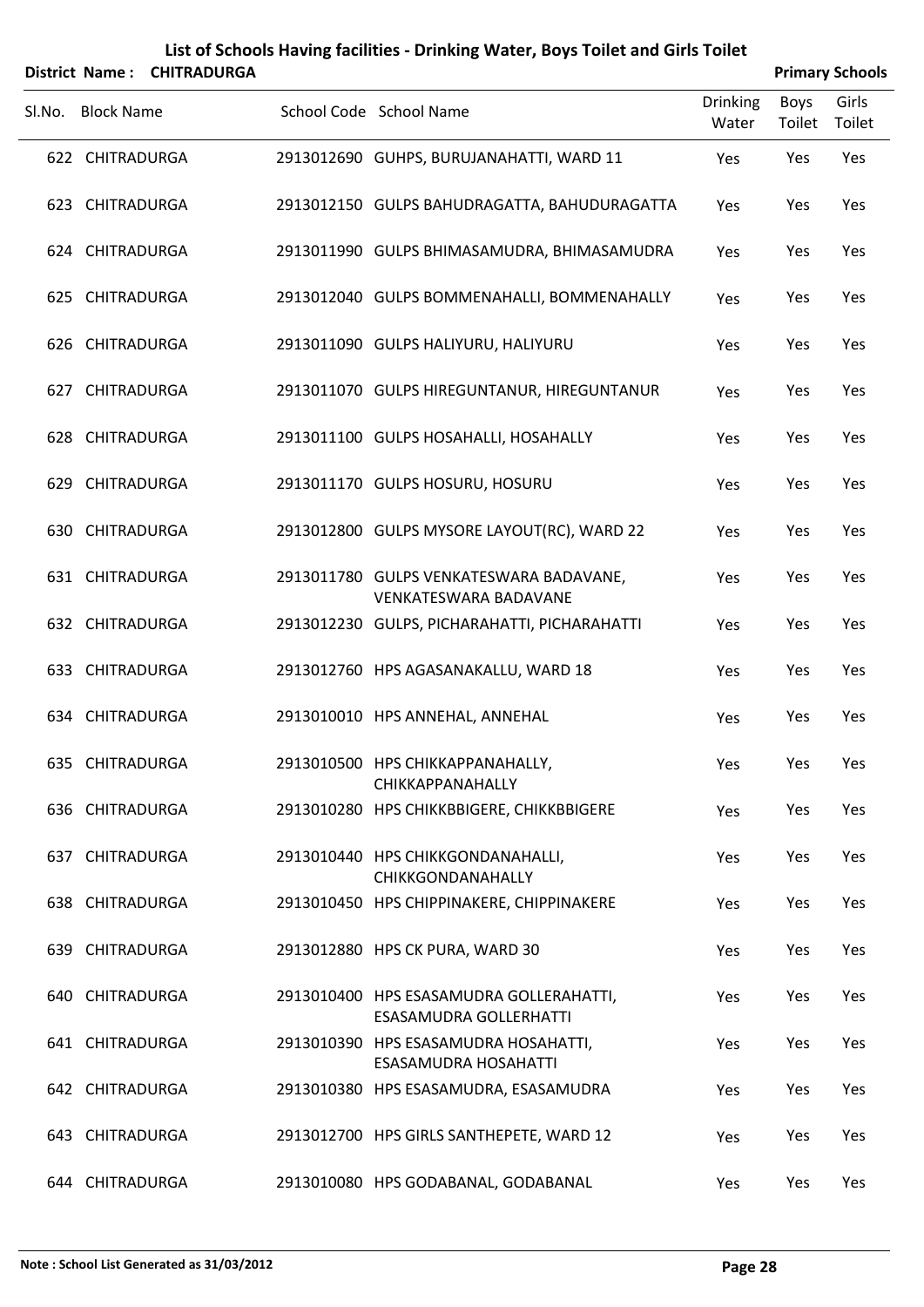|        |                   | District Name: CHITRADURGA |                                                                               |                          |                | <b>Primary Schools</b> |
|--------|-------------------|----------------------------|-------------------------------------------------------------------------------|--------------------------|----------------|------------------------|
| Sl.No. | <b>Block Name</b> |                            | School Code School Name                                                       | <b>Drinking</b><br>Water | Boys<br>Toilet | Girls<br>Toilet        |
|        | 645 CHITRADURGA   |                            | 2913010360 HPS HIREKABBIGERE GOLLERHATTI,<br>HIREKABBIGERE GOLLERHATTI        | Yes                      | Yes            | Yes                    |
|        | 646 CHITRADURGA   |                            | 2913010230 HPS HULLEHAL, HULLEHAL                                             | Yes                      | Yes            | Yes                    |
|        | 647 CHITRADURGA   |                            | 2913010020 HPS JAMPANANAHATTI, JAMPAIYANAHATTI                                | Yes                      | Yes            | Yes                    |
|        | 648 CHITRADURGA   |                            | 2913010050 HPS KAKKEHARAVU, KAKKEHARAVU                                       | Yes                      | Yes            | Yes                    |
|        | 649 CHITRADURGA   |                            | 2913012590 HPS KARUVINAKATTE WARD1, WARD 1                                    | Yes                      | Yes            | Yes                    |
|        | 650 CHITRADURGA   |                            | 2913012910 HPS KELEGOTE, WARD 33                                              | Yes                      | Yes            | Yes                    |
|        | 651 CHITRADURGA   |                            | 2913010490 HPS MADANAYAKANAHALLY,<br>MADANAYAKANAHALLY                        | Yes                      | Yes            | Yes                    |
|        | 652 CHITRADURGA   |                            | 2913012760 HPS MILLAREA, WARD 18                                              | Yes                      | Yes            | Yes                    |
|        | 653 CHITRADURGA   |                            | 2913010270 HPS MUDDAPUR, MUDDAPUR                                             | Yes                      | Yes            | Yes                    |
|        | 654 CHITRADURGA   |                            | 2913012750 HPS NEHURU NAGAR, WARD 17                                          | Yes                      | Yes            | Yes                    |
|        | 655 CHITRADURGA   |                            | 2913010160 HPS SOLLAPURA, SOLLAPURA                                           | Yes                      | Yes            | Yes                    |
|        | 656 CHITRADURGA   |                            | 2913010090 HPS SONDEKOLA, SONDEKOLA                                           | Yes                      | Yes            | Yes                    |
|        | 657 CHITRADURGA   |                            | 2913010410 HPS SULTHANAPURA, SULTHANIPUR                                      | Yes                      | Yes            | Yes                    |
|        | 658 CHITRADURGA   |                            | 2913010130 HPS UPPANAYAKANAHALLI,<br>UPPANAYAKANAHALLI                        | Yes                      | Yes            | Yes                    |
|        | 659 CHITRADURGA   |                            | 2913010210 HPS YELLAGODU, YELLAGODU                                           | Yes                      | Yes            | Yes                    |
|        | 660 CHITRADURGA   |                            | 2913010190 HPS.PANDARAHALLI, PANDARAHALLI                                     | Yes                      | Yes            | Yes                    |
|        | 661 CHITRADURGA   |                            | 2913010480 LPS YELVARTHI GOLLERHATTI, YELVARTHI<br><b>GOLLERHATTI</b>         | Yes                      | Yes            | Yes                    |
|        | 662 CHITRADURGA   |                            | 2913010240 LPS AJJAPPANAHALLY, AJJAPPANAHALLY                                 | Yes                      | Yes            | Yes                    |
|        | 663 CHITRADURGA   |                            | 2913010030 LPS ANNEHAL VADDARAHALLI, ANNEHAL<br>VADDARAHALLI                  | Yes                      | Yes            | Yes                    |
|        | 664 CHITRADURGA   |                            | 2913010290 LPS CHIKKBBIGERE GOLLERAHATTI,<br><b>CHIKKBBIGERE GOLLERAHATTI</b> | Yes                      | Yes            | Yes                    |
|        | 665 CHITRADURGA   |                            | 2913010200 LPS DEVAPURAHATTI, DEVAPURAHATTI                                   | Yes                      | Yes            | Yes                    |
|        | 666 CHITRADURGA   |                            | 2913010060 LPS DODDAPURA, DODDAPURA                                           | Yes                      | Yes            | Yes                    |
|        | 667 CHITRADURGA   |                            | 2913010100 LPS HALAGHAPPANAHATTI,<br>HALAGHAPPANAHATTI                        | Yes                      | Yes            | Yes                    |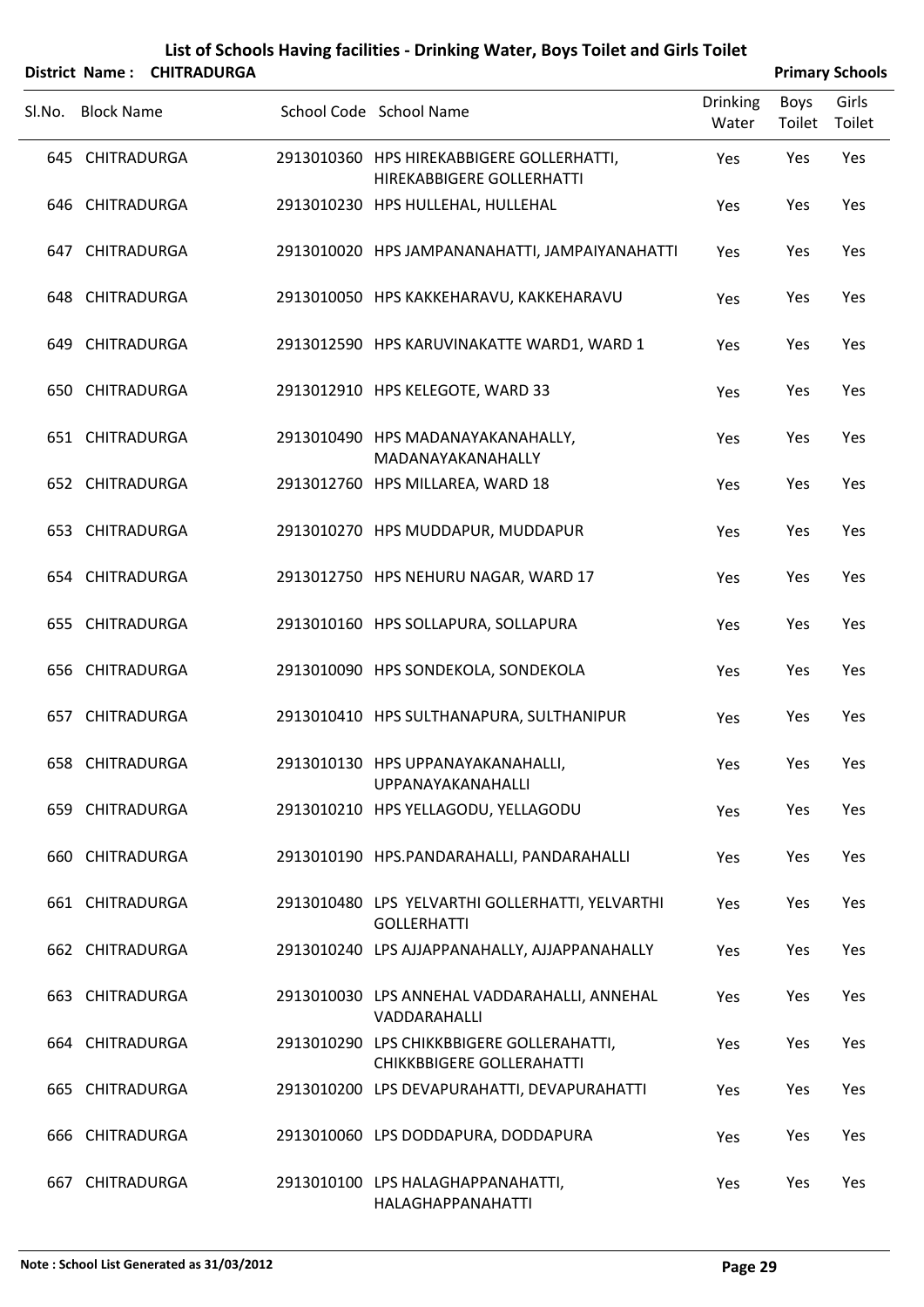|        |                   | District Name: CHITRADURGA |                                                                             |                          |                | <b>Primary Schools</b> |
|--------|-------------------|----------------------------|-----------------------------------------------------------------------------|--------------------------|----------------|------------------------|
| SI.No. | <b>Block Name</b> |                            | School Code School Name                                                     | <b>Drinking</b><br>Water | Boys<br>Toilet | Girls<br>Toilet        |
|        | 668 CHITRADURGA   |                            | 2913010420 LPS HARALIKATTI, HARALIKATTI                                     | Yes                      | Yes            | Yes                    |
|        | 669 CHITRADURGA   |                            | 2913010320 LPS JOGGIBORNAHATTI, JOGGIBORANAHATTI                            | Yes                      | Yes            | Yes                    |
|        | 670 CHITRADURGA   |                            | 2913010370 LPS M MYSARAHATTI, MUDDAPURA<br><b>MYASARAHATTI</b>              | Yes                      | Yes            | Yes                    |
|        | 671 CHITRADURGA   |                            | 2913010040 LPS MAHADEVANAKATTE,<br>MAHADEVANAKATTE                          | Yes                      | Yes            | Yes                    |
|        | 672 CHITRADURGA   |                            | 2913010070 LPS MASANDIHAL, MUSANDIHAL                                       | Yes                      | Yes            | Yes                    |
|        | 673 CHITRADURGA   |                            | 2913010430 LPS PAMARAHALLY, PAMARAHALLY                                     | Yes                      | Yes            | Yes                    |
|        | 674 CHITRADURGA   |                            | 2913010340 LPS SURYANAHALLY GOLLERHATTI,<br><b>SURYNAHALLI GOLLERAHATTI</b> | Yes                      | Yes            | Yes                    |
|        | 675 CHITRADURGA   |                            | 2913010330 LPS SURYANAHALLY, SURYANAHALLY                                   | Yes                      | Yes            | Yes                    |
|        | 676 CHITRADURGA   |                            | 2913010220 LPS Y MYSARAHATTI, YELAGODU<br><b>MYASARAHATTI</b>               | Yes                      | Yes            | Yes                    |
|        | 677 CHITRADURGA   |                            | 2913012650 MAIN HPS, WARD 7                                                 | Yes                      | Yes            | Yes                    |
|        | 678 CHITRADURGA   |                            | 2913012620 MHPGS K.B.BADAVANE, WARD 4                                       | Yes                      | Yes            | Yes                    |
|        | 679 CHITRADURGA   |                            | 2913012650 NGHPS, WARD 7                                                    | Yes                      | Yes            | Yes                    |
|        | 680 CHITRADURGA   |                            | 2913012660 PPS, WARD 8                                                      | Yes                      | Yes            | Yes                    |
|        | 681 CHITRADURGA   |                            | 2913012650 UHPBS BO OFFICE, WARD 7                                          | Yes                      | Yes            | Yes                    |
|        | 682 CHITRADURGA   |                            | 2913012790 UHPS EDGAMOHALA, WARD 21                                         | Yes                      | Yes            | Yes                    |
|        | 683 CHITRADURGA   |                            | 2913012730 UHPS AGASANAKALLU, WARD 15                                       | Yes                      | Yes            | Yes                    |
|        | 684 CHITRADURGA   |                            | 2913012670 UHPS ALLIMAHAL, WARD 9                                           | Yes                      | Yes            | Yes                    |
|        | 685 CHITRADURGA   |                            | 2913012850 UHPS AZAD NAGAR, WARD 27                                         | Yes                      | Yes            | Yes                    |
|        | 686 CHITRADURGA   |                            | 2913012730 UHPS CHOLUGUDDA, WARD 15                                         | Yes                      | Yes            | Yes                    |
|        | 687 CHITRADURGA   |                            | 2913012820 UHPS GOPALPURA, WARD 24                                          | Yes                      | Yes            | Yes                    |
|        | 688 CHITRADURGA   |                            | 2913012770 UHPS HORAPETE, WARD 19                                           | Yes                      | Yes            | Yes                    |
|        | 689 CHITRADURGA   |                            | 2913012850 ULPS HIMMATH NAGARA, WARD 27                                     | Yes                      | Yes            | Yes                    |
|        | 690 CHITRADURGA   |                            | 2913012750 ULPS MANDAKI BHATTI, WARD 17                                     | Yes                      | Yes            | Yes                    |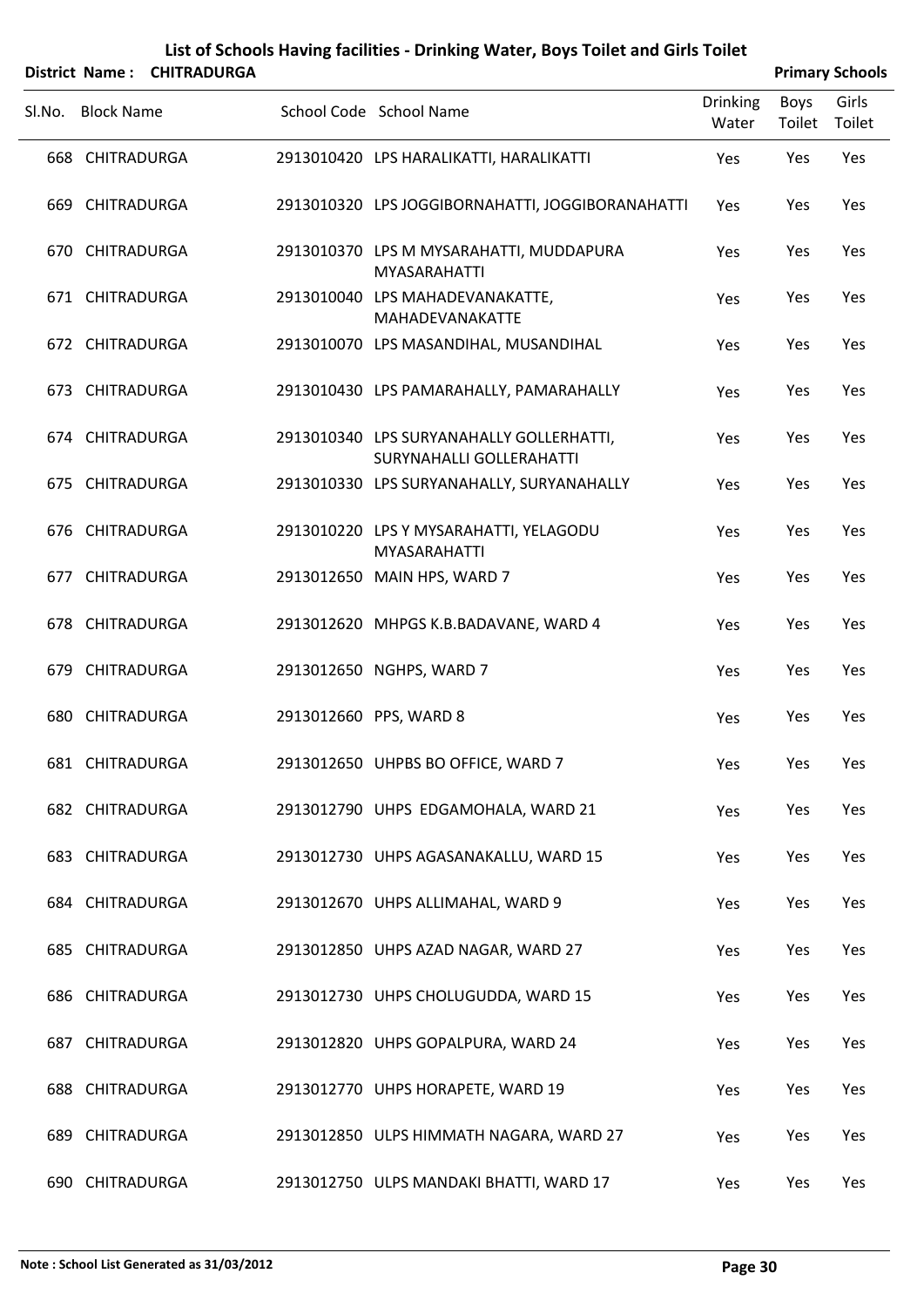|        |                   | District Name: CHITRADURGA |                                                                      |                          |                | <b>Primary Schools</b> |
|--------|-------------------|----------------------------|----------------------------------------------------------------------|--------------------------|----------------|------------------------|
| SI.No. | <b>Block Name</b> |                            | School Code School Name                                              | <b>Drinking</b><br>Water | Boys<br>Toilet | Girls<br>Toilet        |
|        | 691 CHITRADURGA   |                            | 2913012810 ULPS MARUTHI NAGAR, WARD 23                               | Yes                      | Yes            | Yes                    |
|        | 692 CHITRADURGA   |                            | 2913012740 ULPS NEHURU NAGAR, WARD 16                                | Yes                      | Yes            | Yes                    |
|        | 693 CHITRADURGA   |                            | 2913012760 ULPS RAILWAY, WARD 18                                     | Yes                      | Yes            | Yes                    |
|        | 694 CHITRADURGA   |                            | 2913010240 URDU HPS AJJAPPANAHALLY,<br>AJJAPPANAHALLY                | Yes                      | Yes            | Yes                    |
|        | 695 CHITRADURGA   |                            | 2913010250 URDU LPS ADAVIGOLLARAHATTI,<br><b>ADAVIGOLLARAHATTI</b>   | Yes                      | Yes            | Yes                    |
|        | 696 CHITRADURGA   |                            | 2913012600 URDU LPS K.B.BADAVANE, WARD 2                             | Yes                      | Yes            | Yes                    |
|        | 697 HIRIYUR       |                            | 2913030890 G HPS HUCHAVVANAHALLI,<br>HUCHAVVANAHALLI                 | Yes                      | Yes            | Yes                    |
|        | 698 HIRIYUR       |                            | 2913031350 G HPS M G HALLI, GOWDANAHALLI                             | Yes                      | Yes            | Yes                    |
|        | 699 HIRIYUR       |                            | 2913031250 GL P S D.MANJUNATHNAGARA,<br>KASTURIRANGAPPENAHALLI       | Yes                      | Yes            | Yes                    |
|        | 700 HIRIYUR       |                            | 2913031350 G LPS CHALAMADU BHOTHANAHATTI(NEW,<br><b>GOWDANAHALLI</b> | Yes                      | Yes            | Yes                    |
|        | 701 HIRIYUR       |                            | 2913030580 G lps Kanajanahalli Upparahalli (Ne,<br>KANAJANAHALLI     | Yes                      | Yes            | Yes                    |
|        | 702 HIRIYUR       |                            | 2913031060 G Lps KATTEHOLE (New schol),<br>PAREMENAHALLI             | Yes                      | Yes            | Yes                    |
|        | 703 HIRIYUR       |                            | 2913031240 GHPS BORANAKUNTE, BORANAKUNTE                             | Yes                      | Yes            | Yes                    |
|        | 704 HIRIYUR       |                            | 2913030010 GHPS C S HALLI, CHIKKASIDDAVVANAHALLI                     | Yes                      | Yes            | Yes                    |
|        | 705 HIRIYUR       |                            | 2913031830 GHPS K M KOTTIGE, WARD-22                                 | Yes                      | Yes            | Yes                    |
|        | 706 HIRIYUR       |                            | 2913031420 GHPS KARIYALA G HATTI, KARIYALA                           | Yes                      | Yes            | Yes                    |
|        | 707 HIRIYUR       |                            | 2913031630 GHPS KEB COLONY, WARD-2                                   | Yes                      | Yes            | Yes                    |
|        | 708 HIRIYUR       |                            | 2913030330 GHPS T D HATTI, SOORAGAONDANAHALLI                        | Yes                      | Yes            | Yes                    |
|        | 709 HIRIYUR       |                            | 2913030320 GHPS TAVANDI, TAVANDI                                     | Yes                      | Yes            | Yes                    |
|        | 710 HIRIYUR       |                            | 2913031070 GHPS VASANTHA NAGAR, UDUVALLI                             | Yes                      | Yes            | Yes                    |
|        | 711 HIRIYUR       |                            | 2913031640 GHPS VEDAVATHI NAGAR (K), WARD-3                          | Yes                      | Yes            | Yes                    |
|        | 712 HIRIYUR       |                            | 2913030910 GHPS BABBUR FORM, BABBUR                                  | Yes                      | Yes            | Yes                    |
|        | 713 HIRIYUR       |                            | 2913031471 GHPS BADAGOLLARAHATTI, YELLADAKERE                        | Yes                      | Yes            | Yes                    |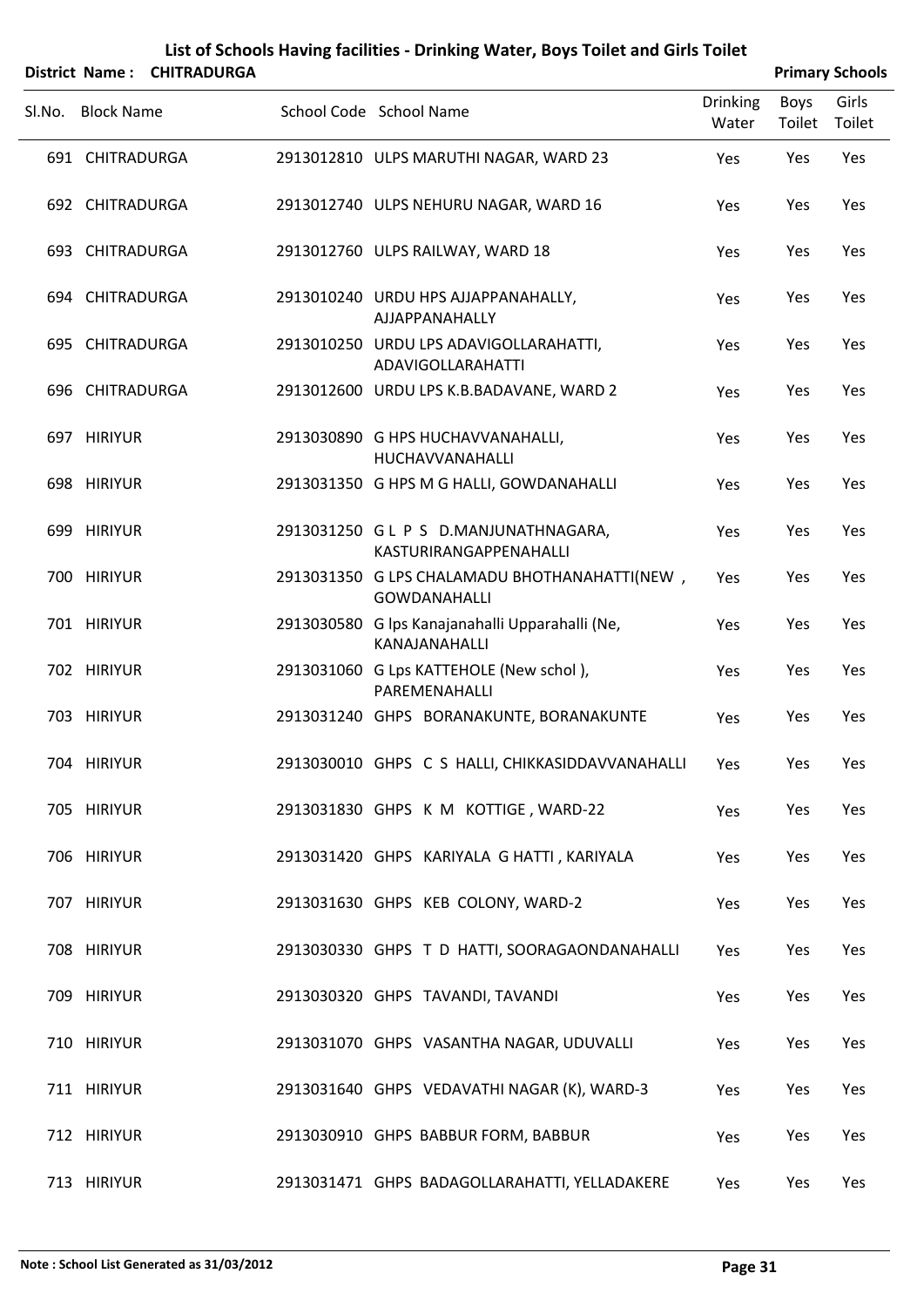| District Name:    | <b>CHITRADURGA</b> | List of Schools Having facilities - Drinking Water, Boys Toilet and Girls Toilet |                          |                       | <b>Primary Schools</b> |
|-------------------|--------------------|----------------------------------------------------------------------------------|--------------------------|-----------------------|------------------------|
| Sl.No. Block Name |                    | School Code School Name                                                          | <b>Drinking</b><br>Water | <b>Boys</b><br>Toilet | Girls<br>Toilet        |
| 714 HIRIYUR       |                    | 2913030470 GHPS BIDARAKERE, BIDARAKERE                                           | Yes                      | Yes                   | Yes                    |
| 715 HIRIYUR       |                    | 2913031840 GHPS HARICHANDRA GHAT (K), WARD-23                                    | Yes                      | Yes                   | Yes                    |
| 716 HIRIYUR       |                    | 2913031840 GHPS HARICHANDRA GHAT (U), WARD-23                                    | Yes                      | Yes                   | Yes                    |
| 717 HIRIYUR       |                    | 2913030710 GHPS IYANAHALLY, BYADARAHALLI                                         | Yes                      | Yes                   | Yes                    |
| 718 HIRIYUR       |                    | 2913030420 GHPS JADEGONDANAHALLI, HEMADALA                                       | Yes                      | Yes                   | Yes                    |
| 719 HIRIYUR       |                    | 2913031471 GHPS K K HATTI, YELLADAKERE                                           | Yes                      | Yes                   | Yes                    |
| 720 HIRIYUR       |                    | 2913031350 GHPS KEREKODIHATTI, GOWDANAHALLI                                      | Yes                      | Yes                   | Yes                    |
| 721 HIRIYUR       |                    | 2913030741 GHPS KRISHNAPURA, DHARMAPURA                                          | Yes                      | Yes                   | Yes                    |
| 722 HIRIYUR       |                    | 2913030920 GHPS MALLENU, MASKAL                                                  | Yes                      | Yes                   | Yes                    |
| 723 HIRIYUR       |                    | 2913031060 GHPS PAREMENAHALLI, PAREMENAHALLI                                     | Yes                      | Yes                   | Yes                    |
| 724 HIRIYUR       |                    | 2913031050 GHPS SIGE HATTI, HINDASAKATTE                                         | Yes                      | Yes                   | Yes                    |
| 725 HIRIYUR       |                    | 2913031090 GHPS SOMERAHALLI THANDA,<br>SOMEREHALLI                               | Yes                      | Yes                   | Yes                    |
| 726 HIRIYUR       |                    | 2913030140 GHPS TALAVATTI, TALAVATTI                                             | Yes                      | Yes                   | Yes                    |
| 727 HIRIYUR       |                    | 2913031310 GHPS ADIVALA FARM, ADIVALA                                            | Yes                      | Yes                   | Yes                    |
| 728 HIRIYUR       |                    | 2913030581 GHPS BETTAGONDANAHALLI,<br>KANAJANAHALLI                              | Yes                      | Yes                   | Yes                    |
| 729 HIRIYUR       |                    | 2913030850 GHPS BHARAMAGIRI, BHARAMAGIRI                                         | Yes                      | Yes                   | Yes                    |
| 730 HIRIYUR       |                    | 2913030920 GHPS CHITRADEVARAHATTI, MASKAL                                        | Yes                      | Yes                   | Yes                    |
| 731 HIRIYUR       |                    | 2913030700 GHPS DEVARAKOTTA, DEVARAKOTTA                                         | Yes                      | Yes                   | Yes                    |
| 732 HIRIYUR       |                    | 2913031440 GHPS DUGGANIHATTI, DINDAVARA                                          | Yes                      | Yes                   | Yes                    |
| 733 HIRIYUR       |                    | 2913030280 GHPS GOLAGONDANAHALLI,<br><b>GOLAGONDANAHALLI</b>                     | Yes                      | Yes                   | Yes                    |
| 734 HIRIYUR       |                    | 2913030550 GHPS HOSAHALLI, HOSAHALLI                                             | Yes                      | Yes                   | Yes                    |
| 735 HIRIYUR       |                    | 2913031780 GHPS HULIYAR ROAS HIRIYUR, WARD-17                                    | Yes                      | Yes                   | Yes                    |
| 736 HIRIYUR       |                    | 2913030840 GHPS I.KURUBARAHALLY, KURUBRAHALLI                                    | Yes                      | Yes                   | Yes                    |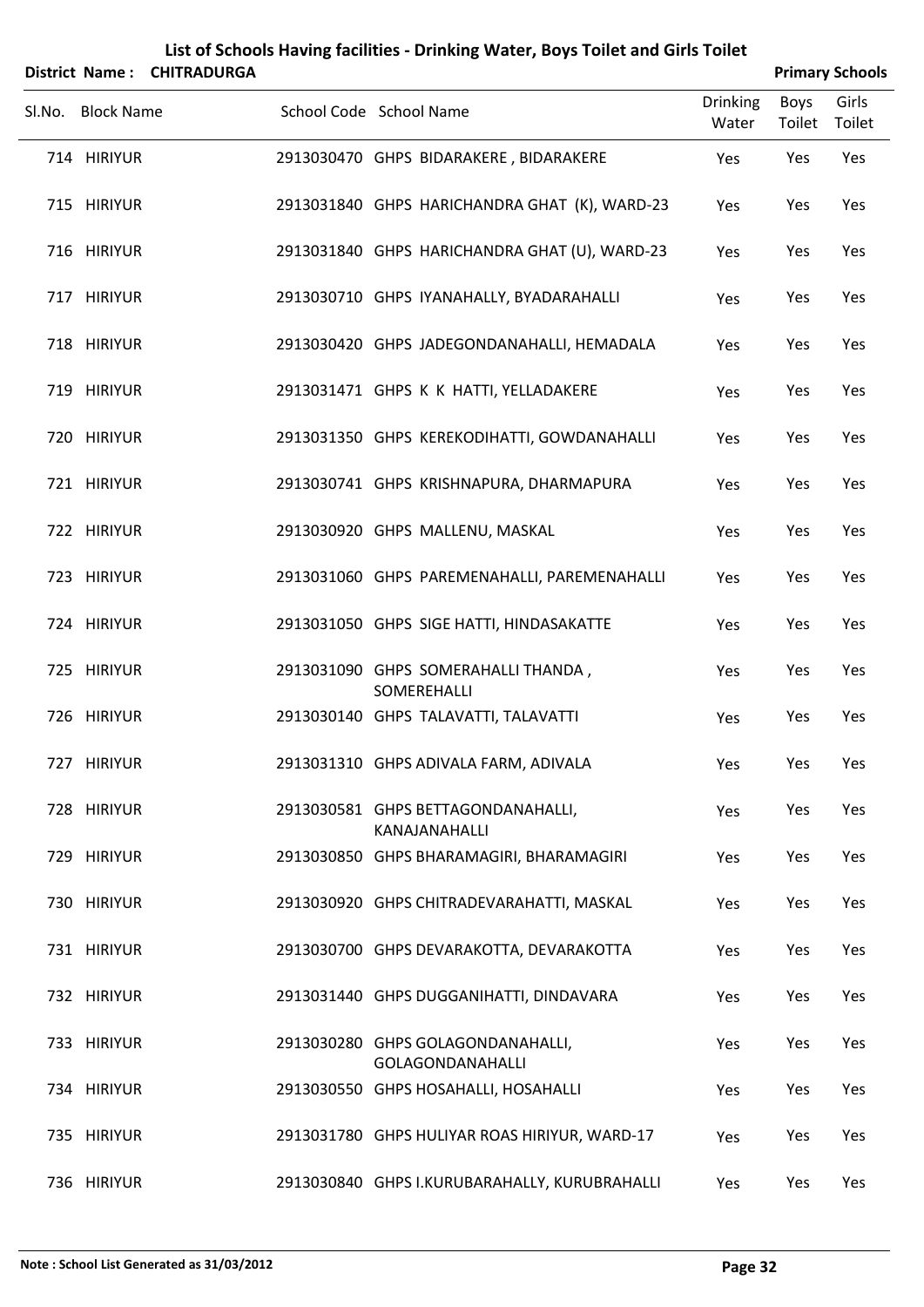|                   | List of Schools Having facilities - Drinking Water, Boys Toilet and Girls Toilet |  |                                                             |                          |                       |                        |  |  |  |
|-------------------|----------------------------------------------------------------------------------|--|-------------------------------------------------------------|--------------------------|-----------------------|------------------------|--|--|--|
|                   | District Name: CHITRADURGA                                                       |  |                                                             |                          |                       | <b>Primary Schools</b> |  |  |  |
| Sl.No. Block Name |                                                                                  |  | School Code School Name                                     | <b>Drinking</b><br>Water | <b>Boys</b><br>Toilet | Girls<br>Toilet        |  |  |  |
| 737 HIRIYUR       |                                                                                  |  | 2913031970 GHPS KAMBATHANHALLI,<br>KAMBATHANAHALLI          | Yes                      | Yes                   | Yes                    |  |  |  |
| 738 HIRIYUR       |                                                                                  |  | 2913031140 GHPS KASAVANAHALLI, KASAVANAHALLI                | Yes                      | Yes                   | Yes                    |  |  |  |
| 739 HIRIYUR       |                                                                                  |  | 2913030980 GHPS KATRIKENAHALLI, KATRIKENAHALLI              | Yes                      | Yes                   | Yes                    |  |  |  |
| 740 HIRIYUR       |                                                                                  |  | 2913031311 GHPS PATRHALLI, ADIVALA                          | Yes                      | Yes                   | Yes                    |  |  |  |
| 741 HIRIYUR       |                                                                                  |  | 2913030760 GHPS SAKKARA, SAKKARA                            | Yes                      | Yes                   | Yes                    |  |  |  |
| 742 HIRIYUR       |                                                                                  |  | 2913031630 GHPS SUGAR FACTORY, WARD-2                       | Yes                      | Yes                   | Yes                    |  |  |  |
| 743 HIRIYUR       |                                                                                  |  | 2913030850 GHPS TALAVARATTI, BHARAMAGIRI                    | Yes                      | Yes                   | Yes                    |  |  |  |
| 744 HIRIYUR       |                                                                                  |  | 2913030140 GLPS BANDLORA HATTI, TALAVATTI                   | Yes                      | Yes                   | Yes                    |  |  |  |
| 745 HIRIYUR       |                                                                                  |  | 2913031500 GLPS BETEMARADAHATTI-1,<br>HALUMADENAHALLI       | Yes                      | Yes                   | Yes                    |  |  |  |
| 746 HIRIYUR       |                                                                                  |  | 2913030380 Glps Shivapura (Berenahalli) (N,<br>BEERENAHALLI | Yes                      | Yes                   | Yes                    |  |  |  |
| 747 HIRIYUR       |                                                                                  |  | 2913030741 GLPS ARALIKERE G.HATTI, DHARMAPURA               | Yes                      | Yes                   | Yes                    |  |  |  |
| 748 HIRIYUR       |                                                                                  |  | 2913031500 GLPS BETEMARADAHATTI-2,<br>HALUMADENAHALLI       | Yes                      | Yes                   | Yes                    |  |  |  |
| 749 HIRIYUR       |                                                                                  |  | 2913030380 GLPS BHOOTHAINAHATTI, BEERENAHALLI               | Yes                      | Yes                   | Yes                    |  |  |  |
| 750 HIRIYUR       |                                                                                  |  | 2913031460 GLPS HANDIGANADU, HANDIGANADU                    | Yes                      | Yes                   | Yes                    |  |  |  |
| 751 HIRIYUR       |                                                                                  |  | 2913030890 GLPS HUCHAVVANAHALLI HOSUR,<br>HUCHAVVANAHALLI   | Yes                      | Yes                   | Yes                    |  |  |  |
| 752 HIRIYUR       |                                                                                  |  | 2913030060 GLPS JODI PURA, SONDEKERE                        | Yes                      | Yes                   | Yes                    |  |  |  |
| 753 HIRIYUR       |                                                                                  |  | 2913031000 GLPS KAMBADAHALLI, KAMBADAHALLI                  | Yes                      | Yes                   | Yes                    |  |  |  |
| 754 HIRIYUR       |                                                                                  |  | 2913031190 GLPS KOODLAHALLI LAMBIN THANDA,<br>KOODLAHALLI   | Yes                      | Yes                   | Yes                    |  |  |  |
| 755 HIRIYUR       |                                                                                  |  | 2913031530 GLPS KOTTIGERAHATTI, PILALI                      | Yes                      | Yes                   | Yes                    |  |  |  |
| 756 HIRIYUR       |                                                                                  |  | 2913030581 GLPS KURIDASANAHATTI, KANAJANAHALLI              | Yes                      | Yes                   | Yes                    |  |  |  |
| 757 HIRIYUR       |                                                                                  |  | 2913031530 GLPS SARASWATHIHATTI, PILALI                     | Yes                      | Yes                   | Yes                    |  |  |  |
| 758 HIRIYUR       |                                                                                  |  | 2913031230 GLPS SHIVAPURA, RANGANATHAPURA                   | Yes                      | Yes                   | Yes                    |  |  |  |
| 759 HIRIYUR       |                                                                                  |  | 2913030830 GLPS THIMLLAPURA, IKKANUR                        | Yes                      | Yes                   | Yes                    |  |  |  |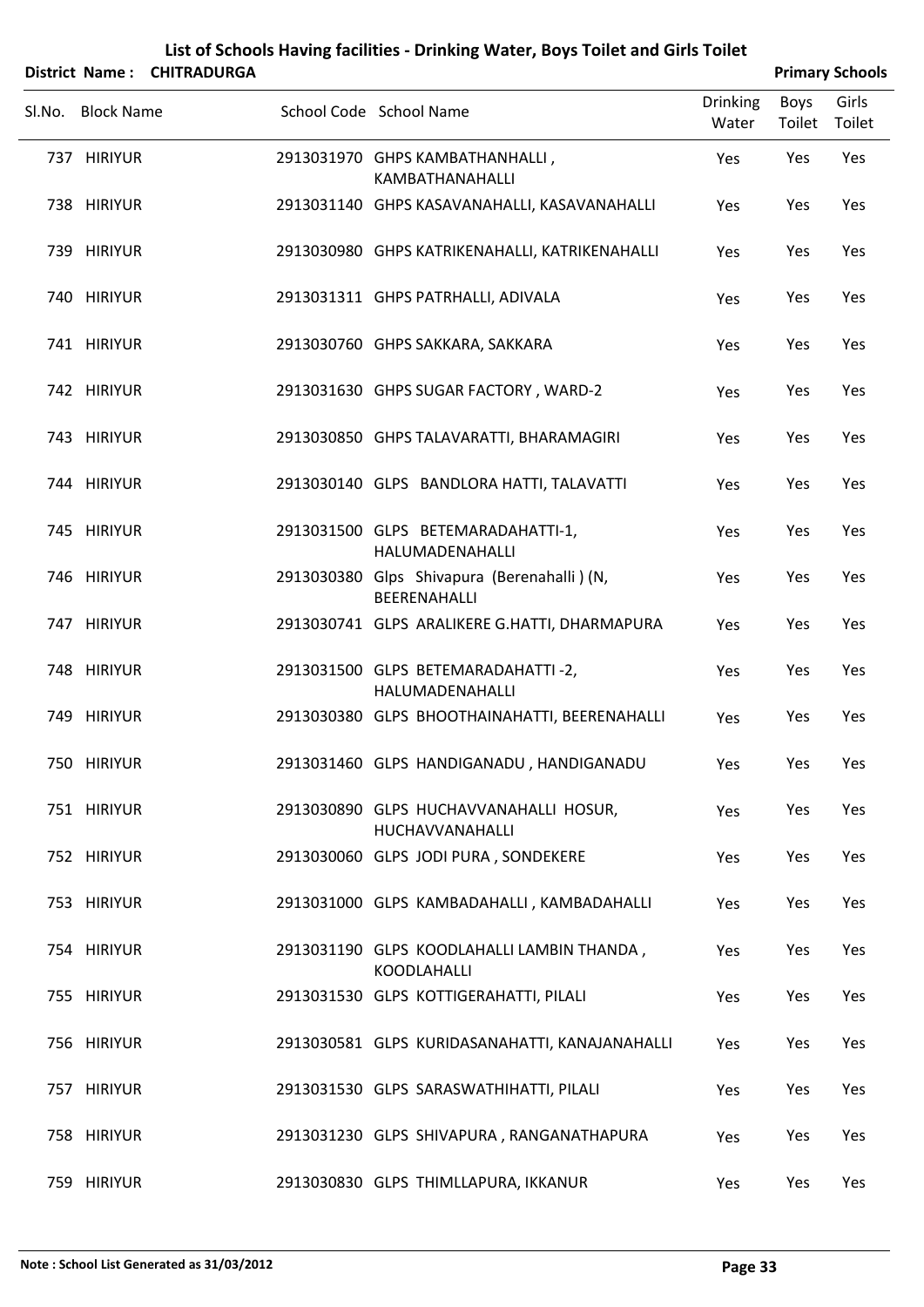|        |                   | District Name: CHITRADURGA |                                                                |                          |                | <b>Primary Schools</b> |
|--------|-------------------|----------------------------|----------------------------------------------------------------|--------------------------|----------------|------------------------|
| Sl.No. | <b>Block Name</b> |                            | School Code School Name                                        | <b>Drinking</b><br>Water | Boys<br>Toilet | Girls<br>Toilet        |
|        | 760 HIRIYUR       |                            | 2913030720 GLPS ADIJAMBAVACOLONY, HUVINAHOLE                   | Yes                      | Yes            | Yes                    |
|        | 761 HIRIYUR       |                            | 2913030990 GLPS AGALERAHATTI, KURUBARAHALLI                    | Yes                      | Yes            | Yes                    |
|        | 762 HIRIYUR       |                            | 2913031660 GLPS AZAD NAGAR, WARD-5                             | Yes                      | Yes            | Yes                    |
|        | 763 HIRIYUR       |                            | 2913030850 GLPS BELAGATTA, BHARAMAGIRI                         | Yes                      | Yes            | Yes                    |
|        | 764 HIRIYUR       |                            | 2913030750 GLPS BENAKANAHALLI GOLARAHATTI,<br>BENKANAHALLI     | Yes                      | Yes            | Yes                    |
|        | 765 HIRIYUR       |                            | 2913030750 GLPS BENAKANHALLI UPPERHATTI,<br>BENKANAHALLI       | Yes                      | Yes            | Yes                    |
|        | 766 HIRIYUR       |                            | 2913030290 GLPS CHANAMMANAHALLI, HARTHIKOTE                    | Yes                      | Yes            | Yes                    |
|        | 767 HIRIYUR       |                            | 2913030680 GLPS CHILLAHALLI A.M.NAGAR(new scho,<br>CHILLAHALLI | Yes                      | Yes            | Yes                    |
|        | 768 HIRIYUR       |                            | 2913030870 GLPS D.GOLLARAHATTI, KUNIKERE                       | Yes                      | Yes            | Yes                    |
|        | 769 HIRIYUR       |                            | 2913030700 GLPS DEVARAKOTTA M.NAGARA,<br>DEVARAKOTTA           | Yes                      | Yes            | Yes                    |
|        | 770 HIRIYUR       |                            | 2913030741 GLPS DHARAMAPURA GOLARAHATTI,<br>DHARMAPURA         | Yes                      | Yes            | Yes                    |
|        | 771 HIRIYUR       |                            | 2913031440 GLPS DINDAVARA HOSUR, DINDAVARA                     | Yes                      | Yes            | Yes                    |
|        | 772 HIRIYUR       |                            | 2913031320 GLPS GANJALAGUNTE, GANJALAGUNTE                     | Yes                      | Yes            | Yes                    |
|        | 773 HIRIYUR       |                            | 2913030350 GLPS GOGUDDU, GOGUDDU                               | Yes                      | Yes            | Yes                    |
|        | 774 HIRIYUR       |                            | 2913030670 GLPS GOLLALLI, GOLLAHALLI                           | Yes                      | Yes            | Yes                    |
|        | 775 HIRIYUR       |                            | 2913031740 GLPS GOPAL PURA (T), WARD-13                        | Yes                      | Yes            | Yes                    |
|        | 776 HIRIYUR       |                            | 2913030360 GLPS GOWNAHALLY GOLLARA HATTY,<br><b>GOWNAHALLI</b> | Yes                      | Yes            | Yes                    |
|        | 777 HIRIYUR       |                            | 2913031500 GLPS HALAMADENAHALLI GATE,<br>HALUMADENAHALLI       | Yes                      | Yes            | Yes                    |
|        | 778 HIRIYUR       |                            | 2913031890 GLPS HALE YALANADU A.K.COLONY, HALE<br>YALANADU     | Yes                      | Yes            | Yes                    |
|        | 779 HIRIYUR       |                            | 2913031460 GLPS HANDIGANADU AK COLONY,<br>HANDIGANADU          | Yes                      | Yes            | Yes                    |
|        | 780 HIRIYUR       |                            | 2913030900 GLPS HOSAHATTY, MYAKALURAHALLI                      | Yes                      | Yes            | Yes                    |
|        | 781 HIRIYUR       |                            | 2913030840 GLPS I.K. A.K.COLONY, KURUBRAHALLI                  | Yes                      | Yes            | Yes                    |
|        | 782 HIRIYUR       |                            | 2913031920 GLPS JAGJEEVANRAM NAGARA,<br>JAGJEEVANRAM NAGARA    | Yes                      | Yes            | Yes                    |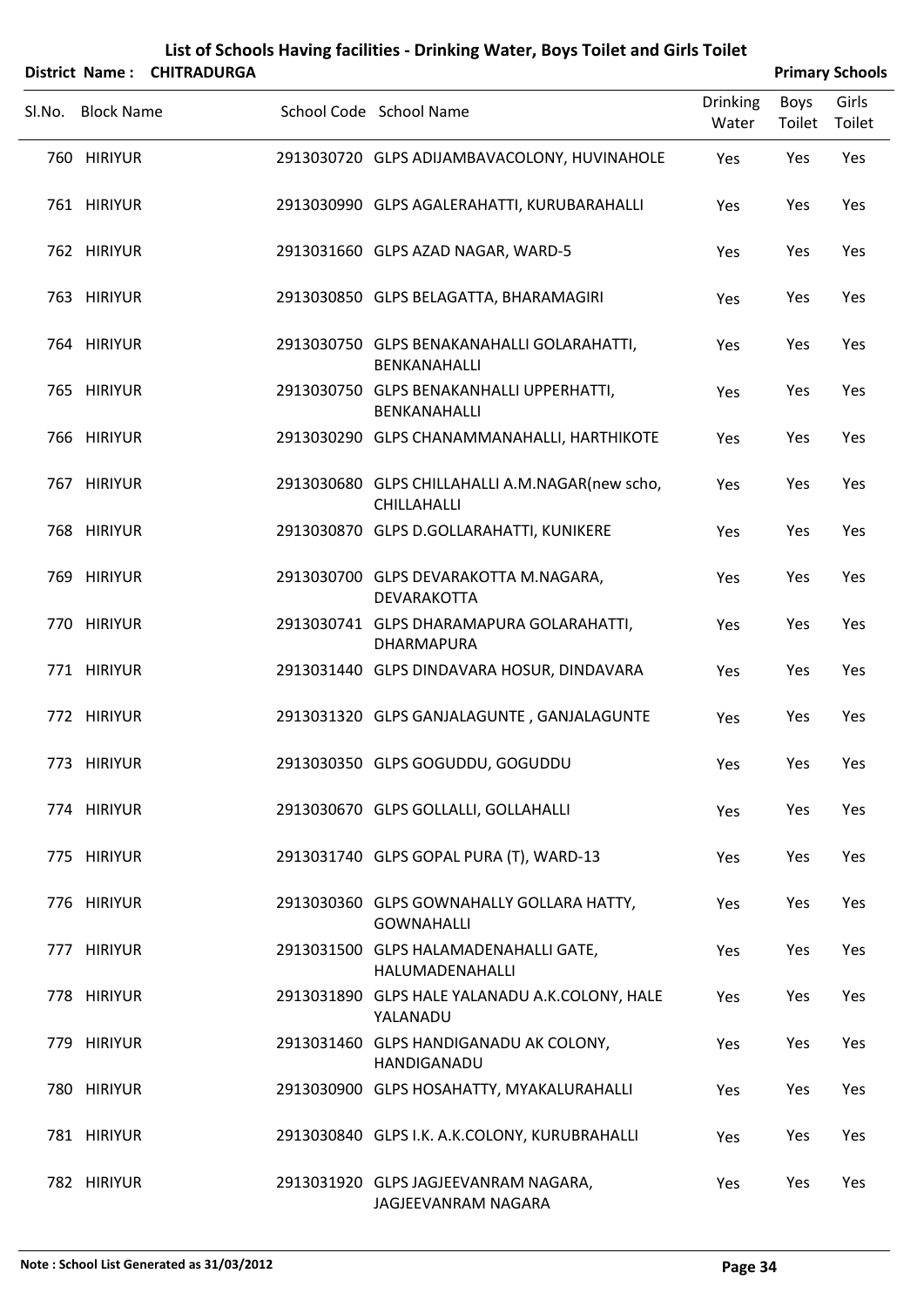|                   | District Name: CHITRADURGA |                                                                |                          |                | <b>Primary Schools</b> |
|-------------------|----------------------------|----------------------------------------------------------------|--------------------------|----------------|------------------------|
| Sl.No. Block Name |                            | School Code School Name                                        | <b>Drinking</b><br>Water | Boys<br>Toilet | Girls<br>Toilet        |
| 783 HIRIYUR       |                            | 2913030810 GLPS K LAMBANI THANDA, KUNDALAGURA                  | Yes                      | Yes            | Yes                    |
| 784 HIRIYUR       |                            | 2913031390 GLPS K.N.HALLI GOLARAHATTI,<br>KATANAYAKANAHALLI    | Yes                      | Yes            | Yes                    |
| 785 HIRIYUR       |                            | 2913030850 GLPS KAKKAYYANAHATTI, BHARAMAGIRI                   | Yes                      | Yes            | Yes                    |
| 786 HIRIYUR       |                            | 2913030320 GLPS KAPPE CHIKKENA HATTY, TAVANDI                  | Yes                      | Yes            | Yes                    |
| 787 HIRIYUR       |                            | 2913031420 GLPS KARIYALA ANJEENAYA DEVASATANA,<br>KARIYALA     | Yes                      | Yes            | Yes                    |
| 788 HIRIYUR       |                            | 2913030870 GLPS KERE KODIHATTI, KUNIKERE                       | Yes                      | Yes            | Yes                    |
| 789 HIRIYUR       |                            | 2913031390 GLPS KN.HALLI SEVALAL NAGARA,<br>KATANAYAKANAHALLI  | Yes                      | Yes            | Yes                    |
| 790 HIRIYUR       |                            | 2913030650 GLPS KRISHNA GIRI, HARIYABBE                        | Yes                      | Yes            | Yes                    |
| 791 HIRIYUR       |                            | 2913031411 GLPS KRISHNAGIRI, JAVANAGONDANAHALLI                | Yes                      | Yes            | Yes                    |
| 792 HIRIYUR       |                            | 2913030850 GLPS KUNTAPPANAHATTI, BHARAMAGIRI                   | Yes                      | Yes            | Yes                    |
| 793 HIRIYUR       |                            | 2913031450 GLPS LAAYAR DASARAHALLI,<br>LAYARADASARAHALLI       | Yes                      | Yes            | Yes                    |
| 794 HIRIYUR       |                            | 2913031370 GLPS MG HALLY MUSLIM COLONY,<br>MADENAHALLI         | Yes                      | Yes            | Yes                    |
| 795 HIRIYUR       |                            | 2913031471 GLPS PILLAJANAHALLI PART-2, YELLADAKERE             | Yes                      | Yes            | Yes                    |
| 796 HIRIYUR       |                            | 2913030710 GLPS R S UPPARAHATTY, BYADARAHALLI                  | Yes                      | Yes            | Yes                    |
| 797 HIRIYUR       |                            | 2913030440 GLPS RANGENAHALLY HOSUR(new school,<br>RANGENAHALLI | Yes                      | Yes            | Yes                    |
| 798 HIRIYUR       |                            | 2913030760 GLPS SAKKARA GOLLARAHATTI, SAKKARA                  | Yes                      | Yes            | Yes                    |
| 799 HIRIYUR       |                            | 2913031311 GLPS T G CAMP, ADIVALA                              | Yes                      | Yes            | Yes                    |
| 800 HIRIYUR       |                            | 2913030670 GLPS T GOLLARA HATTI, GOLLAHALLI                    | Yes                      | Yes            | Yes                    |
| 801 HIRIYUR       |                            | 2913031640 GLPS VEDAVATHUI NAGAR (U), WARD-3                   | Yes                      | Yes            | Yes                    |
| 802 HIRIYUR       |                            | 2913031540 GLPS VEERAVVA NAGATHIHALLI,<br>VEERAVVANAGATHIHALLI | Yes                      | Yes            | Yes                    |
| 803 HIRIYUR       |                            | 2913031690 GMHPS MODEL (K), WARD-8                             | Yes                      | Yes            | Yes                    |
| 804 HIRIYUR       |                            | 2913031690 GMHPS NEHRU MAIDEN (U), WARD-8                      | Yes                      | Yes            | Yes                    |
| 805 HIRIYUR       |                            | 2913030741 GUHPS DHARMAPURA, DHARMAPURA                        | Yes                      | Yes            | Yes                    |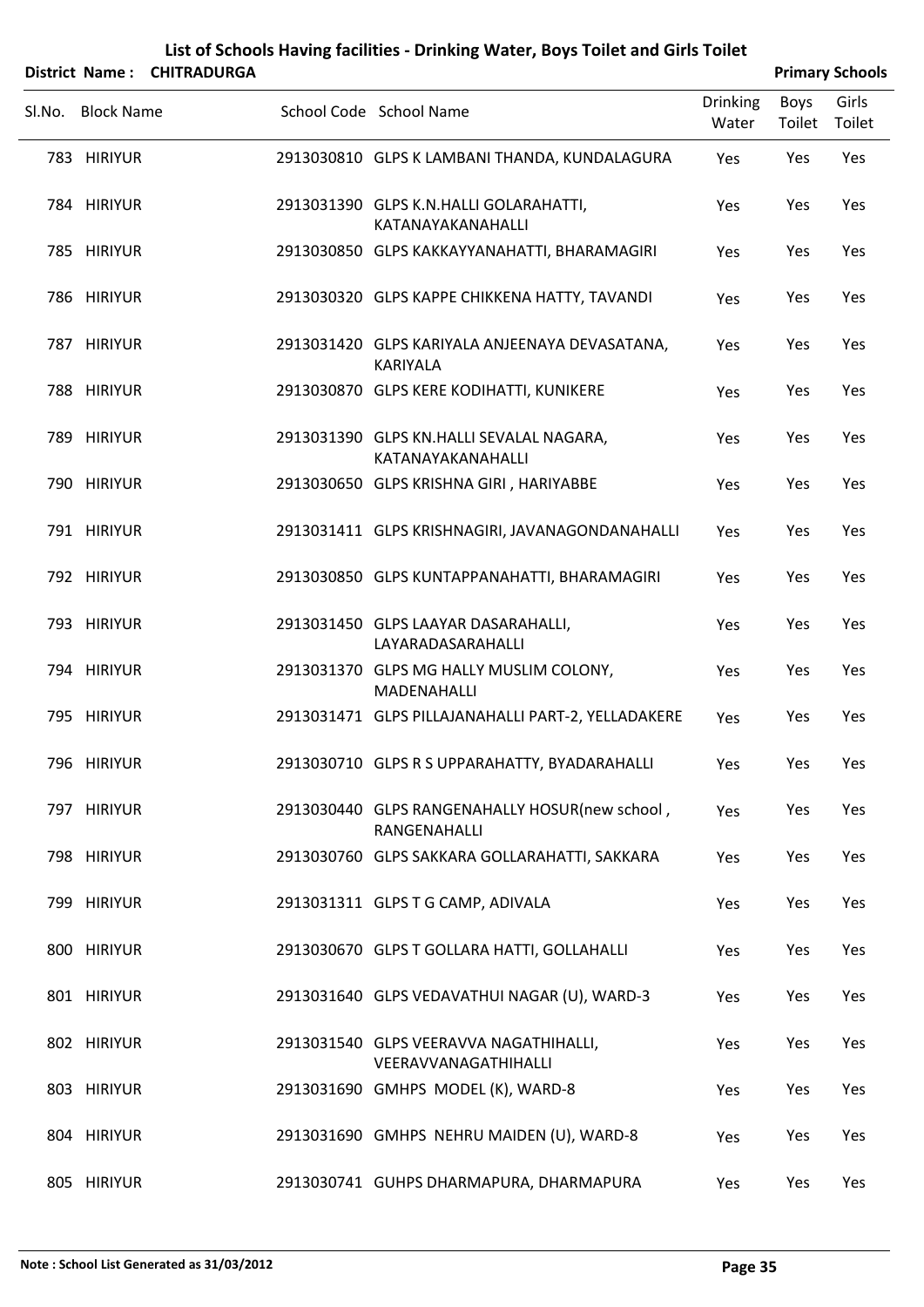|                   | District Name: CHITRADURGA |                                              |                          |                | <b>Primary Schools</b> |
|-------------------|----------------------------|----------------------------------------------|--------------------------|----------------|------------------------|
| Sl.No. Block Name |                            | School Code School Name                      | <b>Drinking</b><br>Water | Boys<br>Toilet | Girls<br>Toilet        |
| 806 HIRIYUR       |                            | 2913030600 GUHPS KHADENAHALLI, KHANDENAHALLI | Yes                      | Yes            | Yes                    |
| 807 HIRIYUR       |                            | 2913031130 GULPS ALUR, ALUR                  | Yes                      | Yes            | Yes                    |
| 808 HIRIYUR       |                            | 2913031900 GULPS HOSAYALANADU, HOSA YALANADU | Yes                      | Yes            | Yes                    |
| 809 HIRIYUR       |                            | 2913031170 GULPS PITLALI, PITLALI            | Yes                      | Yes            | Yes                    |
| 810 HIRIYUR       |                            | 2913030870 HPS A.V.KOTIGE, KUNIKERE          | Yes                      | Yes            | Yes                    |
| 811 HIRIYUR       |                            | 2913031220 HPS AARANAKATTE, UPPLALAGERE      | Yes                      | Yes            | Yes                    |
| 812 HIRIYUR       |                            | 2913030520 HPS ABBINAHOLE, ABBINAHOLE        | Yes                      | Yes            | Yes                    |
| 813 HIRIYUR       |                            | 2913031310 HPS ADIVALA(U), ADIVALA           | Yes                      | Yes            | Yes                    |
| 814 HIRIYUR       |                            | 2913031310 HPS ADIVALA, ADIVALA              | Yes                      | Yes            | Yes                    |
| 815 HIRIYUR       |                            | 2913030150 HPS AIMANGALA, AIMANGALA          | Yes                      | Yes            | Yes                    |
| 816 HIRIYUR       |                            | 2913031130 HPS ALUR, ALUR                    | Yes                      | Yes            | Yes                    |
| 817 HIRIYUR       |                            | 2913030500 HPS AMBALAGERE, AMBALAGERE        | Yes                      | Yes            | Yes                    |
| 818 HIRIYUR       |                            | 2913031400 HPS ANESIDRI, ANESIDRI            | Yes                      | Yes            | Yes                    |
| 819 HIRIYUR       |                            | 2913030740 HPS ARALIKERE PALYA, DHARMAPURA   | Yes                      | Yes            | Yes                    |
| 820 HIRIYUR       |                            | 2913031480 HPS ARASINAGUNDI, ARASINAGUNDI    | Yes                      | Yes            | Yes                    |
| 821 HIRIYUR       |                            | 2913030030 HPS B.ROPPA, BURUJANAROPPA        | Yes                      | Yes            | Yes                    |
| 822 HIRIYUR       |                            | 2913030910 HPS BABBUR, BABBUR                | Yes                      | Yes            | Yes                    |
| 823 HIRIYUR       |                            | 2913031270 HPS BAGGANADU, BAGGANADU          | Yes                      | Yes            | Yes                    |
| 824 HIRIYUR       |                            | 2913030410 HPS BALENAHALLI, BALENAHALLI      | Yes                      | Yes            | Yes                    |
| 825 HIRIYUR       |                            | 2913030380 HPS BEERENAHALLI, BEERENAHALLI    | Yes                      | Yes            | Yes                    |
| 826 HIRIYUR       |                            | 2913030750 HPS BENAKANAHALLI, BENKANAHALLI   | Yes                      | Yes            | Yes                    |
| 827 HIRIYUR       |                            | 2913030580 HPS BETHURU PALYA, KANAJANAHALLI  | Yes                      | Yes            | Yes                    |
| 828 HIRIYUR       |                            | 2913030580 HPS BETHURU, KANAJANAHALLI        | Yes                      | Yes            | Yes                    |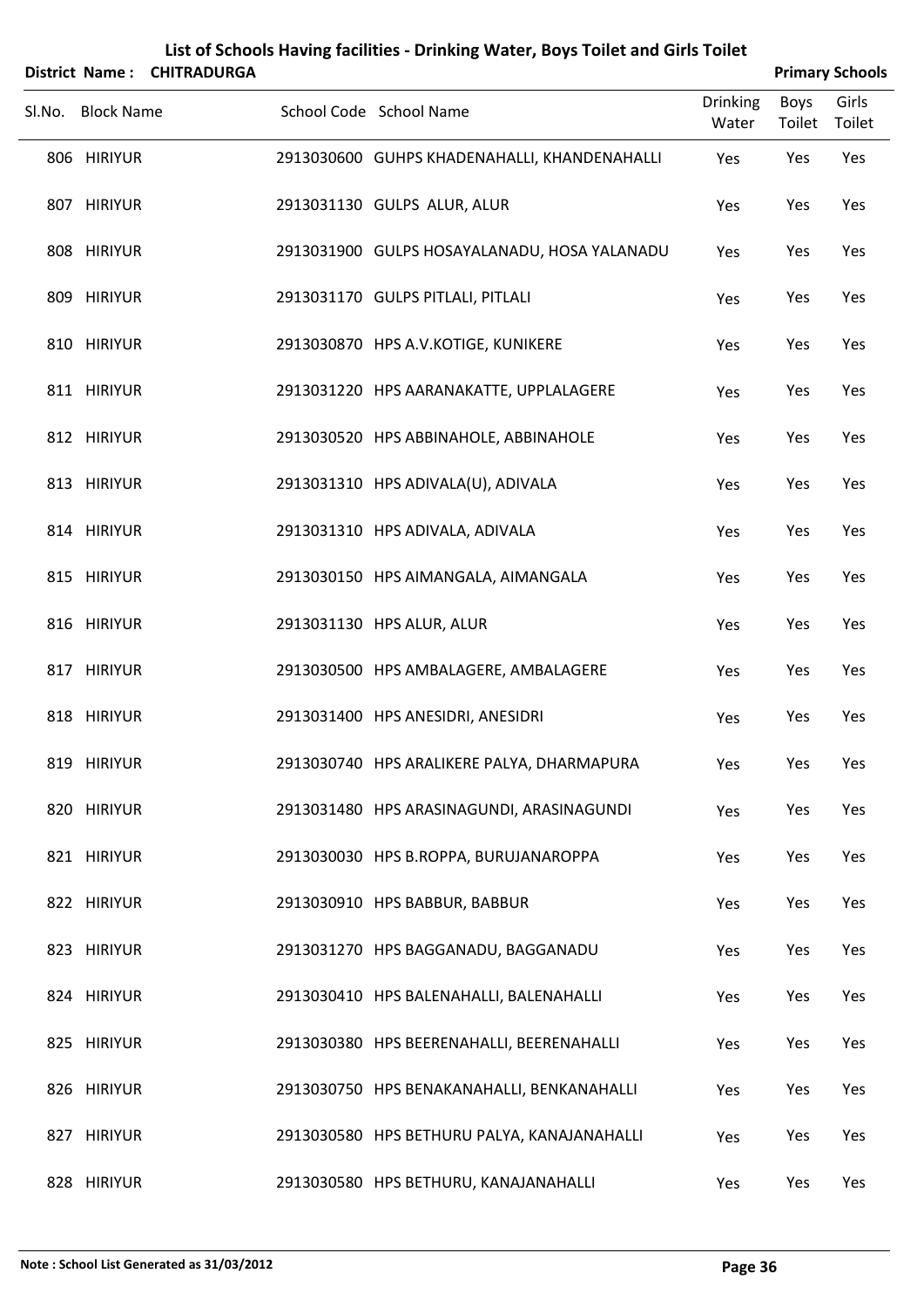|        | <b>District Name:</b><br><b>CHITRADURGA</b> |                                                    |                          |                       | <b>Primary Schools</b> |
|--------|---------------------------------------------|----------------------------------------------------|--------------------------|-----------------------|------------------------|
| SI.No. | <b>Block Name</b>                           | School Code School Name                            | <b>Drinking</b><br>Water | <b>Boys</b><br>Toilet | Girls<br>Toilet        |
|        | 829 HIRIYUR                                 | 2913030190 HPS BHARAMAPURA, BHARAMAPURA            | Yes                      | Yes                   | Yes                    |
|        | 830 HIRIYUR                                 | 2913030580 HPS BURUDUKUNTE, KANAJANAHALLI          | Yes                      | Yes                   | Yes                    |
|        | 831 HIRIYUR                                 | 2913030710 HPS BYADARAHALLI, BYADARAHALLI          | Yes                      | Yes                   | Yes                    |
|        | 832 HIRIYUR                                 | 2913031510 HPS BYARAMADU, BYARAMADU                | Yes                      | Yes                   | Yes                    |
|        | 833 HIRIYUR                                 | 2913031460 HPS CHIGALIKATTE, HANDIGANADU           | Yes                      | Yes                   | Yes                    |
|        | 834 HIRIYUR                                 | 2913030680 HPS CHILLAHALLI, CHILLAHALLI            | Yes                      | Yes                   | Yes                    |
|        | 835 HIRIYUR                                 | 2913030190 HPS D.S.MAALIGE, BHARAMAPURA            | Yes                      | Yes                   | Yes                    |
|        | 836 HIRIYUR                                 | 2913030740 HPS DHARMAPURA, DHARMAPURA              | Yes                      | Yes                   | Yes                    |
|        | 837 HIRIYUR                                 | 2913031440 HPS DINDAVARA, DINDAVARA                | Yes                      | Yes                   | Yes                    |
|        | 838 HIRIYUR                                 | 2913030970 HPS DODDAGHATTA, DODDAGHATTA            | Yes                      | Yes                   | Yes                    |
|        | 839 HIRIYUR                                 | 2913030690 HPS ESWARAGERE, ESWARAGERE              | Yes                      | Yes                   | Yes                    |
|        | 840 HIRIYUR                                 | 2913030400 HPS G.N.HALLI, GANNAYAKANAHALLI         | Yes                      | Yes                   | Yes                    |
|        | 841 HIRIYUR                                 | 2913031740 HPS GOPALAPURA, WARD-13                 | Yes                      | Yes                   | Yes                    |
|        | 842 HIRIYUR                                 | 2913031350 HPS GOWDANAHALLI, GOWDANAHALLI          | Yes                      | Yes                   | Yes                    |
|        | 843 HIRIYUR                                 | 2913030360 HPS GOWNAHALLI, GOWNAHALLI              | Yes                      | Yes                   | Yes                    |
|        | 844 HIRIYUR                                 | 2913030220 HPS GUILALU, GUILALU                    | Yes                      | Yes                   | Yes                    |
|        | 845 HIRIYUR                                 | 2913030540 HPS GULYA, GULYA                        | Yes                      | Yes                   | Yes                    |
|        | 846 HIRIYUR                                 | 2913030610 HPS HALAGALADDI, HALAGALADDI            | Yes                      | Yes                   | Yes                    |
|        | 847 HIRIYUR                                 | 2913031180 HPS HALEYALANADU, YELANADU              | Yes                      | Yes                   | Yes                    |
|        | 848 HIRIYUR                                 | 2913031500 HPS HALUMADENAHALLI,<br>HALUMADENAHALLI | Yes                      | Yes                   | Yes                    |
|        | 849 HIRIYUR                                 | 2913030650 HPS HARIYABBE, HARIYABBE                | Yes                      | Yes                   | Yes                    |
|        | 850 HIRIYUR                                 | 2913030290 HPS HARTHIKOTE, HARTHIKOTE              | Yes                      | Yes                   | Yes                    |
|        | 851 HIRIYUR                                 | 2913030420 HPS HEMADALA, HEMADALA                  | Yes                      | Yes                   | Yes                    |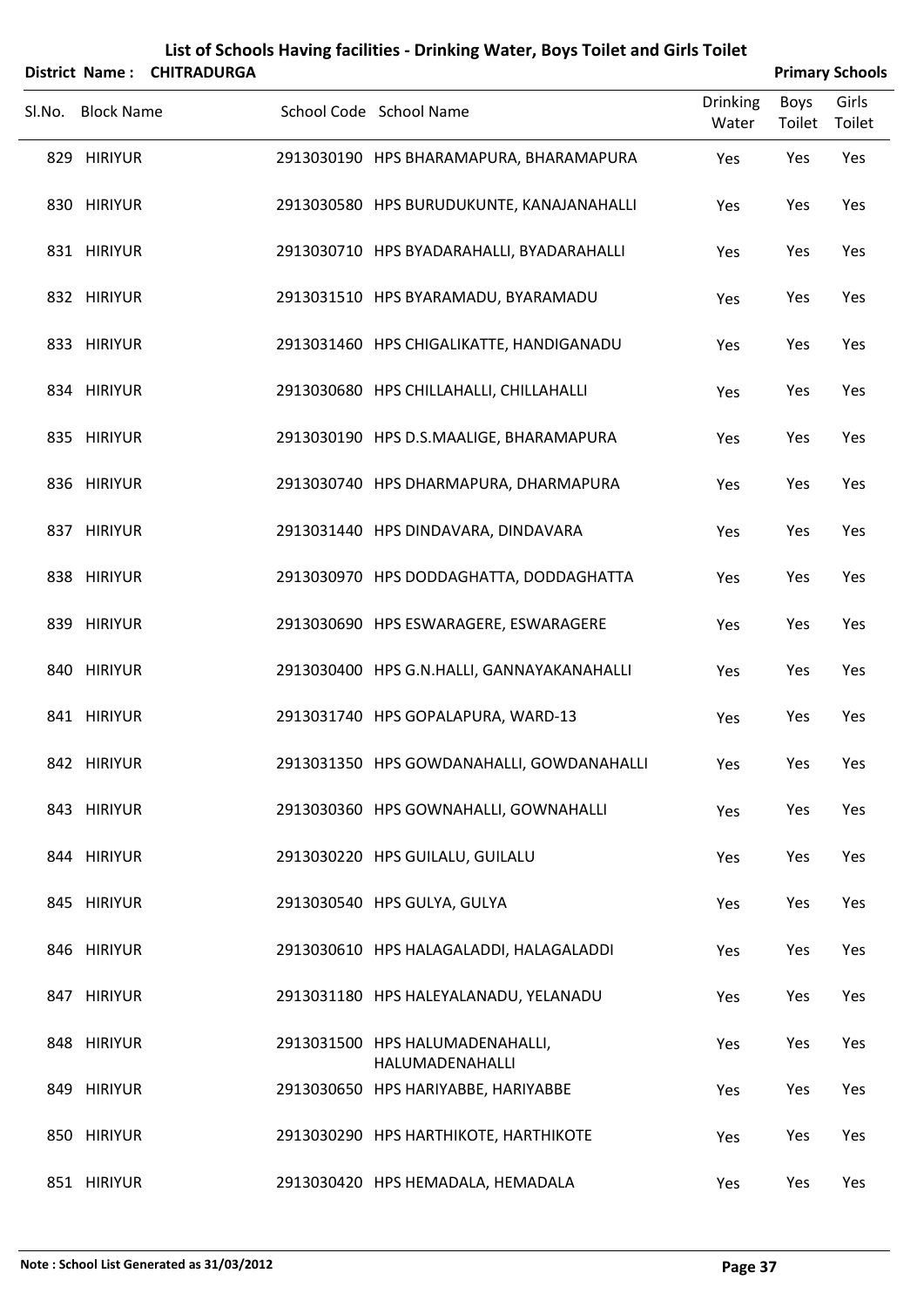|                   | District Name: CHITRADURGA | List of Schools Having facilities - Drinking Water, Boys Toilet and Girls Toilet |                          |                | <b>Primary Schools</b> |
|-------------------|----------------------------|----------------------------------------------------------------------------------|--------------------------|----------------|------------------------|
| Sl.No. Block Name |                            | School Code School Name                                                          | <b>Drinking</b><br>Water | Boys<br>Toilet | Girls<br>Toilet        |
| 852 HIRIYUR       |                            | 2913031050 HPS HINDASEKATTE, HINDASAKATTE                                        | Yes                      | Yes            | Yes                    |
| 853 HIRIYUR       |                            | 2913031780 HPS HIRIYUR (T), WARD-17                                              | Yes                      | Yes            | Yes                    |
| 854 HIRIYUR       |                            | 2913030590 HPS HOSAKERE, HOSAKERE                                                | Yes                      | Yes            | Yes                    |
| 855 HIRIYUR       |                            | 2913031180 HPS HOSAYELANADU, YELANADU                                            | Yes                      | Yes            | Yes                    |
| 856 HIRIYUR       |                            | 2913030340 HPS HULITHOTLU, HULITHOTLU                                            | Yes                      | Yes            | Yes                    |
| 857 HIRIYUR       |                            | 2913031080 HPS HULUGALAKUNTE, HULUGALAKUNTE                                      | Yes                      | Yes            | Yes                    |
| 858 HIRIYUR       |                            | 2913030720 HPS HUVINAHOLE, HUVINAHOLE                                            | Yes                      | Yes            | Yes                    |
| 859 HIRIYUR       |                            | 2913030830 HPS IKKANUR, IKKANUR                                                  | Yes                      | Yes            | Yes                    |
| 860 HIRIYUR       |                            | 2913031410 HPS J.G.HALLI(K), JAVANAGONDANAHALLI                                  | Yes                      | Yes            | Yes                    |
| 861 HIRIYUR       |                            | 2913031410 HPS J.G.HALLI(U), JAVANAGONDANAHALLI                                  | Yes                      | Yes            | Yes                    |
| 862 HIRIYUR       |                            | 2913031250 HPS K.R.HALLI, KASTURIRANGAPPENAHALLI                                 | Yes                      | Yes            | Yes                    |
| 863 HIRIYUR       |                            | 2913030270 HPS KALAVIBAGI, KALAVIBAGI                                            | Yes                      | Yes            | Yes                    |
| 864 HIRIYUR       |                            | 2913030160 HPS KALLAHATTI, MARADIDEVIGERE                                        | Yes                      | Yes            | Yes                    |
| 865 HIRIYUR       |                            | 2913030580 HPS KANAJANAHALLI, KANAJANAHALLI                                      | Yes                      | Yes            | Yes                    |
| 866 HIRIYUR       |                            | 2913030300 HPS KARIOBENAHALLI, KARIYOBENAHALLI                                   | Yes                      | Yes            | Yes                    |
| 867 HIRIYUR       |                            | 2913031420 HPS KARIYALA, KARIYALA                                                | Yes                      | Yes            | Yes                    |
| 868 HIRIYUR       |                            | 2913031390 HPS KATANAYAKANAHALLI,<br>KATANAYAKANAHALLI                           | <b>Yes</b>               | Yes            | Yes                    |
| 869 HIRIYUR       |                            | 2913030600 HPS KHANDENAHALLI PALYA,<br>KHANDENAHALLI                             | Yes                      | Yes            | Yes                    |
| 870 HIRIYUR       |                            | 2913030600 HPS KHANDENAHALLI, KHANDENAHALLI                                      | <b>Yes</b>               | Yes            | Yes                    |
| 871 HIRIYUR       |                            | 2913030110 HPS KHANDIKERE, KHANDIKERE                                            | Yes                      | Yes            | Yes                    |
| 872 HIRIYUR       |                            | 2913030770 HPS KODIHALLI, KODIHALLI                                              | <b>Yes</b>               | Yes            | Yes                    |
| 873 HIRIYUR       |                            | 2913031190 HPS KOODLAHALLI, KOODLAHALLI                                          | Yes                      | Yes            | Yes                    |
| 874 HIRIYUR       |                            | 2913030010 HPS KOVERAHATTI,<br>CHIKKASIDDAVVANAHALLI                             | Yes                      | Yes            | Yes                    |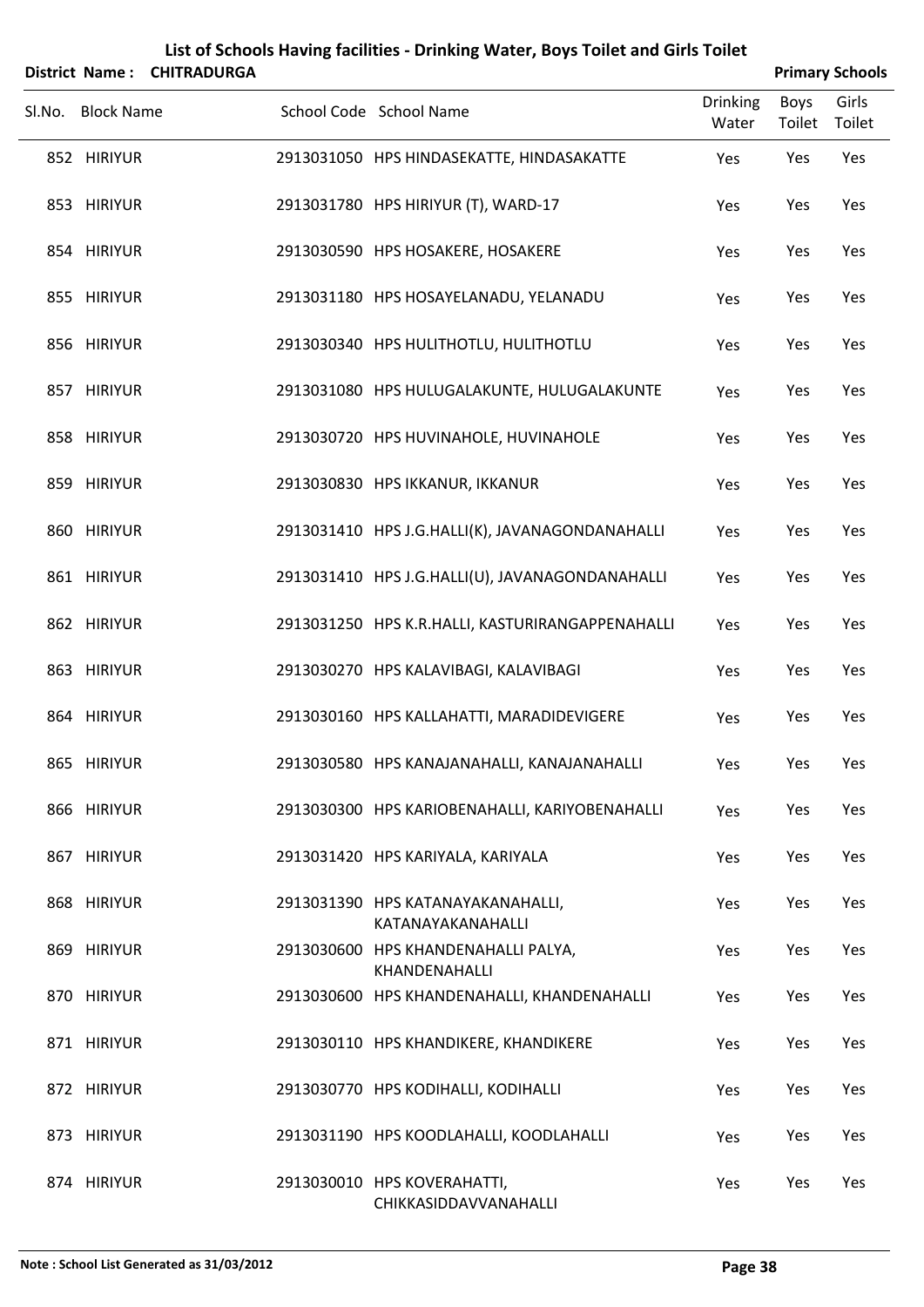|        | District Name:    | <b>CHITRADURGA</b> | List of Schools Having facilities - Drinking Water, Boys Toilet and Girls Toilet |                          |                | <b>Primary Schools</b> |
|--------|-------------------|--------------------|----------------------------------------------------------------------------------|--------------------------|----------------|------------------------|
| Sl.No. | <b>Block Name</b> |                    | School Code School Name                                                          | <b>Drinking</b><br>Water | Boys<br>Toilet | Girls<br>Toilet        |
|        | 875 HIRIYUR       |                    | 2913030810 HPS KUNDALAGURA, KUNDALAGURA                                          | Yes                      | Yes            | Yes                    |
|        | 876 HIRIYUR       |                    | 2913030870 HPS KUNIKERE(K), KUNIKERE                                             | Yes                      | Yes            | Yes                    |
|        | 877 HIRIYUR       |                    | 2913030870 HPS KUNIKERE(U), KUNIKERE                                             | Yes                      | Yes            | Yes                    |
|        | 878 HIRIYUR       |                    | 2913030840 HPS KURUBARAHALLI, KURUBRAHALLI                                       | Yes                      | Yes            | Yes                    |
|        | 879 HIRIYUR       |                    | 2913030960 HPS LAKKAVVANAHALLI, LAKKAVVANAHALLI                                  | Yes                      | Yes            | Yes                    |
|        | 880 HIRIYUR       |                    | 2913030050 HPS M.D.KOTE, MADAKARINAIKANA KOTE                                    | Yes                      | Yes            | Yes                    |
|        | 881 HIRIYUR       |                    | 2913030090 HPS MADDANAKUNTE, MADDANAKUNTE                                        | Yes                      | Yes            | Yes                    |
|        | 882 HIRIYUR       |                    | 2913030610 HPS MADDIHALLI, HALAGALADDI                                           | Yes                      | Yes            | Yes                    |
|        | 883 HIRIYUR       |                    | 2913030250 HPS MALLAPPANAHALLI, MALLAPPANAHALLI                                  | Yes                      | Yes            | Yes                    |
|        | 884 HIRIYUR       |                    | 2913030040 HPS MARADIHALLI, MARADIHALLI                                          | Yes                      | Yes            | Yes                    |
|        | 885 HIRIYUR       |                    | 2913030290 HPS MARENAHALLI, HARTHIKOTE                                           | Yes                      | Yes            | Yes                    |
|        | 886 HIRIYUR       |                    | 2913030920 HPS MASKAL MATTI, MASKAL                                              | Yes                      | Yes            | Yes                    |
|        | 887 HIRIYUR       |                    | 2913030920 HPS MASKAL, MASKAL                                                    | Yes                      | Yes            | Yes                    |
|        | 888 HIRIYUR       |                    | 2913030310 HPS METIKURKE, METIKURKE                                              | Yes                      | Yes            | Yes                    |
|        | 889 HIRIYUR       |                    | 2913030660 HPS MUNGASAVALLI, MUNGASAVALLI                                        | Yes                      | Yes            | Yes                    |
|        | 890 HIRIYUR       |                    | 2913030900 HPS MYAKALURAHALLI, MYAKALURAHALLI                                    | Yes                      | Yes            | Yes                    |
|        | 891 HIRIYUR       |                    | 2913031150 HPS NANDIHALLI, NANDIHALLI                                            | Yes                      | Yes            | Yes                    |
|        | 892 HIRIYUR       |                    | 2913031830 HPS NANJAYYANA KOTTIGE, WARD-22                                       | Yes                      | Yes            | Yes                    |
|        | 893 HIRIYUR       |                    | 2913031760 HPS NEAR K S R T C BUS STAND, WARD-15                                 | Yes                      | Yes            | Yes                    |
|        | 894 HIRIYUR       |                    | 2913031430 HPS OBALAPURA, OBALAPURA                                              | Yes                      | Yes            | Yes                    |
|        | 895 HIRIYUR       |                    | 2913031420 HPS ONIHATTI, KARIYALA                                                | Yes                      | Yes            | Yes                    |
|        | 896 HIRIYUR       |                    | 2913030620 HPS P.D.KOTE, PARASURAMADEVARAKOTE                                    | Yes                      | Yes            | Yes                    |
|        | 897 HIRIYUR       |                    | 2913030020 HPS PALAVVANAHALLI, PALAVVANAHALLI                                    | Yes                      | Yes            | Yes                    |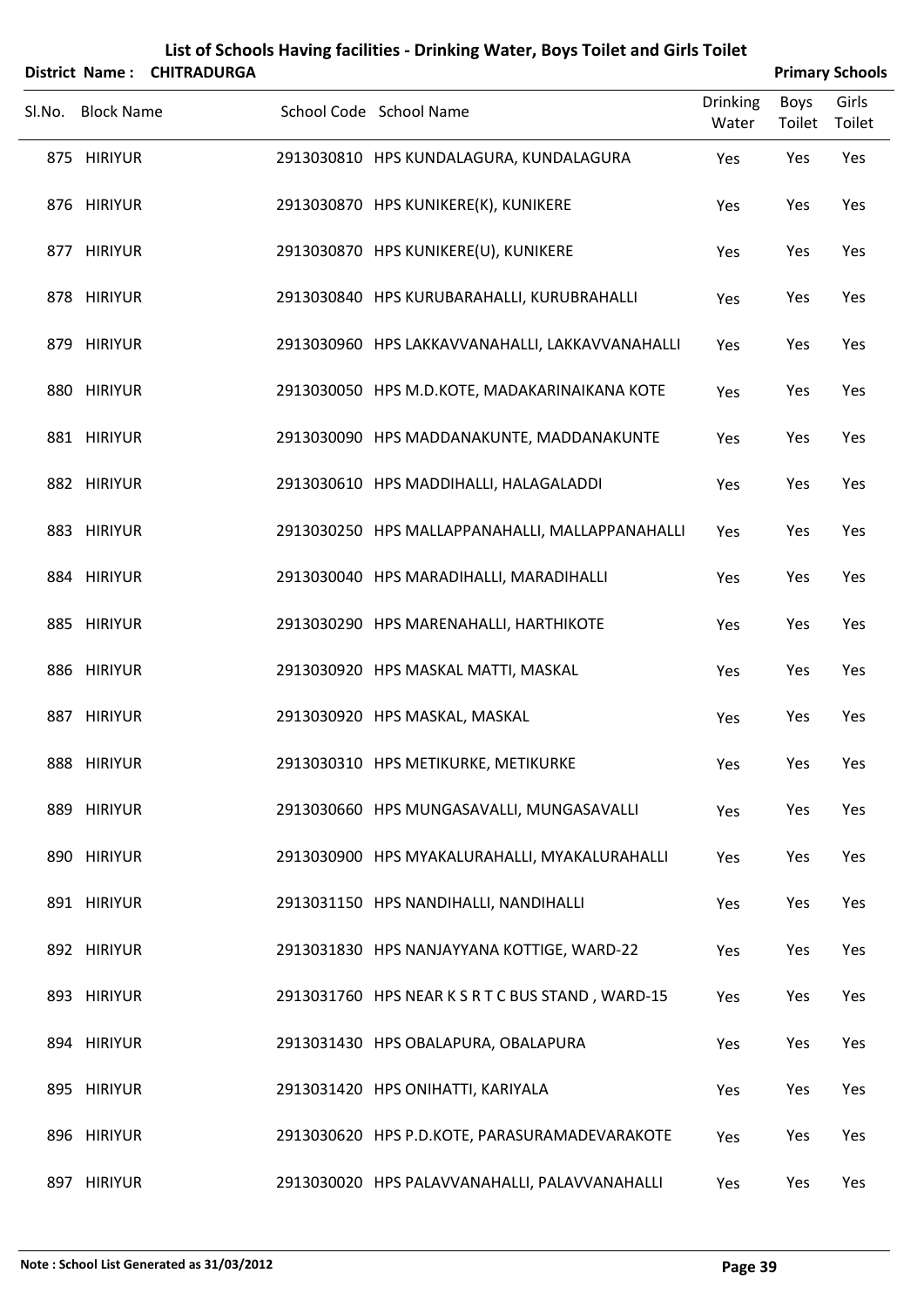|        | <b>District Name:</b> | <b>CHITRADURGA</b> |                                                         |                          |                | <b>Primary Schools</b> |
|--------|-----------------------|--------------------|---------------------------------------------------------|--------------------------|----------------|------------------------|
| SI.No. | <b>Block Name</b>     |                    | School Code School Name                                 | <b>Drinking</b><br>Water | Boys<br>Toilet | Girls<br>Toilet        |
|        | 898 HIRIYUR           |                    | 2913031530 HPS PILALI, PILALI                           | Yes                      | Yes            | Yes                    |
|        | 899 HIRIYUR           |                    | 2913031470 HPS PILLAJANAHALLI, YELLADAKERE              | Yes                      | Yes            | Yes                    |
|        | 900 HIRIYUR           |                    | 2913031170 HPS PITLALI(K), PITLALI                      | Yes                      | Yes            | Yes                    |
|        | 901 HIRIYUR           |                    | 2913030080 HPS RAMAJOGIHALLI, RAMAJOGIHALLI             | Yes                      | Yes            | Yes                    |
|        | 902 HIRIYUR           |                    | 2913031230 HPS RANGANATHAPURA, RANGANATHAPURA           | Yes                      | Yes            | Yes                    |
|        | 903 HIRIYUR           |                    | 2913031360 HPS RANGAPURA, RANGAPURA                     | Yes                      | Yes            | Yes                    |
|        | 904 HIRIYUR           |                    | 2913030440 HPS RANGENAHALLI, RANGENAHALLI               | Yes                      | Yes            | Yes                    |
|        | 905 HIRIYUR           |                    | 2913030450 HPS S.D.KOTE, SHIDLAIAHNAKOTE                | Yes                      | Yes            | Yes                    |
|        | 906 HIRIYUR           |                    | 2913031210 HPS SAMUDRAHALLI, SAMUDRADAHALLI             | Yes                      | Yes            | Yes                    |
|        | 907 HIRIYUR           |                    | 2913031520 HPS SHESHAPPANAHALLI,<br>SHESHAPPANAHALLI    | Yes                      | Yes            | Yes                    |
|        | 908 HIRIYUR           |                    | 2913030640 HPS SHRAVANAGERE, SHRAVANAGERE               | Yes                      | Yes            | Yes                    |
|        | 909 HIRIYUR           |                    | 2913030060 HPS SONDEKERE, SONDEKERE                     | Yes                      | Yes            | Yes                    |
|        | 910 HIRIYUR           |                    | 2913030330 HPS SOORAGONDANAHALLI,<br>SOORAGAONDANAHALLI | Yes                      | Yes            | Yes                    |
|        | 911 HIRIYUR           |                    | 2913031530 HPS SOORAPPANAHATTI, PILALI                  | Yes                      | Yes            | Yes                    |
|        | 912 HIRIYUR           |                    | 2913030570 HPS SUGUR, SUGUR                             | Yes                      | Yes            | Yes                    |
|        | 913 HIRIYUR           |                    | 2913031200 HPS T.NAGENAHALLI, TORESAL NAGENAHALLI       | Yes                      | Yes            | Yes                    |
|        | 914 HIRIYUR           |                    | 2913031220 HPS UPPALAGERE, UPPLALAGERE                  | Yes                      | Yes            | Yes                    |
|        | 915 HIRIYUR           |                    | 2913030490 HPS UPPARAHALLI, UPPARAHALLI                 | Yes                      | Yes            | Yes                    |
|        | 916 HIRIYUR           |                    | 2913030730 HPS V.K.GUDDA, VENUKALGUDDA                  | Yes                      | Yes            | Yes                    |
|        | 917 HIRIYUR           |                    | 2913031010 HPS V.V.PURA(K), VANIVILASAPURA              | Yes                      | Yes            | Yes                    |
|        | 918 HIRIYUR           |                    | 2913031010 HPS V.V.PURA(U), VANIVILASAPURA              | Yes                      | Yes            | Yes                    |
|        | 919 HIRIYUR           |                    | 2913030130 HPS VADDIKERE, VADDIKERE                     | Yes                      | Yes            | Yes                    |
|        | 920 HIRIYUR           |                    | 2913030120 HPS YARABALLI, YARABALLI                     | Yes                      | Yes            | Yes                    |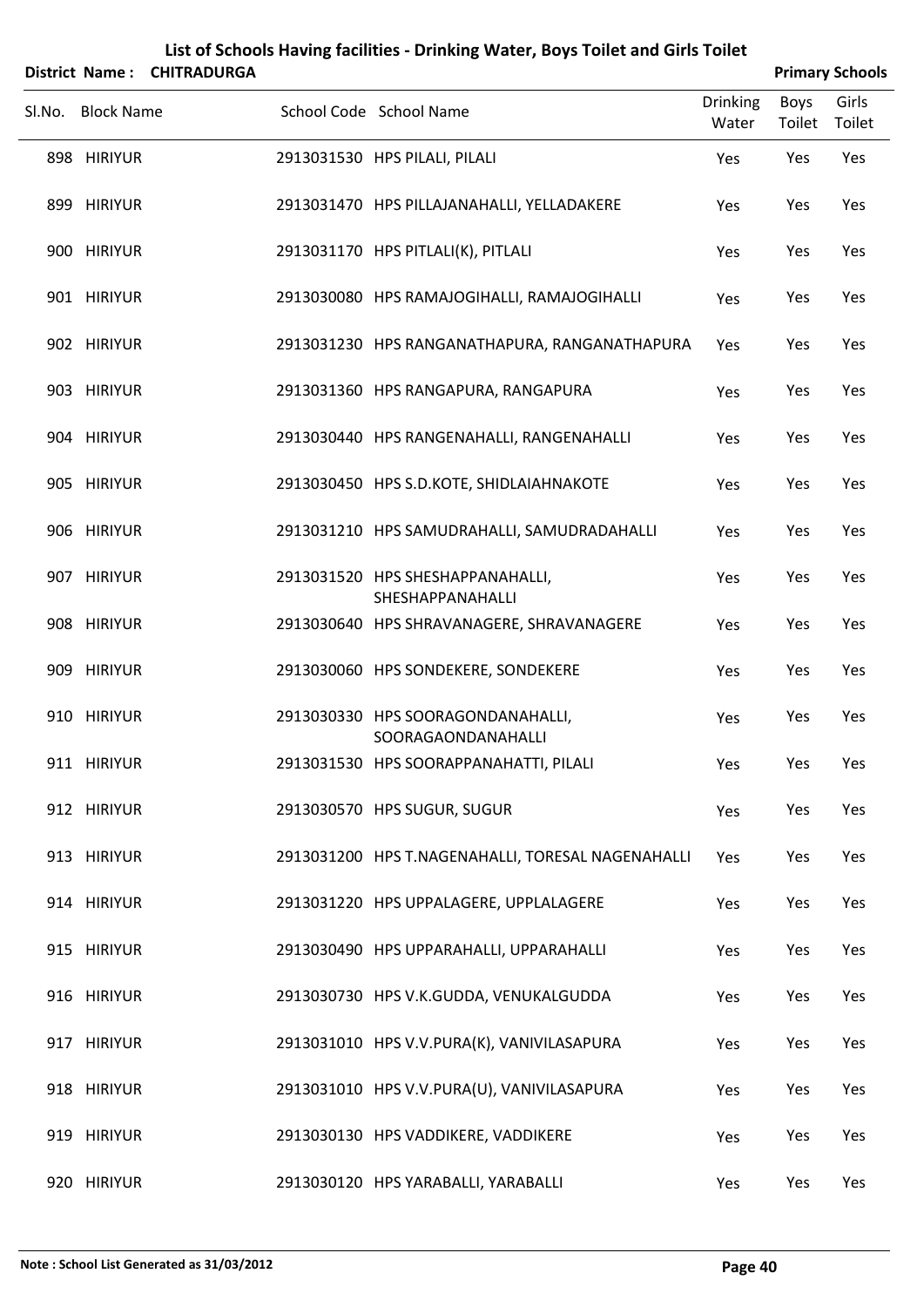|        | <b>District Name:</b> | List of Schools Having facilities - Drinking Water, Boys Toilet and Girls Toilet<br><b>CHITRADURGA</b> | <b>Primary Schools</b>                                     |                          |                |                 |
|--------|-----------------------|--------------------------------------------------------------------------------------------------------|------------------------------------------------------------|--------------------------|----------------|-----------------|
| Sl.No. | <b>Block Name</b>     |                                                                                                        | School Code School Name                                    | <b>Drinking</b><br>Water | Boys<br>Toilet | Girls<br>Toilet |
|        | 921 HIRIYUR           |                                                                                                        | 2913031470 HPS YELLADAKERE, YELLADAKERE                    | Yes                      | Yes            | Yes             |
|        | 922 HIRIYUR           |                                                                                                        | 2913030200 LPS ADIRALU, ADIRALU                            | Yes                      | Yes            | Yes             |
|        | 923 HIRIYUR           |                                                                                                        | 2913031310 LPS ADIVALA VADDARAHATTI, ADIVALA               | Yes                      | Yes            | Yes             |
|        | 924 HIRIYUR           |                                                                                                        | 2913031310 LPS ADIVALA(T), ADIVALA                         | Yes                      | Yes            | Yes             |
|        | 925 HIRIYUR           |                                                                                                        | 2913030500 LPS AMBALAGERE UPPARAHATTI,<br>AMBALAGERE       | Yes                      | Yes            | Yes             |
|        | 926 HIRIYUR           |                                                                                                        | 2913030990 LPS AMMANAHATTI, KURUBARAHALLI                  | Yes                      | Yes            | Yes             |
|        | 927 HIRIYUR           |                                                                                                        | 2913031400 LPS ANESIDRI GOLLARAHATTI, ANESIDRI             | Yes                      | Yes            | Yes             |
|        | 928 HIRIYUR           |                                                                                                        | 2913030740 LPS ARALIKERE, DHARMAPURA                       | Yes                      | Yes            | Yes             |
|        | 929 HIRIYUR           |                                                                                                        | 2913031750 lps asrya badavana k.m.kottige(New, WARD-<br>14 | Yes                      | Yes            | Yes             |
|        | 930 HIRIYUR           |                                                                                                        | 2913030600 LPS B.K.HATTI, KHANDENAHALLI                    | Yes                      | Yes            | Yes             |
|        | 931 HIRIYUR           |                                                                                                        | 2913030380 LPS B.KATANAHATTI, BEERENAHALLI                 | Yes                      | Yes            | Yes             |
|        | 932 HIRIYUR           |                                                                                                        | 2913030050 LPS B.MAALIGE, MADAKARINAIKANA KOTE             | Yes                      | Yes            | Yes             |
|        | 933 HIRIYUR           |                                                                                                        | 2913031440 LPS BALADEVARAHATTI, DINDAVARA                  | Yes                      | Yes            | Yes             |
|        | 934 HIRIYUR           |                                                                                                        | 2913030900 LPS BALADEVARAHATTI, MYAKALURAHALLI             | Yes                      | Yes            | Yes             |
|        | 935 HIRIYUR           |                                                                                                        | 2913031420 LPS BENNE ERAPPANAHATTI, KARIYALA               | Yes                      | Yes            | Yes             |
|        | 936 HIRIYUR           |                                                                                                        | 2913030470 LPS BIDARAKERE A.K.COLONY, BIDARAKERE           | Yes                      | Yes            | Yes             |
|        | 937 HIRIYUR           |                                                                                                        | 2913030200 LPS C.S.MALIGE, ADIRALU                         | Yes                      | Yes            | Yes             |
|        | 938 HIRIYUR           |                                                                                                        | 2913031330 LPS CHALLAMADU, CHALLAMADU                      | Yes                      | Yes            | Yes             |
|        | 939 HIRIYUR           |                                                                                                        | 2913030660 LPS CHANDRAGIRI, MUNGASAVALLI                   | Yes                      | Yes            | Yes             |
|        | 940 HIRIYUR           |                                                                                                        | 2913030900 LPS CHINNAIAHNAHATTI, MYAKALURAHALLI            | Yes                      | Yes            | Yes             |
|        | 941 HIRIYUR           |                                                                                                        | 2913031520 LPS CHITRADEVARAHATTI,<br>SHESHAPPANAHALLI      | Yes                      | Yes            | Yes             |
|        | 942 HIRIYUR           |                                                                                                        | 2913031470 LPS DASANAHATTI, YELLADAKERE                    | Yes                      | Yes            | Yes             |
|        | 943 HIRIYUR           |                                                                                                        | 2913030340 LPS DEVARAHATTI, HULITHOTLU                     | Yes                      | Yes            | Yes             |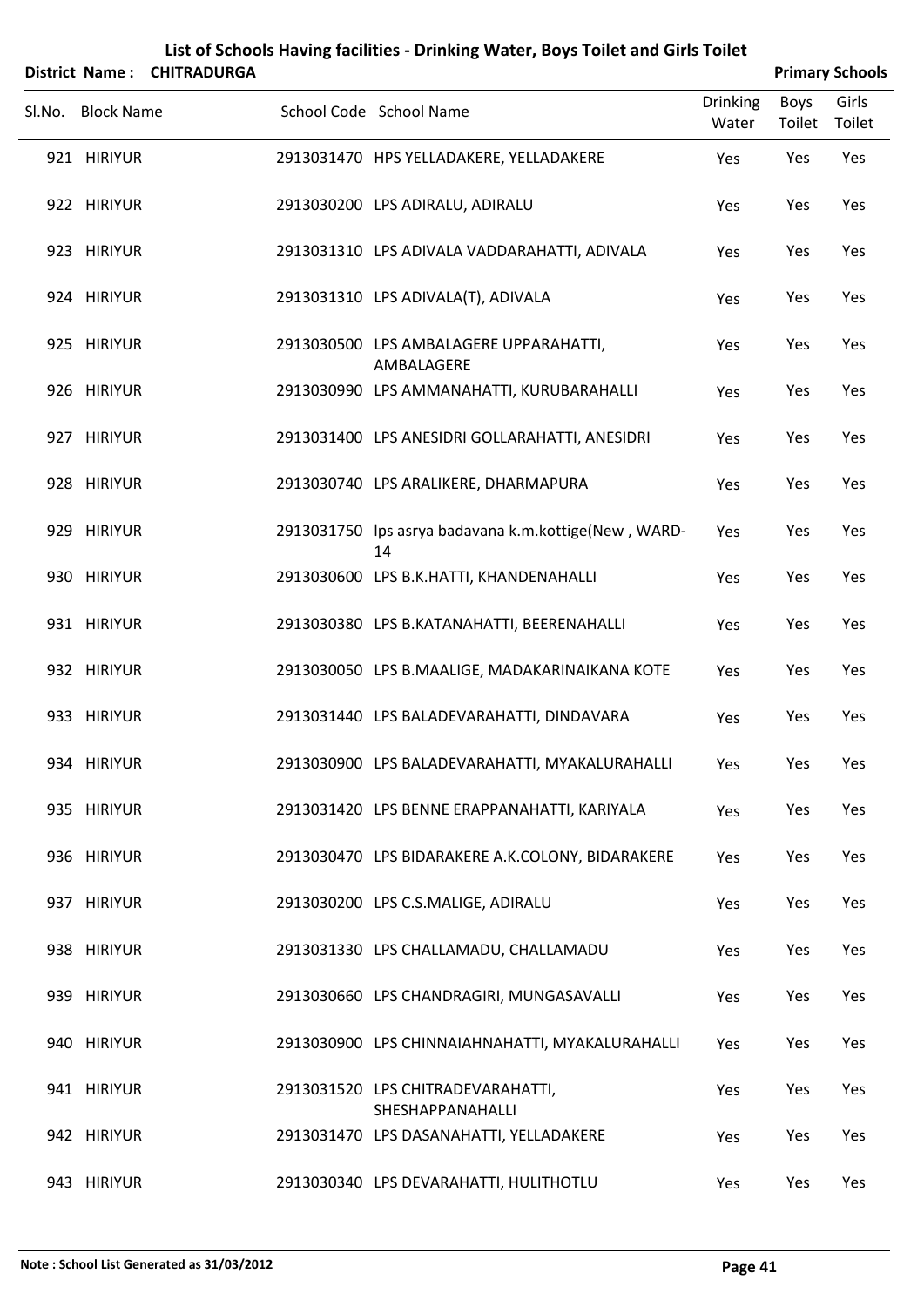|        | <b>District Name:</b> | <b>CHITRADURGA</b> | List of Schools Having facilities - Drinking Water, Boys Toilet and Girls Toilet |                          |                       | <b>Primary Schools</b> |
|--------|-----------------------|--------------------|----------------------------------------------------------------------------------|--------------------------|-----------------------|------------------------|
| Sl.No. | <b>Block Name</b>     |                    | School Code School Name                                                          | <b>Drinking</b><br>Water | <b>Boys</b><br>Toilet | Girls<br>Toilet        |
|        | 944 HIRIYUR           |                    | 2913030420 LPS DIBDARAHATTI, HEMADALA                                            | Yes                      | Yes                   | Yes                    |
|        | 945 HIRIYUR           |                    | 2913031440 LPS DINDAVARA B.COLONY, DINDAVARA                                     | Yes                      | Yes                   | Yes                    |
|        | 946 HIRIYUR           |                    | 2913030690 LPS ESWARAGERE GOLLARAHATTI,<br>ESWARAGERE                            | Yes                      | Yes                   | Yes                    |
|        | 947 HIRIYUR           |                    | 2913031420 LPS GAYATHRIPURA, KARIYALA                                            | Yes                      | Yes                   | Yes                    |
|        | 948 HIRIYUR           |                    | 2913030230 LPS GIDDOBANAHALLI, GIDDAOBANAHALLI                                   | Yes                      | Yes                   | Yes                    |
|        | 949 HIRIYUR           |                    | 2913031480 LPS GOKULANAGAR, ARASINAGUNDI                                         | Yes                      | Yes                   | Yes                    |
|        | 950 HIRIYUR           |                    | 2913031260 LPS GORLADAKU, GORLADAKU                                              | Yes                      | Yes                   | Yes                    |
|        | 951 HIRIYUR           |                    | 2913030370 LPS GUDIHALLI, GUDIHALLI                                              | Yes                      | Yes                   | Yes                    |
|        | 952 HIRIYUR           |                    | 2913030430 LPS GUDUNURHALLI, GUDUNURHALLI                                        | Yes                      | Yes                   | Yes                    |
|        | 953 HIRIYUR           |                    | 2913030540 LPS GULYA GOLLARAHATTI, GULYA                                         | Yes                      | Yes                   | Yes                    |
|        | 954 HIRIYUR           |                    | 2913030010 LPS H.N.HATTI, CHIKKASIDDAVVANAHALLI                                  | Yes                      | Yes                   | Yes                    |
|        | 955 HIRIYUR           |                    | 2913030650 LPS HARIYABBE PALYA, HARIYABBE                                        | Yes                      | Yes                   | Yes                    |
|        | 956 HIRIYUR           |                    | 2913031050 LPS HINDASEKATTE GOLLARAHATTI,<br>HINDASAKATTE                        | Yes                      | Yes                   | Yes                    |
|        | 957 HIRIYUR           |                    | 2913031470 LPS HINDASKATE A.K.COLONY, YELLADAKERE                                | Yes                      | Yes                   | Yes                    |
|        | 958 HIRIYUR           |                    | 2913030770 LPS HOMBALADAHATTI, KODIHALLI                                         | Yes                      | Yes                   | Yes                    |
|        | 959 HIRIYUR           |                    | 2913030420 LPS HOSAINAHALLI, HEMADALA                                            | Yes                      | Yes                   | Yes                    |
|        | 960 HIRIYUR           |                    | 2913030590 LPS HOSAKEREPALYA, HOSAKERE                                           | Yes                      | Yes                   | Yes                    |
|        | 961 HIRIYUR           |                    | 2913030720 LPS HUVINAHOLE GOLLARAHATTI,<br><b>HUVINAHOLE</b>                     | Yes                      | Yes                   | Yes                    |
|        | 962 HIRIYUR           |                    | 2913031340 LPS IDDALA NAGENAHALLI,<br>IDDALANAGENAHALLI                          | Yes                      | Yes                   | Yes                    |
|        | 963 HIRIYUR           |                    | 2913031410 LPS JOOLLAIAHNAHATTI,<br>JAVANAGONDANAHALLI                           | Yes                      | Yes                   | Yes                    |
|        | 964 HIRIYUR           |                    | 2913030190 LPS K.C.ROPPA, BHARAMAPURA                                            | Yes                      | Yes                   | Yes                    |
|        | 965 HIRIYUR           |                    | 2913031411 LPS K.H.R.BADAVANE(K),<br>JAVANAGONDANAHALLI                          | Yes                      | Yes                   | Yes                    |
|        | 966 HIRIYUR           |                    | 2913031410 LPS K.H.R.BADAVANE(U),<br>JAVANAGONDANAHALLI                          | Yes                      | Yes                   | Yes                    |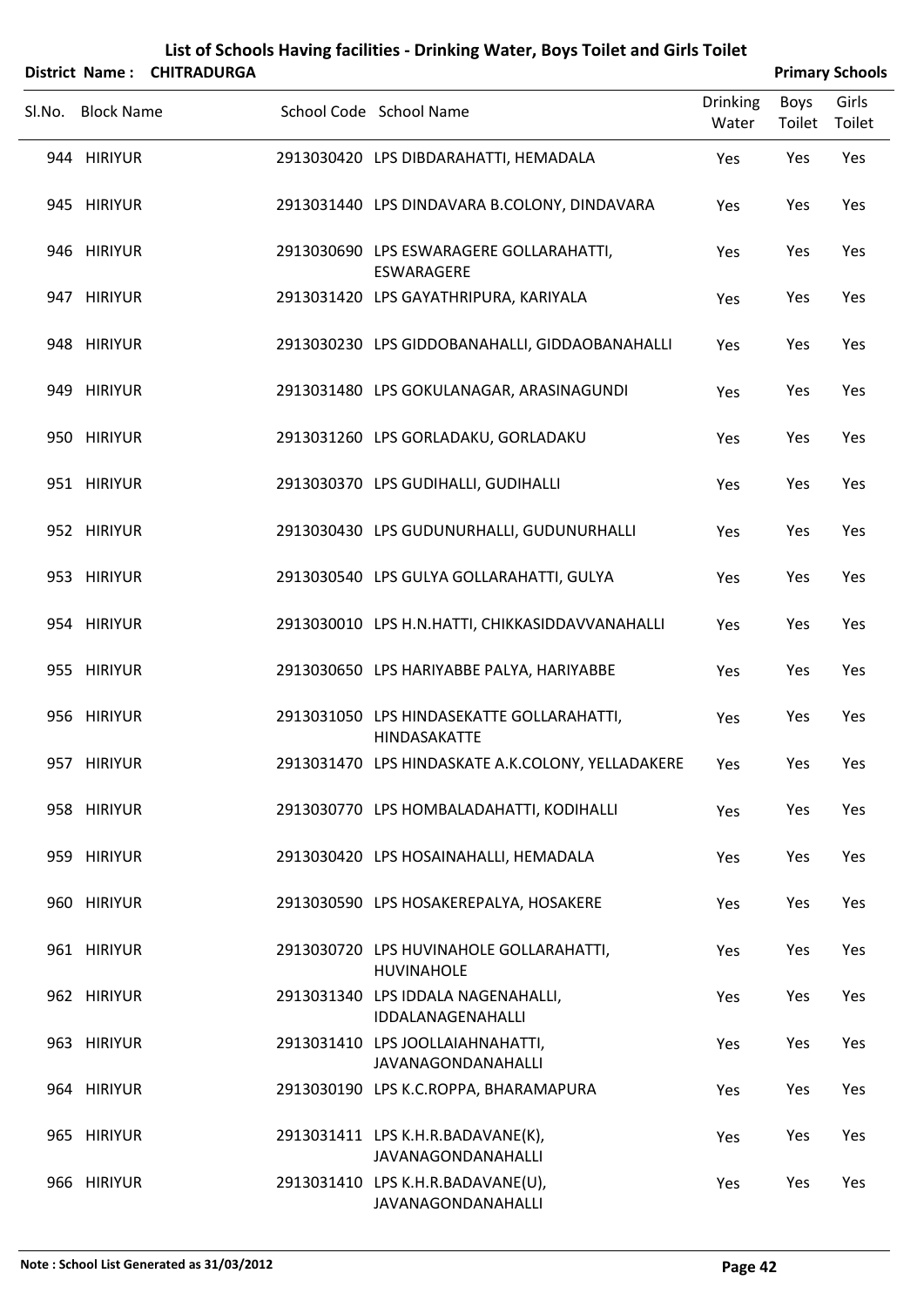| List of Schools Having facilities - Drinking Water, Boys Toilet and Girls Toilet<br>District Name: CHITRADURGA<br><b>Primary Schools</b> |                   |  |  |                                                                  |                          |                       |                 |  |  |
|------------------------------------------------------------------------------------------------------------------------------------------|-------------------|--|--|------------------------------------------------------------------|--------------------------|-----------------------|-----------------|--|--|
|                                                                                                                                          | SI.No. Block Name |  |  | School Code School Name                                          | <b>Drinking</b><br>Water | <b>Boys</b><br>Toilet | Girls<br>Toilet |  |  |
|                                                                                                                                          | 967 HIRIYUR       |  |  | 2913031250 LPS K.R.HALLI GOLLARAHATTI,<br>KASTURIRANGAPPENAHALLI | Yes                      | Yes                   | Yes             |  |  |
|                                                                                                                                          | 968 HIRIYUR       |  |  | 2913030920 LPS K.R.PURA, MASKAL                                  | Yes                      | Yes                   | Yes             |  |  |
|                                                                                                                                          | 969 HIRIYUR       |  |  | 2913030290 LPS KAPILEHATTI, HARTHIKOTE                           | Yes                      | Yes                   | Yes             |  |  |
|                                                                                                                                          | 970 HIRIYUR       |  |  | 2913030020 LPS KAREOBANAHATTI, PALAVVANAHALLI                    | Yes                      | Yes                   | Yes             |  |  |
|                                                                                                                                          | 971 HIRIYUR       |  |  | 2913030120 LPS KATAPPANAHATTI, YARABALLI                         | Yes                      | Yes                   | Yes             |  |  |
|                                                                                                                                          | 972 HIRIYUR       |  |  | 2913031570 LPS KILARADAHALLI, KILARADAHALLI                      | Yes                      | Yes                   | Yes             |  |  |
|                                                                                                                                          | 973 HIRIYUR       |  |  | 2913030770 LPS KODIHALLI GOLLARAHATTI, KODIHALLI                 | Yes                      | Yes                   | Yes             |  |  |
|                                                                                                                                          | 974 HIRIYUR       |  |  | 2913030770 LPS KODIHALLI LAMBANIHATTI, KODIHALLI                 | Yes                      | Yes                   | Yes             |  |  |
|                                                                                                                                          | 975 HIRIYUR       |  |  | 2913031410 LPS KOLATADAHATTI,<br>JAVANAGONDANAHALLI              | Yes                      | Yes                   | Yes             |  |  |
|                                                                                                                                          | 976 HIRIYUR       |  |  | 2913030870 LPS KYATHEDEVARAHATTI, KUNIKERE                       | Yes                      | Yes                   | Yes             |  |  |
|                                                                                                                                          | 977 HIRIYUR       |  |  | 2913031550 LPS LAKKENAHALLI, LAKKENAHALLI                        | Yes                      | Yes                   | Yes             |  |  |
|                                                                                                                                          | 978 HIRIYUR       |  |  | 2913031230 LPS LAKSHMIPURA, RANGANATHAPURA                       | Yes                      | Yes                   | Yes             |  |  |
|                                                                                                                                          | 979 HIRIYUR       |  |  | 2913031130 LPS M.G.GUDLU, ALUR                                   | Yes                      | Yes                   | Yes             |  |  |
|                                                                                                                                          | 980 HIRIYUR       |  |  | 2913031380 LPS M.G.HALLI(U), MALAGONDANAHALLI                    | Yes                      | Yes                   | Yes             |  |  |
|                                                                                                                                          | 981 HIRIYUR       |  |  | 2913030920 LPS M.M.GOLLARAHATTI, MASKAL                          | Yes                      | Yes                   | Yes             |  |  |
|                                                                                                                                          | 982 HIRIYUR       |  |  | 2913031370 LPS MADENAHALLI, MADENAHALLI                          | Yes                      | Yes                   | Yes             |  |  |
|                                                                                                                                          | 983 HIRIYUR       |  |  | 2913030190 LPS MALLARASANAHATTI, BHARAMAPURA                     | Yes                      | Yes                   | Yes             |  |  |
|                                                                                                                                          | 984 HIRIYUR       |  |  | 2913030160 LPS MARADIDEVIGERE, MARADIDEVIGERE                    | Yes                      | Yes                   | Yes             |  |  |
|                                                                                                                                          | 985 HIRIYUR       |  |  | 2913030040 LPS MARADIHALLI GOLLARAHATTI,<br>MARADIHALLI          | Yes                      | Yes                   | Yes             |  |  |
|                                                                                                                                          | 986 HIRIYUR       |  |  | 2913031420 LPS MARADIHATTI, KARIYALA                             | Yes                      | Yes                   | Yes             |  |  |
|                                                                                                                                          | 987 HIRIYUR       |  |  | 2913031560 LPS MAVINAMADU, MAVINAMADU                            | Yes                      | Yes                   | Yes             |  |  |
|                                                                                                                                          | 988 HIRIYUR       |  |  | 2913030880 LPS MAYASANDRA GOLLARAHATTI,<br>MAYASANDRA            | Yes                      | Yes                   | Yes             |  |  |
|                                                                                                                                          | 989 HIRIYUR       |  |  | 2913030880 LPS MAYASANDRA, MAYASANDRA                            | Yes                      | Yes                   | Yes             |  |  |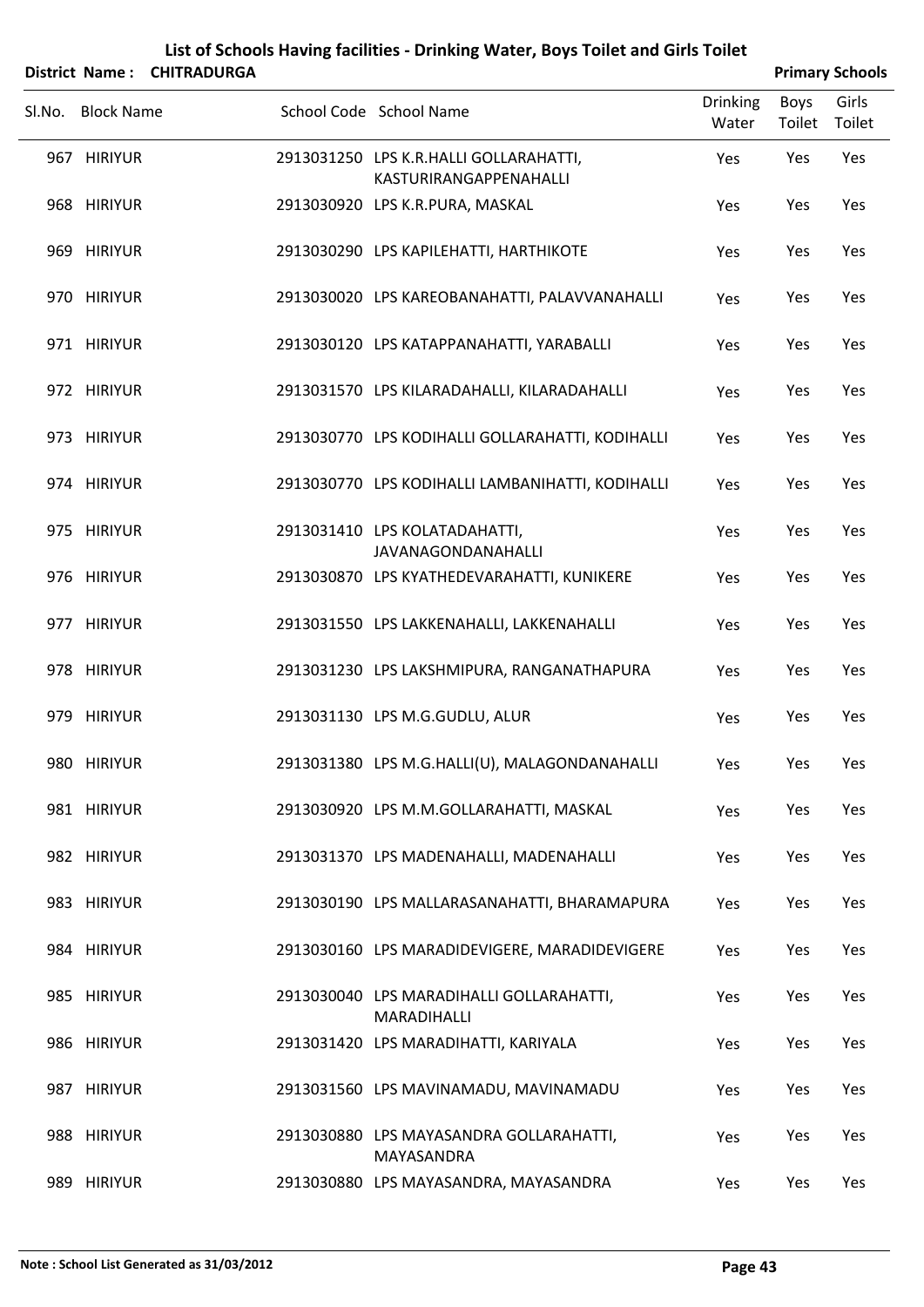|        |                   | District Name: CHITRADURGA |                                                                 |                          |                | <b>Primary Schools</b> |
|--------|-------------------|----------------------------|-----------------------------------------------------------------|--------------------------|----------------|------------------------|
| SI.No. | <b>Block Name</b> |                            | School Code School Name                                         | <b>Drinking</b><br>Water | Boys<br>Toilet | Girls<br>Toilet        |
|        | 990 HIRIYUR       |                            | 2913030310 LPS METIKURKE V.HATTI, METIKURKE                     | Yes                      | Yes            | Yes                    |
|        | 991 HIRIYUR       |                            | 2913031410 LPS MOORUMANEHATTI,<br>JAVANAGONDANAHALLI            | Yes                      | Yes            | Yes                    |
|        | 992 HIRIYUR       |                            | 2913030290 LPS MUDIYAPPANA KOTIGE, HARTHIKOTE                   | Yes                      | Yes            | Yes                    |
|        | 993 HIRIYUR       |                            | 2913030800 LPS MYADANAHOLE, MYADANAHOLE                         | Yes                      | Yes            | Yes                    |
|        | 994 HIRIYUR       |                            | 2913031020 LPS MYAKENAHALLI, MYAKENAHALLI                       | Yes                      | Yes            | Yes                    |
|        | 995 HIRIYUR       |                            | 2913031470 LPS NAYAKARA KOTIGE, YELLADAKERE                     | Yes                      | Yes            | Yes                    |
|        | 996 HIRIYUR       |                            | 2913031430 LPS OBALAPURA HOSANAGARA, OBALAPURA                  | Yes                      | Yes            | Yes                    |
|        | 997 HIRIYUR       |                            | 2913031430 LPS OBALAPURA LAMBANIHATTI,<br><b>OBALAPURA</b>      | Yes                      | Yes            | Yes                    |
|        | 998 HIRIYUR       |                            | 2913030020 LPS PALAVVANAHALLI(U), PALAVVANAHALLI                | Yes                      | Yes            | Yes                    |
|        | 999 HIRIYUR       |                            | 2913030260 LPS S.B.HALLI, SALABOMMANAHALLI                      | Yes                      | Yes            | Yes                    |
|        | 1000 HIRIYUR      |                            | 2913030030 LPS SALUHUNASE, BURUJANAROPPA                        | Yes                      | Yes            | Yes                    |
|        | 1001 HIRIYUR      |                            | 2913030560 LPS SALUHUNSE, SALHUNSE                              | Yes                      | Yes            | Yes                    |
|        | 1002 HIRIYUR      |                            | 2913030460 LPS SANGENAHALLI, SANGENAHALLI                       | Yes                      | Yes            | Yes                    |
|        | 1003 HIRIYUR      |                            | 2913030490 LPS SHIVAGANGA UPPARAHALLI,<br><b>UPPARAHALLI</b>    | Yes                      | Yes            | Yes                    |
|        | 1004 HIRIYUR      |                            | 2913030810 LPS SHIVANAGARA, KUNDALAGURA                         | Yes                      | Yes            | Yes                    |
|        | 1005 HIRIYUR      |                            | 2913030960 LPS SIGEHATTI(D), LAKKAVVANAHALLI                    | Yes                      | Yes            | Yes                    |
|        | 1006 HIRIYUR      |                            | 2913031090 LPS SOMERAHALLI, SOMEREHALLI                         | Yes                      | Yes            | Yes                    |
|        | 1007 HIRIYUR      |                            | 2913030330 LPS SOORAGONDANAHALLI(U),<br>SOORAGAONDANAHALLI      | Yes                      | Yes            | Yes                    |
|        | 1008 HIRIYUR      |                            | 2913031530 LPS SOORAPPANAHATTI L.THANDA, PILALI                 | Yes                      | Yes            | Yes                    |
|        | 1009 HIRIYUR      |                            | 2913030510 LPS T.OBENAHALLI, TOREOBENAHALLI                     | Yes                      | Yes            | Yes                    |
|        | 1010 HIRIYUR      |                            | 2913030210 LPS T.P.C.HALLI,<br><b>THADAPINACHINNAMMANAHALLI</b> | Yes                      | Yes            | Yes                    |
|        | 1011 HIRIYUR      |                            | 2913031310 LPS THIRUMALANAGARA, ADIVALA                         | Yes                      | Yes            | Yes                    |
|        | 1012 HIRIYUR      |                            | 2913031070 LPS UDUVALLI(K), UDUVALLI                            | Yes                      | Yes            | Yes                    |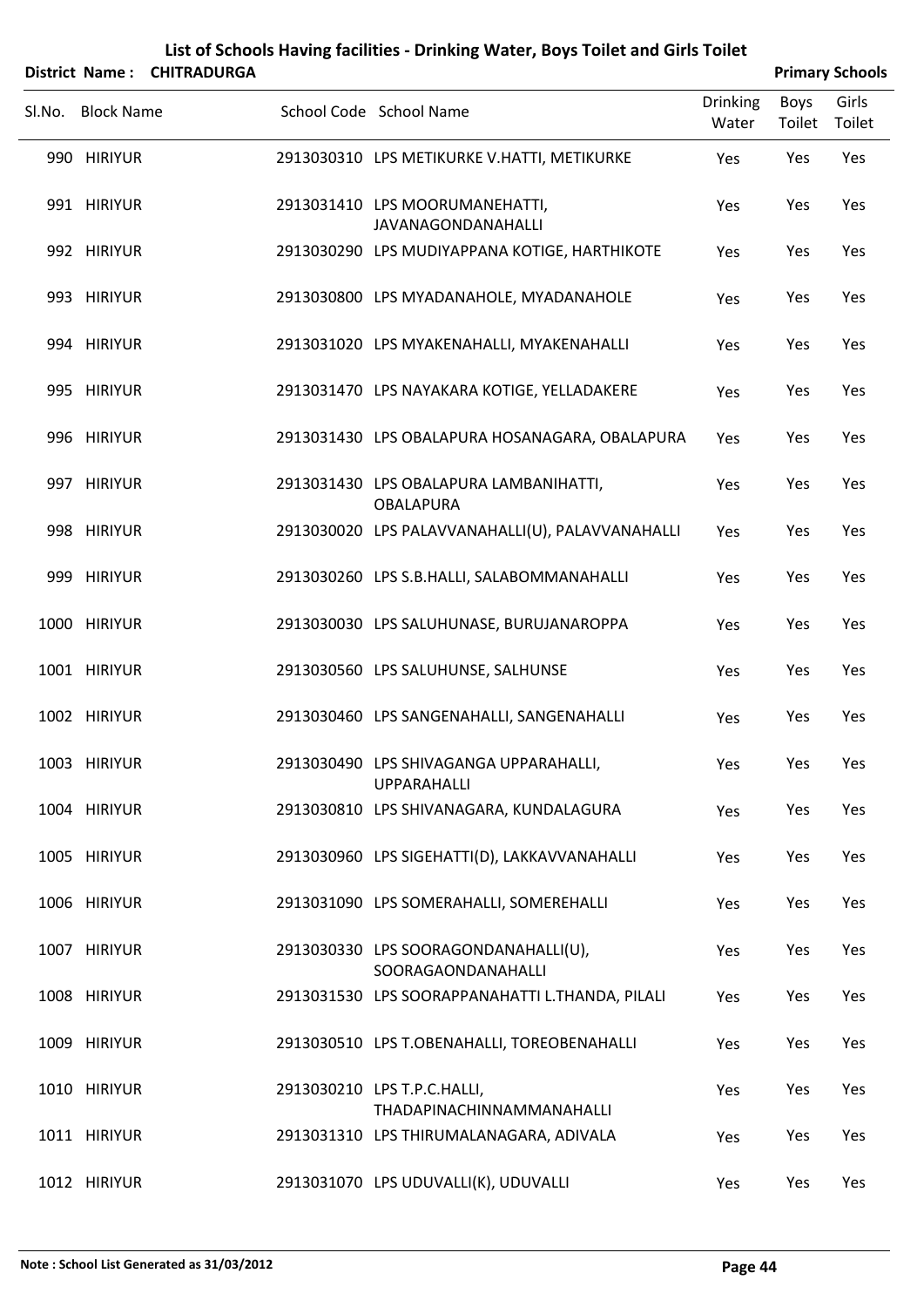|        |                   | District Name: CHITRADURGA |                                                          |                          |                       | <b>Primary Schools</b> |
|--------|-------------------|----------------------------|----------------------------------------------------------|--------------------------|-----------------------|------------------------|
| SI.No. | <b>Block Name</b> |                            | School Code School Name                                  | <b>Drinking</b><br>Water | <b>Boys</b><br>Toilet | Girls<br>Toilet        |
|        | 1013 HIRIYUR      |                            | 2913031070 LPS UDUVALLI(U), UDUVALLI                     | Yes                      | Yes                   | Yes                    |
|        | 1014 HIRIYUR      |                            | 2913031490 LPS ULAVINAHAL B.COLONY, ULINAHAL             | Yes                      | Yes                   | Yes                    |
|        | 1015 HIRIYUR      |                            | 2913030390 LPS UPPARAHATTI, YARADAKATTE                  | Yes                      | Yes                   | Yes                    |
|        | 1016 HIRIYUR      |                            | 2913031290 LPS VADDANAHALLI, VADDANAHALLI                | Yes                      | Yes                   | Yes                    |
|        | 1017 HIRIYUR      |                            | 2913030580 LPS YALAVARAHATTI, KANAJANAHALLI              | Yes                      | Yes                   | Yes                    |
|        | 1018 HIRIYUR      |                            | 2913030120 LPS YARABALLI GOLLARAHATTI, YARABALLI         | Yes                      | Yes                   | Yes                    |
|        | 1019 HIRIYUR      |                            | 2913030390 LPS YARADAKATTE, YARADAKATTE                  | Yes                      | Yes                   | Yes                    |
|        | 1020 HIRIYUR      |                            | 2913030530 LPS YELAGONDANAHALLI, YELAGONDAHALLI          | Yes                      | Yes                   | Yes                    |
|        | 1021 HIRIYUR      |                            | 2913030170 LPS YELAKURANAHALLI, YELAKURNAHALLI           | Yes                      | Yes                   | Yes                    |
|        | 1022 HIRIYUR      |                            | 2913030780 LPS YENNEGERE, YENNEGERE                      | Yes                      | Yes                   | Yes                    |
|        | 1023 HOLALKERE    |                            | 2913042010 GHPS N.G.HALLI, N.G.HALLI                     | Yes                      | Yes                   | Yes                    |
|        | 1024 HOLALKERE    |                            | 2913040273 GHPS (GIRLS) SCHOOL HOLALKERE,<br>HOLALKERE   | Yes                      | Yes                   | Yes                    |
|        | 1025 HOLALKERE    |                            | 2913040150 GHPS ADNURU, ADNURU                           | Yes                      | Yes                   | Yes                    |
|        | 1026 HOLALKERE    |                            | 2913040870 GHPS ANDANUR, ANDANUR                         | Yes                      | Yes                   | Yes                    |
|        | 1027 HOLALKERE    |                            | 2913041210 GHPS ANTHAPUR, ANTHAPURA                      | Yes                      | Yes                   | Yes                    |
|        | 1028 HOLALKERE    |                            | 2913040080 GHPS APPARASANAHALLI, APPARASANAHALLI         | Yes                      | Yes                   | Yes                    |
|        | 1029 HOLALKERE    |                            | 2913040050 GHPS ARASANAGHATTA, ARASANAGATTE              | Yes                      | Yes                   | Yes                    |
|        | 1030 HOLALKERE    |                            | 2913040310 GHPS AVALIHATTI, AVALIHATTI                   | Yes                      | Yes                   | Yes                    |
|        | 1031 HOLALKERE    |                            | 2913042200 GHPS AVINAHATTY, AVINAHATTI                   | Yes                      | Yes                   | Yes                    |
|        | 1032 HOLALKERE    |                            | 2913041060 GHPS B. DURGA, B.DURGA                        | Yes                      | Yes                   | Yes                    |
|        | 1033 HOLALKERE    |                            | 2913041510 GHPS B.G HALLI, BANJIGONDANAHALLI             | Yes                      | Yes                   | Yes                    |
|        | 1034 HOLALKERE    |                            | 2913040890 GHPS BANDE BOMMENAHALLI,<br>BANDEBOMMANAHALLI | Yes                      | Yes                   | Yes                    |
|        | 1035 HOLALKERE    |                            | 2913040490 GHPS BASAPURA, BASAPURA                       | Yes                      | Yes                   | Yes                    |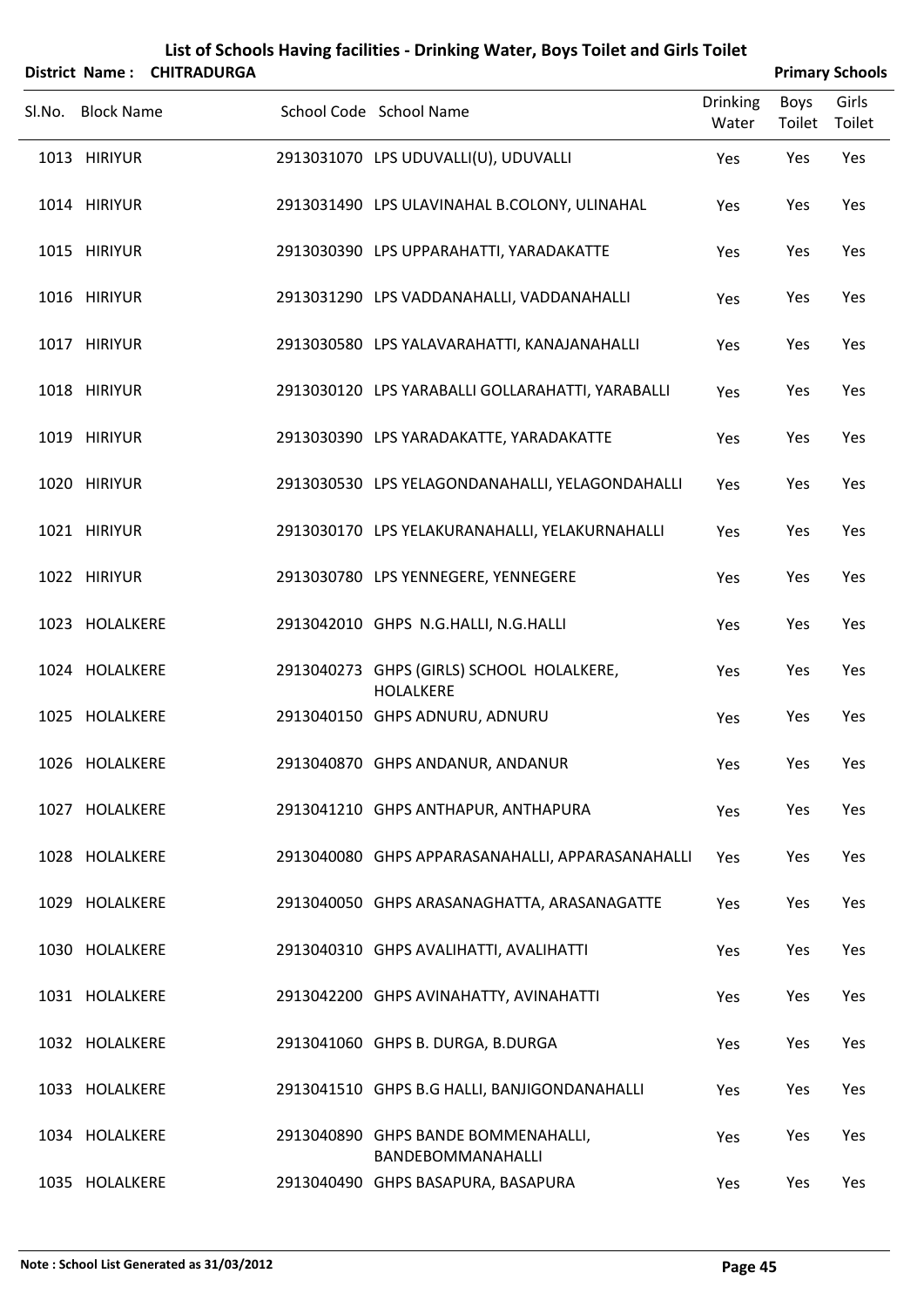|        |                   | District Name: CHITRADURGA |                                                            |                          |                | <b>Primary Schools</b> |
|--------|-------------------|----------------------------|------------------------------------------------------------|--------------------------|----------------|------------------------|
| Sl.No. | <b>Block Name</b> |                            | School Code School Name                                    | <b>Drinking</b><br>Water | Boys<br>Toilet | Girls<br>Toilet        |
|        | 1036 HOLALKERE    |                            | 2913040780 GHPS BIDARIKERE, BIDARIKERE                     | Yes                      | Yes            | Yes                    |
|        | 1037 HOLALKERE    |                            | 2913040850 GHPS BOMMANAHALLI, BOMMANAHALLI                 | Yes                      | Yes            | Yes                    |
|        | 1038 HOLALKERE    |                            | 2913040350 GHPS BOMMANAKATTE, BOMMANAKATTE                 | Yes                      | Yes            | Yes                    |
|        | 1039 HOLALKERE    |                            | 2913041830 GHPS C.D.HALLI, CHOWDGONDANAHALLI               | Yes                      | Yes            | Yes                    |
|        | 1040 HOLALKERE    |                            | 2913041330 GHPS CHIKKANAKATTE, CHIKKANAKATTE               | Yes                      | Yes            | Yes                    |
|        | 1041 HOLALKERE    |                            | 2913040010 GHPS CHIKKANDAVADI, CHIKKANDAVADI               | Yes                      | Yes            | Yes                    |
|        | 1042 HOLALKERE    |                            | 2913041340 GHPS CHIKKAYAMMIGANUR,<br>CHIKKAYAMMIGANUR      | Yes                      | Yes            | Yes                    |
|        | 1043 HOLALKERE    |                            | 2913041490 GHPS CHITRALLI, CHITRAHALLI                     | Yes                      | Yes            | Yes                    |
|        | 1044 HOLALKERE    |                            | 2913041020 GHPS DANDIGENAHALLI, DANDIGENAHALLI             | Yes                      | Yes            | Yes                    |
|        | 1045 HOLALKERE    |                            | 2913040590 GHPS DASIKATTE, DASIKATTE                       | Yes                      | Yes            | Yes                    |
|        | 1046 HOLALKERE    |                            | 2913040730 GHPS DEVARAHOSAHALLI,<br>DEVARAHOSAHALLI        | Yes                      | Yes            | Yes                    |
|        | 1047 HOLALKERE    |                            | 2913040530 GHPS DHUMMI, DUMMI                              | Yes                      | Yes            | Yes                    |
|        | 1048 HOLALKERE    |                            | 2913040520 GHPS DOGGANAL, DOGGANAL                         | Yes                      | Yes            | Yes                    |
|        | 1049 HOLALKERE    |                            | 2913040530 GHPS DUMMI.GOLLARAHATTI, DUMMI                  | Yes                      | Yes            | Yes                    |
|        | 1050 HOLALKERE    |                            | 2913041530 GHPS ECHAGATTA, ECHAGATTA                       | Yes                      | Yes            | Yes                    |
|        | 1051 HOLALKERE    |                            | 2913041980 GHPS G.H.HALLI, GOOLIHOSAHALLI                  | Yes                      | Yes            | Yes                    |
|        | 1052 HOLALKERE    |                            | 2913040690 GHPS GANGASAMUDRA, GANGASAMUDRA                 | Yes                      | Yes            | Yes                    |
|        | 1053 HOLALKERE    |                            | 2913040920 GHPS GANJIGATTE, GANJIGATTE                     | Yes                      | Yes            | Yes                    |
|        | 1054 HOLALKERE    |                            | 2913041860 GHPS GHATTEHOSAHALLI,<br><b>GHATTEHOSAHALLI</b> | Yes                      | Yes            | Yes                    |
|        | 1055 HOLALKERE    |                            | 2913040270 GHPS GILIKENAHALLI, HOLALKERE                   | Yes                      | Yes            | Yes                    |
|        | 1056 HOLALKERE    |                            | 2913041231 GHPS GIRLS CHIKKAJAJUR, CHIKKAJAJUR             | Yes                      | Yes            | Yes                    |
|        | 1057 HOLALKERE    |                            | 2913040680 GHPS GOUDI HALLI, GOUDI HALLI                   | Yes                      | Yes            | Yes                    |
|        | 1058 HOLALKERE    |                            | 2913040430 GHPS GUDDADA SANTHENAHALLI,<br>SANTHENA HALLI   | Yes                      | Yes            | Yes                    |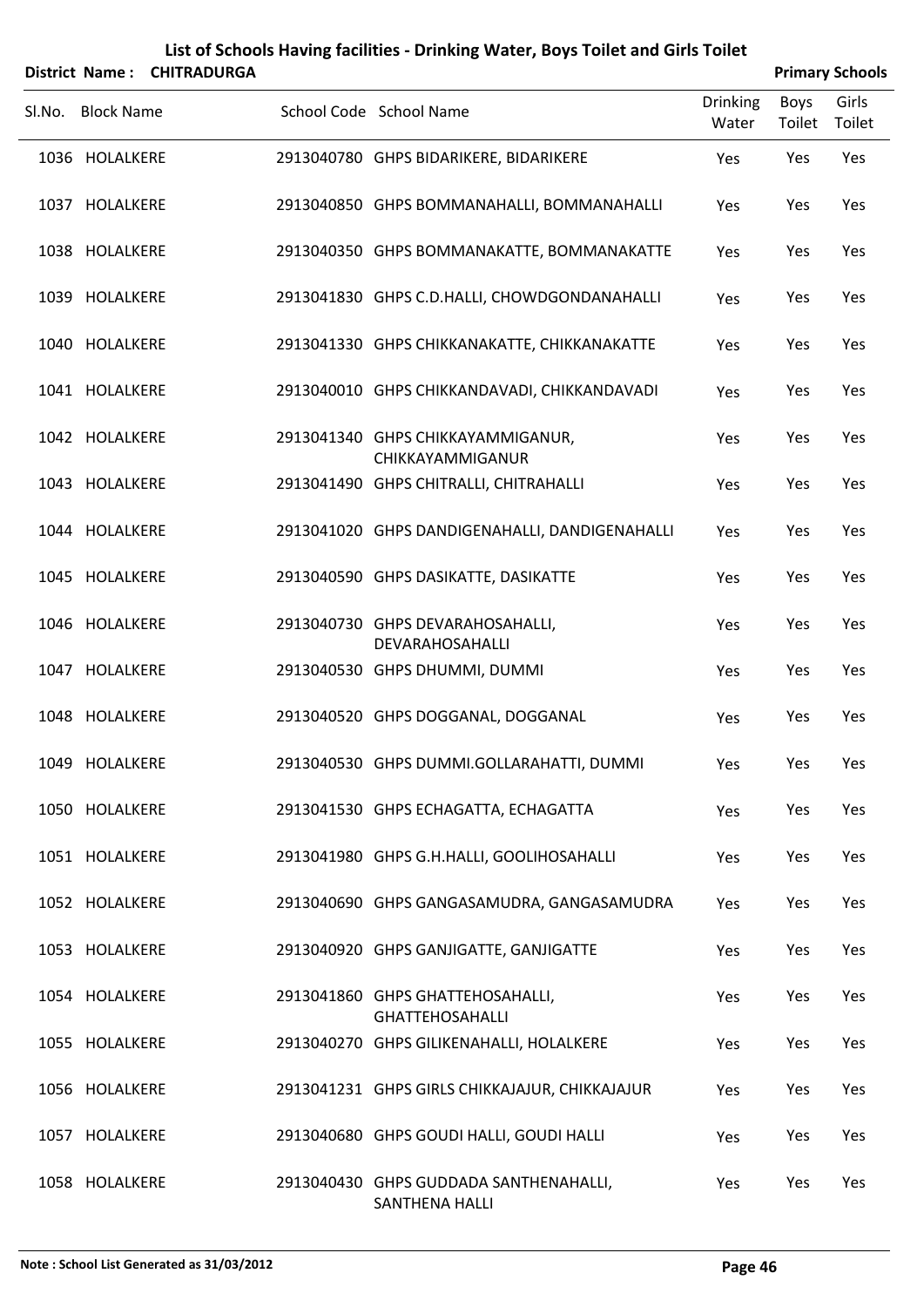|        | <b>District Name:</b> | List of Schools Having facilities - Drinking Water, Boys Toilet and Girls Toilet<br><b>CHITRADURGA</b> | <b>Primary Schools</b>                                         |                          |                       |                 |
|--------|-----------------------|--------------------------------------------------------------------------------------------------------|----------------------------------------------------------------|--------------------------|-----------------------|-----------------|
| Sl.No. | <b>Block Name</b>     |                                                                                                        | School Code School Name                                        | <b>Drinking</b><br>Water | <b>Boys</b><br>Toilet | Girls<br>Toilet |
|        | 1059 HOLALKERE        |                                                                                                        | 2913040820 GHPS GUNDASAMUDRA, GUNDASAMUDRA                     | Yes                      | Yes                   | Yes             |
|        | 1060 HOLALKERE        |                                                                                                        | 2913040390 GHPS GUNDERI, GUNDERI                               | Yes                      | Yes                   | Yes             |
|        | 1061 HOLALKERE        |                                                                                                        | 2913040340 GHPS GUNDERIKAVALU, GUNDERIKAVALU                   | Yes                      | Yes                   | Yes             |
|        | 1062 HOLALKERE        |                                                                                                        | 2913040210 GHPS GUNDIMADU G.HATTI, GUNDIMADU                   | Yes                      | Yes                   | Yes             |
|        | 1063 HOLALKERE        |                                                                                                        | 2913040210 GHPS GUNDIMADU, GUNDIMADU                           | Yes                      | Yes                   | Yes             |
|        | 1064 HOLALKERE        |                                                                                                        | 2913042380 GHPS GUNJIGANURU, GUNJIGANURU                       | Yes                      | Yes                   | Yes             |
|        | 1065 HOLALKERE        |                                                                                                        | 2913041670 GHPS H.GOLLARAHATTI, TALYA                          | Yes                      | Yes                   | Yes             |
|        | 1066 HOLALKERE        |                                                                                                        | 2913040550 GHPS HANUMALI, HANUMALI                             | Yes                      | Yes                   | Yes             |
|        | 1067 HOLALKERE        |                                                                                                        | 2913041090 GHPS HIREKANDAVADI, HIREKANDAVADI                   | Yes                      | Yes                   | Yes             |
|        | 1068 HOLALKERE        |                                                                                                        | 2913041290 GHPS HIREYAMMIGANUR,<br>HIREYAMMIGANUR              | Yes                      | Yes                   | Yes             |
|        | 1069 HOLALKERE        |                                                                                                        | 2913040860 GHPS HIRIYUR, HIRIYUR                               | Yes                      | Yes                   | Yes             |
|        | 1070 HOLALKERE        |                                                                                                        | 2913041140 GHPS HONNAKALUVE, HONNAKALUVE                       | Yes                      | Yes                   | Yes             |
|        | 1071 HOLALKERE        |                                                                                                        | 2913040190 GHPS HULEMALAHALI, HULEMALAHALI                     | Yes                      | Yes                   | Yes             |
|        | 1072 HOLALKERE        |                                                                                                        | 2913040400 GHPS IDEHALLI, IDEHALLI                             | Yes                      | Yes                   | Yes             |
|        | 1073 HOLALKERE        |                                                                                                        | 2913042180 GHPS INAHALLI, INAHALLI                             | Yes                      | Yes                   | Yes             |
|        | 1074 HOLALKERE        |                                                                                                        | 2913041231 GHPS JANATHA COLONY, CHIKKAJAJUR                    | Yes                      | Yes                   | Yes             |
|        | 1075 HOLALKERE        |                                                                                                        | 2913040540 GHPS K.LAMBANIHATTI, KALKERE                        | Yes                      | Yes                   | Yes             |
|        | 1076 HOLALKERE        |                                                                                                        | 2913041220 GHPS KADUR, KADUR                                   | Yes                      | Yes                   | Yes             |
|        | 1077 HOLALKERE        |                                                                                                        | 2913040940 GHPS KAGALAGERE, KAGALAGERE                         | Yes                      | Yes                   | Yes             |
|        | 1078 HOLALKERE        |                                                                                                        | 2913041040 GHPS KALAGATTA, KALAGATTA                           | Yes                      | Yes                   | Yes             |
|        | 1079 HOLALKERE        |                                                                                                        | 2913040540 GHPS KALKERE, KALKERE                               | Yes                      | Yes                   | Yes             |
|        | 1080 HOLALKERE        |                                                                                                        | 2913041070 GHPS KALLAVVANAGATHI HALLI,<br>KALLAVVANAGATHIHALLI | Yes                      | Yes                   | Yes             |
|        | 1081 HOLALKERE        |                                                                                                        | 2913041310 GHPS KAMANAHALLI, KAMANAHALLI                       | Yes                      | Yes                   | Yes             |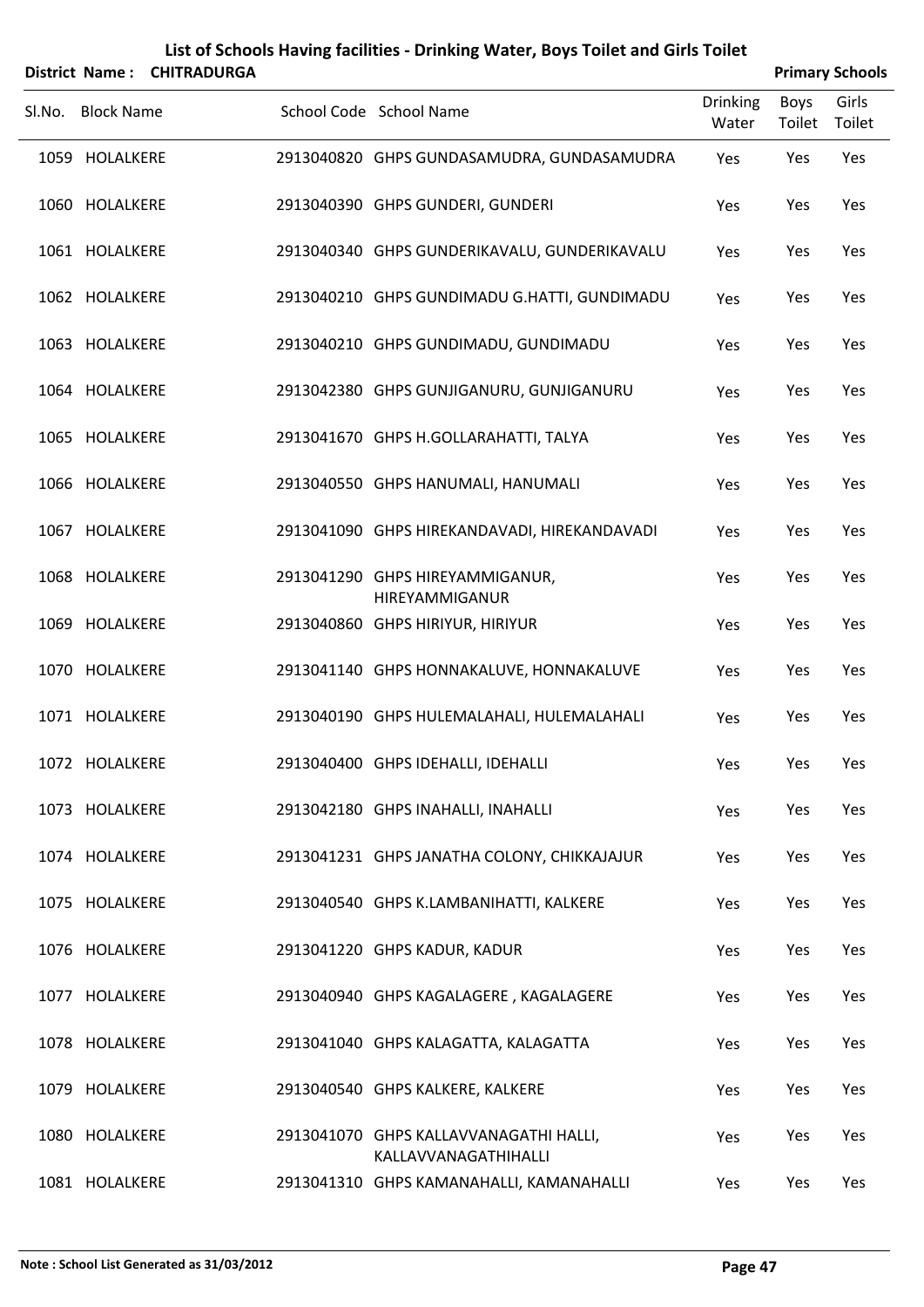|        |                   | District Name: CHITRADURGA |                                                             |                          |                       | <b>Primary Schools</b> |
|--------|-------------------|----------------------------|-------------------------------------------------------------|--------------------------|-----------------------|------------------------|
| SI.No. | <b>Block Name</b> |                            | School Code School Name                                     | <b>Drinking</b><br>Water | <b>Boys</b><br>Toilet | Girls<br>Toilet        |
|        | 1082 HOLALKERE    |                            | 2913041230 GHPS KAMBADEVARAHATTI, CHIKKAJAJUR               | Yes                      | Yes                   | Yes                    |
|        | 1083 HOLALKERE    |                            | 2913041720 GHPS KANIVEJOGEHALLI, KANIVEJOGEHALLI            | Yes                      | Yes                   | Yes                    |
|        | 1084 HOLALKERE    |                            | 2913041430 GHPS KASHIPURA, KASHIPURA                        | Yes                      | Yes                   | Yes                    |
|        | 1085 HOLALKERE    |                            | 2913040720 GHPS KENCHAPURA, KENCHAPURA                      | Yes                      | Yes                   | Yes                    |
|        | 1086 HOLALKERE    |                            | 2913042390 GHPS KENGUNTE, KENGUNTE                          | Yes                      | Yes                   | Yes                    |
|        | 1087 HOLALKERE    |                            | 2913041810 GHPS KEREYAGALAHALLI, KEREYAGADAHALLI            | Yes                      | Yes                   | Yes                    |
|        | 1088 HOLALKERE    |                            | 2913041250 GHPS KODAGAVALLI HATTI, KODAGAVALLI              | Yes                      | Yes                   | Yes                    |
|        | 1089 HOLALKERE    |                            | 2913041780 GHPS KOLLAL, KOLAHAL                             | Yes                      | Yes                   | Yes                    |
|        | 1090 HOLALKERE    |                            | 2913040260 GHPS KUDINEERAKATTE., KUDINEARAKATTE             | Yes                      | Yes                   | Yes                    |
|        | 1091 HOLALKERE    |                            | 2913040200 GHPS KUNAGALI, KUNAGALI                          | Yes                      | Yes                   | Yes                    |
|        | 1092 HOLALKERE    |                            | 2913040370 GHPS LOKADOLALU, LOKADOLALU                      | Yes                      | Yes                   | Yes                    |
|        | 1093 HOLALKERE    |                            | 2913041620 GHPS MADDERU, MADDERU                            | Yes                      | Yes                   | Yes                    |
|        | 1094 HOLALKERE    |                            | 2913041660 GHPS MALASINGANAHALLI,<br>MALASINGANAHALLI       | Yes                      | Yes                   | Yes                    |
|        | 1095 HOLALKERE    |                            | 2913040320 GHPS MALENAHALLI, MALENAHALLI                    | Yes                      | Yes                   | Yes                    |
|        | 1096 HOLALKERE    |                            | 2913041680 GHPS MATTHIGATTA, MATTHIGHATTA                   | Yes                      | Yes                   | Yes                    |
|        | 1097 HOLALKERE    |                            | 2913042360 GHPS MEKENAHATTI, MEKENAHATTI                    | Yes                      | Yes                   | Yes                    |
|        | 1098 HOLALKERE    |                            | 2913040770 GHPS MUDDAPPURA LAMANIHATTI,<br><b>MUDDAPURA</b> | Yes                      | Yes                   | Yes                    |
|        | 1099 HOLALKERE    |                            | 2913040980 GHPS MUTHUGADURU, MUTHUGADURU                    | Yes                      | Yes                   | Yes                    |
|        | 1100 HOLALKERE    |                            | 2913041570 GHPS NAGARAGHATTA, NAGARAGHATTA                  | Yes                      | Yes                   | Yes                    |
|        | 1101 HOLALKERE    |                            | 2913041840 GHPS NANDANAHOSUR, NANADANAHOSUR                 | Yes                      | Yes                   | Yes                    |
|        | 1102 HOLALKERE    |                            | 2913041610 GHPS NELLIKATTE, NALLIKATTE                      | Yes                      | Yes                   | Yes                    |
|        | 1103 HOLALKERE    |                            | 2913042020 GHPS NES COLONY, HOLALKERE TOWN                  | Yes                      | Yes                   | Yes                    |
|        | 1104 HOLALKERE    |                            | 2913040220 GHPS P.VADDARAHATTI, PUNAJURU                    | Yes                      | Yes                   | Yes                    |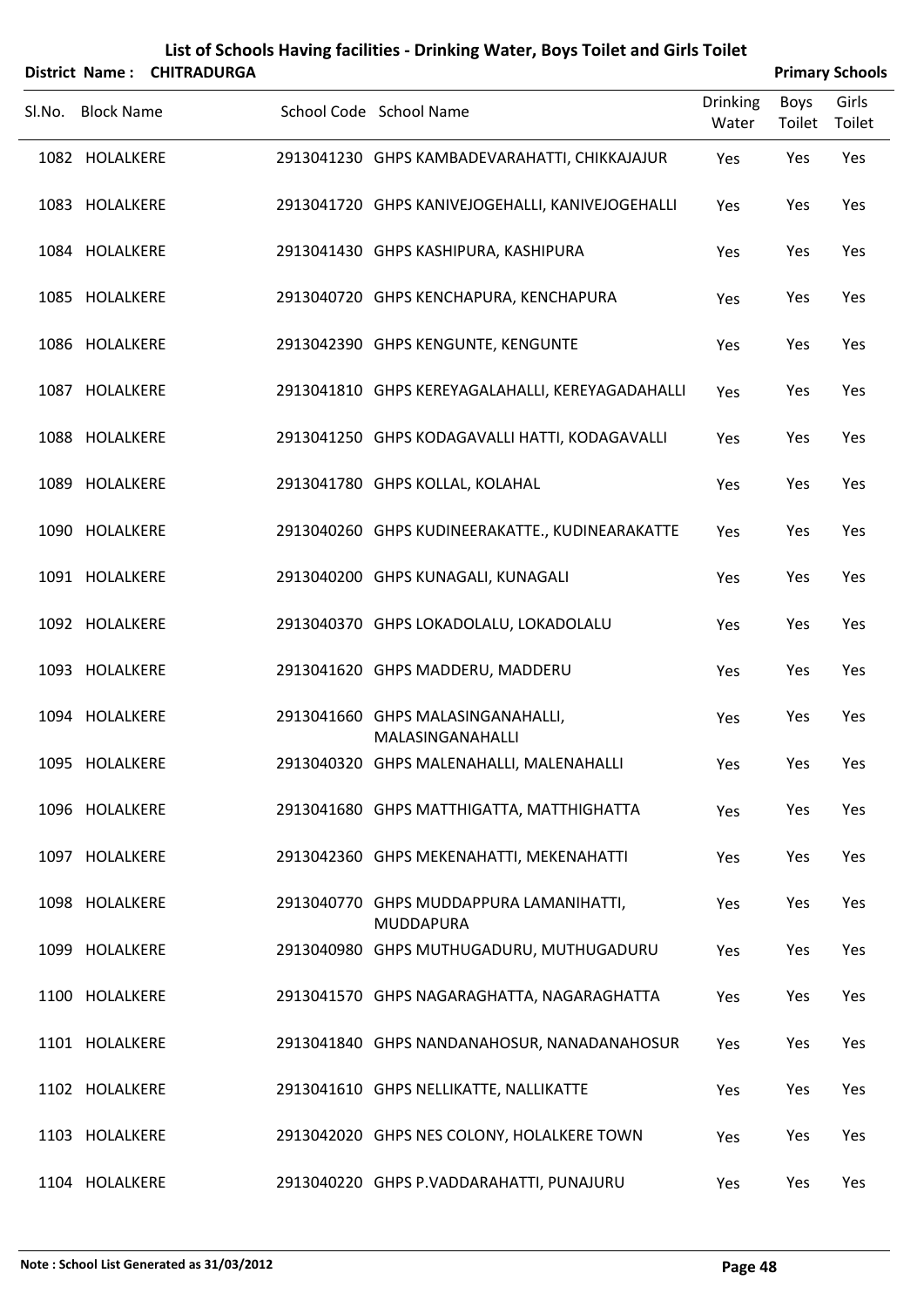|        |                   | District Name: CHITRADURGA |                                                             |                          |                | <b>Primary Schools</b> |
|--------|-------------------|----------------------------|-------------------------------------------------------------|--------------------------|----------------|------------------------|
| Sl.No. | <b>Block Name</b> |                            | School Code School Name                                     | <b>Drinking</b><br>Water | Boys<br>Toilet | Girls<br>Toilet        |
|        | 1105 HOLALKERE    |                            | 2913040160 GHPS PADIGATTE, PADIGATTE                        | Yes                      | Yes            | Yes                    |
|        | 1106 HOLALKERE    |                            | 2913041580 GHPS PAMPAPURA, PAMPAPURA                        | Yes                      | Yes            | Yes                    |
|        | 1107 HOLALKERE    |                            | 2913040220 GHPS PUNAJURU, PUNAJURU                          | Yes                      | Yes            | Yes                    |
|        | 1108 HOLALKERE    |                            | 2913040272 GHPS PWD COLONY HLK., HOLALKERE                  | Yes                      | Yes            | Yes                    |
|        | 1109 HOLALKERE    |                            | 2913040710 GHPS R.D.KAVALU, RANGAIAHNADURGA<br><b>KAVAL</b> | Yes                      | Yes            | Yes                    |
|        | 1110 HOLALKERE    |                            | 2913040500 GHPS R.NULENURU, R.NULENURU                      | Yes                      | Yes            | Yes                    |
|        | 1111 HOLALKERE    |                            | 2913040450 GHPS RAMAGATTA, RAMAGATTA                        | Yes                      | Yes            | Yes                    |
|        | 1112 HOLALKERE    |                            | 2913040640 GHPS RAMAGIRI, RAMGIRI                           | Yes                      | Yes            | Yes                    |
|        | 1113 HOLALKERE    |                            | 2913040560 GHPS RANGAPURA, RANGAPURA                        | Yes                      | Yes            | Yes                    |
|        | 1114 HOLALKERE    |                            | 2913041150 GHPS S.H.GOLLARAHATTI, SRINGERI<br>HANUMANAHALLI | Yes                      | Yes            | Yes                    |
|        | 1115 HOLALKERE    |                            | 2913041050 GHPS SASALU, SASALU                              | Yes                      | Yes            | Yes                    |
|        | 1116 HOLALKERE    |                            | 2913040180 GHPS SHIVAPURA, SHIVAPURA                        | Yes                      | Yes            | Yes                    |
|        | 1117 HOLALKERE    |                            | 2913040750 GHPS SINGENAHALLI, SINGENAHALLI                  | Yes                      | Yes            | Yes                    |
|        | 1118 HOLALKERE    |                            | 2913041630 GHPS T YAMMIGANUR, T.YAMMIGANURU                 | Yes                      | Yes            | Yes                    |
|        | 1119 HOLALKERE    |                            | 2913041500 GHPS T.NULENUR, T.NULENURU                       | Yes                      | Yes            | Yes                    |
|        | 1120 HOLALKERE    |                            | 2913041560 GHPS T.VADARAHATTI, SHIVAGANGA                   | Yes                      | Yes            | Yes                    |
|        | 1121 HOLALKERE    |                            | 2913042350 GHPS TALAKATTA, TALAKATTA                        | Yes                      | Yes            | Yes                    |
|        | 1122 HOLALKERE    |                            | 2913040610 GHPS TALIKATTE A.K.COLONY, TALIKATTE             | Yes                      | Yes            | Yes                    |
|        | 1123 HOLALKERE    |                            | 2913040610 GHPS TALIKATTE, TALIKATTE                        | Yes                      | Yes            | Yes                    |
|        | 1124 HOLALKERE    |                            | 2913040960 GHPS TANIGEHALLI, TANIGEHALLI                    | Yes                      | Yes            | Yes                    |
|        | 1125 HOLALKERE    |                            | 2913042400 GHPS THEKALAVATTI, THEKALAVATTI                  | Yes                      | Yes            | Yes                    |
|        | 1126 HOLALKERE    |                            | 2913041390 GHPS THIRUMALAPURA, THIRUMALAPURA                | Yes                      | Yes            | Yes                    |
|        | 1127 HOLALKERE    |                            | 2913041410 GHPS THODARANAL, THODARANAHAL                    | Yes                      | Yes            | Yes                    |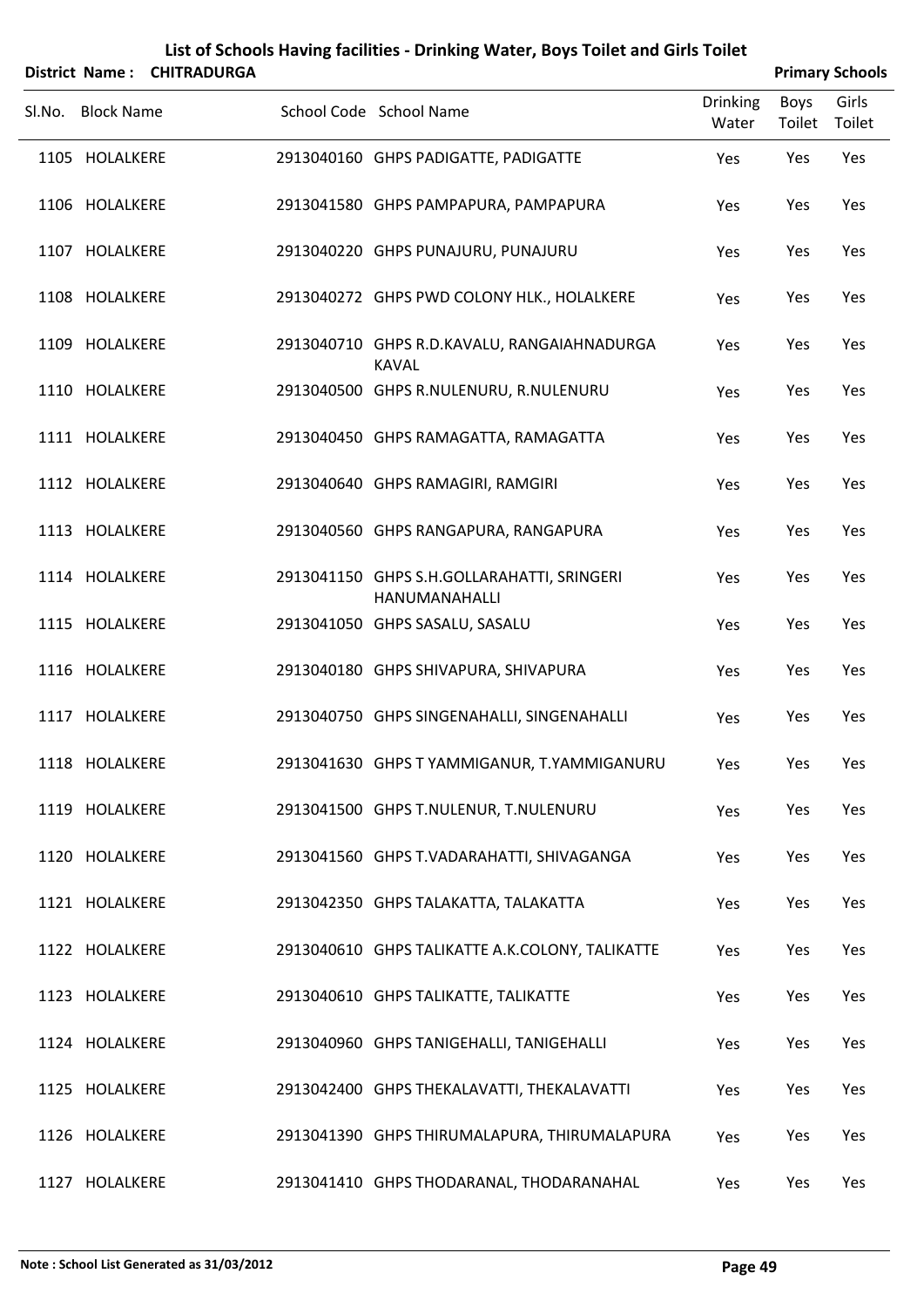|        |                   | District Name: CHITRADURGA |                                                               |                          |                | <b>Primary Schools</b> |
|--------|-------------------|----------------------------|---------------------------------------------------------------|--------------------------|----------------|------------------------|
| SI.No. | <b>Block Name</b> |                            | School Code School Name                                       | <b>Drinking</b><br>Water | Boys<br>Toilet | Girls<br>Toilet        |
|        | 1128 HOLALKERE    |                            | 2913040740 GHPS THUPPADAHALLI, THUPPADAHALLI                  | Yes                      | Yes            | Yes                    |
|        | 1129 HOLALKERE    |                            | 2913041390 GHPS TIRUMALAPURA, THIRUMALAPURA                   | Yes                      | Yes            | Yes                    |
|        | 1130 HOLALKERE    |                            | 2913040670 GHPS UGANEKATTE VADARAHATTI, UGANE<br><b>KATTE</b> | Yes                      | Yes            | Yes                    |
|        | 1131 HOLALKERE    |                            | 2913041950 GHPS UPPARIGENAHALLI, UPPARIGENAHALLI              | Yes                      | Yes            | Yes                    |
|        | 1132 HOLALKERE    |                            | 2913042070 GHPS URDU HOLALKERE, WARD6                         | Yes                      | Yes            | Yes                    |
|        | 1133 HOLALKERE    |                            | 2913042100 GHPS URDU KOTE HLK, WARD9                          | Yes                      | Yes            | Yes                    |
|        | 1134 HOLALKERE    |                            | 2913040440 GHPS V.M. KAVALU, VANAKEMANDI KAVALU               | Yes                      | Yes            | Yes                    |
|        | 1135 HOLALKERE    |                            | 2913041900 GHPS VENKATESHAPURA, GIDDANAHALLI                  | Yes                      | Yes            | Yes                    |
|        | 1136 HOLALKERE    |                            | 2913040480 GKMMS MALLADIHALLI, MALLADI HALLI                  | Yes                      | Yes            | Yes                    |
|        | 1137 HOLALKERE    |                            | 2913040460 GLPS ABRADASIKATTE, ABRADASI KATTE                 | Yes                      | Yes            | Yes                    |
|        | 1138 HOLALKERE    |                            | 2913040170 GLPS AGRAHARA, AGRAHARA                            | Yes                      | Yes            | Yes                    |
|        | 1139 HOLALKERE    |                            | 2913041300 GLPS AJJIKYATHANAHALLI,<br>AJJIKATHANAHALLI        | Yes                      | Yes            | Yes                    |
|        | 1140 HOLALKERE    |                            | 2913041420 GLPS AMRUTHAPURA, AMRUTHAPURA                      | Yes                      | Yes            | Yes                    |
|        | 1141 HOLALKERE    |                            | 2913040870 GLPS ANDANUR GOLLARAHATTI, ANDANUR                 | Yes                      | Yes            | Yes                    |
|        | 1142 HOLALKERE    |                            | 2913040800 GLPS ARABAGATTA, ARABAGATTI                        | Yes                      | Yes            | Yes                    |
|        | 1143 HOLALKERE    |                            | 2913040290 GLPS AREHALLI BOVIHATTI, AREHALLI                  | Yes                      | Yes            | Yes                    |
|        | 1144 HOLALKERE    |                            | 2913040100 GLPS ARENAHALLI, ARENAHALLI                        | Yes                      | Yes            | Yes                    |
|        | 1145 HOLALKERE    |                            | 2913040890 GLPS B.B.HALLI VADDARAHATTI,<br>BANDEBOMMANAHALLI  | Yes                      | Yes            | Yes                    |
|        | 1146 HOLALKERE    |                            | 2913040780 GLPS B.GOLLARAHATTI, BIDARIKERE                    | Yes                      | Yes            | Yes                    |
|        | 1147 HOLALKERE    |                            | 2913040780 GLPS B.LAMBANIHATTI, BIDARIKERE                    | Yes                      | Yes            | Yes                    |
|        | 1148 HOLALKERE    |                            | 2913040680 GLPS BALIHAL, GOUDI HALLI                          | Yes                      | Yes            | Yes                    |
|        | 1149 HOLALKERE    |                            | 2913040780 GLPS BALLARI HATTI, BIDARIKERE                     | Yes                      | Yes            | Yes                    |
|        | 1150 HOLALKERE    |                            | 2913041360 GLPS BANAGERE, BANAGERE                            | Yes                      | Yes            | Yes                    |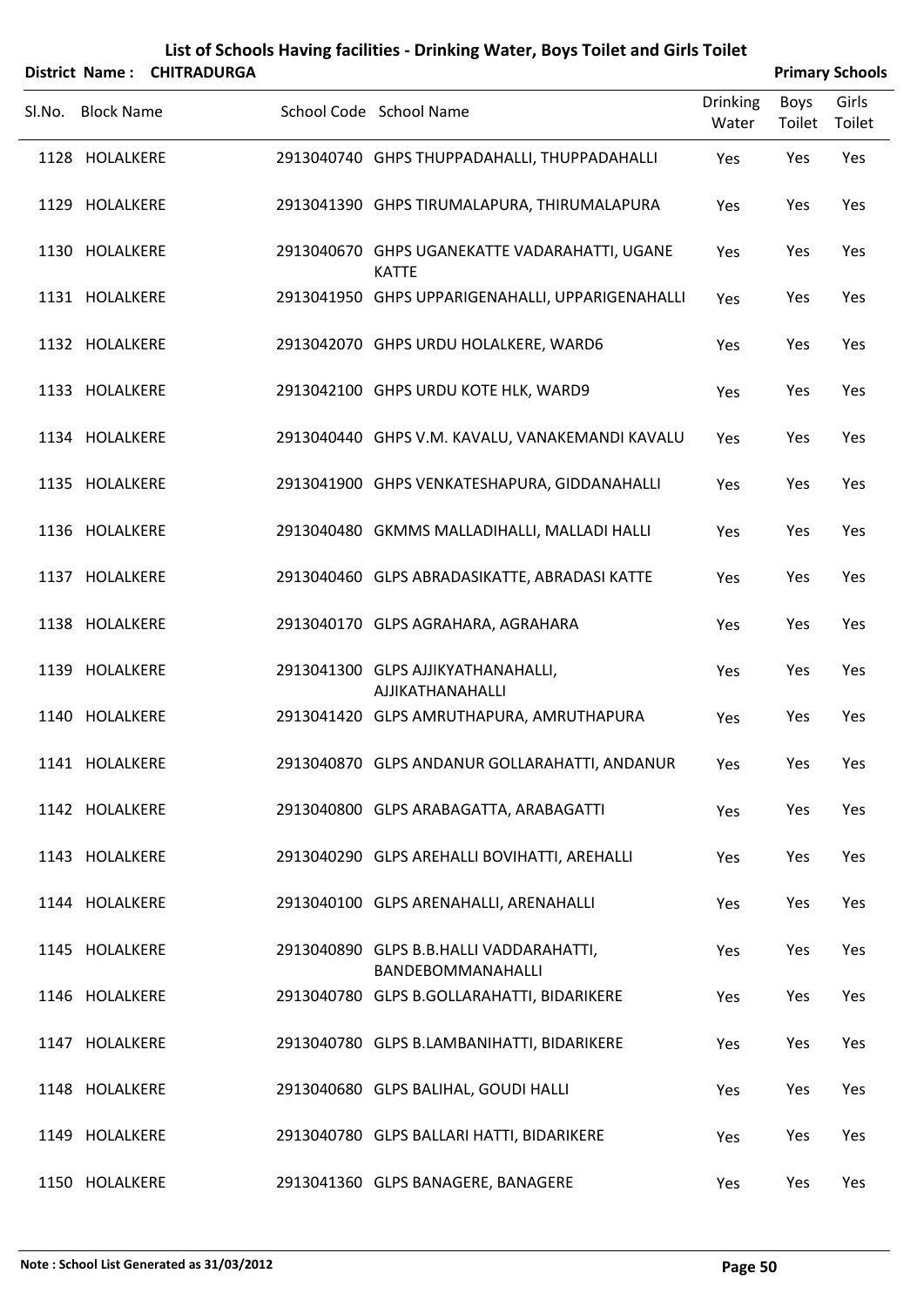|        |                   | District Name: CHITRADURGA |                                                                     |                   |                | <b>Primary Schools</b> |
|--------|-------------------|----------------------------|---------------------------------------------------------------------|-------------------|----------------|------------------------|
| Sl.No. | <b>Block Name</b> |                            | School Code School Name                                             | Drinking<br>Water | Boys<br>Toilet | Girls<br>Toilet        |
|        | 1151 HOLALKERE    |                            | 2913041380 GLPS BASAVAPURA, BASAVAPURA                              | Yes               | Yes            | Yes                    |
|        | 1152 HOLALKERE    |                            | 2913042170 GLPS BORENAHALLI, BORENAHALLI                            | Yes               | Yes            | Yes                    |
|        | 1153 HOLALKERE    |                            | 2913041520 GLPS BRAMHAPURA, BRAHMAPURA                              | Yes               | Yes            | Yes                    |
|        | 1154 HOLALKERE    |                            | 2913041930 GLPS BUDHIPURA, BUDHIPURA                                | Yes               | Yes            | Yes                    |
|        | 1155 HOLALKERE    |                            | 2913040070 GLPS CHANNAPATNA, CHANNAPATTANA                          | Yes               | Yes            | Yes                    |
|        | 1156 HOLALKERE    |                            | 2913040530 GLPS CHANNAPPANAHATTY, DUMMI                             | Yes               | Yes            | Yes                    |
|        | 1157 HOLALKERE    |                            | 2913040840 GLPS CHANNASAMUDRA, CHANNASAMUDRA                        | Yes               | Yes            | Yes                    |
|        | 1158 HOLALKERE    |                            | 2913042190 GLPS CHEERANAHALLI, CHEERANAHALLI                        | Yes               | Yes            | Yes                    |
|        | 1159 HOLALKERE    |                            | 2913041110 GLPS CHIKKAJAJUR KAVAL, CHIKKAJAJUR<br><b>KAVAL</b>      | Yes               | Yes            | Yes                    |
|        | 1160 HOLALKERE    |                            | 2913041490 GLPS CHITRALLI GOLLARAHATTI, CHITRAHALLI                 | Yes               | Yes            | Yes                    |
|        | 1161 HOLALKERE    |                            | 2913041231 GLPS CKJ MARUTI NAGARARUTI NAGARA,<br><b>CHIKKAJAJUR</b> | Yes               | Yes            | Yes                    |
|        | 1162 HOLALKERE    |                            | 2913040730 GLPS D H LAM HATTY, DEVARAHOSAHALLI                      | Yes               | Yes            | Yes                    |
|        | 1163 HOLALKERE    |                            | 2913040090 GLPS DASARAHALLI, DASARAHALLI                            | Yes               | Yes            | Yes                    |
|        | 1164 HOLALKERE    |                            | 2913041190 GLPS DASARAHALLI, DASARAHALLI INAM                       | Yes               | Yes            | Yes                    |
|        | 1165 HOLALKERE    |                            | 2913042380 GLPS G. GOLLARAHATTI, GUNJIGANURU                        | Yes               | Yes            | Yes                    |
|        | 1166 HOLALKERE    |                            | 2913041320 GLPS G.VADERAHALLI, VADERAHALLI                          | Yes               | Yes            | Yes                    |
|        | 1167 HOLALKERE    |                            | 2913040920 GLPS GANJIGATTE LAMBANIHATTI,<br><b>GANJIGATTE</b>       | Yes               | Yes            | Yes                    |
|        | 1168 HOLALKERE    |                            | 2913040120 GLPS GARAGANAGARA, GILIKENAHALLI                         | Yes               | Yes            | Yes                    |
|        | 1169 HOLALKERE    |                            | 2913040250 GLPS GILIKENAHALLY L HATTY, HALEHALLI                    | Yes               | Yes            | Yes                    |
|        | 1170 HOLALKERE    |                            | 2913041820 GLPS GOLLARAHALLI, GOLLARAHALLI                          | Yes               | Yes            | Yes                    |
|        | 1171 HOLALKERE    |                            | 2913041450 GLPS GOWRIPURA, GOWRIPURA                                | Yes               | Yes            | Yes                    |
|        | 1172 HOLALKERE    |                            | 2913040980 GLPS GULAGANJI HATTI, MUTHUGADURU                        | Yes               | Yes            | Yes                    |
|        | 1173 HOLALKERE    |                            | 2913040900 GLPS GYAREHALLI, GYAREHALLI                              | Yes               | Yes            | Yes                    |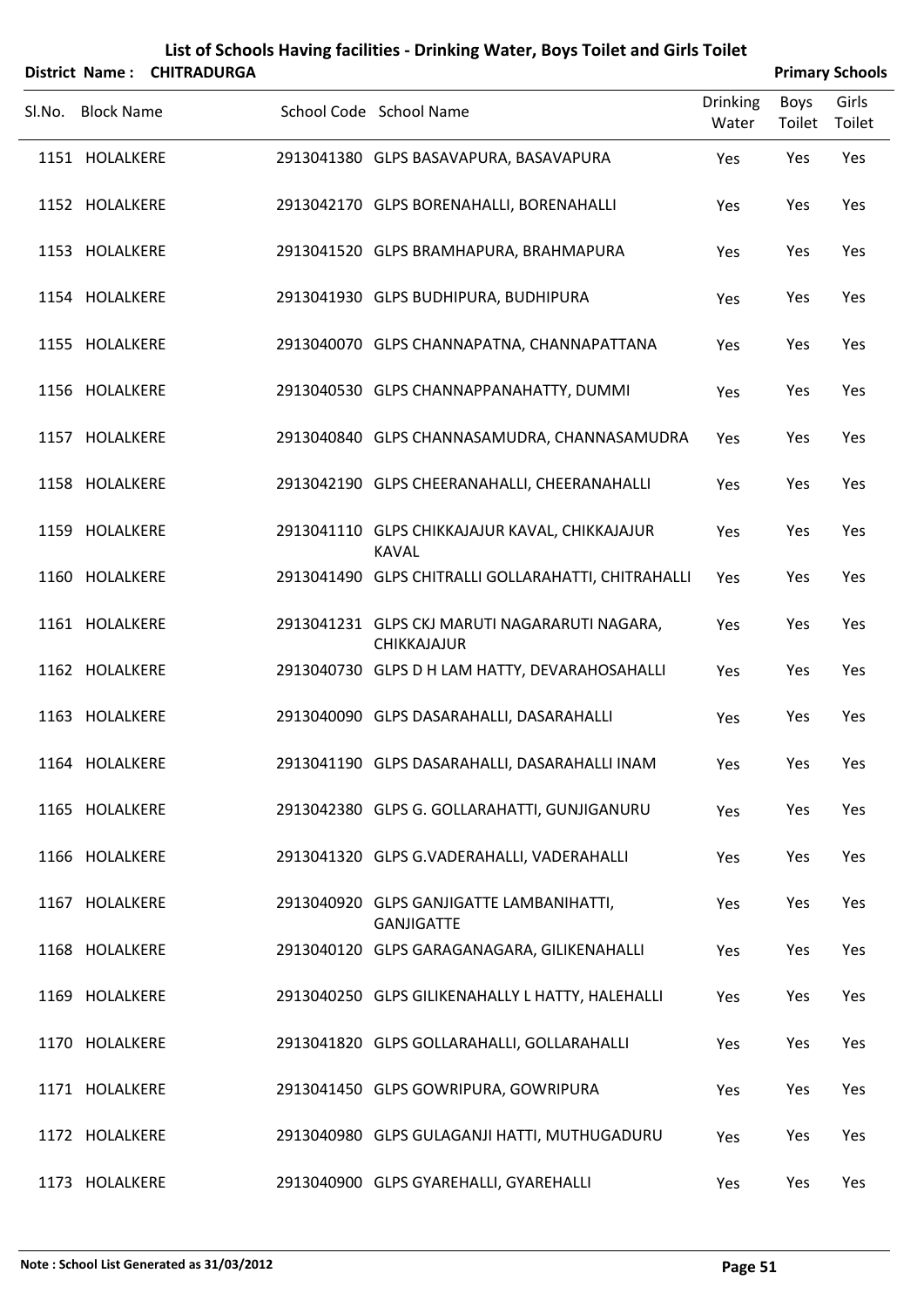|                   | District Name: CHITRADURGA |                                                            |                          |                | <b>Primary Schools</b> |
|-------------------|----------------------------|------------------------------------------------------------|--------------------------|----------------|------------------------|
| Sl.No. Block Name |                            | School Code School Name                                    | <b>Drinking</b><br>Water | Boys<br>Toilet | Girls<br>Toilet        |
| 1174 HOLALKERE    |                            | 2913041090 GLPS H.GOLLARAHATTI, HIREKANDAVADI              | Yes                      | Yes            | Yes                    |
| 1175 HOLALKERE    |                            | 2913041670 GLPS HALEHALLI, TALYA                           | Yes                      | Yes            | Yes                    |
| 1176 HOLALKERE    |                            | 2913041940 GLPS HALENAHALLY, HALENAHALLI                   | Yes                      | Yes            | Yes                    |
| 1177 HOLALKERE    |                            | 2913040040 GLPS HANUMANAKATTE, HANUMANAKATTE               | Yes                      | Yes            | Yes                    |
| 1178 HOLALKERE    |                            | 2913041140 GLPS HONNAKALUVE KORACHARAHATTI,<br>HONNAKALUVE | Yes                      | Yes            | Yes                    |
| 1179 HOLALKERE    |                            | 2913041350 GLPS HOSAHALLI, HOSAHALLI                       | Yes                      | Yes            | Yes                    |
| 1180 HOLALKERE    |                            | 2913040680 GLPS HOSAHATTI, GOUDI HALLI                     | Yes                      | Yes            | Yes                    |
| 1181 HOLALKERE    |                            | 2913041890 GLPS HULIKERE, HULIKERE                         | Yes                      | Yes            | Yes                    |
| 1182 HOLALKERE    |                            | 2913040880 GLPS INGALADAHALLI, INGADAHALLI                 | Yes                      | Yes            | Yes                    |
| 1183 HOLALKERE    |                            | 2913040290 GLPS JAIPURA, AREHALLI                          | Yes                      | Yes            | Yes                    |
| 1184 HOLALKERE    |                            | 2913042210 GLPS JAKKANAHALLI, JAKKANAHALLI                 | Yes                      | Yes            | Yes                    |
| 1185 HOLALKERE    |                            | 2913040290 GLPS JAYANTHI NAGARA, AREHALLI                  | Yes                      | Yes            | Yes                    |
| 1186 HOLALKERE    |                            | 2913041040 GLPS K.LAMBANIHATTI, KALAGATTA                  | Yes                      | Yes            | Yes                    |
| 1187 HOLALKERE    |                            | 2913041040 GLPS K.VADDARAHATTI, KALAGATTA                  | Yes                      | Yes            | Yes                    |
| 1188 HOLALKERE    |                            | 2913041780 GLPS KADIREDEVARAHATTI, KOLAHAL                 | Yes                      | Yes            | Yes                    |
| 1189 HOLALKERE    |                            | 2913040680 GLPS KADLAPPANAHATTY, GOUDI HALLI               | Yes                      | Yes            | Yes                    |
| 1190 HOLALKERE    |                            | 2913040940 GLPS KAGALAGERE MEGALAHATTI,<br>KAGALAGERE      | Yes                      | Yes            | Yes                    |
| 1191 HOLALKERE    |                            | 2913040940 GLPS KAGALKERE GOLLARAHATTI,<br>KAGALAGERE      | Yes                      | Yes            | Yes                    |
| 1192 HOLALKERE    |                            | 2913041750 GLPS KANIVEHALLI, KANIVEHALLI                   | Yes                      | Yes            | Yes                    |
| 1193 HOLALKERE    |                            | 2913041730 GLPS KASAVANAHALLI, KASAVANAHALLI               | Yes                      | Yes            | Yes                    |
| 1194 HOLALKERE    |                            | 2913042410 GLPS KATTALIHATTI, KATTALIHAATI                 | Yes                      | Yes            | Yes                    |
| 1195 HOLALKERE    |                            | 2913042010 GLPS KELAGINAKOTIGE, N.G.HALLI                  | Yes                      | Yes            | Yes                    |
|                   |                            |                                                            |                          |                |                        |

HOLALKERE 2913042220 GLPS KESHAVAPURA, KESHAVAPURA Yes Yes Yes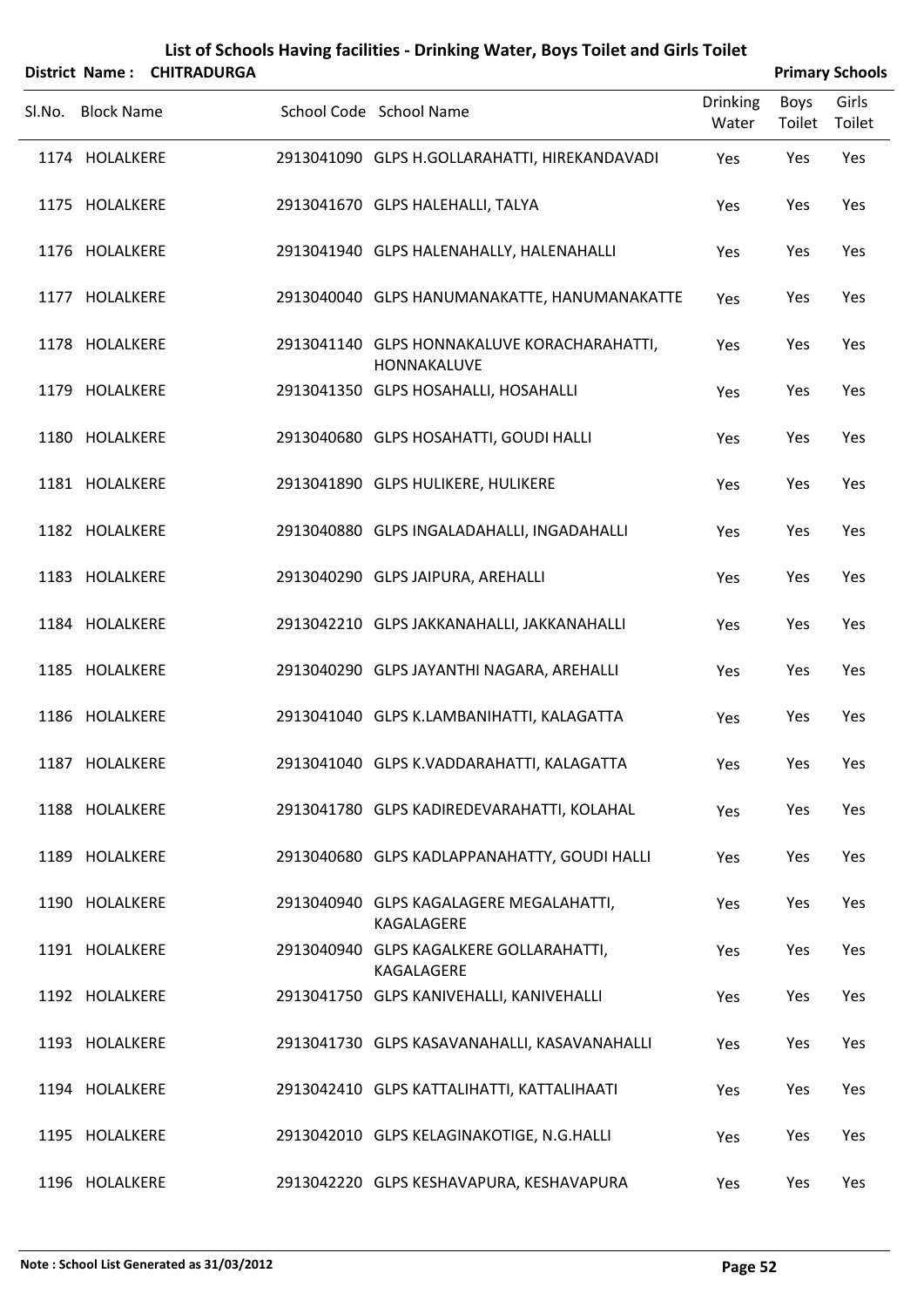|        | List of Schools Having facilities - Drinking Water, Boys Toilet and Girls Toilet |                    |  |                                                                |                          |                |                        |  |  |  |
|--------|----------------------------------------------------------------------------------|--------------------|--|----------------------------------------------------------------|--------------------------|----------------|------------------------|--|--|--|
|        | <b>District Name:</b>                                                            | <b>CHITRADURGA</b> |  |                                                                |                          |                | <b>Primary Schools</b> |  |  |  |
| Sl.No. | <b>Block Name</b>                                                                |                    |  | School Code School Name                                        | <b>Drinking</b><br>Water | Boys<br>Toilet | Girls<br>Toilet        |  |  |  |
|        | 1197 HOLALKERE                                                                   |                    |  | 2913041250 GLPS KODAGAVALLI, KODAGAVALLI                       | Yes                      | Yes            | Yes                    |  |  |  |
|        | 1198 HOLALKERE                                                                   |                    |  | 2913042370 GLPS KOMARANAHALLI, KOMARANAHALLI                   | Yes                      | Yes            | Yes                    |  |  |  |
|        | 1199 HOLALKERE                                                                   |                    |  | 2913041460 GLPS KONDAPURA, KONDAPURA                           | Yes                      | Yes            | Yes                    |  |  |  |
|        | 1200 HOLALKERE                                                                   |                    |  | 2913041240 GLPS KOTEHALU, KOTEHAL                              | <b>Yes</b>               | Yes            | Yes                    |  |  |  |
|        | 1201 HOLALKERE                                                                   |                    |  | 2913040272 GLPS KUDINEERAKATTE LAM. HATTI,<br><b>HOLALKERE</b> | Yes                      | Yes            | Yes                    |  |  |  |
|        | 1202 HOLALKERE                                                                   |                    |  | 2913041910 GLPS KUMMINAGHATTA, KUMINNAGHATTA                   | Yes                      | Yes            | Yes                    |  |  |  |
|        | 1203 HOLALKERE                                                                   |                    |  | 2913041400 GLPS LINGADAHALLI, LINGADAHALLI                     | Yes                      | Yes            | Yes                    |  |  |  |
|        | 1204 HOLALKERE                                                                   |                    |  | 2913041780 GLPS MADDAPPANAHATTI, KOLAHAL                       | Yes                      | Yes            | Yes                    |  |  |  |
|        | 1205 HOLALKERE                                                                   |                    |  | 2913040150 GLPS MADDENAHATTI, ADNURU                           | Yes                      | Yes            | Yes                    |  |  |  |
|        | 1206 HOLALKERE                                                                   |                    |  | 2913040330 GLPS MALENAHALLI KAVALU, MALENAHALLI<br>KAVALU      | Yes                      | Yes            | Yes                    |  |  |  |

HOLALKERE 2913040290 GLPS MALKAPURA, AREHALLI Yes Yes Yes

HOLALKERE 2913040790 GLPS MALLENAHALLI, MALENAHALLI Yes Yes Yes

HOLALKERE 2913041000 GLPS MALLENAHALLI, MALLENAHALLI Yes Yes Yes

HOLALKERE 2913040670 GLPS MELINA KOTIGE, UGANE KATTE Yes Yes Yes

HOLALKERE 2913040770 GLPS MUDDAPURA, MUDDAPURA Yes Yes Yes

HOLALKERE 2913041840 GLPS MUGALIKATTE, NANADANAHOSUR Yes Yes Yes

HOLALKERE 2913041840 GLPS N.D.H.GOLLARAHATTI, Yes Yes Yes NANADANAHOSUR HOLALKERE 2913041200 GLPS NANDIHALLI, NANDIHALLI Yes Yes Yes

HOLALKERE 2913040290 GLPS NEHRU COLONY, AREHALLI Yes Yes Yes

HOLALKERE 2913041850 GLPS NERALAKATTE, NERALAKATTE Yes Yes Yes

HOLALKERE 2913041880 GLPS PAPENAHALLI, PAPENAHALLI Yes Yes Yes

HOLALKERE 2913040660 GLPS R GOLLARAHALLI, GOLLARA HALLI Yes Yes Yes

HOLALKERE 2913040560 GLPS R.LAMBANIHATTI, RANGAPURA Yes Yes Yes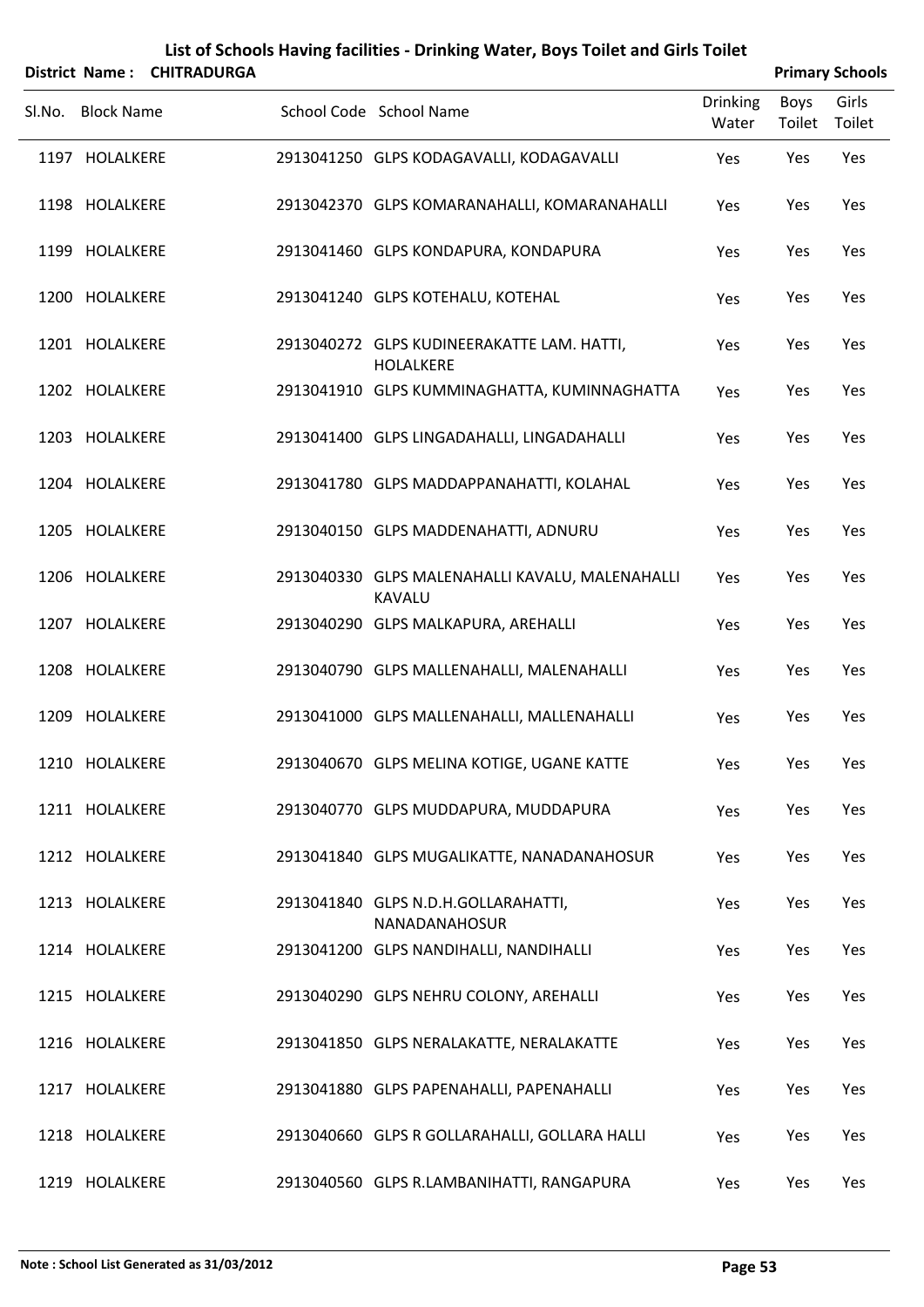| <b>District Name:</b> | <b>CHITRADURGA</b> | List of Schools Having facilities - Drinking Water, Boys Toilet and Girls Toilet |                          |                | <b>Primary Schools</b> |
|-----------------------|--------------------|----------------------------------------------------------------------------------|--------------------------|----------------|------------------------|
| Sl.No. Block Name     |                    | School Code School Name                                                          | <b>Drinking</b><br>Water | Boys<br>Toilet | Girls<br>Toilet        |
| 1220 HOLALKERE        |                    | 2913040500 GLPS R.NULENURU LAMBANIHATTI,<br>R.NULENURU                           | Yes                      | Yes            | Yes                    |
| 1221 HOLALKERE        |                    | 2913040650 GLPS RAMAGIRI KAVAL, RAMGIRI KAVAL                                    | Yes                      | Yes            | Yes                    |
| 1222 HOLALKERE        |                    | 2913041600 GLPS RAMENAHALLI, RAMENAHALLI                                         | Yes                      | Yes            | Yes                    |
| 1223 HOLALKERE        |                    | 2913041130 GLPS RANGAVVANAHALLI,<br>RANGAVVANAHALLI                              | Yes                      | Yes            | Yes                    |
| 1224 HOLALKERE        |                    | 2913041150 GLPS S.H.HALLI, SRINGERI HANUMANAHALLI                                | Yes                      | Yes            | Yes                    |
| 1225 HOLALKERE        |                    | 2913040750 GLPS S.LAMBANIHATTI, SINGENAHALLI                                     | Yes                      | Yes            | Yes                    |
| 1226 HOLALKERE        |                    | 2913041760 GLPS SANGENAHALLI, SANGENAHALLI                                       | Yes                      | Yes            | Yes                    |
| 1227 HOLALKERE        |                    | 2913042010 GLPS SANNAYYANAHATTI, N.G.HALLI                                       | Yes                      | Yes            | Yes                    |
| 1228 HOLALKERE        |                    | 2913040260 GLPS SEEHINIRAKATTE, KUDINEARAKATTE                                   | Yes                      | Yes            | Yes                    |
| 1229 HOLALKERE        |                    | 2913041640 GLPS SHIRAPANAHALLI, SHIRAPANAHALLI                                   | Yes                      | Yes            | Yes                    |
| 1230 HOLALKERE        |                    | 2913042110 GLPS SHIVALINGAPPANAGARA, WARD10                                      | Yes                      | Yes            | Yes                    |
| 1231 HOLALKERE        |                    | 2913040180 GLPS SHIVAPURA MARUTHI NAGARA,<br>SHIVAPURA                           | Yes                      | Yes            | Yes                    |
| 1232 HOLALKERE        |                    | 2913042400 GLPS T.GOLLARAHATTI, THEKALAVATTI                                     | Yes                      | Yes            | Yes                    |
| 1233 HOLALKERE        |                    | 2913040740 GLPS T.LAMBANIHATTI, THUPPADAHALLI                                    | Yes                      | Yes            | Yes                    |
| 1234 HOLALKERE        |                    | 2913040620 GLPS T.VADERAHALLI, T. VADERA HALLI                                   | Yes                      | Yes            | Yes                    |
| 1235 HOLALKERE        |                    | 2913040610 GLPS TALAKATTA UPERHATTI, TALIKATTE                                   | Yes                      | Yes            | Yes                    |
| 1236 HOLALKERE        |                    | 2913040600 GLPS TALIKATTE KAVAL, TALIKATTI KAVAL                                 | Yes                      | Yes            | Yes                    |
| 1237 HOLALKERE        |                    | 2913041670 GLPS TALYA, TALYA                                                     | Yes                      | Yes            | Yes                    |
| 1238 HOLALKERE        |                    | 2913040980 GLPS THARALABALUNAGAR, MUTHUGADURU                                    | Yes                      | Yes            | Yes                    |
| 1239 HOLALKERE        |                    | 2913040930 GLPS UDOGERE, UDOGERE                                                 | Yes                      | Yes            | Yes                    |
| 1240 HOLALKERE        |                    | 2913040670 GLPS UGANEKATTE, UGANE KATTE                                          | Yes                      | Yes            | Yes                    |
| 1241 HOLALKERE        |                    | 2913042110 GLPS URDU SHIVALINGAPPANAGARA,<br>WARD10                              | Yes                      | Yes            | Yes                    |
| 1242 HOLALKERE        |                    | 2913040410 GLPS VISHWANATHANAHALLY,<br><b>VISHWANATHANA HALLI</b>                | Yes                      | Yes            | Yes                    |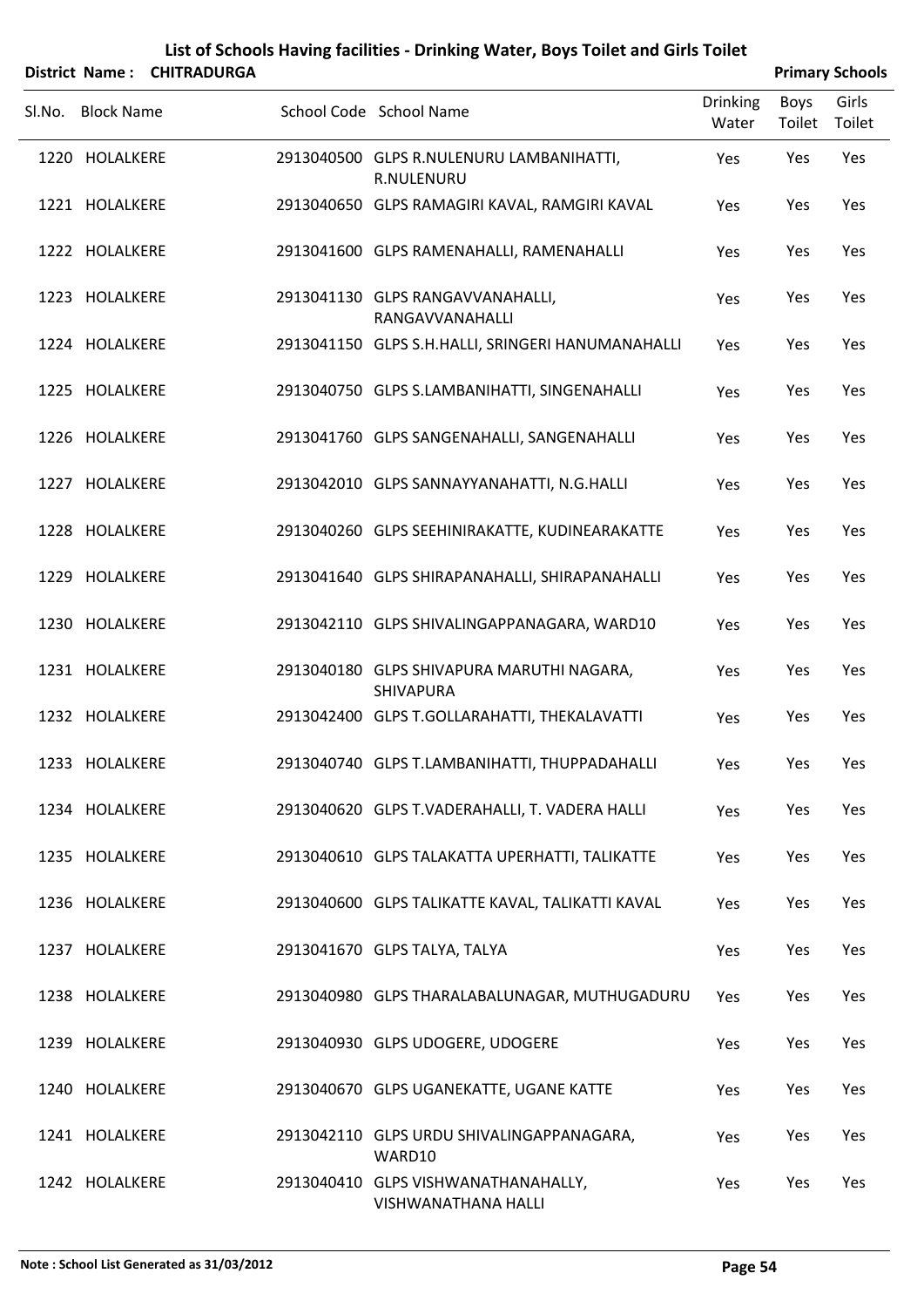| District Name: | List of Schools Having facilities - Drinking Water, Boys Toilet and Girls Toilet | <b>Primary Schools</b> |                                                                           |                 |        |        |
|----------------|----------------------------------------------------------------------------------|------------------------|---------------------------------------------------------------------------|-----------------|--------|--------|
|                |                                                                                  | <b>CHITRADURGA</b>     |                                                                           | <b>Drinking</b> | Boys   | Girls  |
| Sl.No.         | <b>Block Name</b>                                                                |                        | School Code School Name                                                   | Water           | Toilet | Toilet |
|                | 1243 HOLALKERE                                                                   |                        | 2913040291 GMHPS AREHALLI, AREHALLI                                       | Yes             | Yes    | Yes    |
|                | 1244 HOLALKERE                                                                   |                        | 2913042020 GMHPS SCHOOL HOLALKERE, HOLALKERE<br><b>TOWN</b>               | Yes             | Yes    | Yes    |
|                | 1245 HOLALKERE                                                                   |                        | 2913041560 GMHPS SHIVAGANGA, SHIVAGANGA                                   | Yes             | Yes    | Yes    |
|                | 1246 HOLALKERE                                                                   |                        | 2913041670 GMHPS TALYA, TALYA                                             | Yes             | Yes    | Yes    |
|                | 1247 HOLALKERE                                                                   |                        | 2913041691 GOVT H P S H D PURA, H.D.PURA                                  | Yes             | Yes    | Yes    |
|                | 1248 HOLALKERE                                                                   |                        | 2913041231 GULPS CHIKKAJAJUR, CHIKKAJAJUR                                 | Yes             | Yes    | Yes    |
|                | 1249 HOLALKERE                                                                   |                        | 2913041820 GULPS GOLLARAHALLI, GOLLARAHALLI                               | Yes             | Yes    | Yes    |
|                | 1250 HOLALKERE                                                                   |                        | 2913040390 GULPS GUNDERI, GUNDERI                                         | Yes             | Yes    | Yes    |
|                | 1251 HOLALKERE                                                                   |                        | 2913040480 GULPS MALLADIHALLI, MALLADI HALLI                              | Yes             | Yes    | Yes    |
|                | 1252 HOLALKERE                                                                   |                        | 2913041950 GULPS UPPARIGENAHALLI,<br>UPPARIGENAHALLI                      | Yes             | Yes    | Yes    |
|                | 1253 HOLALKERE                                                                   |                        | 2913041230 HPS CHIKKAJAJUR SCHOOL HLK ROAD,<br>CHIKKAJAJUR                | Yes             | Yes    | Yes    |
|                | 1254 HOLALKERE                                                                   |                        | 2913040270 LPS H.LAMBANIHATTI, HOLALKERE                                  | Yes             | Yes    | Yes    |
|                | 1255 HOLALKERE                                                                   |                        | 2913040980 LPS VISHWANATHANAHALLI,<br>MUTHUGADURU                         | Yes             | Yes    | Yes    |
|                | 1256 HOSADURGA                                                                   |                        | 2913052690 G.HPS.MENGASANDRA, MENGASANDRA                                 | Yes             | Yes    | Yes    |
|                | 1257 HOSADURGA                                                                   |                        | 2913050190 G.L.P.S BALLALSAMUDRA A.K. CALONY,<br><b>BALLAHALU SAMUDRA</b> | Yes             | Yes    | Yes    |
|                | 1258 HOSADURGA                                                                   |                        | 2913051760 G.L.P.S TUMBINA KERE BOVIHATTI(NEW,<br>THUMBINAKERE            | Yes             | Yes    | Yes    |
|                | 1259 HOSADURGA                                                                   |                        | 2913051440 G.L.P.S. POOJARAHATTI(NEW SCHOOL),<br>MADADAKERE               | Yes             | Yes    | Yes    |
|                | 1260 HOSADURGA                                                                   |                        | 2913051700 G.L.P.S. TANDAGA LAMBANIHATTI(new,<br><b>THANDAGA</b>          | Yes             | Yes    | Yes    |
|                | 1261 HOSADURGA                                                                   |                        | 2913052160 GHPS SRIRANGAPURA, BAGUR                                       | Yes             | Yes    | Yes    |
|                | 1262 HOSADURGA                                                                   |                        | 2913051960 GHPS [MAIN] HOSDURGA, WARD11                                   | Yes             | Yes    | Yes    |
|                | 1263 HOSADURGA                                                                   |                        | 2913051990 GHPS [URDU] HOSDURGA, WARD15                                   | Yes             | Yes    | Yes    |
|                | 1264 HOSADURGA                                                                   |                        | 2913051660 GHPS [URDU] SRIRAMPURA, SRIRAMPURA                             | Yes             | Yes    | Yes    |
|                | 1265 HOSADURGA                                                                   |                        | 2913050130 GHPS A.V.HATTI, ATTHIMEGE                                      | Yes             | Yes    | Yes    |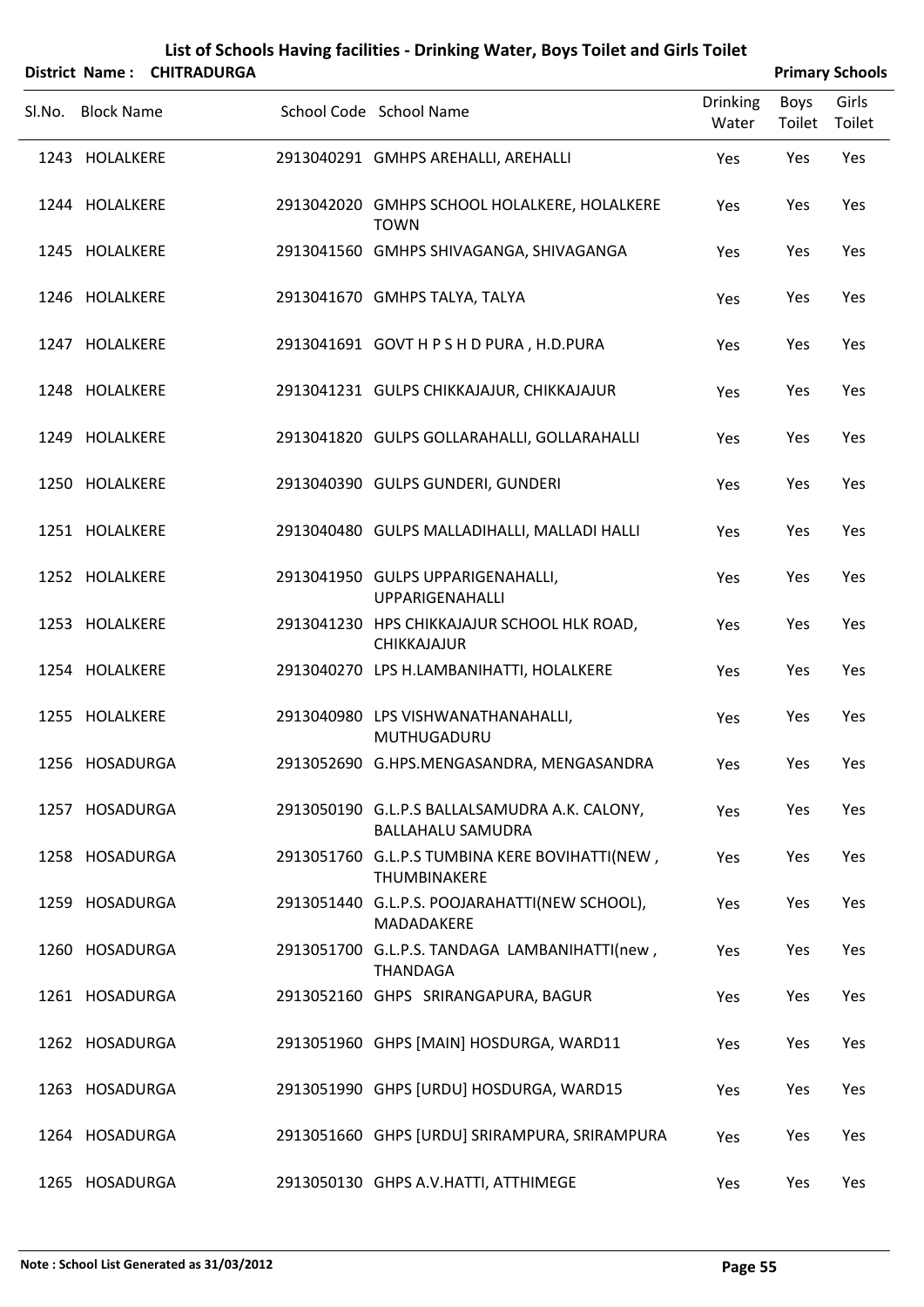| District Name: CHITRADURGA |                   |  |                                                                 | <b>Primary Schools</b>   |      |                        |  |  |
|----------------------------|-------------------|--|-----------------------------------------------------------------|--------------------------|------|------------------------|--|--|
|                            | Sl.No. Block Name |  | School Code School Name                                         | <b>Drinking</b><br>Water | Boys | Girls<br>Toilet Toilet |  |  |
|                            | 1266 HOSADURGA    |  | 2913050050 GHPS AJJIKANSAGARA, AJJIKAMSAGAR                     | Yes                      | Yes  | Yes                    |  |  |
|                            | 1267 HOSADURGA    |  | 2913050070 GHPS ALAGATTA, ALAGATTA                              | Yes                      | Yes  | Yes                    |  |  |
|                            | 1268 HOSADURGA    |  | 2913052800 GHPS ANIVALA, ANIVALA                                | Yes                      | Yes  | Yes                    |  |  |
|                            | 1269 HOSADURGA    |  | 2913050100 GHPS ARALIHALLI, ARLIHALLI                           | Yes                      | Yes  | Yes                    |  |  |
|                            | 1270 HOSADURGA    |  | 2913050110 GHPS AREHALLI, AREHALLI                              | Yes                      | Yes  | Yes                    |  |  |
|                            | 1271 HOSADURGA    |  | 2913050140 GHPS ATTIGATTA, ATTHIGATTA                           | Yes                      | Yes  | Yes                    |  |  |
|                            | 1272 HOSADURGA    |  | 2913050170 GHPS BAGUR, BAGURU                                   | Yes                      | Yes  | Yes                    |  |  |
|                            | 1273 HOSADURGA    |  | 2913051240 GHPS BAJJAPANAHATTI, GORAVINAKALLU                   | Yes                      | Yes  | Yes                    |  |  |
|                            | 1274 HOSADURGA    |  | 2913050190 GHPS BALLALA SAMUDRA, BALLAHALU<br>SAMUDRA           | Yes                      | Yes  | Yes                    |  |  |
|                            | 1275 HOSADURGA    |  | 2913050240 GHPS BANASIHALLI, BANASHIHALLI                       | Yes                      | Yes  | Yes                    |  |  |
|                            | 1276 HOSADURGA    |  | 2913051080 GHPS BANTANAGAVIHATTI,<br>RAMAJJANAHALLI             | Yes                      | Yes  | Yes                    |  |  |
|                            | 1277 HOSADURGA    |  | 2913050610 GHPS BEVINAHALLI, BEVINAHALLI                        | Yes                      | Yes  | Yes                    |  |  |
|                            | 1278 HOSADURGA    |  | 2913050160 GHPS BHAGASHETTIHALLI, BAGASHETTIHALLI               | Yes                      | Yes  | Yes                    |  |  |
|                            | 1279 HOSADURGA    |  | 2913050620 GHPS BOKIKERE, BOKIKERE                              | Yes                      | Yes  | Yes                    |  |  |
|                            | 1280 HOSADURGA    |  | 2913050630 GHPS BOMMENAHALLI, BOMMENAHALLI                      | Yes                      | Yes  | Yes                    |  |  |
|                            | 1281 HOSADURGA    |  | 2913050201 GHPS BOYS BELAGURU, BELAGURU                         | Yes                      | Yes  | Yes                    |  |  |
|                            | 1282 HOSADURGA    |  | 2913050580 GHPS BUKKASAGARA, BUKKASAGARA                        | Yes                      | Yes  | Yes                    |  |  |
|                            | 1283 HOSADURGA    |  | 2913050660 GHPS BURUDEKATTE, BURUDEKATTE                        | Yes                      | Yes  | Yes                    |  |  |
|                            | 1284 HOSADURGA    |  | 2913050790 GHPS C B KERE, C.B.KERE                              | Yes                      | Yes  | Yes                    |  |  |
|                            | 1285 HOSADURGA    |  | 2913050750 GHPS CHANNASAMUDRA,                                  | Yes                      | Yes  | Yes                    |  |  |
|                            | 1286 HOSADURGA    |  | CHANNASAMUDRA<br>2913051030 GHPS CHIKKAIAHGATTI, CHIKKAIAHGATTI | Yes                      | Yes  | Yes                    |  |  |
|                            | 1287 HOSADURGA    |  | 2913052910 GHPS CHIKKATEKALAVATTI, CT VATTI                     | Yes                      | Yes  | Yes                    |  |  |
|                            | 1288 HOSADURGA    |  | 2913051390 GHPS CHITTIYANA HATTI, HUNAVINADU                    | Yes                      | Yes  | Yes                    |  |  |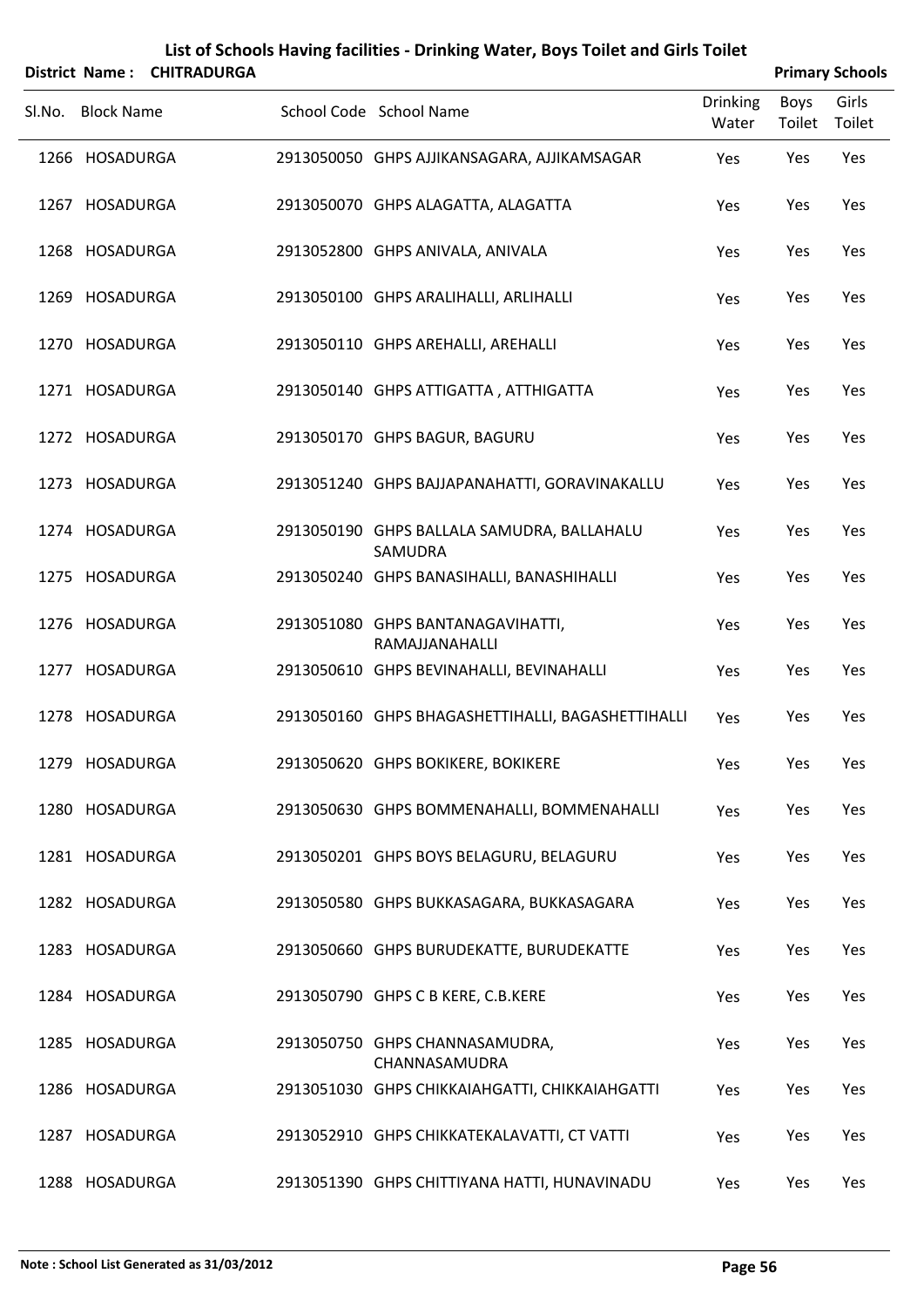| List of Schools Having facilities - Drinking Water, Boys Toilet and Girls Toilet |                   |                            |  |                                                           |                          |                       |                        |  |
|----------------------------------------------------------------------------------|-------------------|----------------------------|--|-----------------------------------------------------------|--------------------------|-----------------------|------------------------|--|
|                                                                                  |                   | District Name: CHITRADURGA |  |                                                           |                          |                       | <b>Primary Schools</b> |  |
| Sl.No.                                                                           | <b>Block Name</b> |                            |  | School Code School Name                                   | <b>Drinking</b><br>Water | <b>Boys</b><br>Toilet | Girls<br>Toilet        |  |
|                                                                                  | 1289 HOSADURGA    |                            |  | 2913050280 GHPS D B KERE, D.B.KERE                        | Yes                      | Yes                   | Yes                    |  |
|                                                                                  | 1290 HOSADURGA    |                            |  | 2913050310 GHPS D K HALLI, D.K.HALLI                      | Yes                      | Yes                   | Yes                    |  |
|                                                                                  | 1291 HOSADURGA    |                            |  | 2913051110 GHPS DEVAPURA VADDARAHATTI,<br><b>DEVAPURA</b> | Yes                      | Yes                   | Yes                    |  |
|                                                                                  | 1292 HOSADURGA    |                            |  | 2913051110 GHPS DEVAPURA, DEVAPURA                        | Yes                      | Yes                   | Yes                    |  |
|                                                                                  | 1293 HOSADURGA    |                            |  | 2913050470 GHPS DEVARAHATTI, JANAKAL                      | Yes                      | Yes                   | Yes                    |  |
|                                                                                  | 1294 HOSADURGA    |                            |  | 2913050270 GHPS DEVIGERE, DEVIGERE                        | Yes                      | Yes                   | Yes                    |  |
|                                                                                  | 1295 HOSADURGA    |                            |  | 2913050290 GHPS DODDAGATTA, DODDAGATTA                    | Yes                      | Yes                   | Yes                    |  |
|                                                                                  | 1296 HOSADURGA    |                            |  | 2913052850 GHPS DODDAKARPURAKATTE, D.K.KATTE              | Yes                      | Yes                   | Yes                    |  |
|                                                                                  | 1297 HOSADURGA    |                            |  | 2913050320 GHPS DT VATTI, D.T.VATTI                       | Yes                      | Yes                   | Yes                    |  |
|                                                                                  | 1298 HOSADURGA    |                            |  | 2913050330 GHPS DUGAWARA, DUGAWARA                        | Yes                      | Yes                   | Yes                    |  |
|                                                                                  | 1299 HOSADURGA    |                            |  | 2913051260 GHPS G.N.KERE, G.N.KERE                        | Yes                      | Yes                   | Yes                    |  |
|                                                                                  | 1300 HOSADURGA    |                            |  | 2913050360 GHPS GARAGA, GARAGA                            | Yes                      | Yes                   | Yes                    |  |
|                                                                                  | 1301 HOSADURGA    |                            |  | 2913052940 GHPS GAVIRANGAPURA, GAVIRANGAPURA              | Yes                      | Yes                   | Yes                    |  |
|                                                                                  | 1302 HOSADURGA    |                            |  | 2913050170 GHPS GIRLS BAGUR, BAGURU                       | Yes                      | Yes                   | Yes                    |  |
|                                                                                  | 1303 HOSADURGA    |                            |  | 2913050200 GHPS GIRLS BELAGURU, BELAGURU                  | Yes                      | Yes                   | Yes                    |  |
|                                                                                  | 1304 HOSADURGA    |                            |  | 2913050390 GHPS GOLLARAHALLI, GOLLARAHALLI                | Yes                      | Yes                   | Yes                    |  |
|                                                                                  | 1305 HOSADURGA    |                            |  | 2913051240 GHPS GORAVINAKALLU, GORAVINAKALLU              | Yes                      | Yes                   | Yes                    |  |
|                                                                                  | 1306 HOSADURGA    |                            |  | 2913050410 GHPS GULLAHATTI, GULLAHATTI                    | Yes                      | Yes                   | Yes                    |  |
|                                                                                  | 1307 HOSADURGA    |                            |  | 2913051280 GHPS HAGALAKERE, HAGALAKERE                    | Yes                      | Yes                   | Yes                    |  |
|                                                                                  | 1308 HOSADURGA    |                            |  | 2913050120 GHPS HARENAHALLI, HARENAHALLI                  | Yes                      | Yes                   | Yes                    |  |
|                                                                                  | 1309 HOSADURGA    |                            |  | 2913051310 GHPS HEBBAHALLI, HEBBALI                       | Yes                      | Yes                   | Yes                    |  |
|                                                                                  | 1310 HOSADURGA    |                            |  | 2913051320 GHPS HEGGERE, HEGGERE                          | Yes                      | Yes                   | Yes                    |  |
|                                                                                  | 1311 HOSADURGA    |                            |  | 2913051330 GHPS HERURU, HERURU                            | Yes                      | Yes                   | Yes                    |  |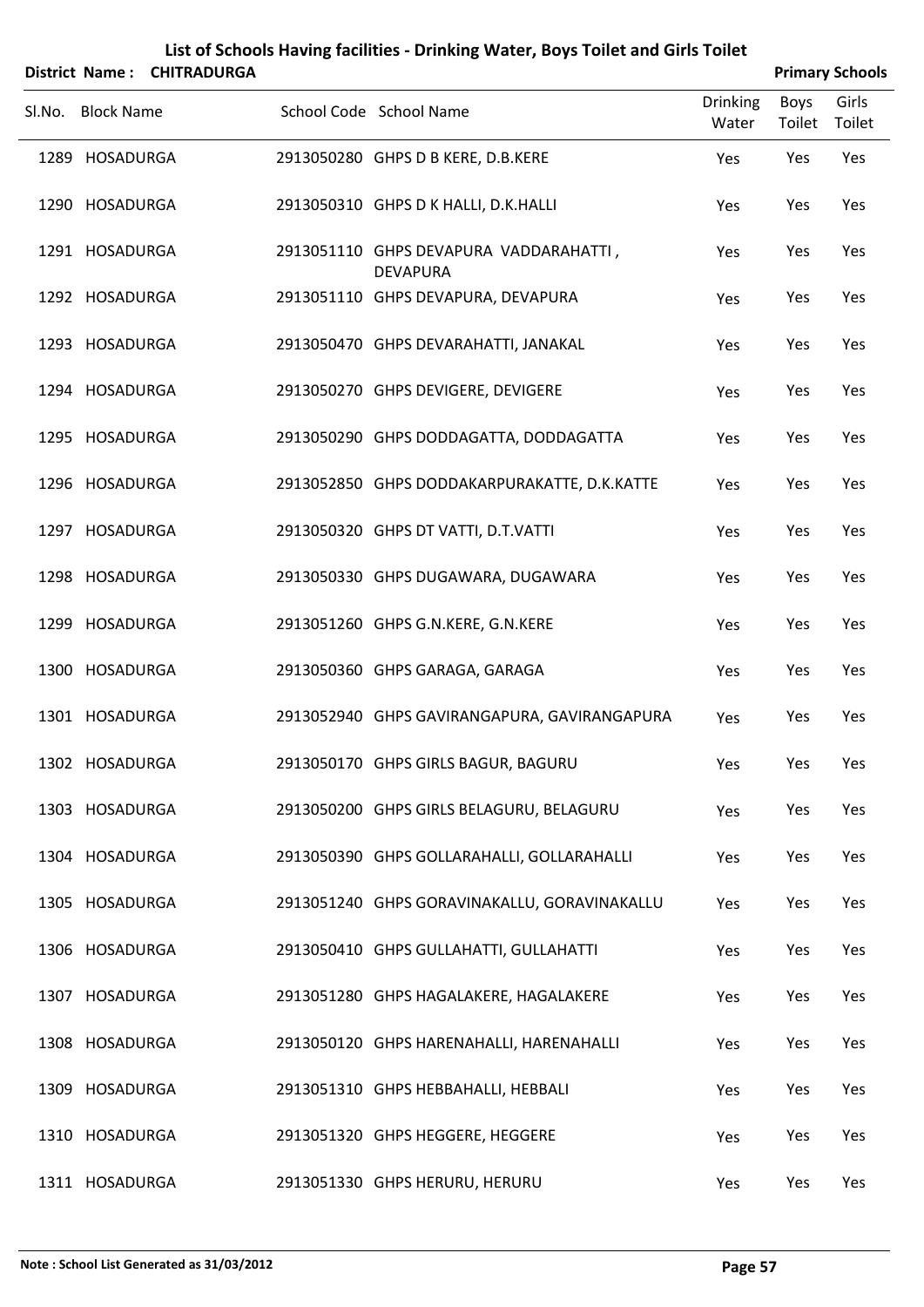|        |                   | District Name: CHITRADURGA |                                                            |                          |                | <b>Primary Schools</b> |
|--------|-------------------|----------------------------|------------------------------------------------------------|--------------------------|----------------|------------------------|
| Sl.No. | <b>Block Name</b> |                            | School Code School Name                                    | <b>Drinking</b><br>Water | Boys<br>Toilet | Girls<br>Toilet        |
|        | 1312 HOSADURGA    |                            | 2913051350 GHPS HONNENAHALLI, HONNENAHALLI                 | Yes                      | Yes            | Yes                    |
|        | 1313 HOSADURGA    |                            | 2913050670 GHPS HOSAGOLLARAHALLI, KANCHIPURA               | Yes                      | Yes            | Yes                    |
|        | 1314 HOSADURGA    |                            | 2913051180 GHPS HOSURBOVIHATTI,<br>SIDDAGONDNAHALLI        | Yes                      | Yes            | Yes                    |
|        | 1315 HOSADURGA    |                            | 2913051390 GHPS HUNAVINADU, HUNAVINADU                     | Yes                      | Yes            | Yes                    |
|        | 1316 HOSADURGA    |                            | 2913051390 GHPS J.S.R.G.HATTI, HUNAVINADU                  | Yes                      | Yes            | Yes                    |
|        | 1317 HOSADURGA    |                            | 2913050480 GHPS JANTHIKOLALLU, JANTHIKOLALLU               | Yes                      | Yes            | Yes                    |
|        | 1318 HOSADURGA    |                            | 2913050490 GHPS JAYASUVARNAPURA,<br><b>JAYASUVARNAPURA</b> | Yes                      | Yes            | Yes                    |
|        | 1319 HOSADURGA    |                            | 2913050730 GHPS K P HALLI, K.P.HALLI                       | Yes                      | Yes            | Yes                    |
|        | 1320 HOSADURGA    |                            | 2913050680 GHPS K.KURUBARAHALLI, KONGOLLI                  | Yes                      | Yes            | Yes                    |
|        | 1321 HOSADURGA    |                            | 2913052490 GHPS KABBALA N.G.HALLI, KABBALA                 | Yes                      | Yes            | Yes                    |
|        | 1322 HOSADURGA    |                            | 2913050520 GHPS KABBALA, KABBALA                           | Yes                      | Yes            | Yes                    |
|        | 1323 HOSADURGA    |                            | 2913050190 GHPS KADASIDDARAHATTI, BALLAHALU<br>SAMUDRA     | Yes                      | Yes            | Yes                    |
|        | 1324 HOSADURGA    |                            | 2913050550 GHPS KADIDINAKERE, KADIDINKERE                  | Yes                      | Yes            | Yes                    |
|        | 1325 HOSADURGA    |                            | 2913050590 GHPS KAGGALAKATTE, KAGGALAKATTE                 | Yes                      | Yes            | Yes                    |
|        | 1326 HOSADURGA    |                            | 2913050640 GHPS KALKERE, KALKERE                           | Yes                      | Yes            | Yes                    |
|        | 1327 HOSADURGA    |                            | 2913050780 GHPS KALLODU, KELLODU                           | Yes                      | Yes            | Yes                    |
|        | 1328 HOSADURGA    |                            | 2913050670 GHPS KANCHIPURA, KANCHIPURA                     | Yes                      | Yes            | Yes                    |
|        | 1329 HOSADURGA    |                            | 2913050680 GHPS KANGUVALLI, KONGOLLI                       | Yes                      | Yes            | Yes                    |
|        | 1330 HOSADURGA    |                            | 2913050700 GHPS KANNAGUNDI, KANNAKUNDI                     | Yes                      | Yes            | Yes                    |
|        | 1331 HOSADURGA    |                            | 2913050470 GHPS KANTAPURA, JANAKAL                         | Yes                      | Yes            | Yes                    |
|        | 1332 HOSADURGA    |                            | 2913050710 GHPS KANUBENAHALLI, KANUBENAHALLI               | Yes                      | Yes            | Yes                    |
|        | 1333 HOSADURGA    |                            | 2913050720 GHPS KAPPAGERE, KAPPAGERE                       | Yes                      | Yes            | Yes                    |

HOSADURGA 2913050760 GHPS KAREHLLI, KAREHALLI Yes Yes Yes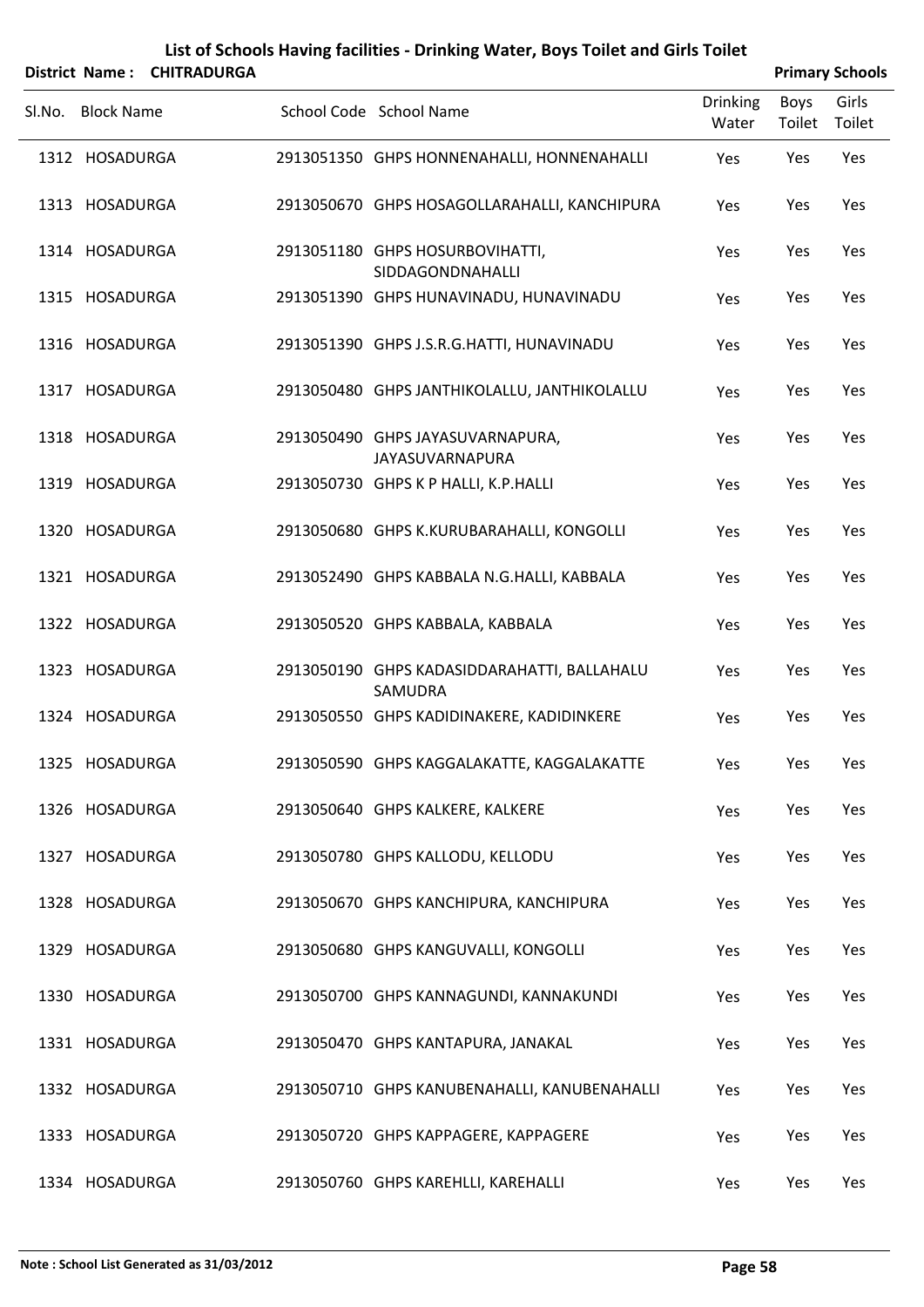|        | District Name:    | <b>CHITRADURGA</b> | List of Schools Having facilities - Drinking Water, Boys Toilet and Girls Toilet |                 |        | <b>Primary Schools</b> |
|--------|-------------------|--------------------|----------------------------------------------------------------------------------|-----------------|--------|------------------------|
|        |                   |                    |                                                                                  | <b>Drinking</b> | Boys   | Girls                  |
| Sl.No. | <b>Block Name</b> |                    | School Code School Name                                                          | Water           | Toilet | Toilet                 |
|        | 1335 HOSADURGA    |                    | 2913050770 GHPS KASAPPANAHALLI, KASAPPANAHALLI                                   | Yes             | Yes    | Yes                    |
|        | 1336 HOSADURGA    |                    | 2913050800 GHPS KENKERE, KENKERE                                                 | Yes             | Yes    | Yes                    |
|        | 1337 HOSADURGA    |                    | 2913050810 GHPS KEREHOSAHALLI, KEREHOSAHALLI                                     | Yes             | Yes    | Yes                    |
|        | 1338 HOSADURGA    |                    | 2913050820 GHPS KETTADAL, KITTADHALA                                             | Yes             | Yes    | Yes                    |
|        | 1339 HOSADURGA    |                    | 2913050600 GHPS KINADU, KINADU                                                   | Yes             | Yes    | Yes                    |
|        | 1340 HOSADURGA    |                    | 2913051110 GHPS KODIHALLI, DEVAPURA                                              | Yes             | Yes    | Yes                    |
|        | 1341 HOSADURGA    |                    | 2913050840 GHPS KONDAJJI, KONDAJJI                                               | Yes             | Yes    | Yes                    |
|        | 1342 HOSADURGA    |                    | 2913050850 GHPS KONDAPURA, KONDAPURA                                             | Yes             | Yes    | Yes                    |
|        | 1343 HOSADURGA    |                    | 2913050920 GHPS KURABARAHALLI, KURABARAHALLI                                     | Yes             | Yes    | Yes                    |
|        | 1344 HOSADURGA    |                    | 2913051420 GHPS LAKKHILLI, LAKKIHALLI                                            | Yes             | Yes    | Yes                    |
|        | 1345 HOSADURGA    |                    | 2913050750 GHPS M G DIBBA, CHANNASAMUDRA                                         | Yes             | Yes    | Yes                    |
|        | 1346 HOSADURGA    |                    | 2913051440 GHPS MADADAKERE, MADADAKERE                                           | Yes             | Yes    | Yes                    |
|        | 1347 HOSADURGA    |                    | 2913051450 GHPS MADURE, MADURE                                                   | Yes             | Yes    | Yes                    |
|        | 1348 HOSADURGA    |                    | 2913051560 GHPS MALALI, MALALI                                                   | Yes             | Yes    | Yes                    |
|        | 1349 HOSADURGA    |                    | 2913051080 GHPS MALIGEHATTI, RAMAJJANAHALLI                                      | Yes             | Yes    | Yes                    |
|        | 1350 HOSADURGA    |                    | 2913051470 GHPS MALLAPPANAHALLI,<br>MALLAPPANAHALLI                              | Yes             | Yes    | Yes                    |
|        | 1351 HOSADURGA    |                    | 2913051500 GHPS MANTENAHALLI, MANTENAHALLI                                       | Yes             | Yes    | Yes                    |
|        | 1352 HOSADURGA    |                    | 2913051510 GHPS MARABAGHATTA, MARABAGHATTA                                       | Yes             | Yes    | Yes                    |
|        | 1353 HOSADURGA    |                    | 2913051530 GHPS MATHODU, MATHODU                                                 | Yes             | Yes    | Yes                    |
|        | 1354 HOSADURGA    |                    | 2913051540 GHPS MATTHURU, MATTHURU                                               | Yes             | Yes    | Yes                    |
|        | 1355 HOSADURGA    |                    | 2913051570 GHPS MENASINADU, MENASINADU                                           | Yes             | Yes    | Yes                    |
|        | 1356 HOSADURGA    |                    | 2913051590 GHPS METTINAHOLE, METTINAHOLE                                         | Yes             | Yes    | Yes                    |
|        | 1357 HOSADURGA    |                    | 2913052050 GHPS NAGARAGERE, NAGARAGERE                                           | Yes             | Yes    | Yes                    |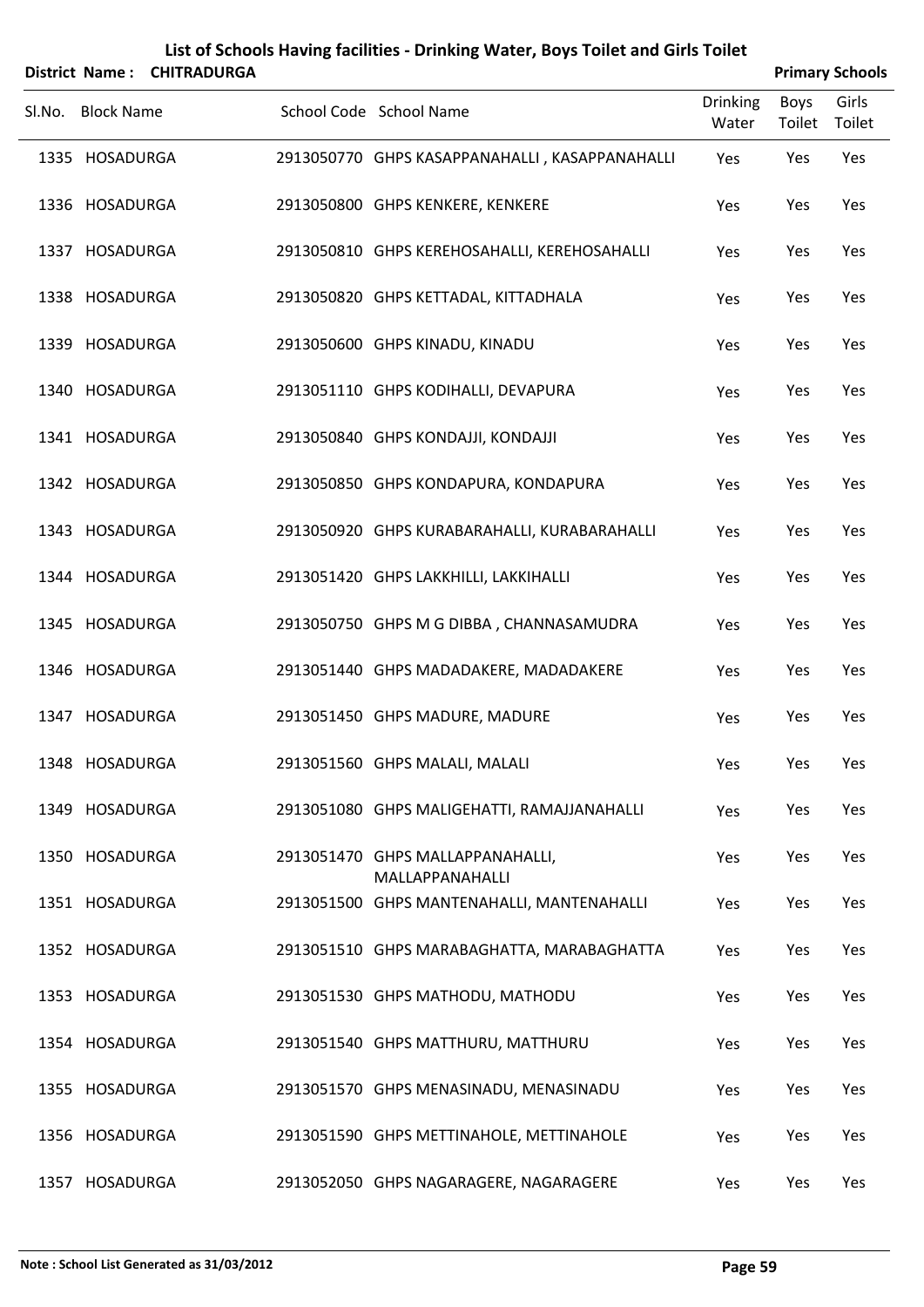|        | <b>District Name:</b> | <b>CHITRADURGA</b> | List of Schools Having facilities - Drinking Water, Boys Toilet and Girls Toilet |                          |                | <b>Primary Schools</b> |
|--------|-----------------------|--------------------|----------------------------------------------------------------------------------|--------------------------|----------------|------------------------|
| Sl.No. | <b>Block Name</b>     |                    | School Code School Name                                                          | <b>Drinking</b><br>Water | Boys<br>Toilet | Girls<br>Toilet        |
|        | 1358 HOSADURGA        |                    | 2913050960 GHPS NAGARAKATTE, NAGARAKATTE                                         | Yes                      | Yes            | Yes                    |
|        | 1359 HOSADURGA        |                    | 2913050970 GHPS NAGATHIHALLI, NAGATHIHALLI                                       | Yes                      | Yes            | Yes                    |
|        | 1360 HOSADURGA        |                    | 2913051420 GHPS NAGAYANAHATTI, LAKKIHALLI                                        | Yes                      | Yes            | Yes                    |
|        | 1361 HOSADURGA        |                    | 2913050980 GHPS NAGENAHALLI, NAGENAHALLI                                         | Yes                      | Yes            | Yes                    |
|        | 1362 HOSADURGA        |                    | 2913051000 GHPS NAKIKERE, NAKIKERE                                               | Yes                      | Yes            | Yes                    |
|        | 1363 HOSADURGA        |                    | 2913051020 GHPS NEERAGUNDAHA, NEERAGUNDAHA                                       | Yes                      | Yes            | Yes                    |
|        | 1364 HOSADURGA        |                    | 2913051620 GHPS NN KATTE, N.N.KATTE                                              | Yes                      | Yes            | Yes                    |
|        | 1365 HOSADURGA        |                    | 2913051320 GHPS OBALAPURA, HEGGERE                                               | Yes                      | Yes            | Yes                    |
|        | 1366 HOSADURGA        |                    | 2913051100 GHPS RANGAVANAHALLI, RANGAVANAHALLI                                   | Yes                      | Yes            | Yes                    |
|        | 1367 HOSADURGA        |                    | 2913050200 GHPS S L HATTI, BELAGURU                                              | Yes                      | Yes            | Yes                    |
|        | 1368 HOSADURGA        |                    | 2913051040 GHPS S NERALAKERE, S NERALA KERE                                      | Yes                      | Yes            | Yes                    |
|        | 1369 HOSADURGA        |                    | 2913051140 GHPS S.K .HALLI, SANNAKITTADAHALLI                                    | Yes                      | Yes            | Yes                    |
|        | 1370 HOSADURGA        |                    | 2913052070 GHPS SANIHALLI, SANIHALLI                                             | Yes                      | Yes            | Yes                    |
|        | 1371 HOSADURGA        |                    | 2913051860 GHPS SHANTHI NAGARA HSD, WARD1                                        | Yes                      | Yes            | Yes                    |
|        | 1372 HOSADURGA        |                    | 2913051150 GHPS SHEERANAKATTE, SHIRANKATTE                                       | Yes                      | Yes            | Yes                    |
|        | 1373 HOSADURGA        |                    | 2913051160 GHPS SHETTIHALLI, SHETTIHALLI                                         | Yes                      | Yes            | Yes                    |
|        | 1374 HOSADURGA        |                    | 2913051190 GHPS SINGEBOVIHATTI, SINGENAHALLI                                     | Yes                      | Yes            | Yes                    |
|        | 1375 HOSADURGA        |                    | 2913051650 GHPS SOMENAHALLI, SOMENAHALLI                                         | Yes                      | Yes            | Yes                    |
|        | 1376 HOSADURGA        |                    | 2913051690 GHPS SUJIKAL, SUJIKAL                                                 | Yes                      | Yes            | Yes                    |
|        | 1377 HOSADURGA        |                    | 2913051700 GHPS THANDAGA, THANDAGA                                               | Yes                      | Yes            | Yes                    |
|        | 1378 HOSADURGA        |                    | 2913051720 GHPS THANIGIKALLU, THANIGEKALLU                                       | Yes                      | Yes            | Yes                    |
|        | 1379 HOSADURGA        |                    | 2913051740 GHPS THONACHENAHALLI,<br>THONACHENAHALLI                              | Yes                      | Yes            | Yes                    |
|        | 1380 HOSADURGA        |                    | 2913050470 GHPS URDU JANAKAL, JANAKAL                                            | Yes                      | Yes            | Yes                    |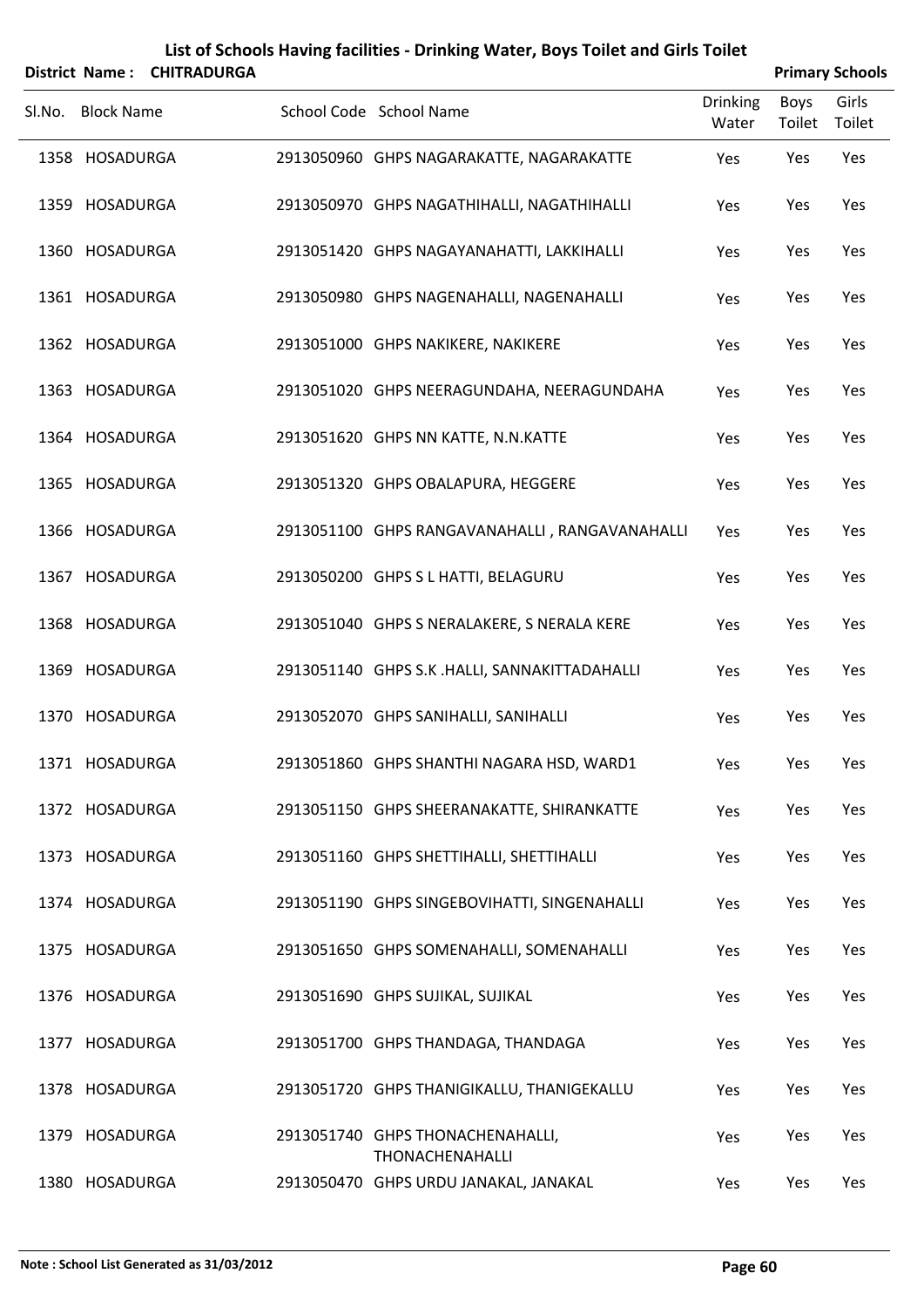|        |                   | District Name: CHITRADURGA |                                                        |                          |                | <b>Primary Schools</b> |
|--------|-------------------|----------------------------|--------------------------------------------------------|--------------------------|----------------|------------------------|
| SI.No. | <b>Block Name</b> |                            | School Code School Name                                | <b>Drinking</b><br>Water | Boys<br>Toilet | Girls<br>Toilet        |
|        | 1381 HOSADURGA    |                            | 2913051290 GHPS URDU SS PALYA, HAROGONDANAHALLI        | Yes                      | Yes            | Yes                    |
|        | 1382 HOSADURGA    |                            | 2913051790 GHPS VENGALAPURA, VENGALAPURA               | Yes                      | Yes            | Yes                    |
|        | 1383 HOSADURGA    |                            | 2913051800 GHPS Y.V.HATTI, YADAGHATTA                  | Yes                      | Yes            | Yes                    |
|        | 1384 HOSADURGA    |                            | 2913051170 GHPS YALAKAPPANAHATTI, SHIVANEKATTE         | Yes                      | Yes            | Yes                    |
|        | 1385 HOSADURGA    |                            | 2913050471 GHPS YALLABOVIHATTI, JANAKAL                | Yes                      | Yes            | Yes                    |
|        | 1386 HOSADURGA    |                            | 2913051990 GHPS[MODELL] HOSDURGA, WARD15               | Yes                      | Yes            | Yes                    |
|        | 1387 HOSADURGA    |                            | 2913050010 GHPSADVISANGENASHALLI,<br>ADAVISANGENAHALLI | Yes                      | Yes            | Yes                    |
|        | 1388 HOSADURGA    |                            | 2913050060 GHPSALADAHALLI, ALDAHALLI                   | Yes                      | Yes            | Yes                    |
|        | 1389 HOSADURGA    |                            | 2913050090 GHPSARLAHALLI, ARLAHALLI                    | Yes                      | Yes            | Yes                    |
|        | 1390 HOSADURGA    |                            | 2913051840 GLPS D MALLAPURA, D.MALLAPURA               | Yes                      | Yes            | Yes                    |
|        | 1391 HOSADURGA    |                            | 2913051860 GLPS JAPARSHAREEP NAGARA, WARD1             | Yes                      | Yes            | Yes                    |
|        | 1392 HOSADURGA    |                            | 2913050940 GLPS R.D.THANDYA, C T VATTI                 | Yes                      | Yes            | Yes                    |
|        | 1393 HOSADURGA    |                            | 2913050070 GLPS A GOLLARAHATTI, ALAGATTA               | Yes                      | Yes            | Yes                    |
|        | 1394 HOSADURGA    |                            | 2913050020 GLPS ADRIKATTE, ADRIKATTE                   | Yes                      | Yes            | Yes                    |
|        | 1395 HOSADURGA    |                            | 2913050030 GLPS AGASARAHALLI, AGASARAHALLI             | Yes                      | Yes            | Yes                    |
|        | 1396 HOSADURGA    |                            | 2913051110 GLPS AKKITHIMMAYANAHATTI, DEVAPURA          | Yes                      | Yes            | Yes                    |
|        | 1397 HOSADURGA    |                            | 2913050280 GLPS AMMANAHATTI, D.B.KERE                  | Yes                      | Yes            | Yes                    |
|        | 1398 HOSADURGA    |                            | 2913051420 GLPS ANCHIBARIHATTI, LAKKIHALLI             | Yes                      | Yes            | Yes                    |
|        | 1399 HOSADURGA    |                            | 2913050090 GLPS ARLAHALLIBHOVI HATTY, ARLAHALLI        | Yes                      | Yes            | Yes                    |
|        | 1400 HOSADURGA    |                            | 2913050130 GLPS ATTHIMEGE, ATTHIMEGE                   | Yes                      | Yes            | Yes                    |
|        | 1401 HOSADURGA    |                            | 2913051700 GLPS AVALIPALYA, THANDAGA                   | Yes                      | Yes            | Yes                    |
|        | 1402 HOSADURGA    |                            | 2913051530 GLPS B G PALYA, MATHODU                     | Yes                      | Yes            | Yes                    |
|        | 1403 HOSADURGA    |                            | 2913050190 GLPS B GOLLARAHATTI, BALLAHALU<br>SAMUDRA   | Yes                      | Yes            | Yes                    |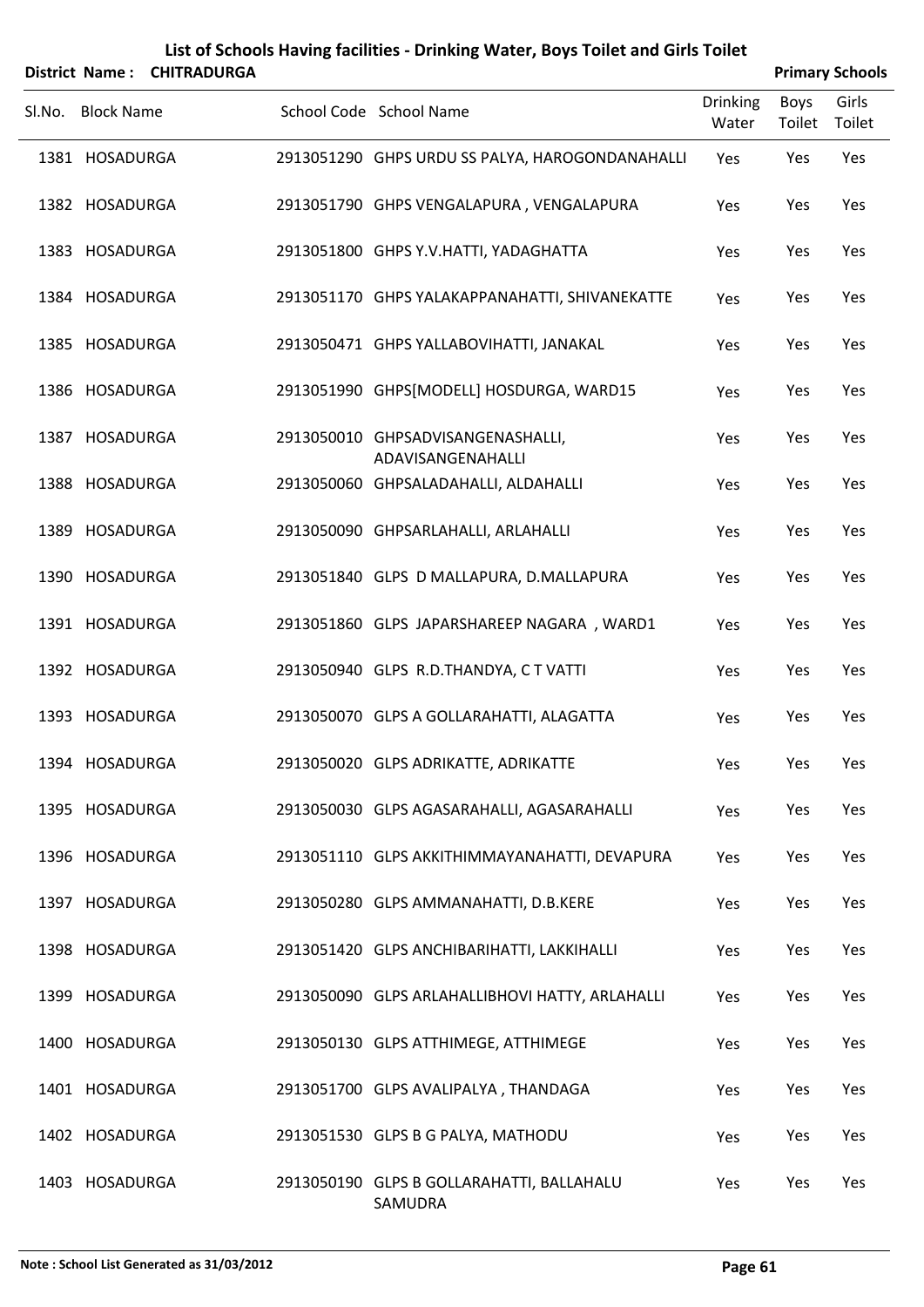|        | <b>District Name:</b> | <b>CHITRADURGA</b> | List of Schools Having facilities - Drinking Water, Boys Toilet and Girls Toilet |                          |                | <b>Primary Schools</b> |
|--------|-----------------------|--------------------|----------------------------------------------------------------------------------|--------------------------|----------------|------------------------|
| Sl.No. | <b>Block Name</b>     |                    | School Code School Name                                                          | <b>Drinking</b><br>Water | Boys<br>Toilet | Girls<br>Toilet        |
|        | 1404 HOSADURGA        |                    | 2913050040 GLPS B LAMBANIHATTI, BEESANAHALLI                                     | Yes                      | Yes            | Yes                    |
|        | 1405 HOSADURGA        |                    | 2913050690 GLPS B V NAGARA, K, SINGENAHALLI                                      | Yes                      | Yes            | Yes                    |
|        | 1406 HOSADURGA        |                    | 2913050150 GLPS BACHAVARA, BACHAVARA                                             | Yes                      | Yes            | Yes                    |
|        | 1407 HOSADURGA        |                    | 2913050180 GLPS BALENAHALLI, BALENAHALLI                                         | Yes                      | Yes            | Yes                    |
|        | 1408 HOSADURGA        |                    | 2913050220 GLPS BALLEKERE, BALLEKERE                                             | Yes                      | Yes            | Yes                    |
|        | 1409 HOSADURGA        |                    | 2913050040 GLPS BEESINAHALLI, BEESANAHALLI                                       | Yes                      | Yes            | Yes                    |
|        | 1410 HOSADURGA        |                    | 2913050510 GLPS BENAKANAHALLI, BENAKANAHALLI                                     | Yes                      | Yes            | Yes                    |
|        | 1411 HOSADURGA        |                    | 2913050140 GLPS BILICHITHAYYANAHATTI, ATTHIGATTA                                 | Yes                      | Yes            | Yes                    |
|        | 1412 HOSADURGA        |                    | 2913051110 GLPS BOCHENAHALLI, DEVAPURA                                           | Yes                      | Yes            | Yes                    |
|        | 1413 HOSADURGA        |                    | 2913050740 GLPS BYDARAHALLI, BYADRAHALLI                                         | Yes                      | Yes            | Yes                    |
|        | 1414 HOSADURGA        |                    | 2913051640 GLPS C T PALYA, SOMASANDRA                                            | Yes                      | Yes            | Yes                    |
|        | 1415 HOSADURGA        |                    | 2913050880 GLPS CHIKKAHULLENAHALLI,<br>CHIKKAHULLENAHALLI                        | Yes                      | Yes            | Yes                    |
|        | 1416 HOSADURGA        |                    | 2913050890 GLPS CHIKKAMMANAHALLI,<br>CHIKKAMMANAHALLI                            | Yes                      | Yes            | Yes                    |
|        | 1417 HOSADURGA        |                    | 2913051050 GLPS CHINNAPURA, CHINNAPURA                                           | Yes                      | Yes            | Yes                    |
|        | 1418 HOSADURGA        |                    | 2913050260 GLPS D COLONY, DEVAPURA COLONY                                        | Yes                      | Yes            | Yes                    |
|        | 1419 HOSADURGA        |                    | 2913051530 GLPS D G PALYA, MATHODU                                               | Yes                      | Yes            | Yes                    |
|        | 1420 HOSADURGA        |                    | 2913050440 GLPS D RANGAIANAH HATTI, ILAAPURA                                     | Yes                      | Yes            | Yes                    |
|        | 1421 HOSADURGA        |                    | 2913051320 GLPS DALAVAYIKATTE, HEGGERE                                           | Yes                      | Yes            | Yes                    |
|        | 1422 HOSADURGA        |                    | 2913050420 GLPS DASENAHALLI, HARALLIHALLI                                        | Yes                      | Yes            | Yes                    |
|        | 1423 HOSADURGA        |                    | 2913051080 GLPS DODDATHIMMAYYANAHATTI(new<br>scho, RAMAJJANAHALLI                | Yes                      | Yes            | Yes                    |
|        | 1424 HOSADURGA        |                    | 2913052100 GLPS DYAVAJJANAPALYA, DYAVAJJANAPALYA                                 | Yes                      | Yes            | Yes                    |
|        | 1425 HOSADURGA        |                    | 2913051640 GLPS ERANNANAPALYA, SOMASANDRA                                        | Yes                      | Yes            | Yes                    |
|        | 1426 HOSADURGA        |                    | 2913051270 GLPS G GOLLARAHATTI, GUTTHIKATTE                                      | Yes                      | Yes            | Yes                    |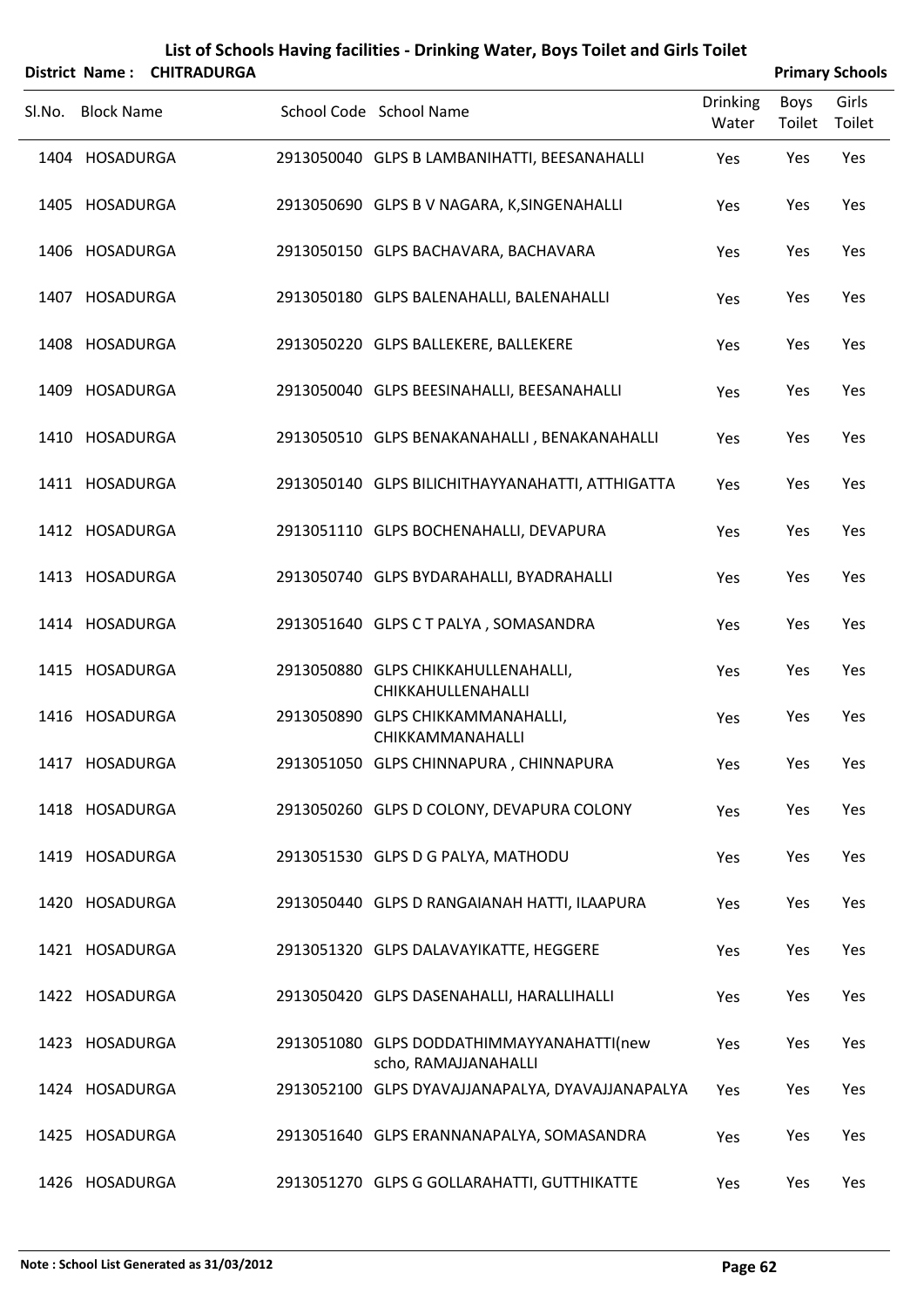|        |                   | District Name: CHITRADURGA |                                                                |                          |                | <b>Primary Schools</b> |
|--------|-------------------|----------------------------|----------------------------------------------------------------|--------------------------|----------------|------------------------|
| Sl.No. | <b>Block Name</b> |                            | School Code School Name                                        | <b>Drinking</b><br>Water | Boys<br>Toilet | Girls<br>Toilet        |
|        | 1427 HOSADURGA    |                            | 2913051270 GLPS G LAMBANI HATTI, GUTTHIKATTE                   | Yes                      | Yes            | Yes                    |
|        | 1428 HOSADURGA    |                            | 2913050410 GLPS G.VADDARAHATTI, GULLAHATTI                     | Yes                      | Yes            | Yes                    |
|        | 1429 HOSADURGA    |                            | 2913051080 GLPS GADIYAPPANAHATTI, RAMAJJANAHALLI               | Yes                      | Yes            | Yes                    |
|        | 1430 HOSADURGA    |                            | 2913051110 GLPS GALABENAHALLI, DEVAPURA                        | Yes                      | Yes            | Yes                    |
|        | 1431 HOSADURGA    |                            | 2913050350 GLPS GANJEGERE, GANJEGERE                           | Yes                      | Yes            | Yes                    |
|        | 1432 HOSADURGA    |                            | 2913051040 GLPS GARINBILU, S NERALA KERE                       | Yes                      | Yes            | Yes                    |
|        | 1433 HOSADURGA    |                            | 2913051320 GLPS GIRIMALLANA PALYA, HEGGERE                     | Yes                      | Yes            | Yes                    |
|        | 1434 HOSADURGA    |                            | 2913051230 GLPS GORAVI.G.HALLI,<br><b>GORAVIGONDANAHALLI</b>   | Yes                      | Yes            | Yes                    |
|        | 1435 HOSADURGA    |                            | 2913050270 GLPS GRV HATTI, DEVIGERE                            | Yes                      | Yes            | Yes                    |
|        | 1436 HOSADURGA    |                            | 2913050400 GLPS GULLIHALLI, GULIHALLI                          | Yes                      | Yes            | Yes                    |
|        | 1437 HOSADURGA    |                            | 2913051270 GLPS GUTTIKATTE, GUTTHIKATTE                        | Yes                      | Yes            | Yes                    |
|        | 1438 HOSADURGA    |                            | 2913052040 GLPS H K K ATTE, HALEKADIVANAKATTE                  | Yes                      | Yes            | Yes                    |
|        | 1439 HOSADURGA    |                            | 2913050290 GLPS H ROPPA, DODDAGATTA                            | Yes                      | Yes            | Yes                    |
|        | 1440 HOSADURGA    |                            | 2913051040 GLPS H.A.K.COLONY, S NERALA KERE                    | Yes                      | Yes            | Yes                    |
|        | 1441 HOSADURGA    |                            | 2913050910 GLPS HALEKUNDUR, KUNDUR(HALLE)                      | Yes                      | Yes            | Yes                    |
|        | 1442 HOSADURGA    |                            | 2913050430 GLPS HALETHIMMAPPANA HATTI,<br><b>ITTEGENAHALLI</b> | Yes                      | Yes            | Yes                    |
|        | 1443 HOSADURGA    |                            | 2913050360 GLPS HANUMAMA HATTI, GARAGA                         | Yes                      | Yes            | Yes                    |
|        | 1444 HOSADURGA    |                            | 2913051300 GLPS HARENAHALLI, HARENAHALLI                       | Yes                      | Yes            | Yes                    |
|        | 1445 HOSADURGA    |                            | 2913051290 GLPS HAROGONDANAHALLI,<br>HAROGONDANAHALLI          | Yes                      | Yes            | Yes                    |
|        | 1446 HOSADURGA    |                            | 2913051340 GLPS HONNEKERE GOLLARAHATTI,<br><b>HONNEKERE</b>    | Yes                      | Yes            | Yes                    |
|        | 1447 HOSADURGA    |                            | 2913051340 GLPS HONNEKERE, HONNEKERE                           | Yes                      | Yes            | Yes                    |
|        | 1448 HOSADURGA    |                            | 2913051360 GLPS HOSAHALLI, HOSAHALLI                           | Yes                      | Yes            | Yes                    |
|        | 1449 HOSADURGA    |                            | 2913050520 GLPS HOSAHATTI, KABBALA                             | Yes                      | Yes            | Yes                    |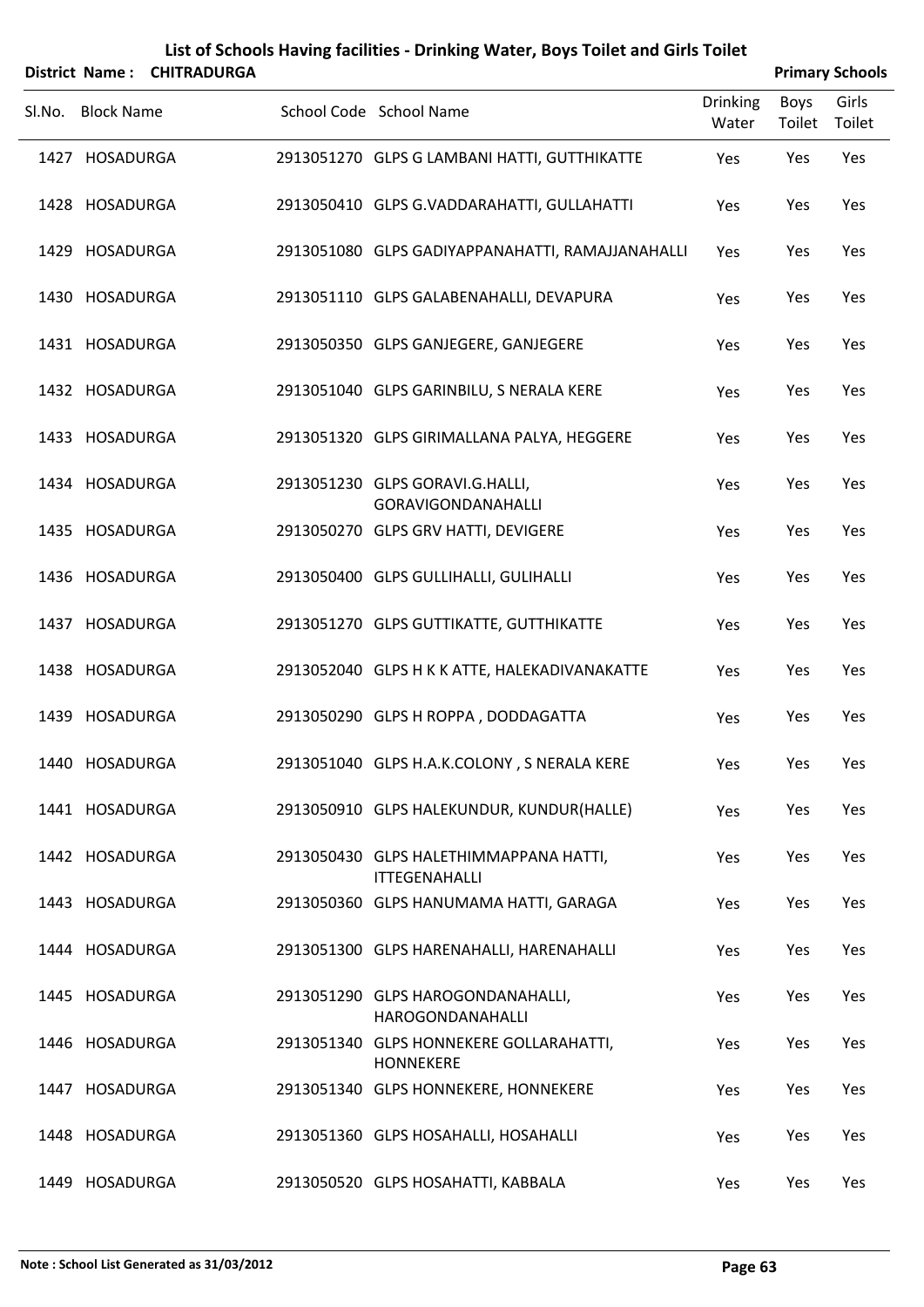|        |                   | District Name: CHITRADURGA |                                                              |                          |                | <b>Primary Schools</b> |
|--------|-------------------|----------------------------|--------------------------------------------------------------|--------------------------|----------------|------------------------|
| SI.No. | <b>Block Name</b> |                            | School Code School Name                                      | <b>Drinking</b><br>Water | Boys<br>Toilet | Girls<br>Toilet        |
|        | 1450 HOSADURGA    |                            | 2913052040 GLPS HOSAKADIVANAKATTE,<br>HALEKADIVANAKATTE      | Yes                      | Yes            | Yes                    |
|        | 1451 HOSADURGA    |                            | 2913051700 GLPS HOSAKERE, THANDAGA                           | Yes                      | Yes            | Yes                    |
|        | 1452 HOSADURGA    |                            | 2913050910 GLPS HOSAKUNDUR, KUNDUR(HALLE)                    | Yes                      | Yes            | Yes                    |
|        | 1453 HOSADURGA    |                            | 2913051380 GLPS HULLUKATTE, HULLUKATTE                       | Yes                      | Yes            | Yes                    |
|        | 1454 HOSADURGA    |                            | 2913052830 GLPS HUNASEKATTE DASAIHNAHATTI,<br>NAGATHIHALLI   | Yes                      | Yes            | Yes                    |
|        | 1455 HOSADURGA    |                            | 2913051370 GLPS HUTHARAGONDANAHALLI,<br>HUTHARAGONDANAHALLI  | Yes                      | Yes            | Yes                    |
|        | 1456 HOSADURGA    |                            | 2913050440 GLPS ILLAPURA, ILAAPURA                           | Yes                      | Yes            | Yes                    |
|        | 1457 HOSADURGA    |                            | 2913050970 GLPS INDEDEVARAHATTI, NAGATHIHALLI                | Yes                      | Yes            | Yes                    |
|        | 1458 HOSADURGA    |                            | 2913050430 GLPS ITTIGEHALLI, ITTEGENAHALLI                   | Yes                      | Yes            | Yes                    |
|        | 1459 HOSADURGA    |                            | 2913050450 GLPS IYANAHALLI, IYANAHALLI                       | Yes                      | Yes            | Yes                    |
|        | 1460 HOSADURGA    |                            | 2913052810 GLPS JAMMAPURA, JAMMAPURA                         | Yes                      | Yes            | Yes                    |
|        | 1461 HOSADURGA    |                            | 2913050470 GLPS JANAKAL NAYAKARAHATTI, JANAKAL               | Yes                      | Yes            | Yes                    |
|        | 1462 HOSADURGA    |                            | 2913050471 GLPS JANKAL LAMBANIHATTI, JANAKAL                 | Yes                      | Yes            | Yes                    |
|        | 1463 HOSADURGA    |                            | 2913051680 GLPS JODISRIRANGAPURA,<br><b>JODISRIRANGAPURA</b> | Yes                      | Yes            | Yes                    |
|        | 1464 HOSADURGA    |                            | 2913051750 GLPS JODITHUMBINAKERE,<br><b>JODITHUMBINAKERE</b> | Yes                      | Yes            | Yes                    |
|        | 1465 HOSADURGA    |                            | 2913050500 GLPS JOGAMMANAHALLI,<br><b>JOGAMMANAHALLI</b>     | Yes                      | Yes            | Yes                    |
|        | 1466 HOSADURGA    |                            | 2913050910 GLPS K GOLLARAHATTI, KUNDUR(HALLE)                | Yes                      | Yes            | Yes                    |
|        | 1467 HOSADURGA    |                            | 2913050750 GLPS K K HATTI, CHANNASAMUDRA                     | Yes                      | Yes            | Yes                    |
|        | 1468 HOSADURGA    |                            | 2913051220 GLPS K T NAGAR, K.T.NAGAR                         | Yes                      | Yes            | Yes                    |
|        | 1469 HOSADURGA    |                            | 2913050530 GLPS KABBINAGERE, KABBINAGERE                     | Yes                      | Yes            | Yes                    |
|        | 1470 HOSADURGA    |                            | 2913050540 GLPS KACHAPURA, KACHAPURA                         | Yes                      | Yes            | Yes                    |
|        | 1471 HOSADURGA    |                            | 2913050720 GLPS KACHAVARA, KAPPAGERE                         | Yes                      | Yes            | Yes                    |
|        | 1472 HOSADURGA    |                            | 2913050560 GLPS KADAVAGERE, KADAVAGERE                       | Yes                      | Yes            | Yes                    |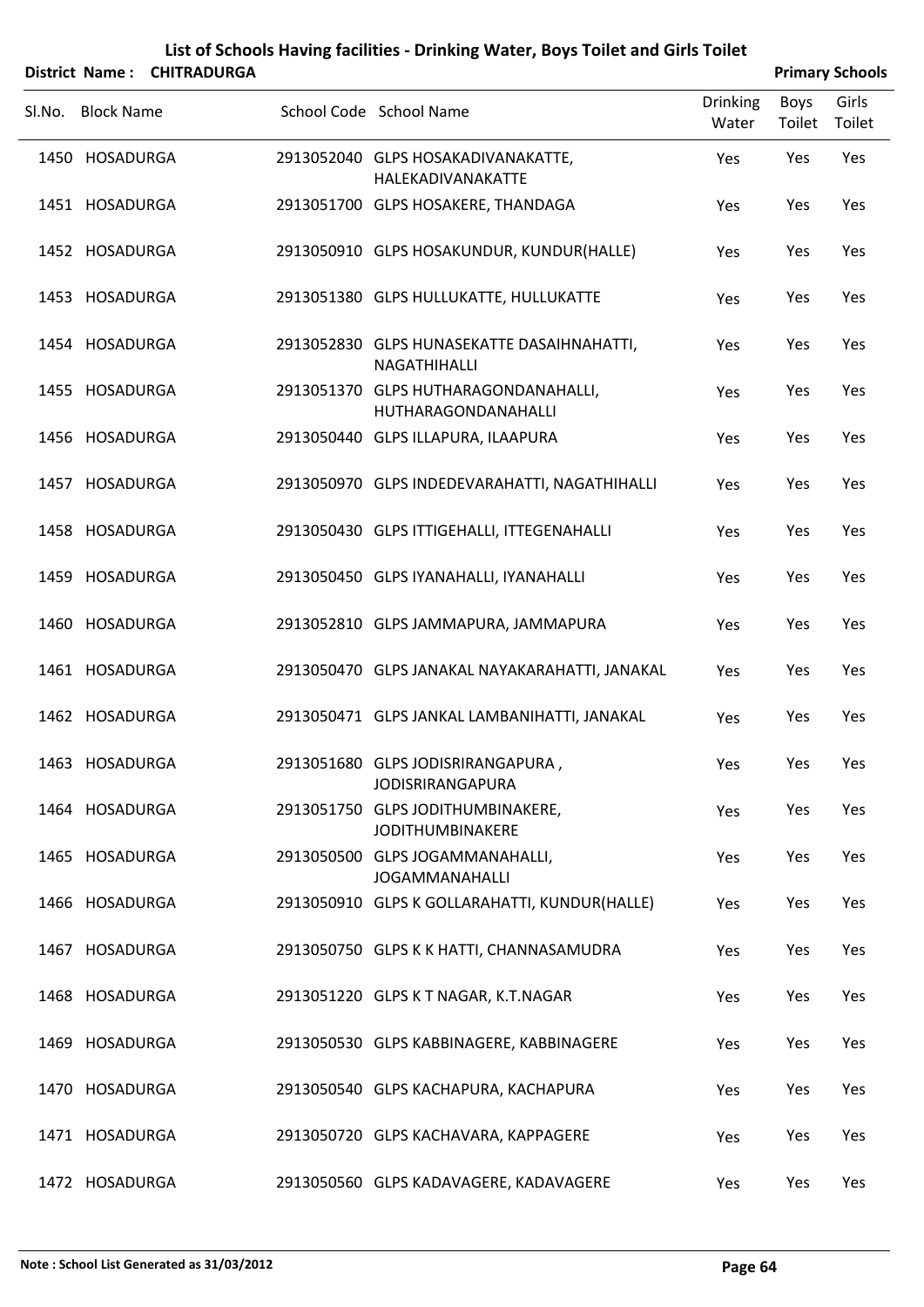|                   | District Name: CHITRADURGA |                                                            |                          |                | <b>Primary Schools</b> |
|-------------------|----------------------------|------------------------------------------------------------|--------------------------|----------------|------------------------|
| Sl.No. Block Name |                            | School Code School Name                                    | <b>Drinking</b><br>Water | Boys<br>Toilet | Girls<br>Toilet        |
| 1473 HOSADURGA    |                            | 2913050650 GLPS KALLAHALLI, KALLAHALLI                     | Yes                      | Yes            | Yes                    |
| 1474 HOSADURGA    |                            | 2913050470 GLPS KAMSAGARA, JANAKAL                         | Yes                      | Yes            | Yes                    |
| 1475 HOSADURGA    |                            | 2913053010 GLPS KARLAMAVINAHALLI,<br>KARLAMAVINAHALLI      | Yes                      | Yes            | Yes                    |
| 1476 HOSADURGA    |                            | 2913050790 GLPS KATAHATTI, C.B.KERE                        | Yes                      | Yes            | Yes                    |
| 1477 HOSADURGA    |                            | 2913050320 GLPS KAVALARA MANE, D.T.VATTI                   | Yes                      | Yes            | Yes                    |
| 1478 HOSADURGA    |                            | 2913051150 GLPS KEREKODIHATTI, SHIRANKATTE                 | Yes                      | Yes            | Yes                    |
| 1479 HOSADURGA    |                            | 2913052080 GLPS KEREMUNDALAHATTI,<br>KEREMUNDALAHATTI      | Yes                      | Yes            | Yes                    |
| 1480 HOSADURGA    |                            | 2913051830 GLPS KODIHALLI, KODIHALLI                       | Yes                      | Yes            | Yes                    |
| 1481 HOSADURGA    |                            | 2913050830 GLPS KODIHALLI, KODIHALLI                       | Yes                      | Yes            | Yes                    |
| 1482 HOSADURGA    |                            | 2913050860 GLPS KORATIKERE, KORATIKERE                     | Yes                      | Yes            | Yes                    |
| 1483 HOSADURGA    |                            | 2913050870 GLPS KRISHNAPURA, KRISHNAPURA                   | Yes                      | Yes            | Yes                    |
| 1484 HOSADURGA    |                            | 2913050201 GLPS KRISHNAPURA, BELAGURU                      | Yes                      | Yes            | Yes                    |
| 1485 HOSADURGA    |                            | 2913050900 GLPS KUMBARAKATTE, KUMBARKATTE                  | Yes                      | Yes            | Yes                    |
| 1486 HOSADURGA    |                            | 2913050020 GLPS KUMBARKATE GADI, ADRIKATTE                 | Yes                      | Yes            | Yes                    |
| 1487 HOSADURGA    |                            | 2913050930 GLPS KYADIGERE, KYADIGERE                       | Yes                      | Yes            | Yes                    |
| 1488 HOSADURGA    |                            | 2913050950 GLPS LAKKENAHALLI, LAKKENAHALLI                 | Yes                      | Yes            | Yes                    |
| 1489 HOSADURGA    |                            | 2913051400 GLPS LAKSHMIDEVARA HALLI,<br>LAKSHMADEVARAHALLI | Yes                      | Yes            | Yes                    |
| 1490 HOSADURGA    |                            | 2913051410 GLPS LINGADAHALLI, LINGADAHALLI                 | Yes                      | Yes            | Yes                    |
| 1491 HOSADURGA    |                            | 2913051570 GLPS M BOVIHATTI, MENASINADU                    | Yes                      | Yes            | Yes                    |
| 1492 HOSADURGA    |                            | 2913051570 GLPS M GOLLARAHATTI, MENASINADU                 | Yes                      | Yes            | Yes                    |
| 1493 HOSADURGA    |                            | 2913051520 GLPS M L HATTI, MASANIHALLI                     | Yes                      | Yes            | Yes                    |
| 1494 HOSADURGA    |                            | 2913051080 GLPS M.MALLAPURA, RAMAJJANAHALLI                | Yes                      | Yes            | Yes                    |
| 1495 HOSADURGA    |                            | 2913051430 GLPS MACHENAHALLI, MACHENAHALLI                 | Yes                      | Yes            | Yes                    |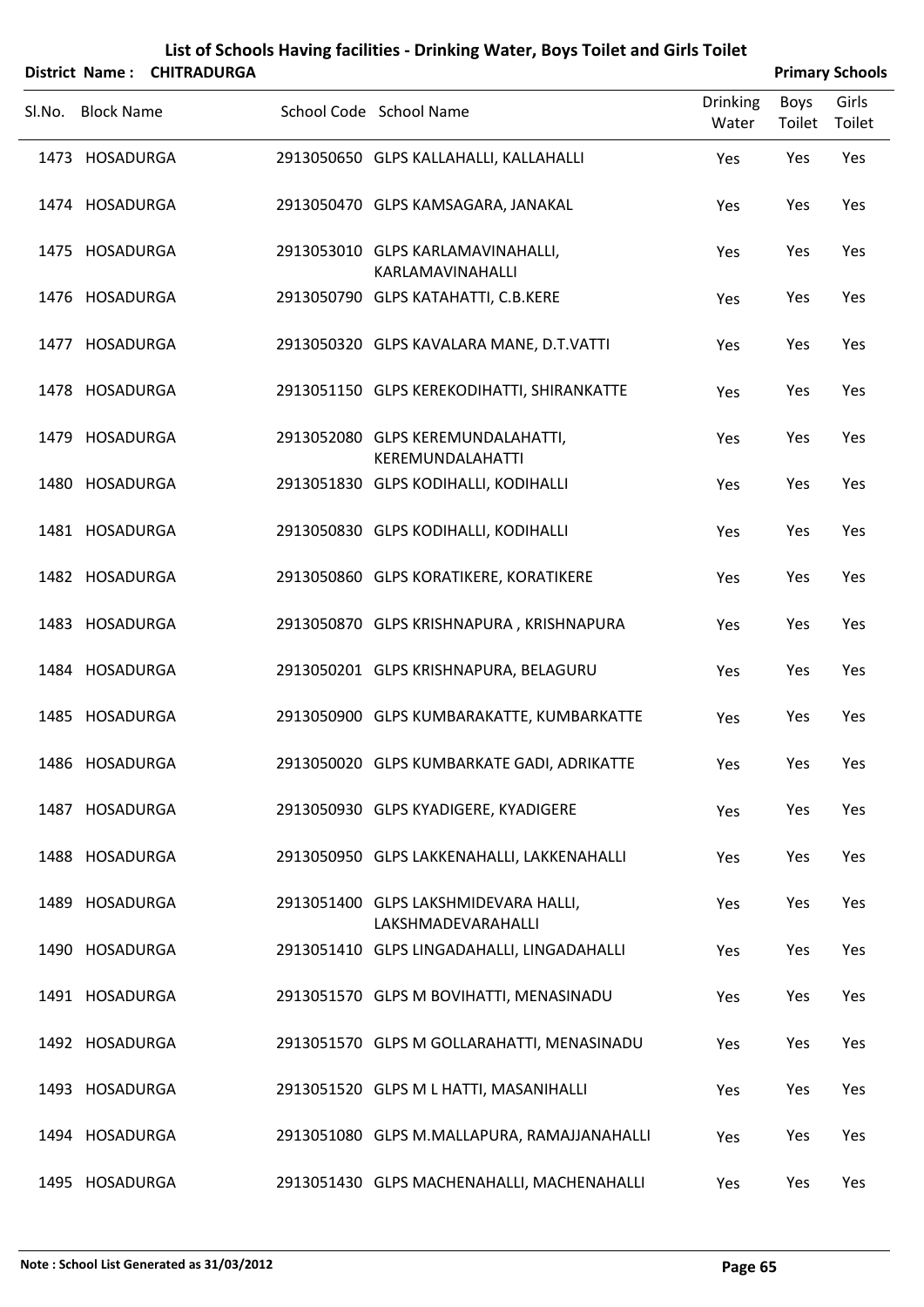|        |                   | District Name: CHITRADURGA |                                                          |                          |                | <b>Primary Schools</b> |
|--------|-------------------|----------------------------|----------------------------------------------------------|--------------------------|----------------|------------------------|
| SI.No. | <b>Block Name</b> |                            | School Code School Name                                  | <b>Drinking</b><br>Water | Boys<br>Toilet | Girls<br>Toilet        |
|        | 1496 HOSADURGA    |                            | 2913051420 GLPS MADIHALLI, LAKKIHALLI                    | Yes                      | Yes            | Yes                    |
|        | 1497 HOSADURGA    |                            | 2913051110 GLPS MAHALAKSHMIPURA, DEVAPURA                | Yes                      | Yes            | Yes                    |
|        | 1498 HOSADURGA    |                            | 2913051460 GLPS MALAPPANAHLLI, MALAPPANAHALLI            | Yes                      | Yes            | Yes                    |
|        | 1499 HOSADURGA    |                            | 2913051480 GLPS MALLENAHALLI, MALLENAHALLI               | Yes                      | Yes            | Yes                    |
|        | 1500 HOSADURGA    |                            | 2913051490 GLPS MALLIHALLI, MALLIHALLI                   | Yes                      | Yes            | Yes                    |
|        | 1501 HOSADURGA    |                            | 2913052930 GLPS MASANIHALLI GOLLARAHATTI,<br>MASANIHALLI | Yes                      | Yes            | Yes                    |
|        | 1502 HOSADURGA    |                            | 2913051520 GLPS MASANIHALLI, MASANIHALLI                 | Yes                      | Yes            | Yes                    |
|        | 1503 HOSADURGA    |                            | 2913051550 GLPS MAVINAKATTE, MAVINAKATTE                 | Yes                      | Yes            | Yes                    |
|        | 1504 HOSADURGA    |                            | 2913050130 GLPS MUDDENAHATTI, ATTHIMEGE                  | Yes                      | Yes            | Yes                    |
|        | 1505 HOSADURGA    |                            | 2913050590 GLPS MUDIYAPPANAHATTI, KAGGALAKATTE           | Yes                      | Yes            | Yes                    |
|        | 1506 HOSADURGA    |                            | 2913050470 GLPS MUDLABOVIHATTI, JANAKAL                  | Yes                      | Yes            | Yes                    |
|        | 1507 HOSADURGA    |                            | 2913051600 GLPS MUTTAGUNDI, MUTTHAGUNDI                  | Yes                      | Yes            | Yes                    |
|        | 1508 HOSADURGA    |                            | 2913051610 GLPS MYLARAPURA, MYLARAPURA                   | Yes                      | Yes            | Yes                    |
|        | 1509 HOSADURGA    |                            | 2913051020 GLPS N GOLLARAHATTI, NEERAGUNDAHA             | Yes                      | Yes            | Yes                    |
|        | 1510 HOSADURGA    |                            | 2913053020 GLPS NAGATHIHALLI, NAGATHIHALLI               | Yes                      | Yes            | Yes                    |
|        | 1511 HOSADURGA    |                            | 2913051010 GLPS NARASIPURA, NARASIPURA                   | Yes                      | Yes            | Yes                    |
|        | 1512 HOSADURGA    |                            | 2913050990 GLPS NAYEGERE, NAYEGERE                       | Yes                      | Yes            | Yes                    |
|        | 1513 HOSADURGA    |                            | 2913051860 GLPS NES COLONY, WARD1                        | Yes                      | Yes            | Yes                    |
|        | 1514 HOSADURGA    |                            | 2913050330 GLPS NV HATTI, DUGAWARA                       | Yes                      | Yes            | Yes                    |
|        | 1515 HOSADURGA    |                            | 2913051140 GLPS P K HALLI, SANNAKITTADAHALLI             | Yes                      | Yes            | Yes                    |
|        | 1516 HOSADURGA    |                            | 2913051060 GLPS PALEDAHALLI, PALEDAHALLI                 | Yes                      | Yes            | Yes                    |
|        | 1517 HOSADURGA    |                            | 2913051070 GLPS PILAPURA, PILAPURA                       | Yes                      | Yes            | Yes                    |
|        | 1518 HOSADURGA    |                            | 2913051100 GLPS R BOVIHATTI, RANGAVANAHALLI              | Yes                      | Yes            | Yes                    |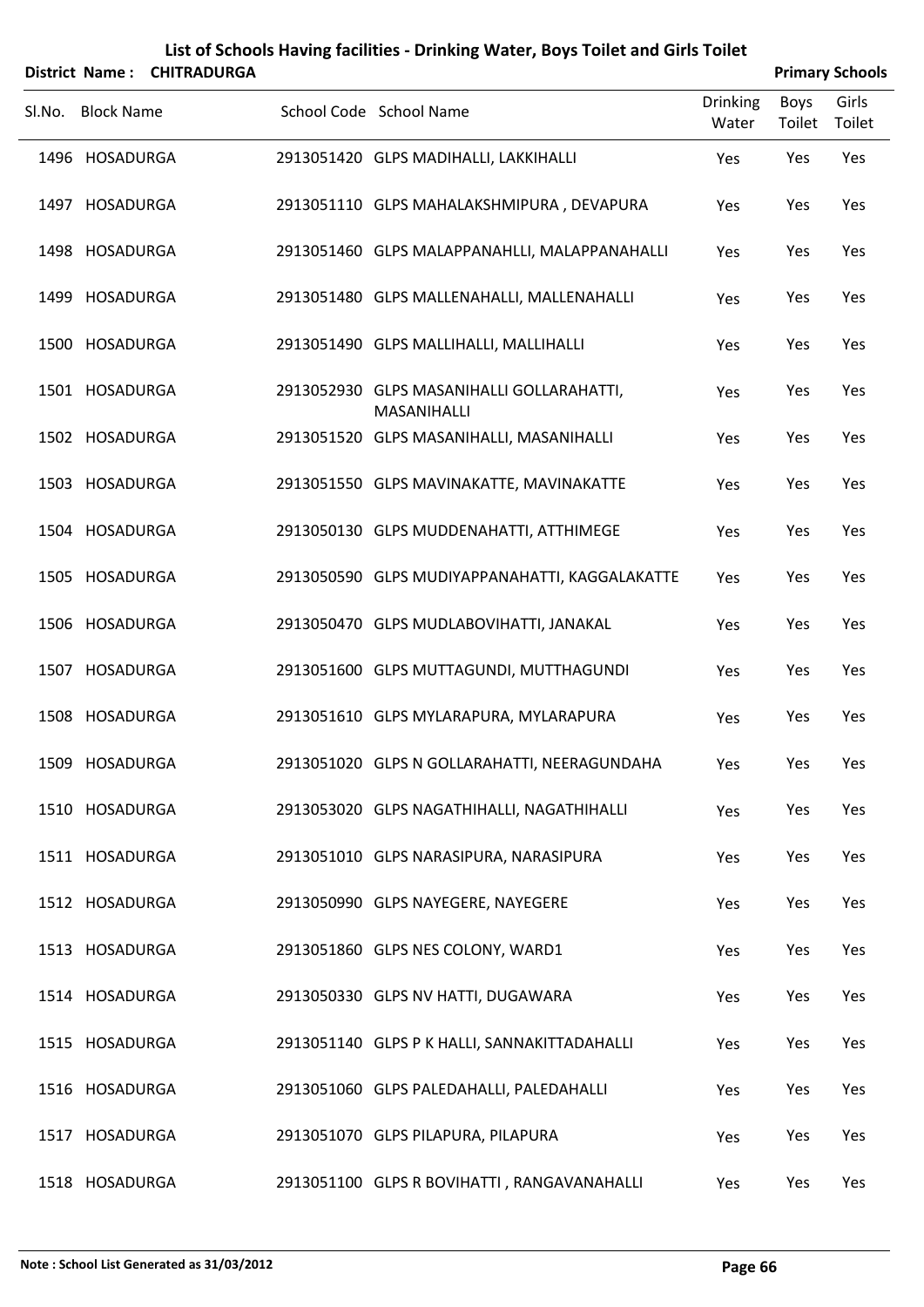|        |                   | District Name: CHITRADURGA |                                                        |                          |                | <b>Primary Schools</b> |
|--------|-------------------|----------------------------|--------------------------------------------------------|--------------------------|----------------|------------------------|
| Sl.No. | <b>Block Name</b> |                            | School Code School Name                                | <b>Drinking</b><br>Water | Boys<br>Toilet | Girls<br>Toilet        |
|        | 1519 HOSADURGA    |                            | 2913051100 GLPS R LAMBANIHATTI, RANGAVANAHALLI         | Yes                      | Yes            | Yes                    |
|        | 1520 HOSADURGA    |                            | 2913051080 GLPS RAMAJJANAHALLI, RAMAJJANAHALLI         | Yes                      | Yes            | Yes                    |
|        | 1521 HOSADURGA    |                            | 2913050660 GLPS RANGAINURU, BURUDEKATTE                | Yes                      | Yes            | Yes                    |
|        | 1522 HOSADURGA    |                            | 2913050240 GLPS S ROPPA, BANASHIHALLI                  | Yes                      | Yes            | Yes                    |
|        | 1523 HOSADURGA    |                            | 2913051120 GLPS SADARAHALLI, SADRAHALLI                | Yes                      | Yes            | Yes                    |
|        | 1524 HOSADURGA    |                            | 2913051050 GLPS SANKAYYANAHATTI, CHINNAPURA            | Yes                      | Yes            | Yes                    |
|        | 1525 HOSADURGA    |                            | 2913050790 GLPS SHIVANAGARA, C.B.KERE                  | Yes                      | Yes            | Yes                    |
|        | 1526 HOSADURGA    |                            | 2913051170 GLPS SHIVANAKATTE, SHIVANEKATTE             | Yes                      | Yes            | Yes                    |
|        | 1527 HOSADURGA    |                            | 2913051180 GLPS SIDDAGONDANAHALLI,<br>SIDDAGONDNAHALLI | Yes                      | Yes            | Yes                    |
|        | 1528 HOSADURGA    |                            | 2913050720 GLPS SIDDAPPANAHATTI, KAPPAGERE             | Yes                      | Yes            | Yes                    |
|        | 1529 HOSADURGA    |                            | 2913051710 GLPS SIDDAPURA, THAARIKERE                  | Yes                      | Yes            | Yes                    |
|        | 1530 HOSADURGA    |                            | 2913051190 GLPS SINGENAHALLI, SINGENAHALLI             | Yes                      | Yes            | Yes                    |
|        | 1531 HOSADURGA    |                            | 2913050320 GLPS SIRIGONDANA HALLI, D.T.VATTI           | Yes                      | Yes            | Yes                    |
|        | 1532 HOSADURGA    |                            | 2913051630 GLPS SODARANAL, SODARANAL                   | Yes                      | Yes            | Yes                    |
|        | 1533 HOSADURGA    |                            | 2913051640 GLPS SOMASANDRA, SOMASANDRA                 | Yes                      | Yes            | Yes                    |
|        | 1534 HOSADURGA    |                            | 2913051710 GLPS THARIKERE, THAARIKERE                  | Yes                      | Yes            | Yes                    |
|        | 1535 HOSADURGA    |                            | 2913051730 GLPS THIPPENAHALLI, THIPPENAHALLI           | Yes                      | Yes            | Yes                    |
|        | 1536 HOSADURGA    |                            | 2913051660 GLPS THOTADA MANE, SRIRAMPURA               | Yes                      | Yes            | Yes                    |
|        | 1537 HOSADURGA    |                            | 2913051760 GLPS THUMBINAKERE, THUMBINAKERE             | Yes                      | Yes            | Yes                    |
|        | 1538 HOSADURGA    |                            | 2913050360 GLPS URDU GARAGA, GARAGA                    | Yes                      | Yes            | Yes                    |
|        | 1539 HOSADURGA    |                            | 2913051780 GLPS V N HALLI, VEERAVVANAGATHIHALLI        | Yes                      | Yes            | Yes                    |
|        | 1540 HOSADURGA    |                            | 2913050070 GLPS VEERAJAJANA HATTI, ALAGATTA            | Yes                      | Yes            | Yes                    |
|        | 1541 HOSADURGA    |                            | 2913051800 GLPS YADAGHATTA, YADAGHATTA                 | Yes                      | Yes            | Yes                    |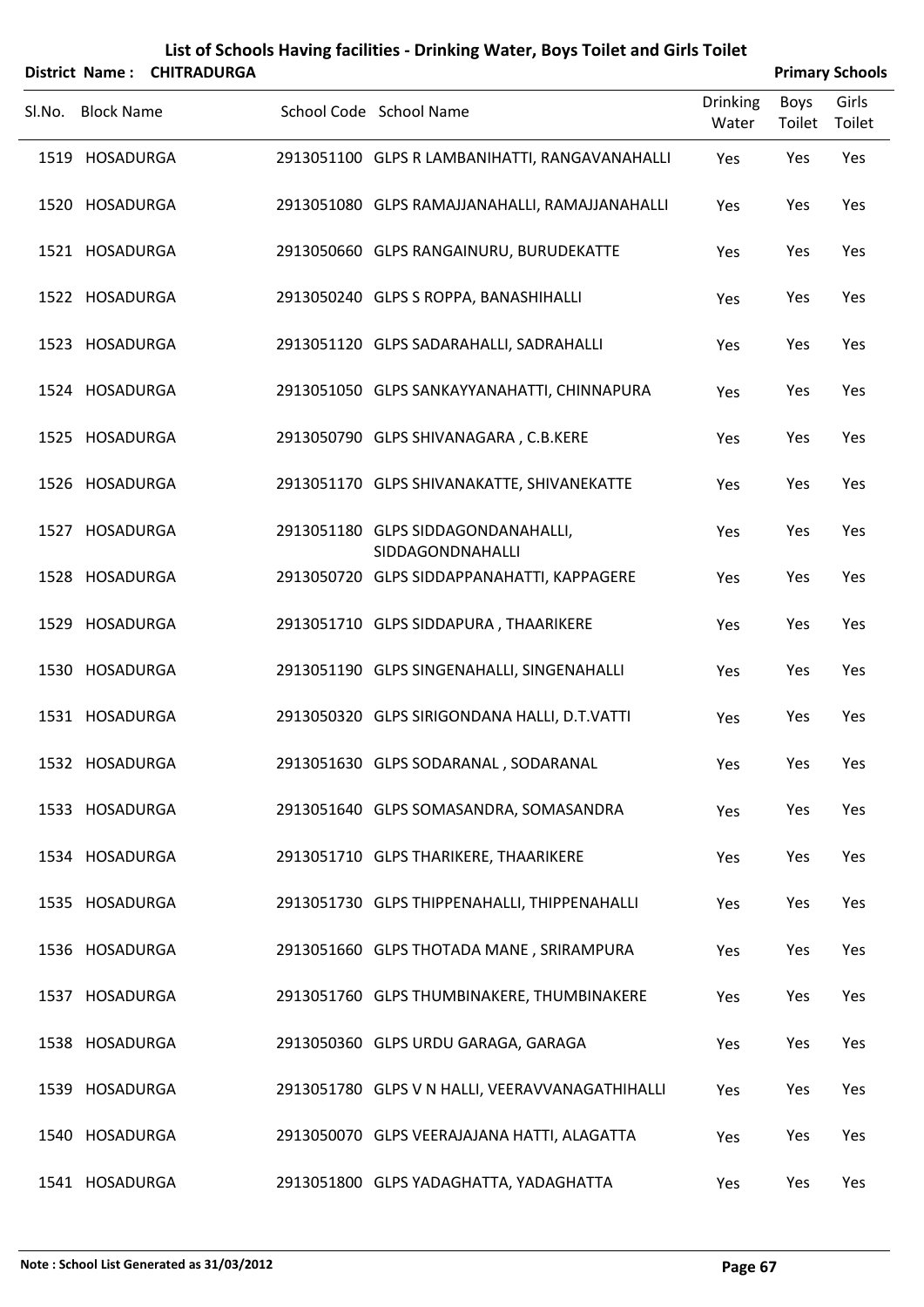|        | District Name:    | <b>CHITRADURGA</b> | List of Schools Having facilities - Drinking Water, Boys Toilet and Girls Toilet |                          |                       | <b>Primary Schools</b> |  |
|--------|-------------------|--------------------|----------------------------------------------------------------------------------|--------------------------|-----------------------|------------------------|--|
| SI.No. | <b>Block Name</b> |                    | School Code School Name                                                          | <b>Drinking</b><br>Water | <b>Boys</b><br>Toilet | Girls<br>Toilet        |  |
|        | 1542 HOSADURGA    |                    | 2913053030 GLPS, GIRIYAPURA, GIRIYAPURA                                          | Yes                      | Yes                   | Yes                    |  |
|        | 1543 HOSADURGA    |                    | 2913050780 GLPS.KURABARAHALLI, KELLODU                                           | Yes                      | Yes                   | Yes                    |  |
|        | 1544 HOSADURGA    |                    | 2913051310 GLPSH LAMBANIHATTI, HEBBALI                                           | Yes                      | Yes                   | Yes                    |  |
|        | 1545 HOSADURGA    |                    | 2913050470 GMHPS JANAKAL, JANAKAL                                                | Yes                      | Yes                   | Yes                    |  |
|        | 1546 HOSADURGA    |                    | 2913051660 GMHPS SRIRAMPURA, SRIRAMPURA                                          | Yes                      | Yes                   | Yes                    |  |
|        | 1547 HOSADURGA    |                    | 2913050020 GUHPS AHMED NAGAR, ADRIKATTE                                          | Yes                      | Yes                   | Yes                    |  |
|        | 1548 HOSADURGA    |                    | 2913050200 GULPS BELAGURU, BELAGURU                                              | Yes                      | Yes                   | Yes                    |  |
|        | 1549 HOSADURGA    |                    | 2913052050 GULPS H S PALYA, NAGARAGERE                                           | Yes                      | Yes                   | Yes                    |  |
|        | 1550 HOSADURGA    |                    | 2913051440 GULPS MADADAKERE, MADADAKERE                                          | Yes                      | Yes                   | Yes                    |  |
|        | 1551 HOSADURGA    |                    | 2913050640 GULPS URDU KALKERE, KALKERE                                           | Yes                      | Yes                   | Yes                    |  |
|        | 1552 HOSADURGA    |                    | 2913051930 HPS KOTE HOSDURGA, WARD8                                              | Yes                      | Yes                   | Yes                    |  |
|        | 1553 HOSADURGA    |                    | 2913051850 LPS HUNASEKATTE, HUNASEKATTE                                          | Yes                      | Yes                   | Yes                    |  |
|        | 1554 HOSADURGA    |                    | 2913051690 LPS SUDUGADANA PALYA, SUJIKAL                                         | Yes                      | Yes                   | Yes                    |  |
|        | 1555 MOLAKALMUR   |                    | 2913061270 ADARSHA VIDYALAYA, WARD12                                             | Yes                      | Yes                   | Yes                    |  |
|        | 1556 MOLAKALMUR   |                    | 2913061330 G.L.P.S, MATADA JOGIHALLI,<br><b>MATADAJOGIHALLI</b>                  | Yes                      | Yes                   | Yes                    |  |
|        | 1557 MOLAKALMUR   |                    | 2913060260 G.L.P.S.ANIMEGALAHATTI(new.,<br>NETHRANAHALLI                         | Yes                      | Yes                   | Yes                    |  |
|        | 1558 MOLAKALMUR   |                    | 2913060230 G.L.P.S.GONCHIGARAPALAIANAHATTI(new,<br>MARAMMANAHALLI                | Yes                      | Yes                   | Yes                    |  |
|        | 1559 MOLAKALMUR   |                    | 2913061130 G.L.P.S.OBAIHANAHATTI,<br>BOMMAGONDANAKERE                            | Yes                      | Yes                   | Yes                    |  |
|        | 1560 MOLAKALMUR   |                    | 2913060150 G.L.P.SGADI PALIANA HATTI, TUMKURHALLI                                | Yes                      | Yes                   | Yes                    |  |
| 1561   | MOLAKALMUR        |                    | 2913060290 G.U.L.P.S.BILALNAGAR, NERLAHALLI                                      | Yes                      | Yes                   | Yes                    |  |
|        | 1562 MOLAKALMUR   |                    | 2913060290 G.U.L.P.S.UDEU, NERLAHALLI                                            | Yes                      | Yes                   | Yes                    |  |
|        | 1563 MOLAKALMUR   |                    | 2913060240 GDHANSURAIAYANA KAPILE, UDEVU                                         | Yes                      | Yes                   | Yes                    |  |
|        | 1564 MOLAKALMUR   |                    | 2913060190 GHPS A.K.COLONY, KONDLAHALLI                                          | Yes                      | Yes                   | Yes                    |  |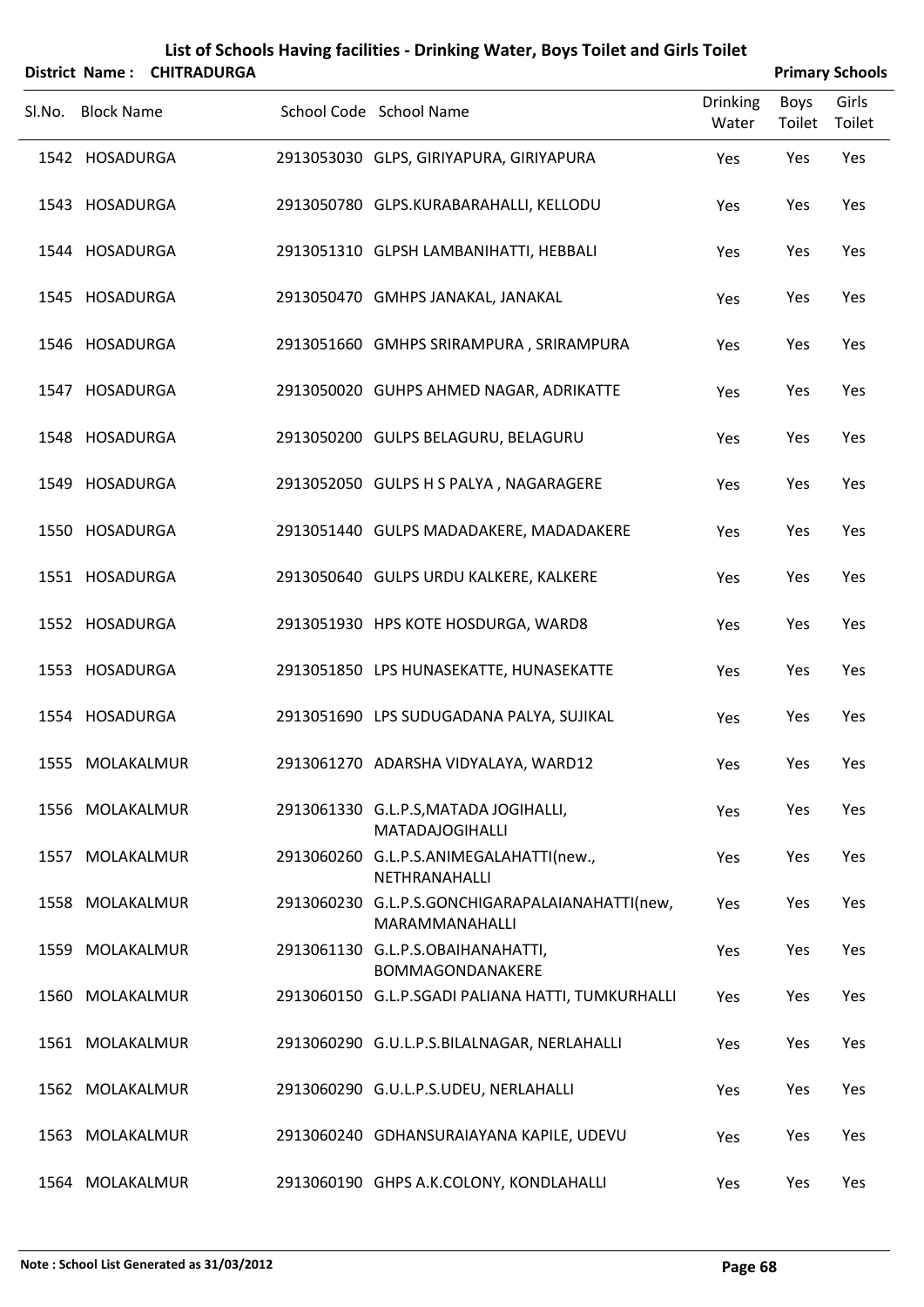|        |                   | District Name: CHITRADURGA |                                                        |                          |                | <b>Primary Schools</b> |
|--------|-------------------|----------------------------|--------------------------------------------------------|--------------------------|----------------|------------------------|
| SI.No. | <b>Block Name</b> |                            | School Code School Name                                | <b>Drinking</b><br>Water | Boys<br>Toilet | Girls<br>Toilet        |
|        | 1565 MOLAKALMUR   |                            | 2913061050 GHPS AMUKUNDI, AMUKUNDI                     | Yes                      | Yes            | Yes                    |
|        | 1566 MOLAKALMUR   |                            | 2913061130 GHPS B G KERE, BOMMAGONDANAKERE             | Yes                      | Yes            | Yes                    |
|        | 1567 MOLAKALMUR   |                            | 2913060680 GHPS B.D.HALLI, THAMMENAHALLI               | Yes                      | Yes            | Yes                    |
|        | 1568 MOLAKALMUR   |                            | 2913061340 GHPS B.G.KERE, B.G.KERE                     | Yes                      | Yes            | Yes                    |
|        | 1569 MOLAKALMUR   |                            | 2913061010 GHPS B.L.HALLI, BOMMALINGANAHALLI           | Yes                      | Yes            | Yes                    |
|        | 1570 MOLAKALMUR   |                            | 2913060630 GHPS BANDRAVI, BANDRAVI                     | Yes                      | Yes            | Yes                    |
|        | 1571 MOLAKALMUR   |                            | 2913060770 GHPS BASAVESHWARANAGARA, RAMPURA            | Yes                      | Yes            | Yes                    |
|        | 1572 MOLAKALMUR   |                            | 2913061130 GHPS BASAVESWARANAGARA,<br>BOMMAGONDANAKERE | Yes                      | Yes            | Yes                    |
|        | 1573 MOLAKALMUR   |                            | 2913061040 GHPS BATRAHALLI, BATRAHALLI                 | Yes                      | Yes            | Yes                    |
|        | 1574 MOLAKALMUR   |                            | 2913060720 GHPS BOMMAKKANAHALLI,<br>BOMMAKKANAHALLI    | Yes                      | Yes            | Yes                    |
|        | 1575 MOLAKALMUR   |                            | 2913061060 GHPS BYRAPURA, BYRAPURA                     | Yes                      | Yes            | Yes                    |
|        | 1576 MOLAKALMUR   |                            | 2913060440 GHPS CHIKKANAHALLI, CHIKKANAHALLI           | Yes                      | Yes            | Yes                    |
|        | 1577 MOLAKALMUR   |                            | 2913061030 GHPS CHIKKERA HALLI, CHIKKEREHALLI          | Yes                      | Yes            | Yes                    |
|        | 1578 MOLAKALMUR   |                            | 2913060170 GHPS CHIKKOBANAHALLI,<br>CHIKKOBBANAHALLI   | Yes                      | Yes            | Yes                    |
|        | 1579 MOLAKALMUR   |                            | 2913060160 GHPS CHIKKUNTI, CHIKKUNTHI                  | Yes                      | Yes            | Yes                    |
|        | 1580 MOLAKALMUR   |                            | 2913060460 GHPS DEVASAMUDRA, DEVASAMUDRA               | Yes                      | Yes            | Yes                    |
|        | 1581 MOLAKALMUR   |                            | 2913061230 GHPS GIRLS, WARD8                           | Yes                      | Yes            | Yes                    |
|        | 1582 MOLAKALMUR   |                            | 2913060420 GHPS GOWRASAMUDRA, GOWRASAMUDRA             | Yes                      | Yes            | Yes                    |
|        | 1583 MOLAKALMUR   |                            | 2913060930 GHPS HANAGAL, HANAGAL                       | Yes                      | Yes            | Yes                    |
|        | 1584 MOLAKALMUR   |                            | 2913060630 GHPS HANUMANAGUDDA, BANDRAVI                | Yes                      | Yes            | Yes                    |
|        | 1585 MOLAKALMUR   |                            | 2913060620 GHPS HANUMAPURA.B, SANTHEGUDDA              | Yes                      | Yes            | Yes                    |
|        | 1586 MOLAKALMUR   |                            | 2913061070 GHPS HIREKEREHALLI, HIREKEREHALLI           | Yes                      | Yes            | Yes                    |
|        | 1587 MOLAKALMUR   |                            | 2913060560 GHPS HOSADADAGURU, HOSADADAGURU             | Yes                      | Yes            | Yes                    |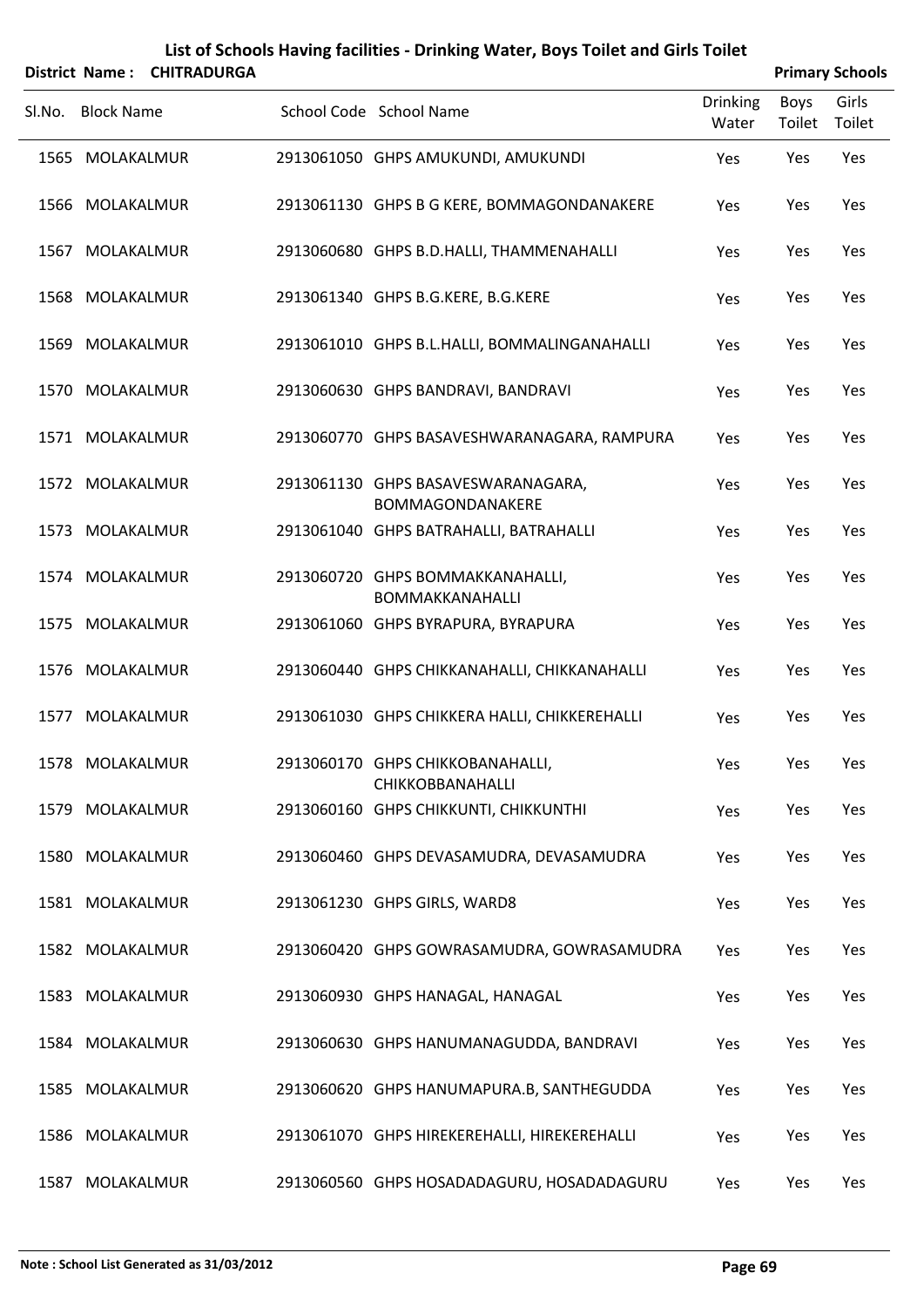|        |                   | District Name: CHITRADURGA |                                                          |                          |                | <b>Primary Schools</b> |
|--------|-------------------|----------------------------|----------------------------------------------------------|--------------------------|----------------|------------------------|
| SI.No. | <b>Block Name</b> |                            | School Code School Name                                  | <b>Drinking</b><br>Water | Boys<br>Toilet | Girls<br>Toilet        |
|        | 1588 MOLAKALMUR   |                            | 2913061110 GHPS HUCCHANGIDURGA, NAGASAMUDRA              | Yes                      | Yes            | Yes                    |
| 1589   | MOLAKALMUR        |                            | 2913060520 GHPS J.B.HALLI, J.B.HALLI                     | Yes                      | Yes            | Yes                    |
|        | 1590 MOLAKALMUR   |                            | 2913060780 GHPS K.K.PURA, K.K.PURA                       | Yes                      | Yes            | Yes                    |
|        | 1591 MOLAKALMUR   |                            | 2913060760 GHPS KANAKUPPE, KANAKUPPA                     | Yes                      | Yes            | Yes                    |
|        | 1592 MOLAKALMUR   |                            | 2913060750 GHPS KARADIHALLI, KARADIHALLI                 | Yes                      | Yes            | Yes                    |
|        | 1593 MOLAKALMUR   |                            | 2913060990 GHPS KATANAYAKANAHALLI,<br>KATANAYAKANAHALLI  | Yes                      | Yes            | Yes                    |
|        | 1594 MOLAKALMUR   |                            | 2913060930 GHPS KOMMANAPATTI, HANAGAL                    | Yes                      | Yes            | Yes                    |
|        | 1595 MOLAKALMUR   |                            | 2913060710 GHPS KONAPURA, KONAPURA                       | Yes                      | Yes            | Yes                    |
|        | 1596 MOLAKALMUR   |                            | 2913060240 GHPS KONASAGARA, UDEVU                        | Yes                      | Yes            | Yes                    |
|        | 1597 MOLAKALMUR   |                            | 2913060190 GHPS KONDLAHALLY, KONDLAHALLI                 | Yes                      | Yes            | Yes                    |
|        | 1598 MOLAKALMUR   |                            | 2913061170 GHPS KSHETRA MADARI, WARD2                    | Yes                      | Yes            | Yes                    |
| 1599   | MOLAKALMUR        |                            | 2913061270 GHPS KURAKALAHATTI, WARD12                    | Yes                      | Yes            | Yes                    |
|        | 1600 MOLAKALMUR   |                            | 2913060390 GHPS MACHENAHALLI, MACHENAHALLI               | Yes                      | Yes            | Yes                    |
|        | 1601 MOLAKALMUR   |                            | 2913060230 GHPS MARAMMANAHALLI,<br><b>MARAMMANAHALLI</b> | Yes                      | Yes            | Yes                    |
|        | 1602 MOLAKALMUR   |                            | 2913060300 GHPS MERLAHALLI, MERLAHALLI                   | Yes                      | Yes            | Yes                    |
|        | 1603 MOLAKALMUR   |                            | 2913060140 GHPS MOGALAHALLI, MOGALAHALLI                 | Yes                      | Yes            | Yes                    |
| 1604   | MOLAKALMUR        |                            | 2913060730 GHPS MURUDI,                                  | Yes                      | Yes            | Yes                    |
|        | 1605 MOLAKALMUR   |                            | 2913060090 GHPS MUTTHIGARAHALLI,<br>MUTTHIGARAHALLI      | Yes                      | Yes            | Yes                    |
| 1606   | MOLAKALMUR        |                            | 2913060590 GHPS N.R.K.PURA, N.R.K PURA                   | Yes                      | Yes            | Yes                    |
|        | 1607 MOLAKALMUR   |                            | 2913061110 GHPS NAGASAMUDRA, NAGASAMUDRA                 | Yes                      | Yes            | Yes                    |
| 1608   | MOLAKALMUR        |                            | 2913060290 GHPS NERLAHALLI, NERLAHALLI                   | Yes                      | Yes            | Yes                    |
| 1609   | MOLAKALMUR        |                            | 2913060260 GHPS NETHRANAHALLI, NETHRANAHALLI             | Yes                      | Yes            | Yes                    |
|        | 1610 MOLAKALMUR   |                            | 2913060580 GHPS OBLAPURA, OBLAPURA                       | Yes                      | Yes            | Yes                    |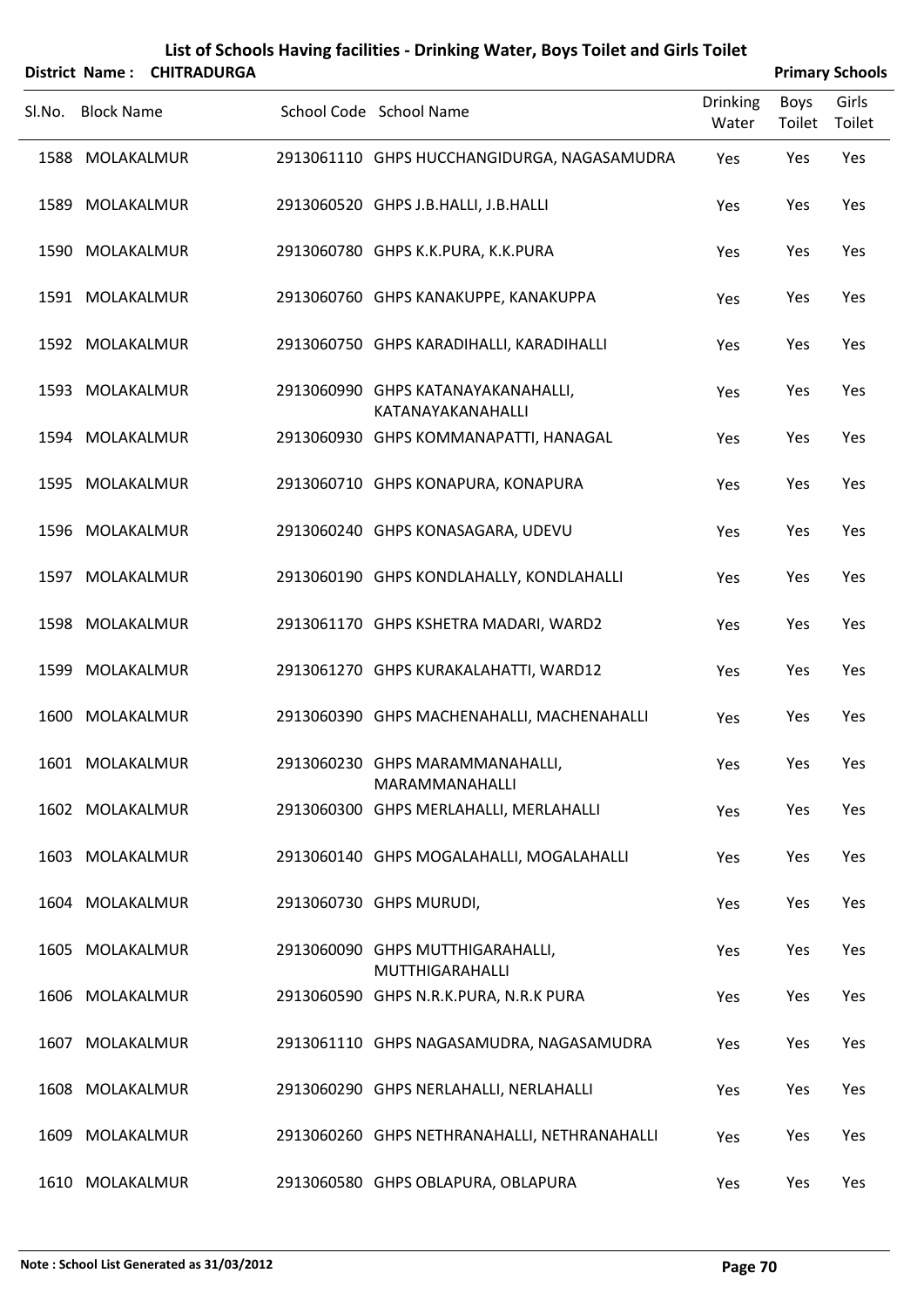| List of Schools Having facilities - Drinking Water, Boys Toilet and Girls Toilet<br>District Name: CHITRADURGA<br><b>Primary Schools</b> |                   |  |  |                                                          |                          |                |                 |  |
|------------------------------------------------------------------------------------------------------------------------------------------|-------------------|--|--|----------------------------------------------------------|--------------------------|----------------|-----------------|--|
|                                                                                                                                          | Sl.No. Block Name |  |  | School Code School Name                                  | <b>Drinking</b><br>Water | Boys<br>Toilet | Girls<br>Toilet |  |
|                                                                                                                                          | 1611 MOLAKALMUR   |  |  | 2913060610 GHPS PAKURTHI, PAKURTHI                       | Yes                      | Yes            | Yes             |  |
|                                                                                                                                          | 1612 MOLAKALMUR   |  |  | 2913060510 GHPS PENNAMMANAHALLI,<br>PENNAMANAHALLI       | Yes                      | Yes            | Yes             |  |
|                                                                                                                                          | 1613 MOLAKALMUR   |  |  | 2913060700 GHPS RAJAPURA, RAJAPURA                       | Yes                      | Yes            | Yes             |  |
|                                                                                                                                          | 1614 MOLAKALMUR   |  |  | 2913060400 GHPS RAMASAGARA, RAMSAGARA                    | Yes                      | Yes            | Yes             |  |
|                                                                                                                                          | 1615 MOLAKALMUR   |  |  | 2913060770 GHPS RAMPURA, RAMPURA                         | Yes                      | Yes            | Yes             |  |
|                                                                                                                                          | 1616 MOLAKALMUR   |  |  | 2913060860 GHPS RAYAPURA, RAYAPURA                       | Yes                      | Yes            | Yes             |  |
|                                                                                                                                          | 1617 MOLAKALMUR   |  |  | 2913060340 GHPS ROPPA, SIDDAPURA                         | Yes                      | Yes            | Yes             |  |
|                                                                                                                                          | 1618 MOLAKALMUR   |  |  | 2913060620 GHPS SANTHEGUDDA, SANTHEGUDDA                 | Yes                      | Yes            | Yes             |  |
|                                                                                                                                          | 1619 MOLAKALMUR   |  |  | 2913060900 GHPS SIDDAIAHNAKOTE, SIDDAIAHNAKOTE           | Yes                      | Yes            | Yes             |  |
|                                                                                                                                          | 1620 MOLAKALMUR   |  |  | 2913060340 GHPS SIDDAPURA, SIDDAPURA                     | Yes                      | Yes            | Yes             |  |
|                                                                                                                                          | 1621 MOLAKALMUR   |  |  | 2913061020 GHPS SULENAHALLI, SULENAHALLI                 | Yes                      | Yes            | Yes             |  |
|                                                                                                                                          | 1622 MOLAKALMUR   |  |  | 2913060120 GHPS SURAMMANAHATTI,<br><b>SURAMMANAHATTI</b> | Yes                      | Yes            | Yes             |  |
|                                                                                                                                          | 1623 MOLAKALMUR   |  |  | 2913061080 GHPS TALAVARAHALLI, THALAVARHALLI             | Yes                      | Yes            | Yes             |  |
|                                                                                                                                          | 1624 MOLAKALMUR   |  |  | 2913060680 GHPS THAMMENAHALLI, THAMMENAHALLI             | Yes                      | Yes            | Yes             |  |
|                                                                                                                                          | 1625 MOLAKALMUR   |  |  | 2913060500 GHPS THIMMALAPURA, THIMMALAPURA               | Yes                      | Yes            | Yes             |  |
|                                                                                                                                          | 1626 MOLAKALMUR   |  |  | 2913060150 GHPS THUMKURHALLI, TUMKURHALLI                | Yes                      | Yes            | Yes             |  |
|                                                                                                                                          | 1627 MOLAKALMUR   |  |  | 2913060240 GHPS UDEVU, UDEVU                             | Yes                      | Yes            | Yes             |  |
|                                                                                                                                          | 1628 MOLAKALMUR   |  |  | 2913060480 GHPS VENKATAPURA, VENKATAPURA                 | Yes                      | Yes            | Yes             |  |
|                                                                                                                                          | 1629 MOLAKALMUR   |  |  | 2913060890 GHPS YERENAHALLI, YERENAHALLI                 | Yes                      | Yes            | Yes             |  |
|                                                                                                                                          | 1630 MOLAKALMUR   |  |  | 2913060290 GLPS B.MARADAHATTI, NERLAHALLI                | Yes                      | Yes            | Yes             |  |
|                                                                                                                                          | 1631 MOLAKALMUR   |  |  | 2913060240 GLPS BADRAPPANA THOPU, UDEVU                  | Yes                      | Yes            | Yes             |  |
|                                                                                                                                          | 1632 MOLAKALMUR   |  |  | 2913060190 GLPS BALLAJJANAKAPILE, KONDLAHALLI            | Yes                      | Yes            | Yes             |  |
|                                                                                                                                          | 1633 MOLAKALMUR   |  |  | 2913060530 GLPS BASAPURA, BASAPURA                       | Yes                      | Yes            | Yes             |  |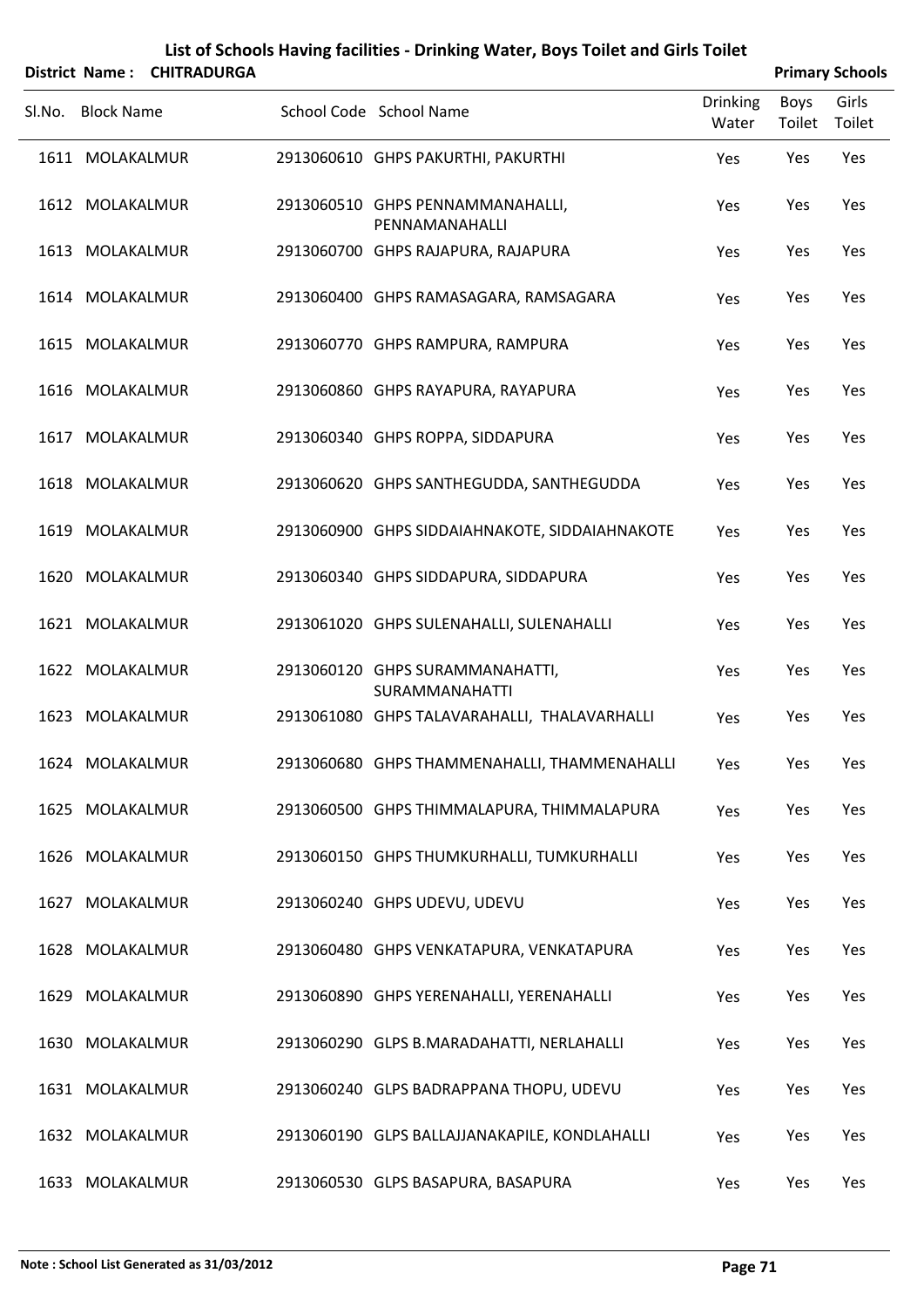|        |                   | District Name: CHITRADURGA |                                                        |                          |                | <b>Primary Schools</b> |
|--------|-------------------|----------------------------|--------------------------------------------------------|--------------------------|----------------|------------------------|
| SI.No. | <b>Block Name</b> |                            | School Code School Name                                | <b>Drinking</b><br>Water | Boys<br>Toilet | Girls<br>Toilet        |
|        | 1634 MOLAKALMUR   |                            | 2913061180 GLPS BASAVANA BEEDHI, WARD3                 | Yes                      | Yes            | Yes                    |
|        | 1635 MOLAKALMUR   |                            | 2913060420 GLPS BASAVESHWARA NAGARA,<br>GOWRASAMUDRA   | Yes                      | Yes            | Yes                    |
|        | 1636 MOLAKALMUR   |                            | 2913060240 GLPS CHOWDIPURA, UDEVU                      | Yes                      | Yes            | Yes                    |
|        | 1637 MOLAKALMUR   |                            | 2913061260 GLPS GIRIYAJJANAHATTI, WARD11               | Yes                      | Yes            | Yes                    |
|        | 1638 MOLAKALMUR   |                            | 2913060520 GLPS GOLLARAHATTI, J.B.HALLI                | Yes                      | Yes            | Yes                    |
|        | 1639 MOLAKALMUR   |                            | 2913060190 GLPS GOLLARAHATTI, KONDLAHALLI              | Yes                      | Yes            | Yes                    |
|        | 1640 MOLAKALMUR   |                            | 2913060150 GLPS GOWDRAHATTI, TUMKURHALLI               | Yes                      | Yes            | Yes                    |
|        | 1641 MOLAKALMUR   |                            | 2913061100 GLPS GUDDADAHALLI, GUDDADAHALLI             | Yes                      | Yes            | Yes                    |
|        | 1642 MOLAKALMUR   |                            | 2913061300 GLPS GUNDLURU, GUNDLURU                     | Yes                      | Yes            | Yes                    |
|        | 1643 MOLAKALMUR   |                            | 2913060550 GLPS HALEDADAURU, HALEDADAGURU              | Yes                      | Yes            | Yes                    |
|        | 1644 MOLAKALMUR   |                            | 2913060930 GLPS HALEKERE, HANAGAL                      | Yes                      | Yes            | Yes                    |
|        | 1645 MOLAKALMUR   |                            | 2913060340 GLPS HANUMAPURA, SIDDAPURA                  | Yes                      | Yes            | Yes                    |
|        | 1646 MOLAKALMUR   |                            | 2913060430 GLPS HERURU, HERURU                         | Yes                      | Yes            | Yes                    |
|        | 1647 MOLAKALMUR   |                            | 2913061080 GLPS HOSAHATTI, THALAVARHALLI               | Yes                      | Yes            | Yes                    |
|        | 1648 MOLAKALMUR   |                            | 2913060370 GLPS HOSAKOTE, HOSAKOTE                     | Yes                      | Yes            | Yes                    |
|        | 1649 MOLAKALMUR   |                            | 2913060410 GLPS HOSURU, HOSURU                         | Yes                      | Yes            | Yes                    |
|        | 1650 MOLAKALMUR   |                            | 2913060910 GLPS INAHALLI, INAHALLI                     | Yes                      | Yes            | Yes                    |
|        | 1651 MOLAKALMUR   |                            | 2913060540 GLPS JAMBALAMALKI, JOMBLAMALLI              | Yes                      | Yes            | Yes                    |
|        | 1652 MOLAKALMUR   |                            | 2913060290 GLPS JANGALI SOORAIAHNAHATTI,<br>NERLAHALLI | Yes                      | Yes            | Yes                    |
|        | 1653 MOLAKALMUR   |                            | 2913060290 GLPS K.BORAIAHNAHATTI, NERLAHALLI           | Yes                      | Yes            | Yes                    |
|        | 1654 MOLAKALMUR   |                            | 2913060340 GLPS KADASIDDAPURA, SIDDAPURA               | Yes                      | Yes            | Yes                    |
|        | 1655 MOLAKALMUR   |                            | 2913060090 GLPS KAMAYYANAHATTI, MUTTHIGARAHALLI        | Yes                      | Yes            | Yes                    |
|        | 1656 MOLAKALMUR   |                            | 2913061160 GLPS KANAKAIAHNAHATTI, WARD1                | Yes                      | Yes            | Yes                    |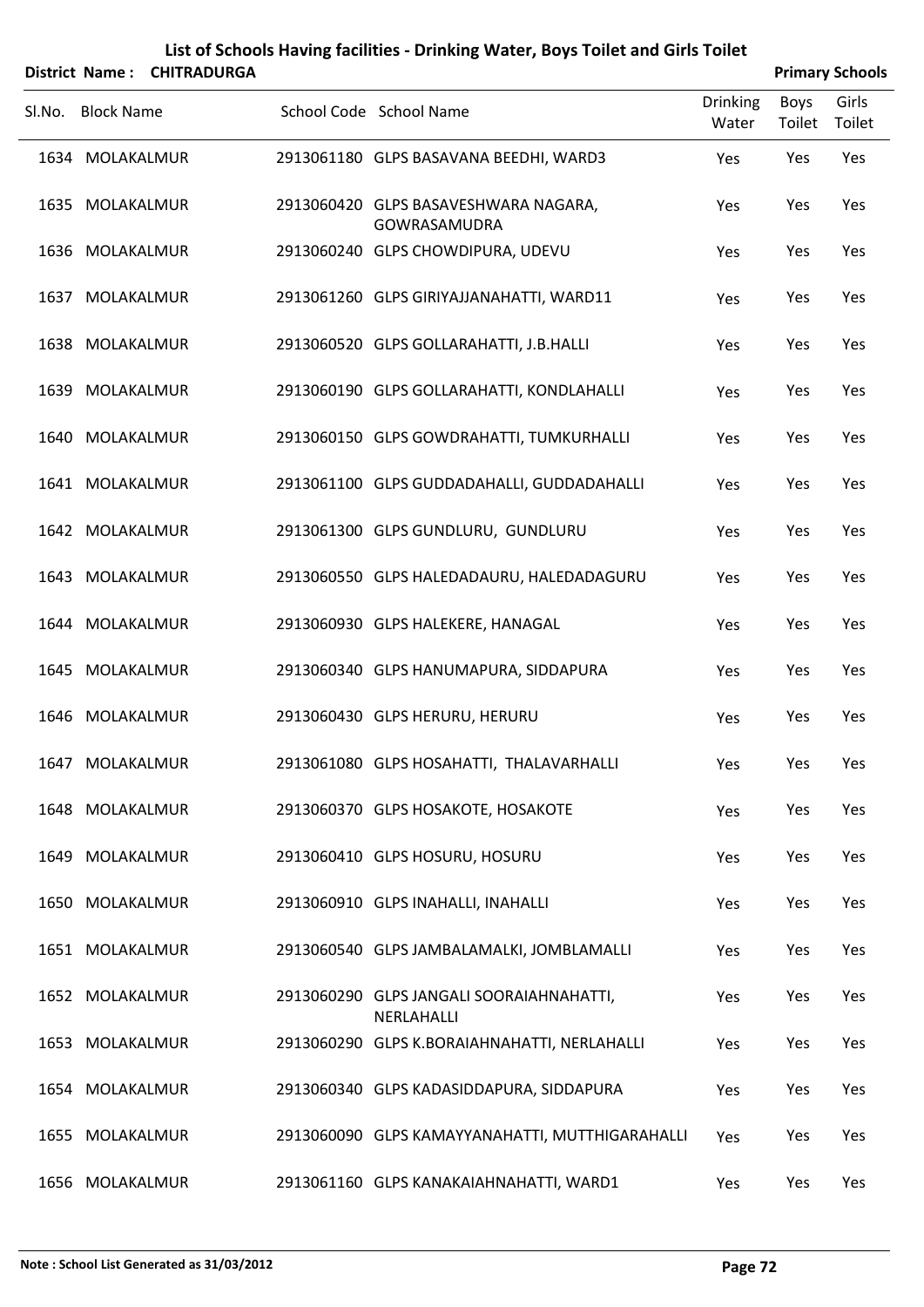|        |                   | District Name: CHITRADURGA |                                                  |                          | <b>Primary Schools</b> |                 |
|--------|-------------------|----------------------------|--------------------------------------------------|--------------------------|------------------------|-----------------|
| SI.No. | <b>Block Name</b> |                            | School Code School Name                          | <b>Drinking</b><br>Water | Boys<br>Toilet         | Girls<br>Toilet |
|        | 1657 MOLAKALMUR   |                            | 2913060930 GLPS KELEGALAHATTI, HANAGAL           | Yes                      | Yes                    | Yes             |
|        | 1658 MOLAKALMUR   |                            | 2913060640 GLPS KELEGINAKANIVE, KELEGINAKANEVE   | Yes                      | Yes                    | Yes             |
|        | 1659 MOLAKALMUR   |                            | 2913060240 GLPS KUMBARAHATTI, UDEVU              | Yes                      | Yes                    | Yes             |
|        | 1660 MOLAKALMUR   |                            | 2913060300 GLPS KUNTOBAIAHNAHATTI, MERLAHALLI    | Yes                      | Yes                    | Yes             |
|        | 1661 MOLAKALMUR   |                            | 2913060860 GLPS MALIYAMMANA HATTI, RAYAPURA      | Yes                      | Yes                    | Yes             |
|        | 1662 MOLAKALMUR   |                            | 2913060600 GLPS MALLEHARAVI, MALLEHARAVI         | Yes                      | Yes                    | Yes             |
|        | 1663 MOLAKALMUR   |                            | 2913060340 GLPS MARUTHI NAGARA, SIDDAPURA        | Yes                      | Yes                    | Yes             |
|        | 1664 MOLAKALMUR   |                            | 2913060930 GLPS MEGALAHATTI, HANAGAL             | Yes                      | Yes                    | Yes             |
|        | 1665 MOLAKALMUR   |                            | 2913060650 GLPS MELENAKANIVE, MELENAKANEVE       | Yes                      | Yes                    | Yes             |
|        | 1666 MOLAKALMUR   |                            | 2913061240 GLPS MUBARAK MOHALLA, WARD9           | Yes                      | Yes                    | Yes             |
|        | 1667 MOLAKALMUR   |                            | 2913060300 GLPS MUDDAIAHNAHATTI, MERLAHALLI      | Yes                      | Yes                    | Yes             |
|        | 1668 MOLAKALMUR   |                            | 2913060090 GLPS MYASARAHATTI, MUTTHIGARAHALLI    | Yes                      | Yes                    | Yes             |
|        | 1669 MOLAKALMUR   |                            | 2913060860 GLPS MYSARAHATTI.R, RAYAPURA          | Yes                      | Yes                    | Yes             |
|        | 1670 MOLAKALMUR   |                            | 2913060290 GLPS ODNOBAIAHNAHATTI, NERLAHALLI     | Yes                      | Yes                    | Yes             |
|        | 1671 MOLAKALMUR   |                            | 2913061270 GLPS P.T.HATTI, WARD12                | Yes                      | Yes                    | Yes             |
|        | 1672 MOLAKALMUR   |                            | 2913060210 GLPS PICHARAHATTY, PICHARHATTI        | Yes                      | Yes                    | Yes             |
|        | 1673 MOLAKALMUR   |                            | 2913060930 GLPS PUJARAHATTI, HANAGAL             | Yes                      | Yes                    | Yes             |
|        | 1674 MOLAKALMUR   |                            | 2913061130 GLPS RAVALAKUNTE, BOMMAGONDANAKERE    | Yes                      | Yes                    | Yes             |
|        | 1675 MOLAKALMUR   |                            | 2913060290 GLPS SANNAPAPPAYYANAHATTI, NERLAHALLI | Yes                      | Yes                    | Yes             |
|        | 1676 MOLAKALMUR   |                            | 2913060740 GLPS SHIREKOLA, SHIREKOLA             | Yes                      | Yes                    | Yes             |
|        | 1677 MOLAKALMUR   |                            | 2913061160 GLPS THIPPERAIAHNAHATTI, WARD1        | Yes                      | Yes                    | Yes             |
|        | 1678 MOLAKALMUR   |                            | 2913060490 GLPS URATHALU, URATHALU               | Yes                      | Yes                    | Yes             |
|        | 1679 MOLAKALMUR   |                            | 2913060170 GLPS VADDARAPENTE, CHIKKOBBANAHALLI   | Yes                      | Yes                    | Yes             |